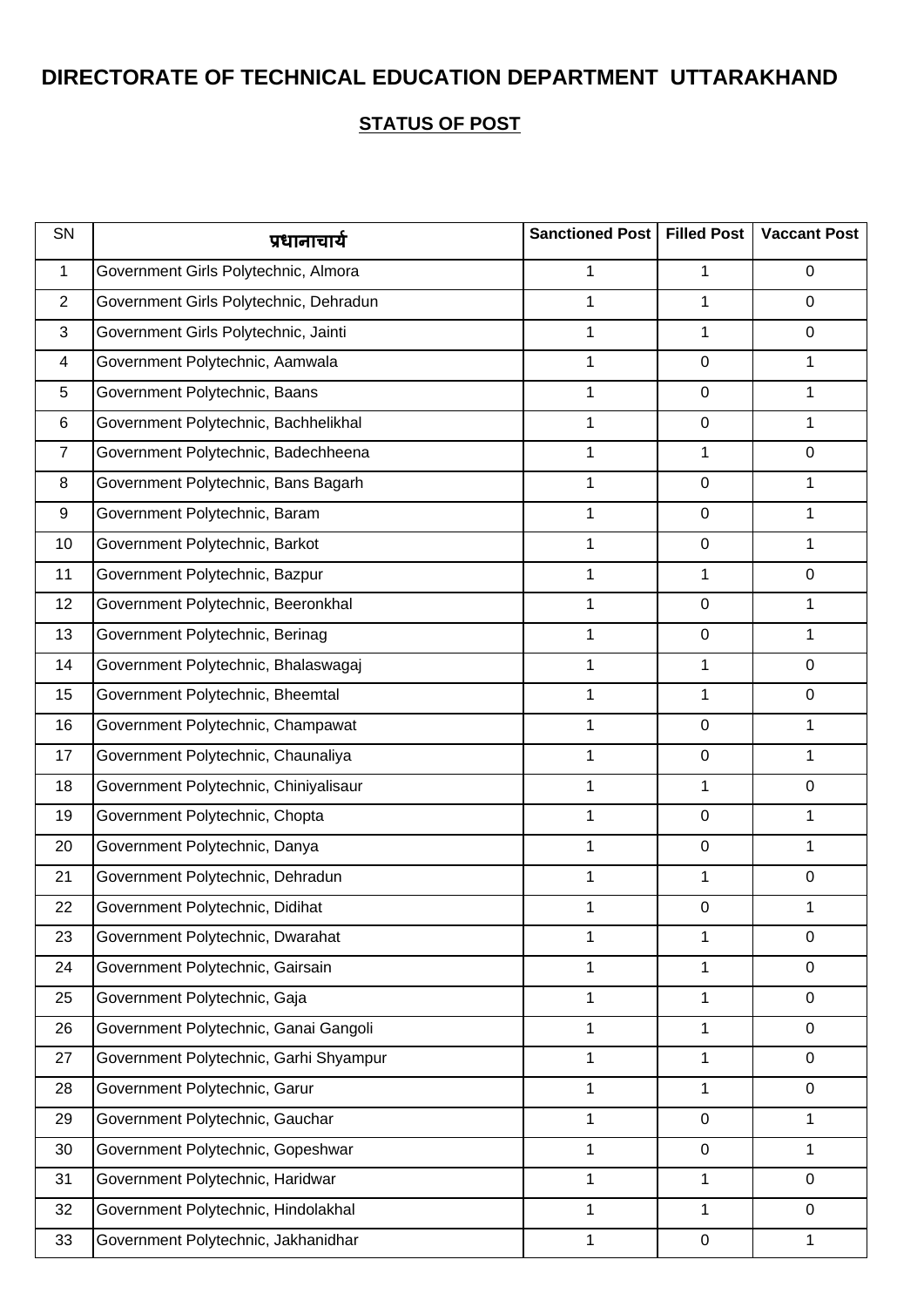| SN | प्रधानाचार्य                              | Sanctioned Post | <b>Filled Post</b> | <b>Vaccant Post</b> |
|----|-------------------------------------------|-----------------|--------------------|---------------------|
| 34 | Government Polytechnic, Jakholi           | 1               | $\mathbf 0$        | 1                   |
| 35 | Government Polytechnic, Joshimath         | $\mathbf{1}$    | $\boldsymbol{0}$   | 1                   |
| 36 | Government Polytechnic, Kaladungi         | $\mathbf{1}$    | 1                  | $\mathbf 0$         |
| 37 | Government Polytechnic, Kanalichheena     | 1               | $\boldsymbol{0}$   | 1                   |
| 38 | Government Polytechnic, Kanda             | 1               | $\boldsymbol{0}$   | 1                   |
| 39 | Government Polytechnic, Kandikhal         | $\mathbf{1}$    | 1                  | $\mathbf 0$         |
| 40 | Government Polytechnic, Kapkot            | 1               | $\pmb{0}$          | 1                   |
| 41 | Government Polytechnic, Kashipur          | 1               | $\boldsymbol{0}$   | 1                   |
| 42 | Government Polytechnic, Khatima           | 1               | 1                  | $\mathbf 0$         |
| 43 | Government Polytechnic, Kotabag           | $\mathbf{1}$    | 1                  | $\mathbf 0$         |
| 44 | Government Polytechnic, Kotdwar           | $\mathbf{1}$    | 1                  | $\mathbf 0$         |
| 45 | Government Polytechnic, Kulsari           | 1               | $\boldsymbol{0}$   | 1                   |
| 46 | Government Polytechnic, Lohaghat          | 1               | $\boldsymbol{0}$   | 1                   |
| 47 | Government Polytechnic, Mallasalam        | $\mathbf 1$     | $\pmb{0}$          | 1                   |
| 48 | Government Polytechnic, Munakot           | 1               | 1                  | $\mathbf 0$         |
| 49 | Government Polytechnic, Nainital          | $\mathbf{1}$    | 1                  | $\mathbf 0$         |
| 50 | Government Polytechnic, Narendra Nagar    | $\mathbf 1$     | 1                  | $\mathbf 0$         |
| 51 | Government Polytechnic, New Tehri         | $\mathbf{1}$    | 1                  | $\mathbf 0$         |
| 52 | Government Polytechnic, Pabo              | 1               | $\mathbf 0$        | 1                   |
| 53 | Government Polytechnic, Pantnagar         | 1               | $\boldsymbol{0}$   | 1                   |
| 54 | Government Polytechnic, Pauri             | 1               | $\boldsymbol{0}$   | 1                   |
| 55 | Government Polytechnic, Pipli             | 1               | 1                  | $\pmb{0}$           |
| 56 | Government Polytechnic, Pokhari           | 1               | $\pmb{0}$          | 1                   |
| 57 | Government Polytechnic, Pratapnagar       | 1               | 1                  | $\mathbf 0$         |
| 58 | Government Polytechnic, Quansi (Chakrata) | $\mathbf 1$     | $\boldsymbol{0}$   | 1                   |
| 59 | Government Polytechnic, Ramnagar          | $\mathbf{1}$    | $\pmb{0}$          | 1                   |
| 60 | Government Polytechnic, Ranipokhari       | 1               | 1                  | $\mathbf 0$         |
| 61 | Government Polytechnic, Rudraprayag       | $\mathbf{1}$    | 1                  | 0                   |
| 62 | Government Polytechnic, Sahiya            | $\mathbf{1}$    | 1                  | $\mathbf 0$         |
| 63 | Government Polytechnic, Satpuli           | $\mathbf{1}$    | 1                  | $\mathbf 0$         |
| 64 | Government Polytechnic, Shaktifarm        | $\mathbf{1}$    | $\pmb{0}$          | 1                   |
| 65 | Government Polytechnic, Srinagar Garhwal  | 1               | 1                  | 0                   |
| 66 | Government Polytechnic, Sult              | $\mathbf 1$     | 1                  | $\mathbf 0$         |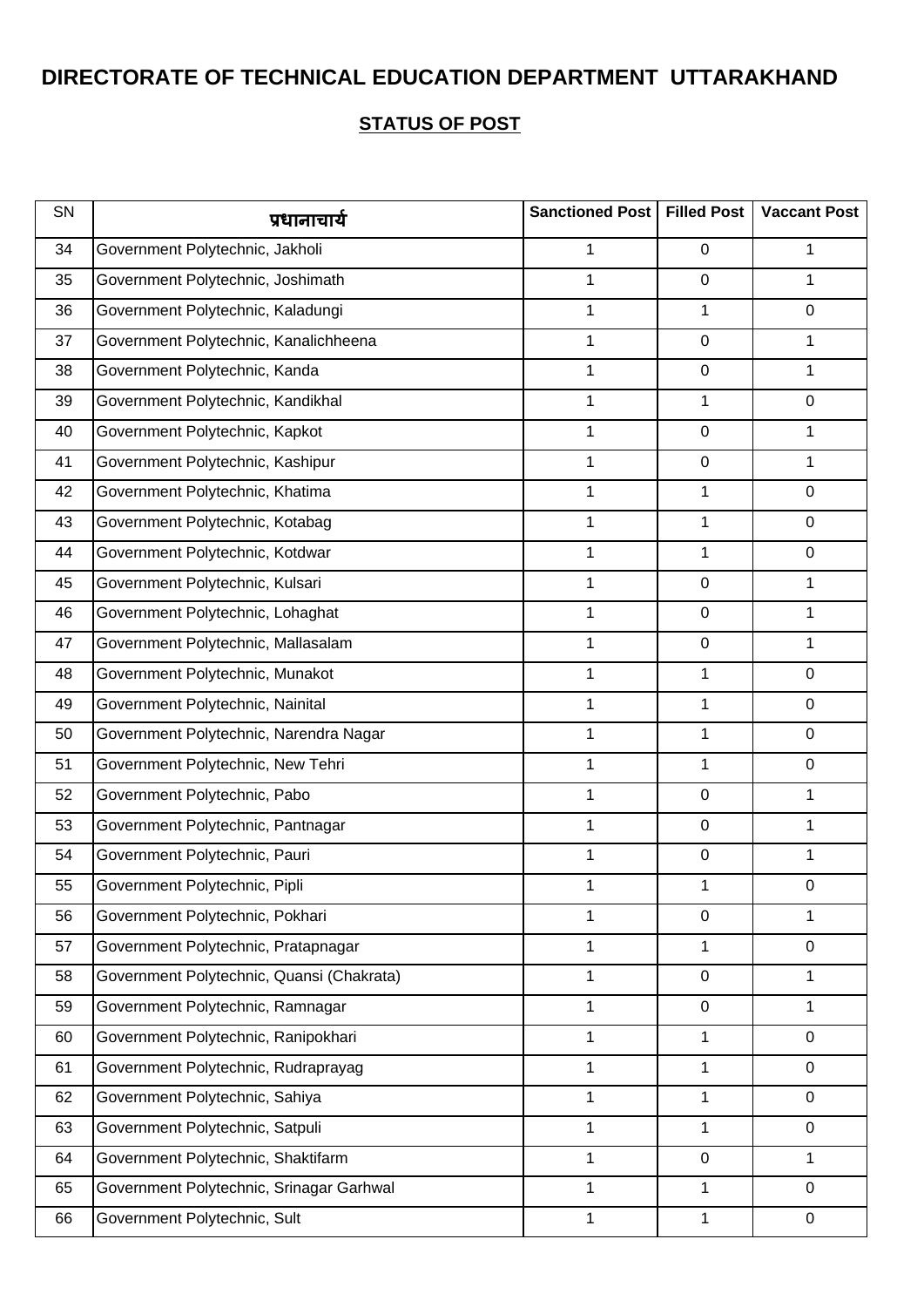| <b>SN</b> | प्रधानाचार्य                           | Sanctioned Post   Filled Post   Vaccant Post |    |    |
|-----------|----------------------------------------|----------------------------------------------|----|----|
| 67        | Government Polytechnic, Tanakpur       |                                              |    |    |
| 68        | Government Polytechnic, Uttarkashi     |                                              |    |    |
| 69        | Government Polytechnic, Vikasnagar     |                                              |    |    |
| 70        | Government Rural Polytechnic, Takula   |                                              |    |    |
| 71        | Government Rural Polytechnic, Thalnadi |                                              |    |    |
|           | Total                                  |                                              | 38 | 33 |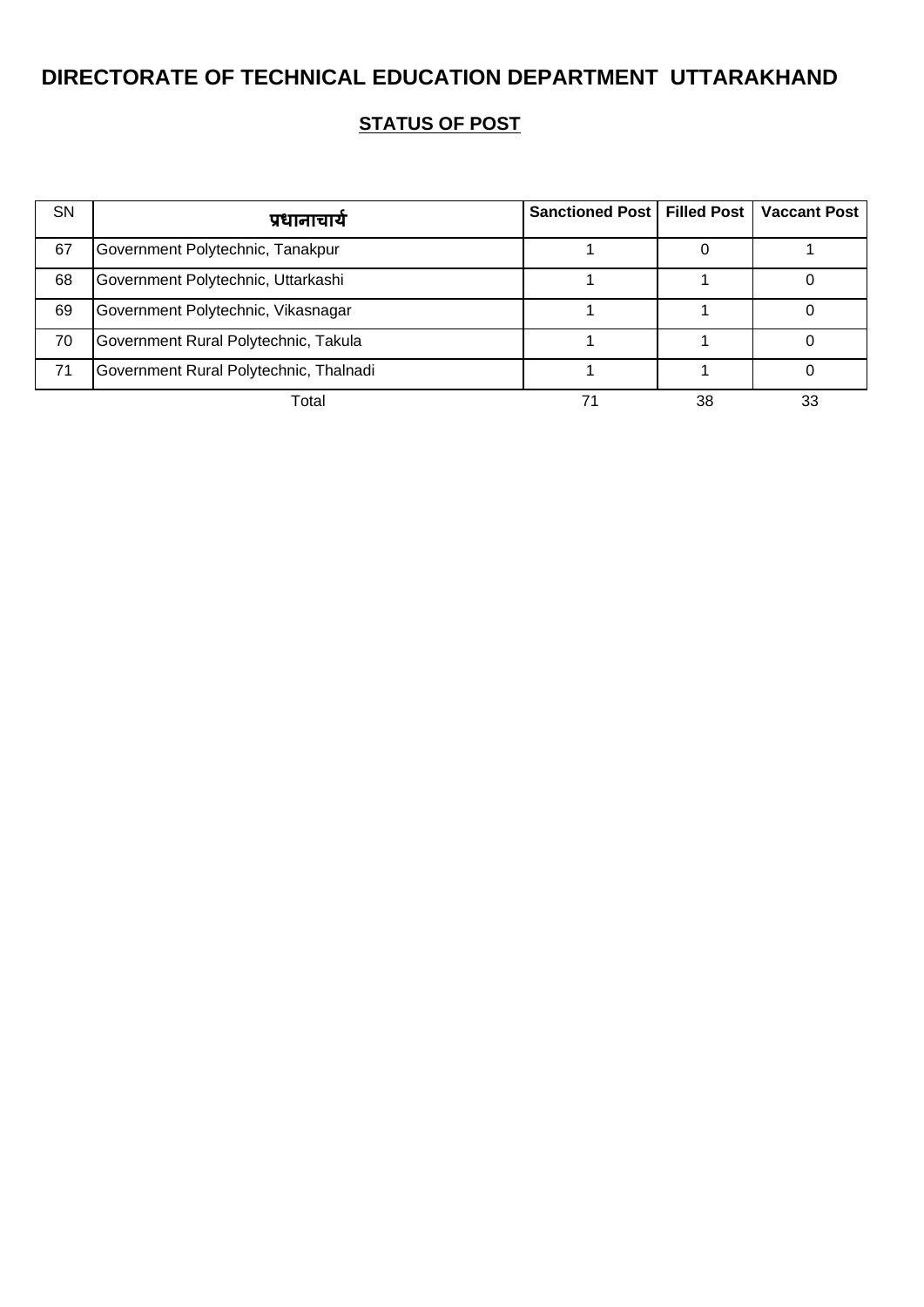| SN | उप निदेशक | Sanctioned Post   Filled Post   Vaccant Post |  |
|----|-----------|----------------------------------------------|--|
| 70 |           |                                              |  |
|    | Total     |                                              |  |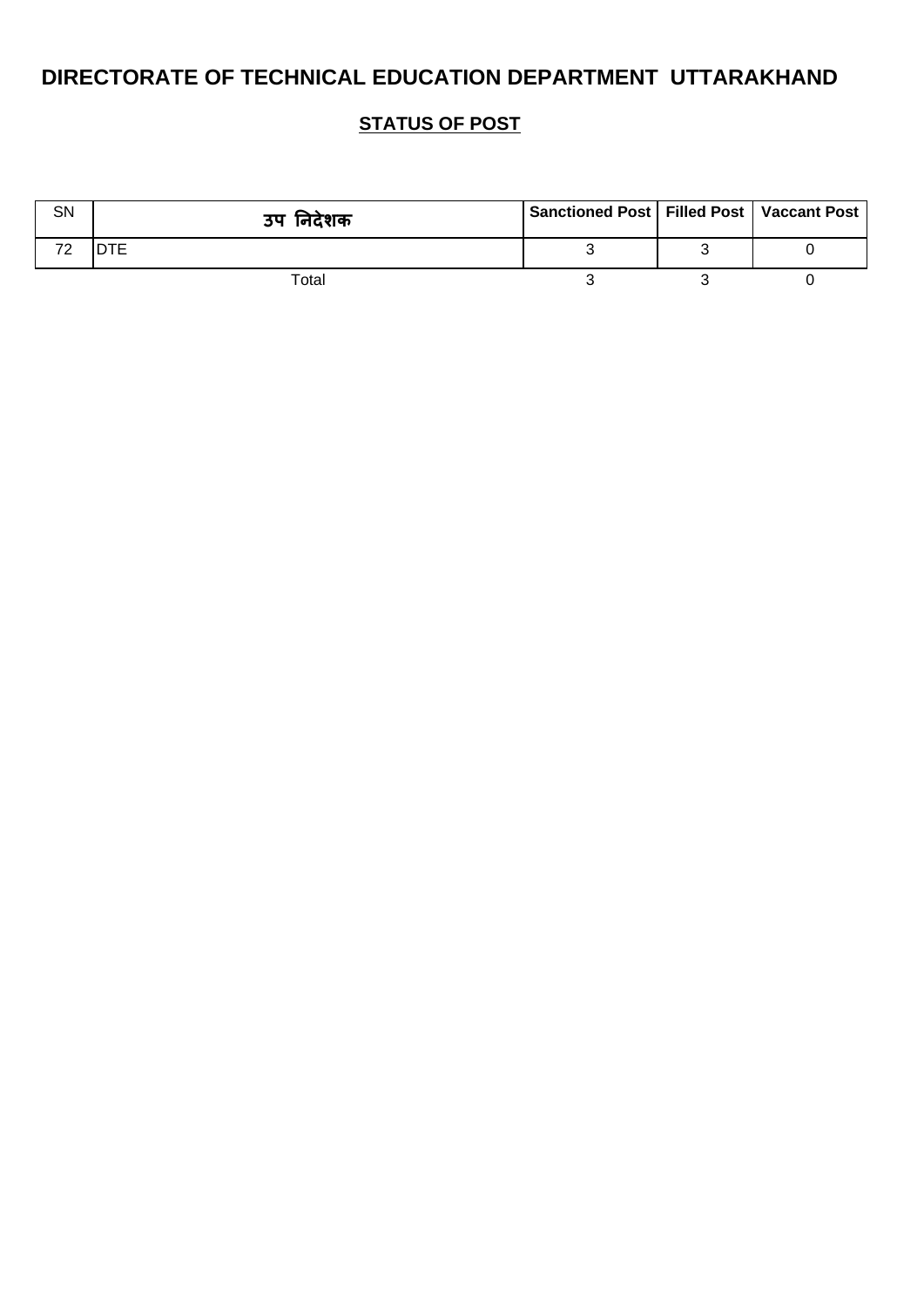| SN | सयुक्त सचिव | Sanctioned Post   Filled Post   Vaccant Post |  |
|----|-------------|----------------------------------------------|--|
| 73 |             |                                              |  |
|    | Total       |                                              |  |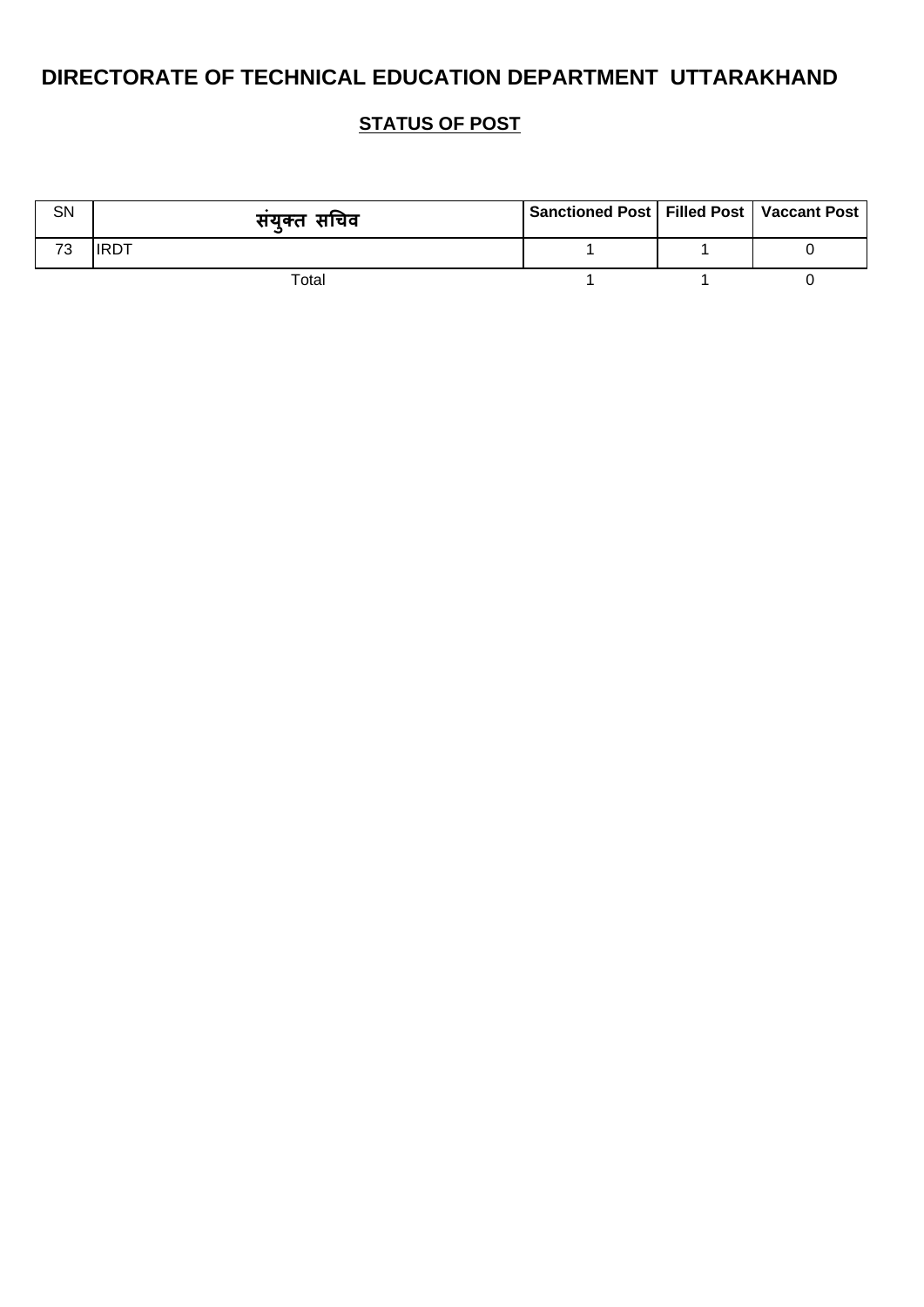| SN | उप सचिव      | Sanctioned Post   Filled Post   Vaccant Post |  |
|----|--------------|----------------------------------------------|--|
| 74 |              |                                              |  |
| 75 | <b>UBTER</b> |                                              |  |
|    | Total        |                                              |  |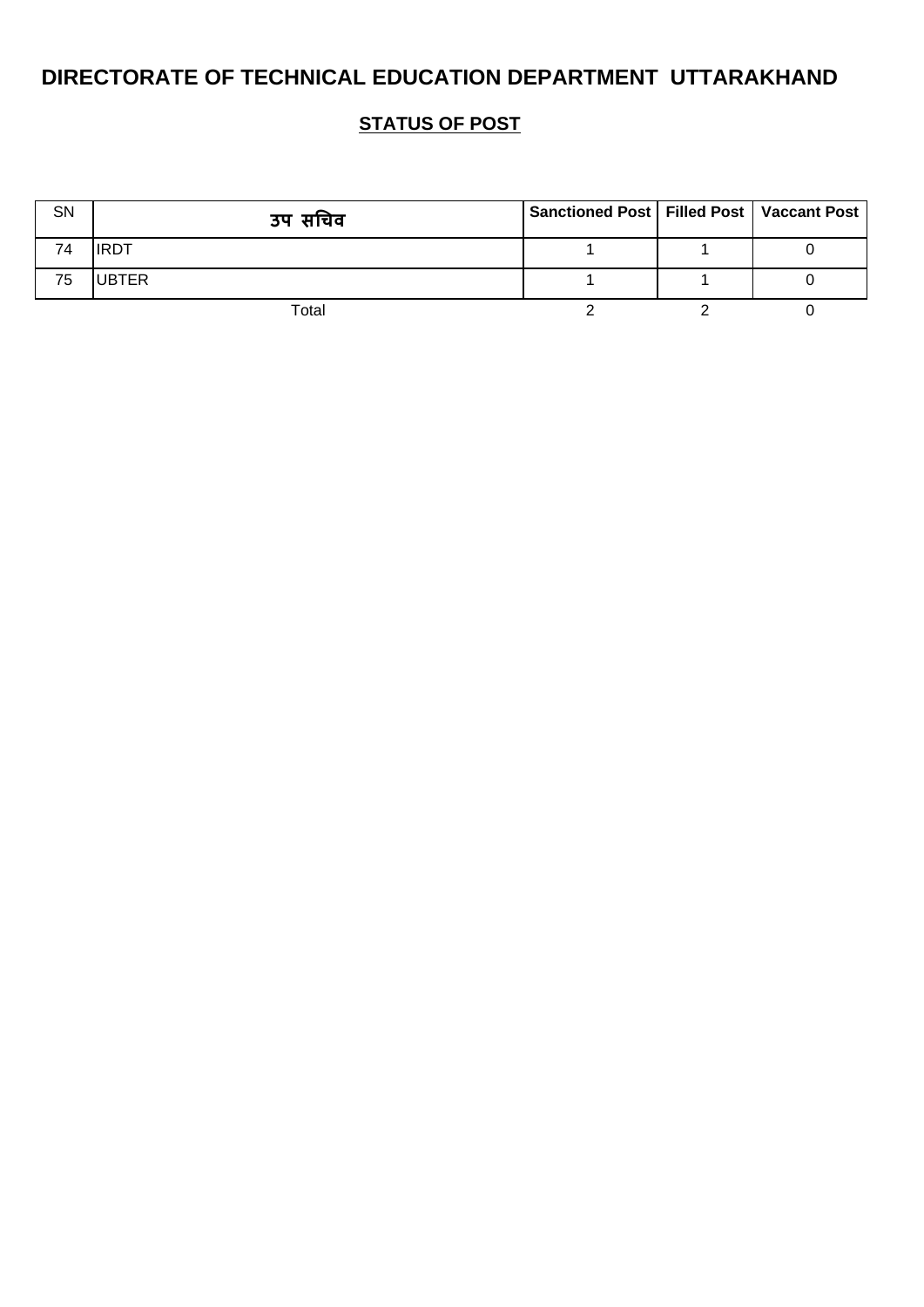| <b>SN</b> | सहायक सचिव   | Sanctioned Post   Filled Post   Vaccant Post |  |
|-----------|--------------|----------------------------------------------|--|
| 76        | <b>IRDT</b>  |                                              |  |
|           | <b>UBTER</b> |                                              |  |
|           | Total        |                                              |  |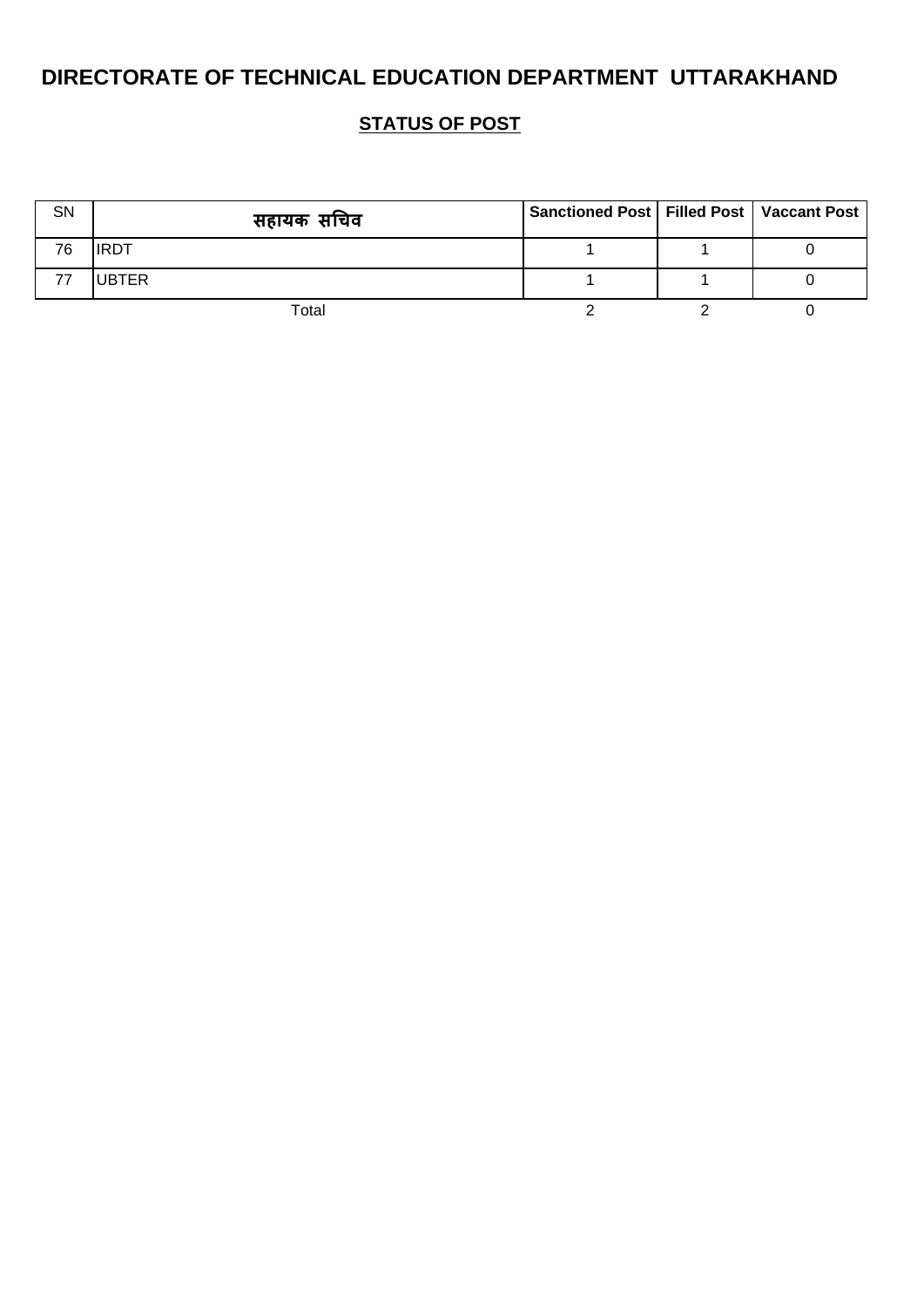| SN | संयुक्त निदेशक | Sanctioned Post   Filled Post   Vaccant Post |  |
|----|----------------|----------------------------------------------|--|
| 78 |                |                                              |  |
|    | Total          |                                              |  |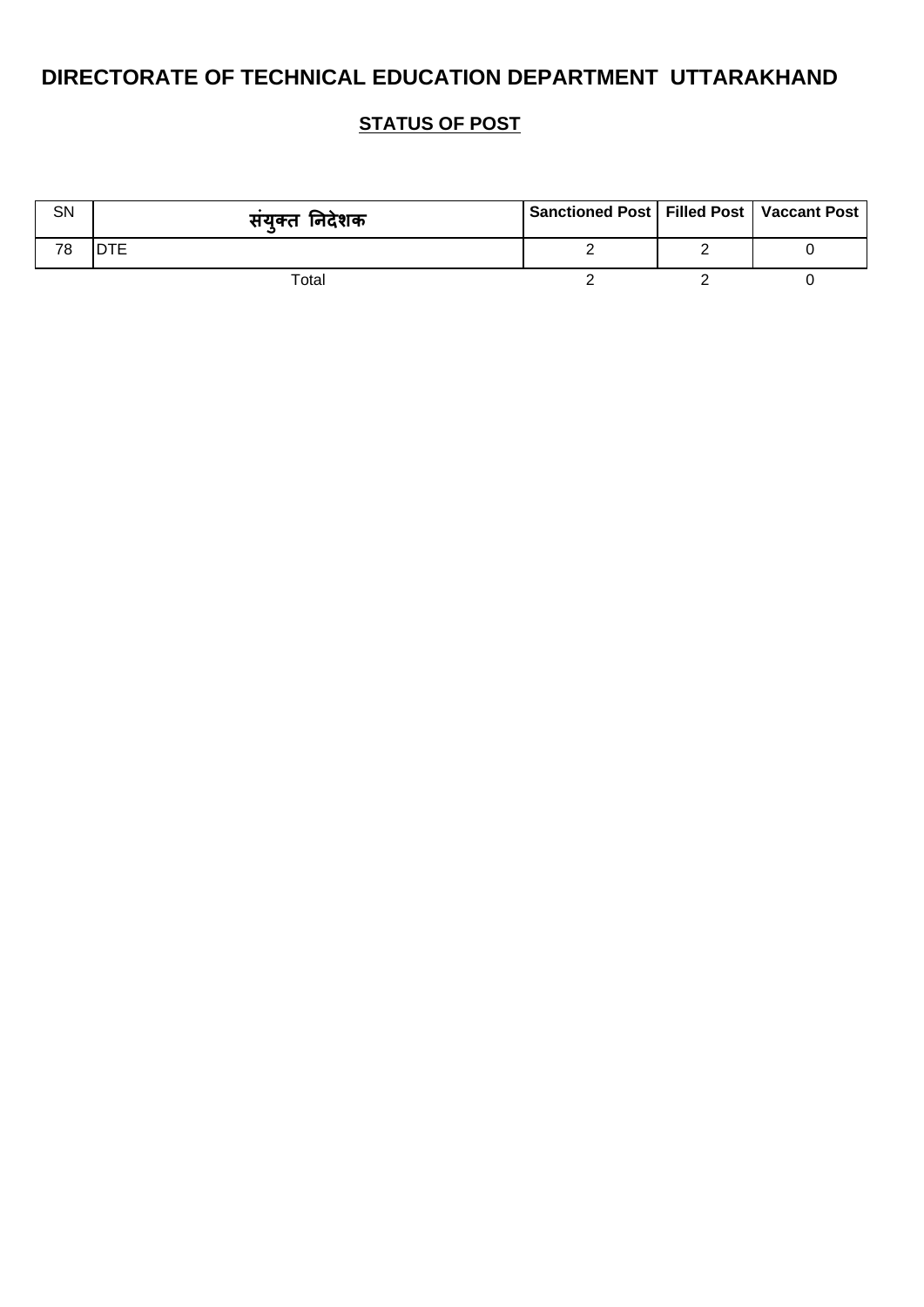| SN | सहायक निदेशक | Sanctioned Post   Filled Post   Vaccant Post |  |
|----|--------------|----------------------------------------------|--|
| 79 |              |                                              |  |
|    | Total        |                                              |  |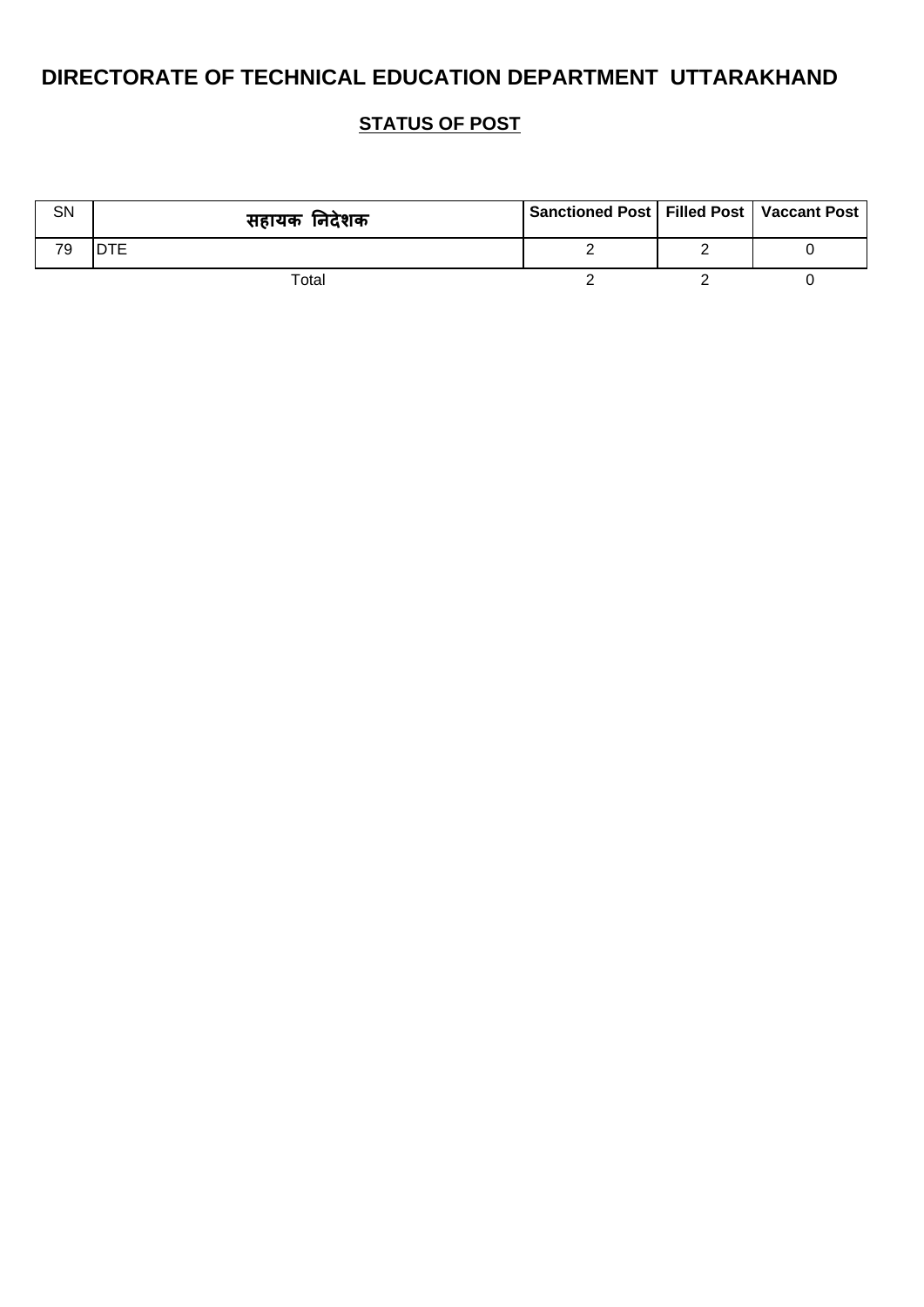| <b>SN</b> | अध्यक्ष केमिकल इंजीनियरिंग         | Sanctioned Post   Filled Post   Vaccant Post |  |
|-----------|------------------------------------|----------------------------------------------|--|
| 80        | Government Polytechnic, Kashipur   |                                              |  |
| 81        | Government Polytechnic, Shaktifarm |                                              |  |
|           | Total                              |                                              |  |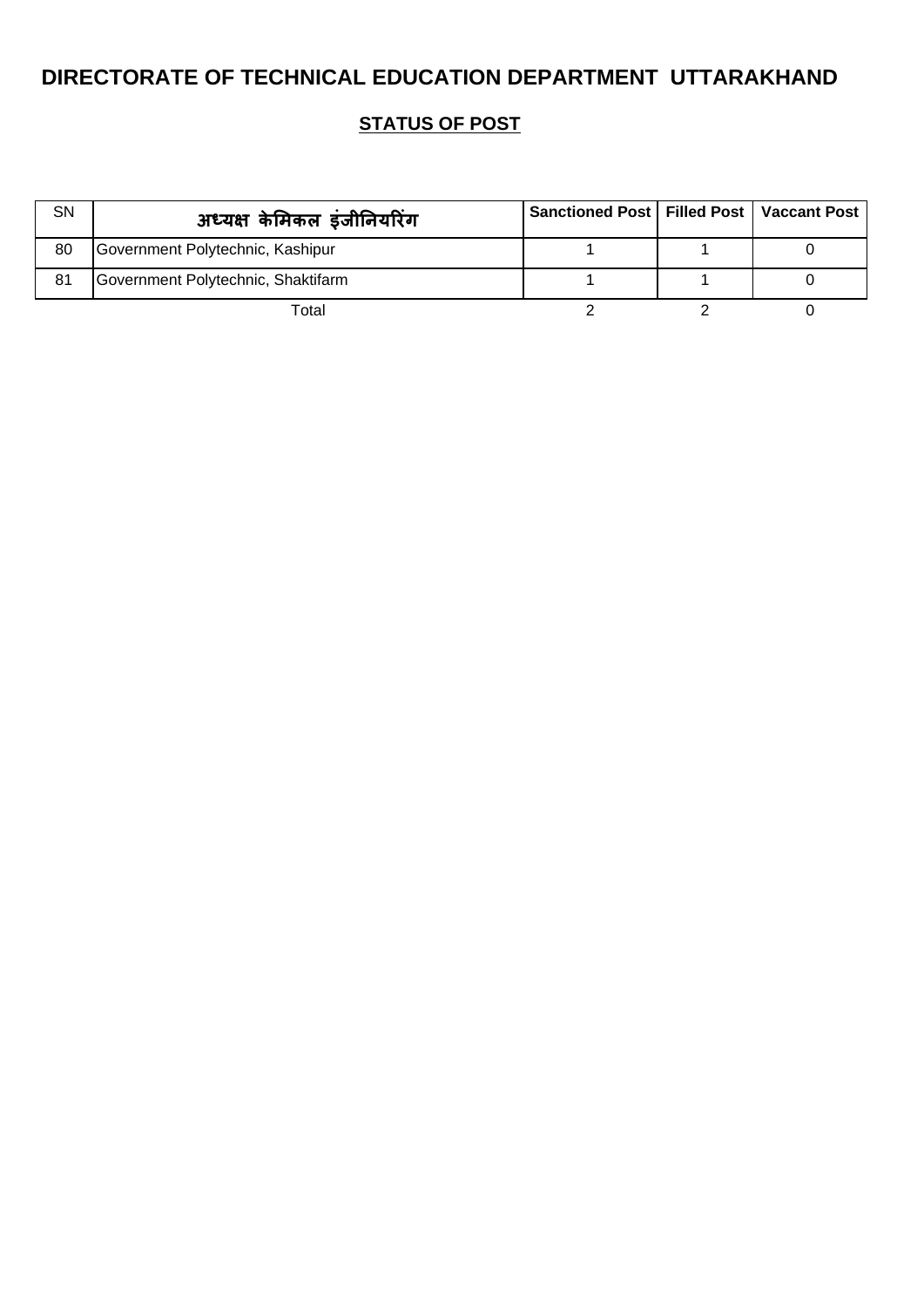| SN | व्याख्याता केमिकल इंजीनियरिंग      | Sanctioned Post   Filled Post   Vaccant Post |  |
|----|------------------------------------|----------------------------------------------|--|
| 82 | Government Polytechnic, Kashipur   |                                              |  |
| 83 | Government Polytechnic, Shaktifarm |                                              |  |
|    | Total                              |                                              |  |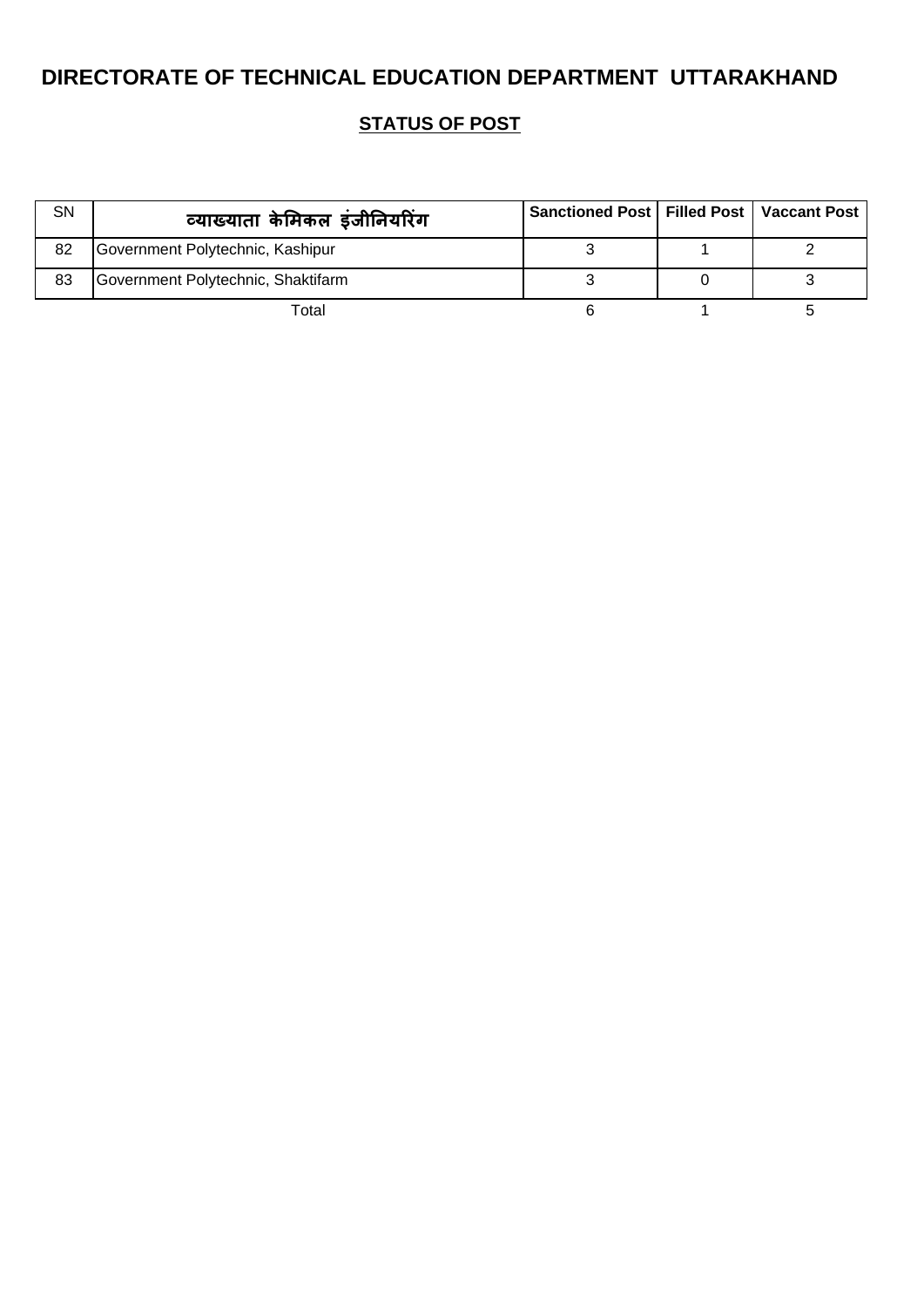| SN  | अध्यक्ष सिविल इंजीनियरिंग                | Sanctioned Post | <b>Filled Post</b> | <b>Vaccant Post</b> |
|-----|------------------------------------------|-----------------|--------------------|---------------------|
| 84  | Government Girls Polytechnic, Jainti     | 1               | $\mathbf 0$        | 1                   |
| 85  | Government Polytechnic, Baans            | $\mathbf 1$     | $\mathbf 0$        | $\mathbf{1}$        |
| 86  | Government Polytechnic, Bans Bagarh      | 1               | $\mathbf 0$        | $\mathbf{1}$        |
| 87  | Government Polytechnic, Barkot           | 1               | $\mathbf 1$        | $\mathbf 0$         |
| 88  | Government Polytechnic, Bazpur           | $\mathbf 1$     | $\mathbf 1$        | $\mathbf 0$         |
| 89  | Government Polytechnic, Beeronkhal       | 1               | $\pmb{0}$          | $\mathbf{1}$        |
| 90  | Government Polytechnic, Bheemtal         | 1               | 1                  | $\mathbf 0$         |
| 91  | Government Polytechnic, Chiniyalisaur    | 1               | $\mathbf 0$        | 1                   |
| 92  | Government Polytechnic, Chopta           | $\mathbf 1$     | $\mathbf 0$        | $\mathbf{1}$        |
| 93  | Government Polytechnic, Danya            | $\mathbf{1}$    | $\mathbf 0$        | $\mathbf{1}$        |
| 94  | Government Polytechnic, Dehradun         | 1               | 1                  | $\mathbf 0$         |
| 95  | Government Polytechnic, Dwarahat         | 1               | 1                  | $\mathbf 0$         |
| 96  | Government Polytechnic, Gaja             | $\mathbf 1$     | 1                  | $\mathbf 0$         |
| 97  | Government Polytechnic, Gauchar          | 1               | $\pmb{0}$          | $\mathbf{1}$        |
| 98  | Government Polytechnic, Kashipur         | 1               | 1                  | $\mathbf 0$         |
| 99  | Government Polytechnic, Khatima          | 1               | 1                  | $\mathbf 0$         |
| 100 | Government Polytechnic, Kulsari          | $\mathbf 1$     | 1                  | $\mathbf 0$         |
| 101 | Government Polytechnic, Lohaghat         | $\mathbf{1}$    | $\mathbf 0$        | $\mathbf{1}$        |
| 102 | Government Polytechnic, Munakot          | 1               | $\mathbf 0$        | $\mathbf{1}$        |
| 103 | Government Polytechnic, Nainital         | 1               | 1                  | $\mathsf 0$         |
| 104 | Government Polytechnic, Pokhari          | 1               | $\pmb{0}$          | 1                   |
| 105 | Government Polytechnic, Pratapnagar      | 1               | 1                  | 0                   |
| 106 | Government Polytechnic, Ranipokhari      | 1               | $\mathbf{1}$       | $\mathbf 0$         |
| 107 | Government Polytechnic, Srinagar Garhwal | 1               | $\mathbf{1}$       | $\mathbf 0$         |
| 108 | Government Polytechnic, Tanakpur         | $\mathbf{1}$    | $\mathbf{1}$       | $\pmb{0}$           |
| 109 | Government Polytechnic, Uttarkashi       | $\mathbf{1}$    | $\mathbf 0$        | $\mathbf{1}$        |
|     | Total                                    | 26              | 14                 | 12                  |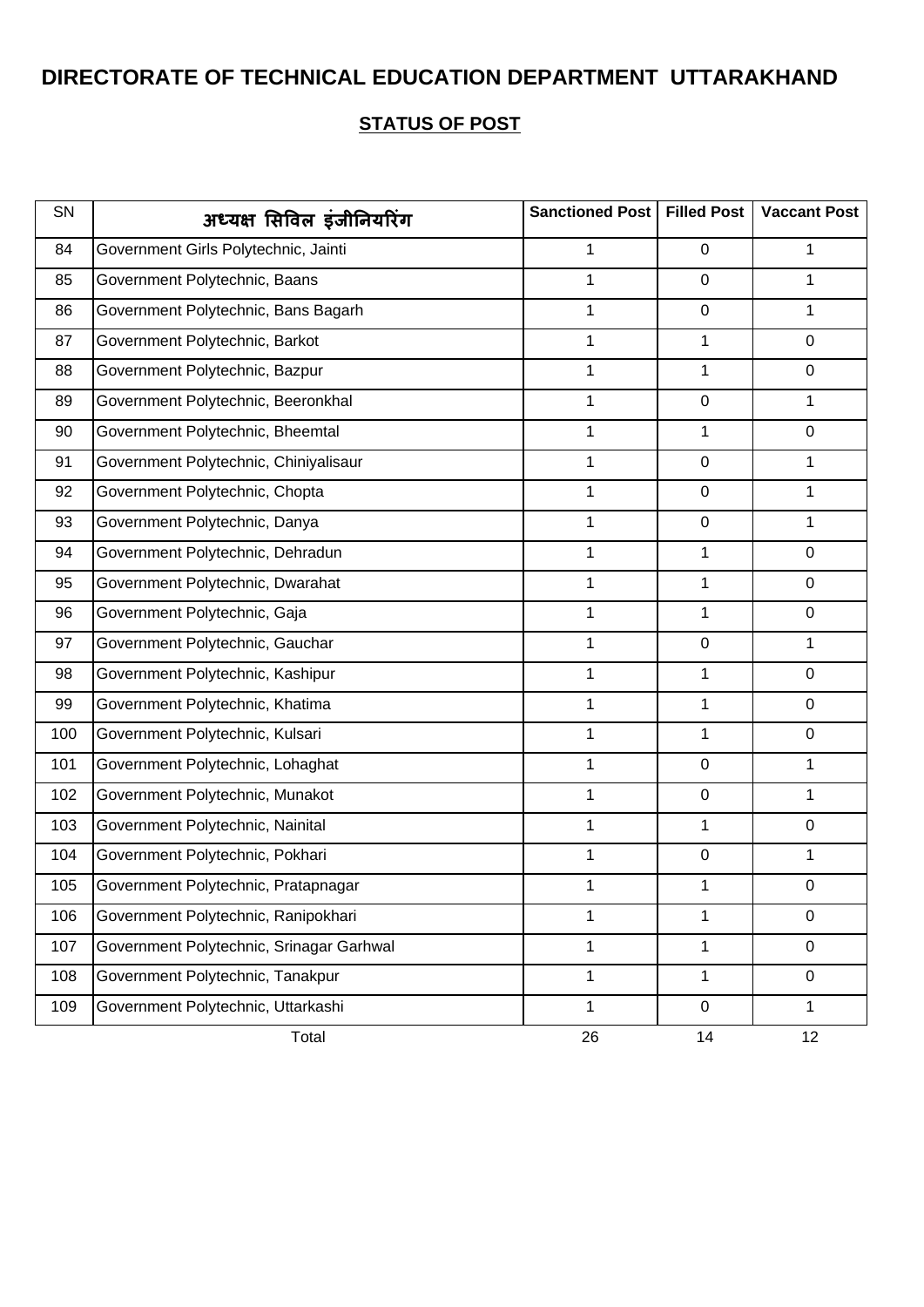| SN  | व्याख्याता सिविल इंजीनियरिंग             | Sanctioned Post         | <b>Filled Post</b> | <b>Vaccant Post</b> |
|-----|------------------------------------------|-------------------------|--------------------|---------------------|
| 110 | Government Girls Polytechnic, Jainti     | 3                       | $\mathbf 0$        | 3                   |
| 111 | Government Polytechnic, Baans            | 3                       | 1                  | $\overline{2}$      |
| 112 | Government Polytechnic, Bans Bagarh      | 3                       | $\mathbf 0$        | 3                   |
| 113 | Government Polytechnic, Barkot           | 3                       | 1                  | $\overline{2}$      |
| 114 | Government Polytechnic, Bazpur           | 5                       | $\mathbf{1}$       | $\overline{4}$      |
| 115 | Government Polytechnic, Beeronkhal       | 3                       | $\overline{2}$     | $\mathbf{1}$        |
| 116 | Government Polytechnic, Bheemtal         | 3                       | 1                  | $\overline{2}$      |
| 117 | Government Polytechnic, Chiniyalisaur    | 3                       | $\mathbf 1$        | $\overline{2}$      |
| 118 | Government Polytechnic, Chopta           | 3                       | 1                  | $\overline{2}$      |
| 119 | Government Polytechnic, Danya            | 3                       | $\mathbf{1}$       | $\overline{2}$      |
| 120 | Government Polytechnic, Dehradun         | $\overline{4}$          | 1                  | 3                   |
| 121 | Government Polytechnic, Dwarahat         | 3                       | $\pmb{0}$          | 3                   |
| 122 | Government Polytechnic, Gaja             | 3                       | $\mathbf{1}$       | $\overline{2}$      |
| 123 | Government Polytechnic, Gauchar          | $\overline{\mathbf{4}}$ | $\overline{2}$     | $\overline{2}$      |
| 124 | Government Polytechnic, Kashipur         | 3                       | 1                  | $\overline{2}$      |
| 125 | Government Polytechnic, Khatima          | 3                       | 1                  | $\overline{2}$      |
| 126 | Government Polytechnic, Kulsari          | 3                       | 1                  | $\overline{2}$      |
| 127 | Government Polytechnic, Lohaghat         | 3                       | $\mathbf{1}$       | $\overline{2}$      |
| 128 | Government Polytechnic, Munakot          | 3                       | 1                  | $\overline{2}$      |
| 129 | Government Polytechnic, Nainital         | $\sqrt{3}$              | 1                  | $\overline{2}$      |
| 130 | Government Polytechnic, Pokhari          | 3                       | 1                  | $\overline{2}$      |
| 131 | Government Polytechnic, Pratapnagar      | 3                       | 1                  | $\overline{2}$      |
| 132 | Government Polytechnic, Ranipokhari      | 3                       | $\mathbf 0$        | 3                   |
| 133 | Government Polytechnic, Srinagar Garhwal | $\mathfrak{S}$          | $\pmb{0}$          | 3                   |
| 134 | Government Polytechnic, Tanakpur         | 3                       | $\mathbf 0$        | 3                   |
| 135 | Government Polytechnic, Uttarkashi       | 3                       | $\mathbf 0$        | 3                   |
|     | Total                                    | 82                      | 21                 | 61                  |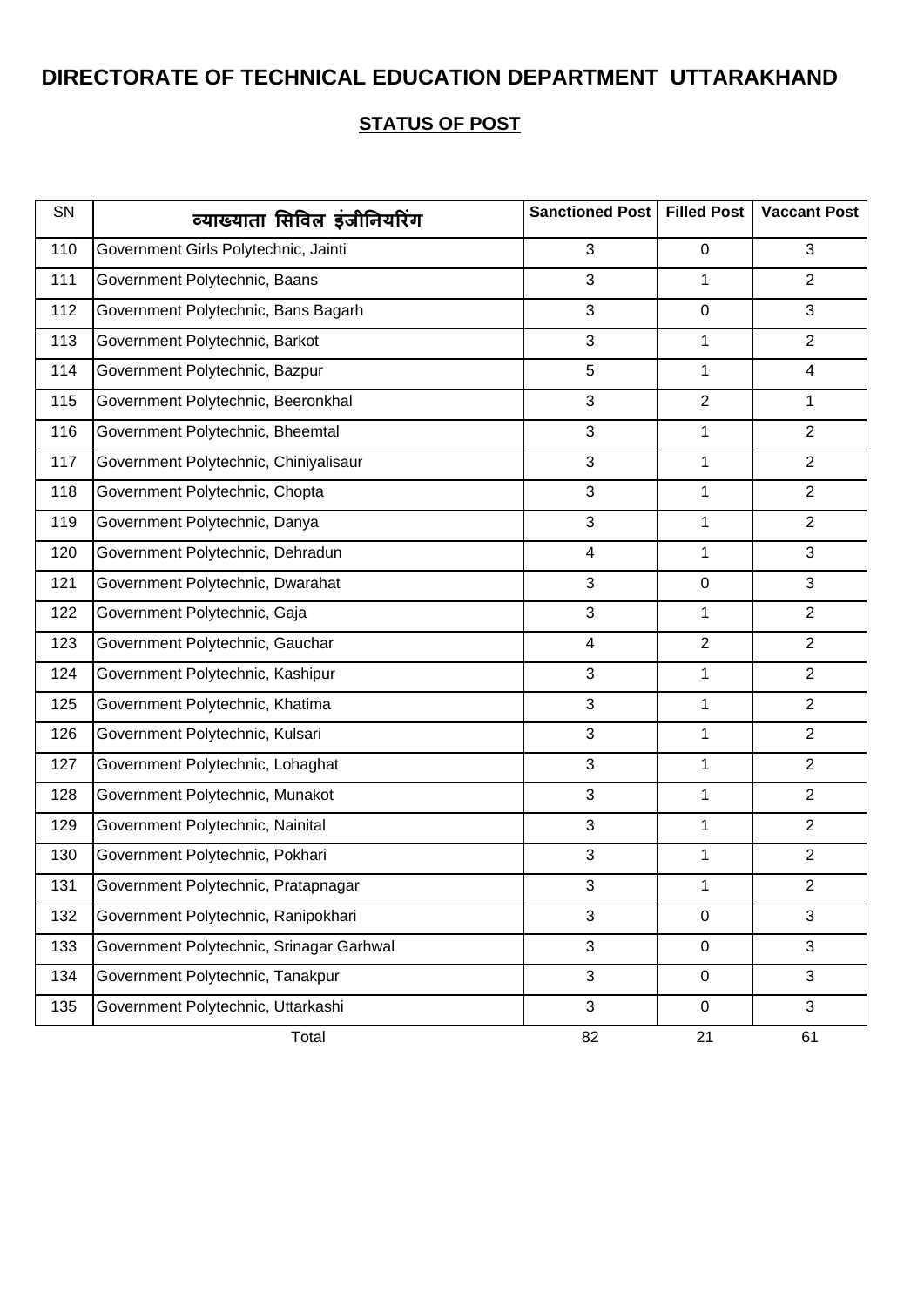| <b>SN</b> | सहायक व्याख्याता सिविल                   | Sanctioned Post   Filled Post |          | <b>Vaccant Post</b> |
|-----------|------------------------------------------|-------------------------------|----------|---------------------|
| 136       | Government Polytechnic, Dehradun         | 2                             | 0        |                     |
| 137       | Government Polytechnic, Dwarahat         |                               | 0        |                     |
| 138       | Government Polytechnic, Gauchar          | 3                             | 0        | 3                   |
| 139       | Government Polytechnic, Kashipur         |                               |          |                     |
| 140       | Government Polytechnic, Lohaghat         | 3                             | 0        | 3                   |
| 141       | Government Polytechnic, Nainital         | $\mathcal{P}$                 | $\Omega$ | 2                   |
| 142       | Government Polytechnic, Srinagar Garhwal | 3                             | $\Omega$ | 3                   |
| 143       | Government Polytechnic, Uttarkashi       |                               | $\Omega$ |                     |
|           | Total                                    | 16                            |          | 15                  |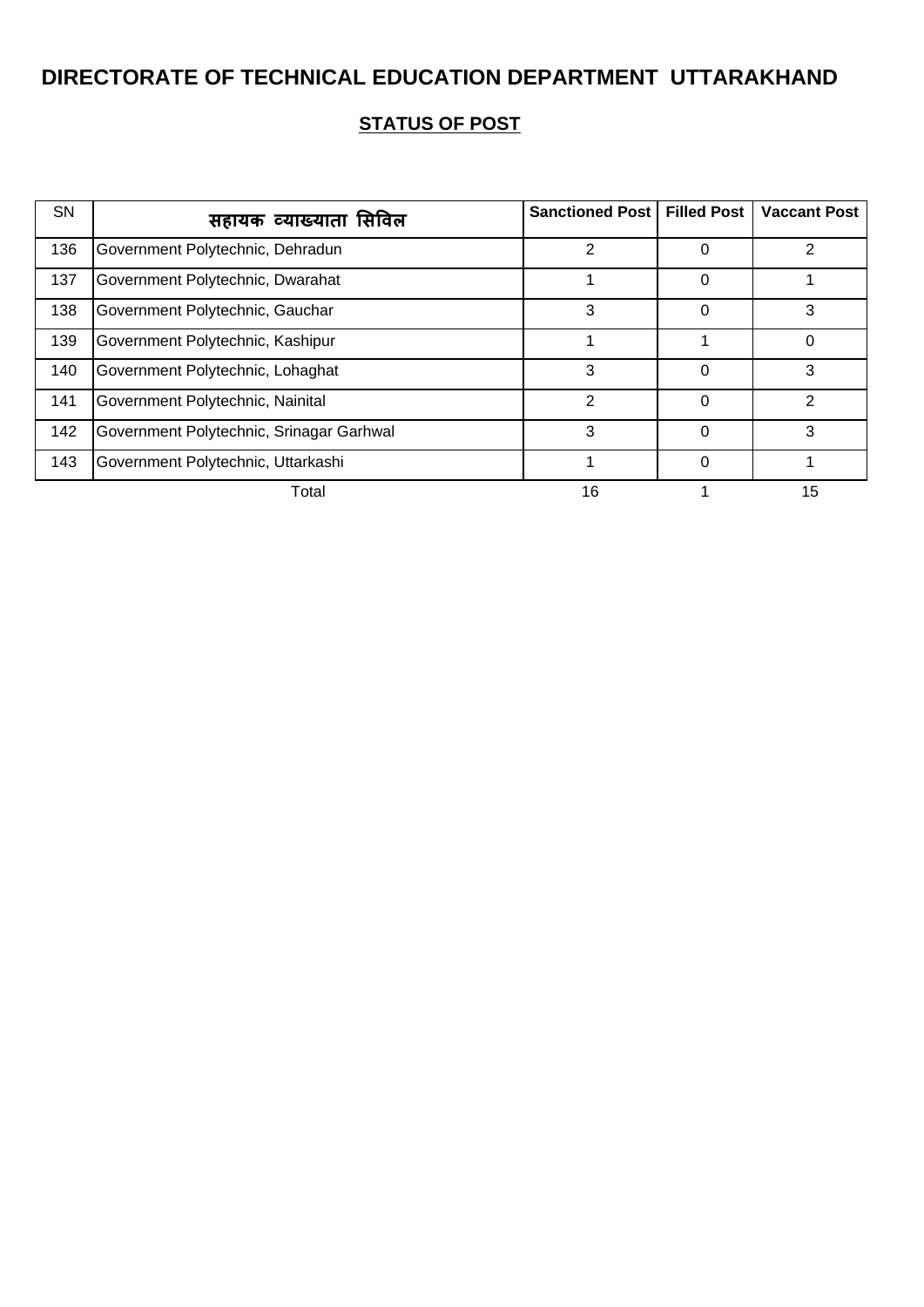| SN  | अध्यक्ष सी॰ई॰/सी॰एस॰ई॰/पीजीडीसीए         | <b>Sanctioned Post</b> | <b>Filled Post</b> | <b>Vaccant Post</b> |
|-----|------------------------------------------|------------------------|--------------------|---------------------|
| 144 | Government Girls Polytechnic, Almora     |                        |                    | 0                   |
| 145 | Government Girls Polytechnic, Dehradun   |                        |                    | $\Omega$            |
| 146 | Government Polytechnic, Bhalaswagaj      |                        |                    | $\Omega$            |
| 147 | Government Polytechnic, Dehradun         |                        | $\Omega$           |                     |
| 148 | Government Polytechnic, Dwarahat         |                        |                    | $\mathbf 0$         |
| 149 | Government Polytechnic, Jakhanidhar      |                        |                    | 0                   |
| 150 | Government Polytechnic, Kaladungi        | $\mathbf 0$            |                    | $-1$                |
| 151 | Government Polytechnic, Kashipur         |                        |                    | $\Omega$            |
| 152 | Government Polytechnic, Kotabag          |                        |                    | $\mathbf 0$         |
| 153 | Government Polytechnic, Kotdwar          |                        |                    | $\mathbf 0$         |
| 154 | Government Polytechnic, Mallasalam       |                        | 0                  | 1                   |
| 155 | Government Polytechnic, Rudraprayag      | 1                      |                    | $\mathbf 0$         |
| 156 | Government Polytechnic, Srinagar Garhwal |                        |                    | $\Omega$            |
| 157 | Government Polytechnic, Sult             |                        |                    | $\mathbf 0$         |
| 158 | Government Polytechnic, Tanakpur         |                        |                    | 0                   |
|     | Total                                    | 14                     | 13                 |                     |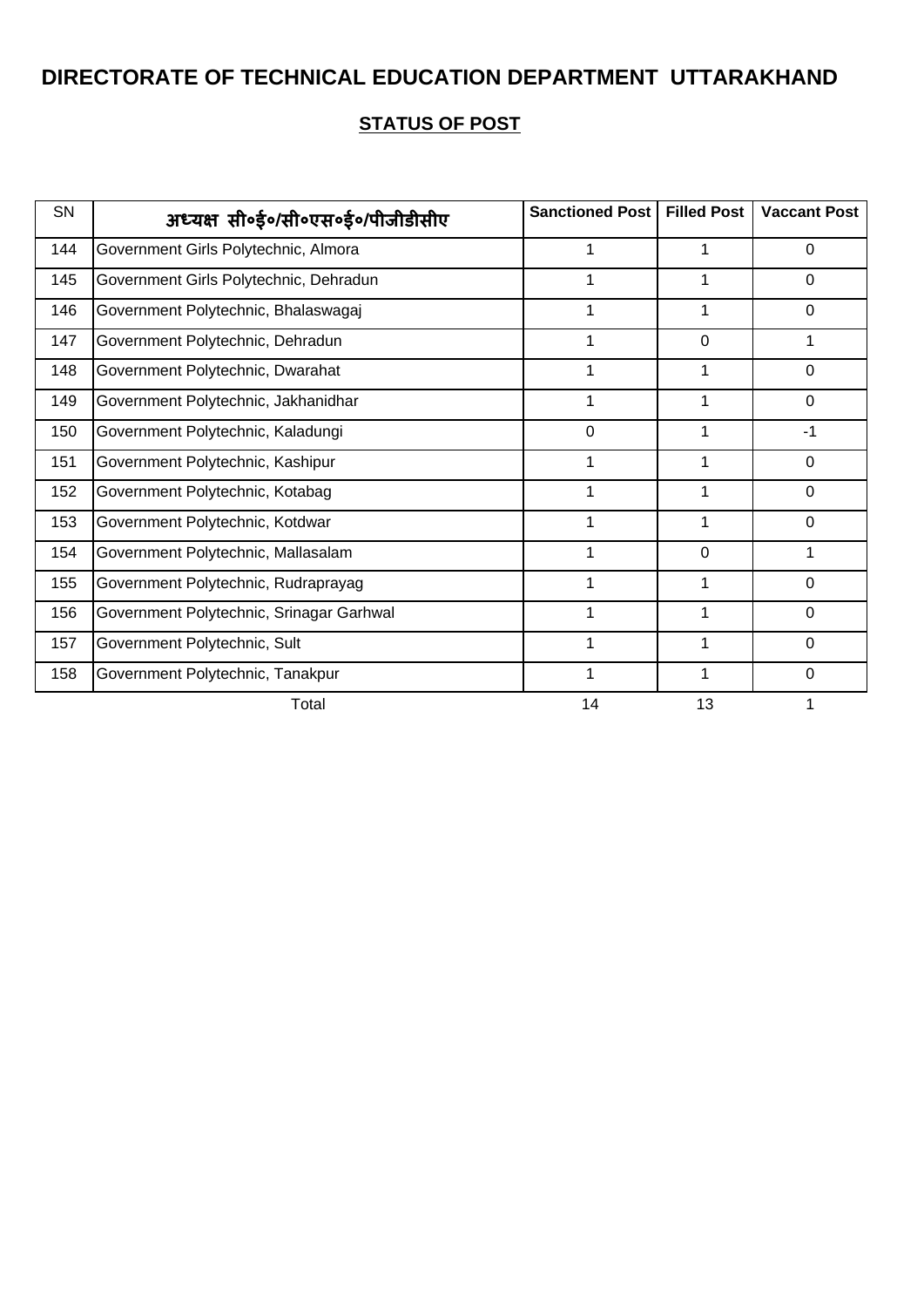| SN  | व्याख्याता सी॰ई॰/सी॰एस॰ई॰/पीजीडीसीए      | <b>Sanctioned Post</b> | <b>Filled Post</b> | <b>Vaccant Post</b> |
|-----|------------------------------------------|------------------------|--------------------|---------------------|
| 159 | Government Girls Polytechnic, Almora     | 5                      | 4                  | 1                   |
| 160 | Government Girls Polytechnic, Dehradun   | 3                      | $\Omega$           | 3                   |
| 161 | Government Polytechnic, Dehradun         | 3                      | 3                  | $\Omega$            |
| 162 | Government Polytechnic, Dwarahat         | 5                      | $\overline{4}$     |                     |
| 163 | Government Polytechnic, Jakhanidhar      | 3                      | 3                  | $\Omega$            |
| 164 | Government Polytechnic, Kaladungi        | 3                      | $\overline{2}$     |                     |
| 165 | Government Polytechnic, Kashipur         | 3                      | 2                  |                     |
| 166 | Government Polytechnic, Kotabag          | 3                      | 2                  | 1                   |
| 167 | Government Polytechnic, Kotdwar          | $\overline{4}$         | 3                  |                     |
| 168 | Government Polytechnic, Mallasalam       | 3                      | $\overline{2}$     |                     |
| 169 | Government Polytechnic, Nainital         | 3                      | 1                  | $\overline{2}$      |
| 170 | Government Polytechnic, Rudraprayag      | 3                      | 3                  | $\mathbf 0$         |
| 171 | Government Polytechnic, Srinagar Garhwal | $\overline{4}$         | 2                  | $\overline{2}$      |
| 172 | Government Polytechnic, Tanakpur         | 3                      | 3                  | $\Omega$            |
|     | Total                                    | 48                     | 34                 | 14                  |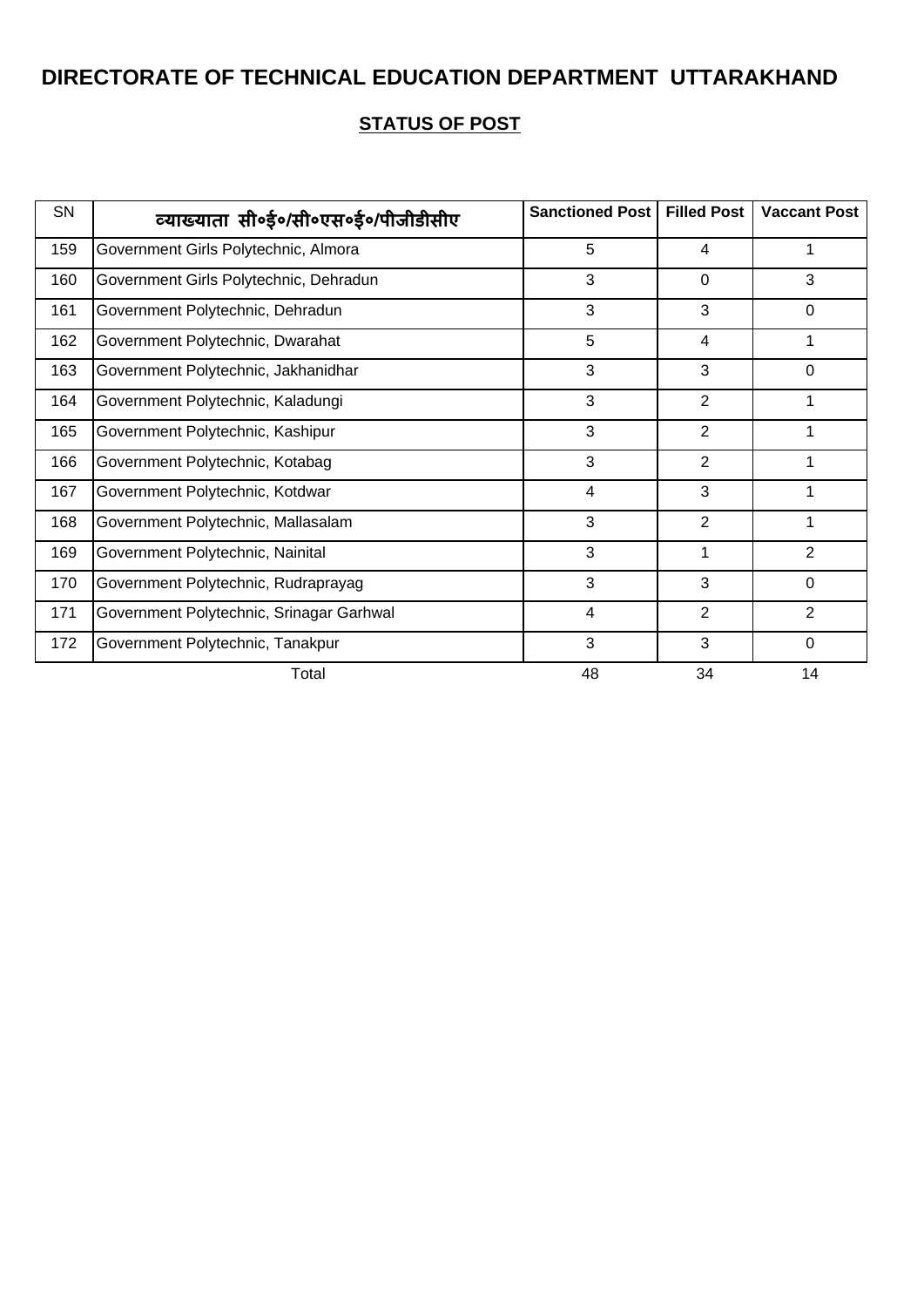| SN  | कंप्यूटर प्रोग्रामर                    | Sanctioned Post | <b>Filled Post</b> | <b>Vaccant Post</b> |
|-----|----------------------------------------|-----------------|--------------------|---------------------|
| 173 | Government Girls Polytechnic, Almora   | 1               | 0                  | 1                   |
| 174 | Government Girls Polytechnic, Jainti   | 1               | 0                  | 1                   |
| 175 | Government Polytechnic, Aamwala        | 1               | 0                  | 1                   |
| 176 | Government Polytechnic, Baans          | 1               | 0                  | 1                   |
| 177 | Government Polytechnic, Bachhelikhal   | 1               | 1                  | 0                   |
| 178 | Government Polytechnic, Badechheena    | 1               | 1                  | 0                   |
| 179 | Government Polytechnic, Bans Bagarh    | 1               | 0                  | 1                   |
| 180 | Government Polytechnic, Baram          | 1               | 0                  | 1                   |
| 181 | Government Polytechnic, Barkot         | 1               | 1                  | 0                   |
| 182 | Government Polytechnic, Bazpur         | 1               | 0                  | 1                   |
| 183 | Government Polytechnic, Beeronkhal     | 1               | 1                  | 0                   |
| 184 | Government Polytechnic, Berinag        | 1               | 0                  | 1                   |
| 185 | Government Polytechnic, Bhalaswagaj    | 1               | 0                  | 1                   |
| 186 | Government Polytechnic, Bheemtal       | 1               | 0                  | 1                   |
| 187 | Government Polytechnic, Champawat      | 1               | 0                  | 1                   |
| 188 | Government Polytechnic, Chaunaliya     | 1               | 0                  | 1                   |
| 189 | Government Polytechnic, Chiniyalisaur  | 1               | 0                  | 1                   |
| 190 | Government Polytechnic, Chopta         | 1               | 0                  | 1                   |
| 191 | Government Polytechnic, Danya          | 1               | 0                  | 1                   |
| 192 | Government Polytechnic, Dehradun       | 1               | 1                  | 0                   |
| 193 | Government Polytechnic, Didihat        | 1               | 0                  | 1                   |
| 194 | Government Polytechnic, Dwarahat       | 1               | 1                  | $\mathbf 0$         |
| 195 | Government Polytechnic, Gairsain       | 1               | $\boldsymbol{0}$   | 1                   |
| 196 | Government Polytechnic, Gaja           | 1               | 0                  | 1                   |
| 197 | Government Polytechnic, Ganai Gangoli  | 1               | 0                  | 1                   |
| 198 | Government Polytechnic, Garhi Shyampur | 1               | 0                  | 1                   |
| 199 | Government Polytechnic, Garur          | 1               | $\boldsymbol{0}$   | 1                   |
| 200 | Government Polytechnic, Gauchar        | 1               | 1                  | 0                   |
| 201 | Government Polytechnic, Gopeshwar      | $\mathbf 1$     | $\boldsymbol{0}$   | 1                   |
| 202 | Government Polytechnic, Haridwar       | 1               | 0                  | 1                   |
| 203 | Government Polytechnic, Hindolakhal    | 1               | 0                  | 1                   |
| 204 | Government Polytechnic, Jakhanidhar    | 1               | 0                  | 1                   |
| 205 | Government Polytechnic, Jakholi        | 1               | 0                  | 1                   |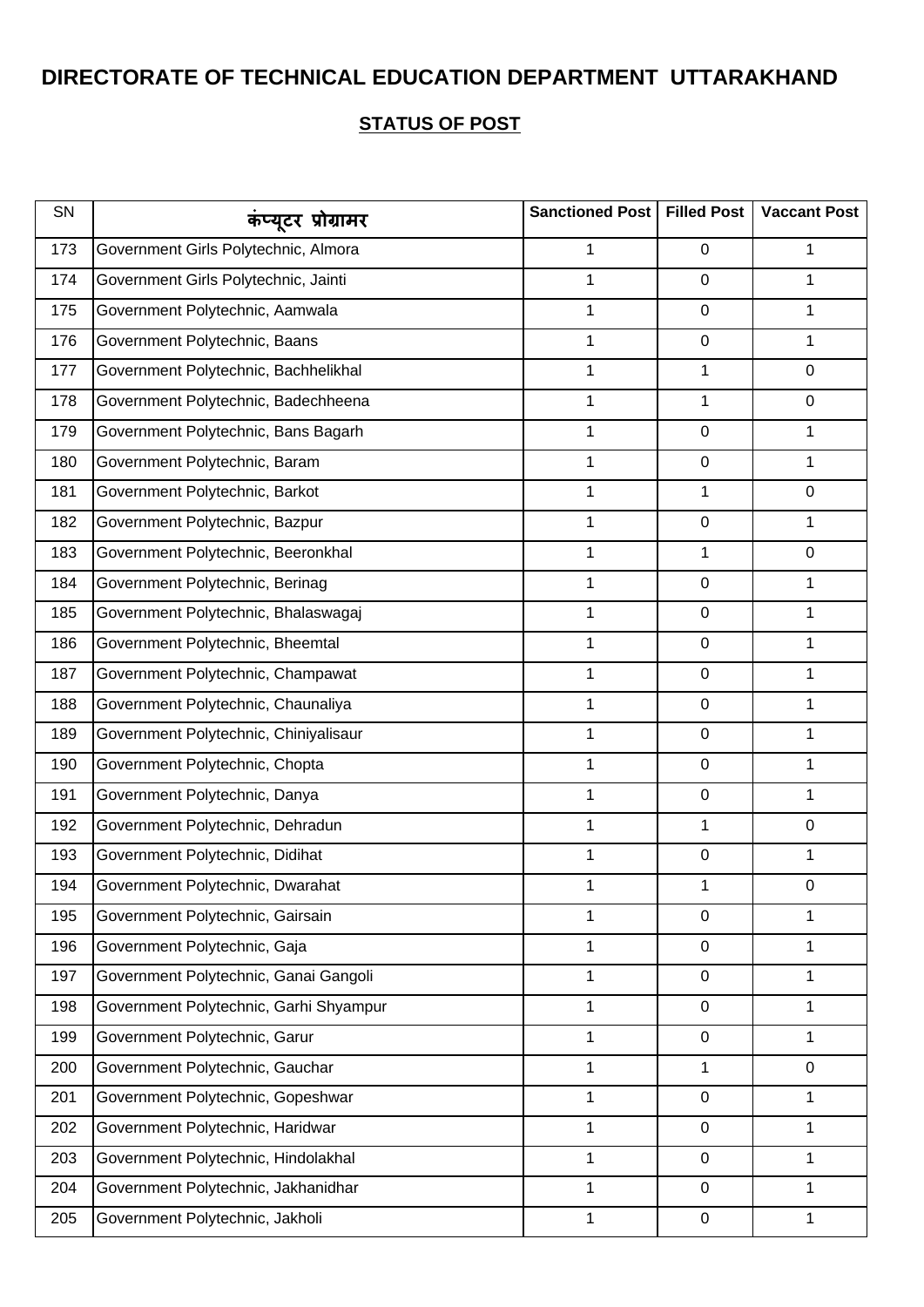| SN  | कंप्यूटर प्रोग्रामर                       | Sanctioned Post | <b>Filled Post</b> | <b>Vaccant Post</b> |
|-----|-------------------------------------------|-----------------|--------------------|---------------------|
| 206 | Government Polytechnic, Joshimath         | 1               | $\mathbf 0$        | 1                   |
| 207 | Government Polytechnic, Kaladungi         | $\overline{2}$  | $\mathbf 0$        | $\overline{2}$      |
| 208 | Government Polytechnic, Kanalichheena     | 1               | 1                  | $\mathbf 0$         |
| 209 | Government Polytechnic, Kanda             | 1               | 1                  | 0                   |
| 210 | Government Polytechnic, Kandikhal         | 1               | $\pmb{0}$          | 1                   |
| 211 | Government Polytechnic, Kapkot            | 1               | 1                  | 0                   |
| 212 | Government Polytechnic, Kashipur          | 1               | $\pmb{0}$          | 1                   |
| 213 | Government Polytechnic, Khatima           | 1               | $\pmb{0}$          | 1                   |
| 214 | Government Polytechnic, Kotabag           | 1               | 1                  | $\mathbf 0$         |
| 215 | Government Polytechnic, Kotdwar           | 1               | $\pmb{0}$          | 1                   |
| 216 | Government Polytechnic, Kulsari           | 1               | $\pmb{0}$          | $\mathbf{1}$        |
| 217 | Government Polytechnic, Lohaghat          | 1               | $\pmb{0}$          | 1                   |
| 218 | Government Polytechnic, Mallasalam        | 1               | $\pmb{0}$          | 1                   |
| 219 | Government Polytechnic, Munakot           | 1               | 1                  | 0                   |
| 220 | Government Polytechnic, Nainital          | $\overline{2}$  | 1                  | 1                   |
| 221 | Government Polytechnic, Narendra Nagar    | 1               | $\mathbf 0$        | 1                   |
| 222 | Government Polytechnic, New Tehri         | $\overline{2}$  | $\pmb{0}$          | $\overline{2}$      |
| 223 | Government Polytechnic, Pabo              | 1               | $\pmb{0}$          | 1                   |
| 224 | Government Polytechnic, Pantnagar         | 1               | $\pmb{0}$          | $\mathbf{1}$        |
| 225 | Government Polytechnic, Pauri             | 1               | $\pmb{0}$          | 1                   |
| 226 | Government Polytechnic, Pipli             | 1               | $\pmb{0}$          | 1                   |
| 227 | Government Polytechnic, Pokhari           | 1               | 1                  | 0                   |
| 228 | Government Polytechnic, Pratapnagar       | 1               | $\mathbf 0$        | 1                   |
| 229 | Government Polytechnic, Quansi (Chakrata) | 1               | $\pmb{0}$          | 1                   |
| 230 | Government Polytechnic, Ramnagar          | 1               | $\pmb{0}$          | 1                   |
| 231 | Government Polytechnic, Ranipokhari       | 1               | $\pmb{0}$          | 1                   |
| 232 | Government Polytechnic, Rudraprayag       | 1               | 1                  | $\mathbf 0$         |
| 233 | Government Polytechnic, Sahiya            | 1               | 1                  | 0                   |
| 234 | Government Polytechnic, Satpuli           | $\mathbf 1$     | 1                  | $\mathbf 0$         |
| 235 | Government Polytechnic, Shaktifarm        | 1               | $\pmb{0}$          | 1                   |
| 236 | Government Polytechnic, Srinagar Garhwal  | 1               | $\pmb{0}$          | 1                   |
| 237 | Government Polytechnic, Sult              | $\overline{2}$  | 1                  | 1                   |
| 238 | Government Polytechnic, Tanakpur          | $\mathbf{1}$    | $\pmb{0}$          | 1                   |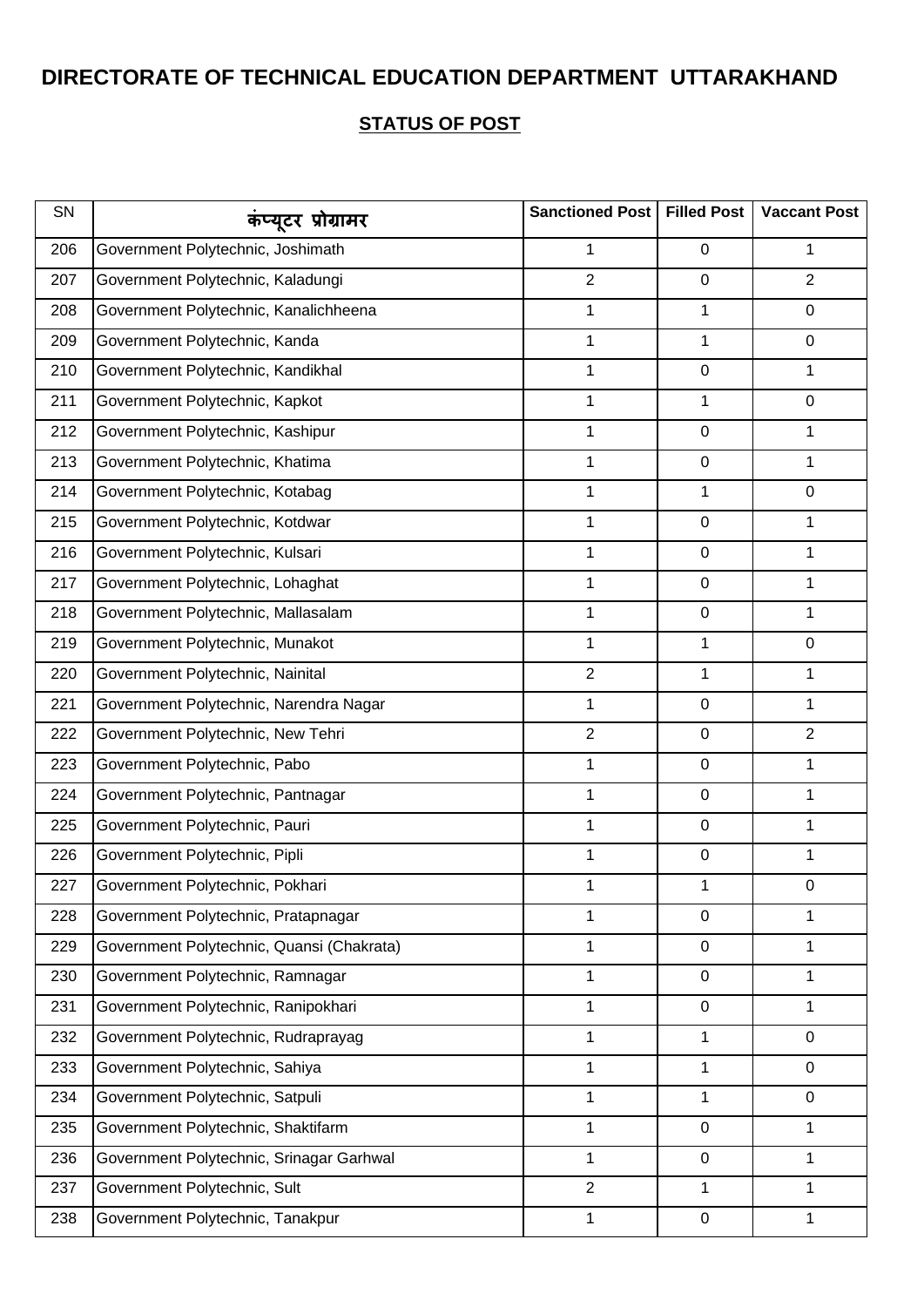| <b>SN</b> | कप्यूटर प्रोग्रामर                     | Sanctioned Post   Filled Post   Vaccant Post |    |    |
|-----------|----------------------------------------|----------------------------------------------|----|----|
| 239       | Government Polytechnic, Uttarkashi     |                                              |    |    |
| 240       | Government Polytechnic, Vikasnagar     |                                              |    |    |
| 241       | Government Rural Polytechnic, Takula   |                                              |    |    |
| 242       | Government Rural Polytechnic, Thalnadi |                                              |    |    |
|           | Total                                  | 74                                           | 20 | 54 |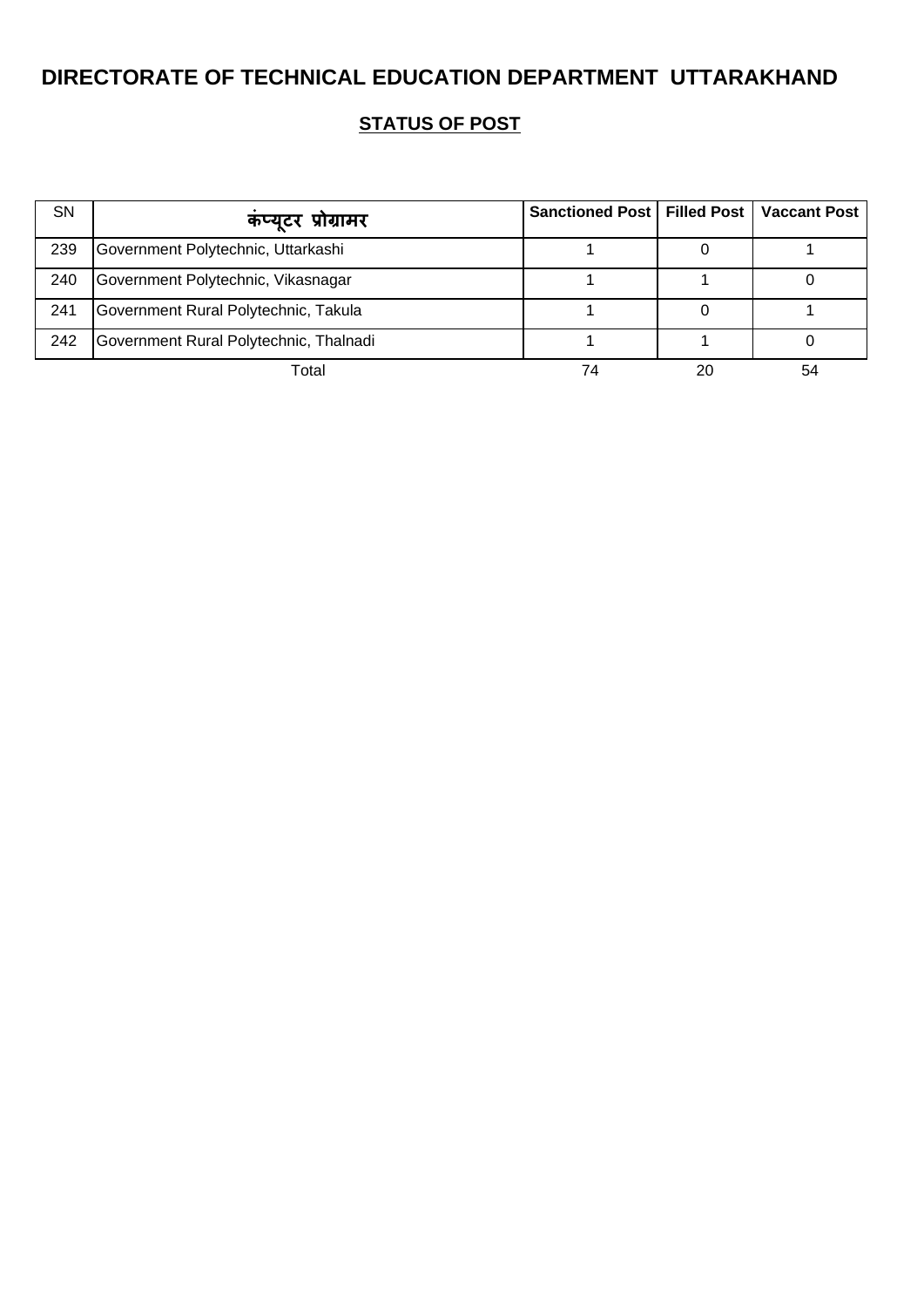| SN  | अध्यक्ष विधुत इंजीनियरिंग                 | <b>Sanctioned Post</b> | <b>Filled Post</b> | <b>Vaccant Post</b> |
|-----|-------------------------------------------|------------------------|--------------------|---------------------|
| 243 | Government Polytechnic, Badechheena       | 1                      | 1                  | 0                   |
| 244 | Government Polytechnic, Baram             | 1                      |                    | $\Omega$            |
| 245 | Government Polytechnic, Gairsain          | 1                      | 1                  | $\overline{0}$      |
| 246 | Government Polytechnic, Garhi Shyampur    | 1                      | $\mathbf 0$        | 1                   |
| 247 | Government Polytechnic, Joshimath         | 1                      | 1                  | $\mathbf 0$         |
| 248 | Government Polytechnic, Kanalichheena     | 1                      | 1                  | $\mathbf 0$         |
| 249 | Government Polytechnic, Khatima           | 1                      | 1                  | $\mathbf 0$         |
| 250 | Government Polytechnic, Nainital          | 1                      | 1                  | $\Omega$            |
| 251 | Government Polytechnic, Narendra Nagar    | 1                      | 1                  | $\mathbf 0$         |
| 252 | Government Polytechnic, New Tehri         | 1                      | 1                  | 0                   |
| 253 | Government Polytechnic, Pabo              | 1                      | 1                  | $\mathbf 0$         |
| 254 | Government Polytechnic, Pipli             | 1                      | 1                  | $\mathbf 0$         |
| 255 | Government Polytechnic, Pokhari           | 1                      | 1                  | 0                   |
| 256 | Government Polytechnic, Quansi (Chakrata) |                        |                    | $\overline{0}$      |
| 257 | Government Polytechnic, Ramnagar          | 1                      | 1                  | $\mathbf 0$         |
| 258 | Government Polytechnic, Ranipokhari       | 1                      | 1                  | $\Omega$            |
| 259 | Government Polytechnic, Srinagar Garhwal  | 1                      | 1                  | $\mathbf 0$         |
| 260 | Government Polytechnic, Uttarkashi        | $\mathbf{1}$           | 1                  | $\mathbf 0$         |
|     | Total                                     | 18                     | 17                 | 1                   |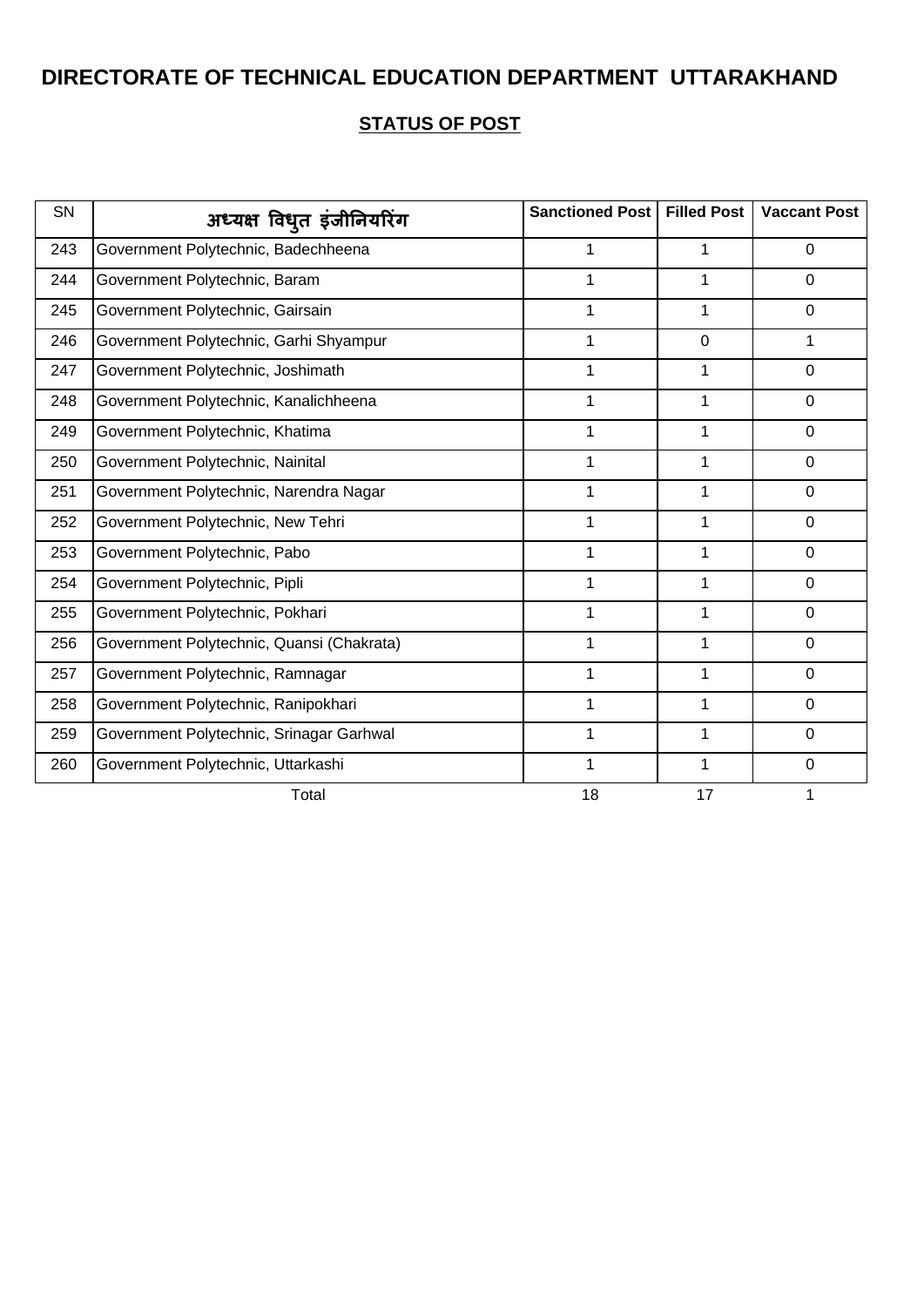| SN  | व्याख्याता विधुत इंजीनियरिंग              | Sanctioned Post | <b>Filled Post</b> | <b>Vaccant Post</b> |
|-----|-------------------------------------------|-----------------|--------------------|---------------------|
| 261 | Government Polytechnic, Badechheena       | 3               | $\overline{2}$     | 1                   |
| 262 | Government Polytechnic, Baram             | 3               | $\overline{2}$     | 1                   |
| 263 | Government Polytechnic, Gairsain          | 3               | $\mathbf 0$        | 3                   |
| 264 | Government Polytechnic, Garhi Shyampur    | 3               | $\mathbf 0$        | 3                   |
| 265 | Government Polytechnic, Joshimath         | 3               | $\overline{2}$     | 1                   |
| 266 | Government Polytechnic, Kanalichheena     | 3               | 1                  | $\overline{2}$      |
| 267 | Government Polytechnic, Khatima           | 3               | 1                  | $\overline{2}$      |
| 268 | Government Polytechnic, Nainital          | 3               | 0                  | 3                   |
| 269 | Government Polytechnic, Narendra Nagar    | 3               | 1                  | $\overline{2}$      |
| 270 | Government Polytechnic, New Tehri         | 3               | 1                  | $\overline{2}$      |
| 271 | Government Polytechnic, Pabo              | 3               | 1                  | $\overline{2}$      |
| 272 | Government Polytechnic, Pipli             | 3               | 1                  | $\overline{2}$      |
| 273 | Government Polytechnic, Pokhari           | 3               | $\overline{2}$     | 1                   |
| 274 | Government Polytechnic, Quansi (Chakrata) | 3               | 1                  | $\overline{2}$      |
| 275 | Government Polytechnic, Ramnagar          | 3               | 1                  | $\overline{2}$      |
| 276 | Government Polytechnic, Ranipokhari       | 3               | $\mathbf 0$        | 3                   |
| 277 | Government Polytechnic, Srinagar Garhwal  | 3               | 1                  | $\overline{2}$      |
| 278 | Government Polytechnic, Uttarkashi        | 3               | $\mathbf{1}$       | $\overline{2}$      |
|     | Total                                     | 54              | 18                 | 36                  |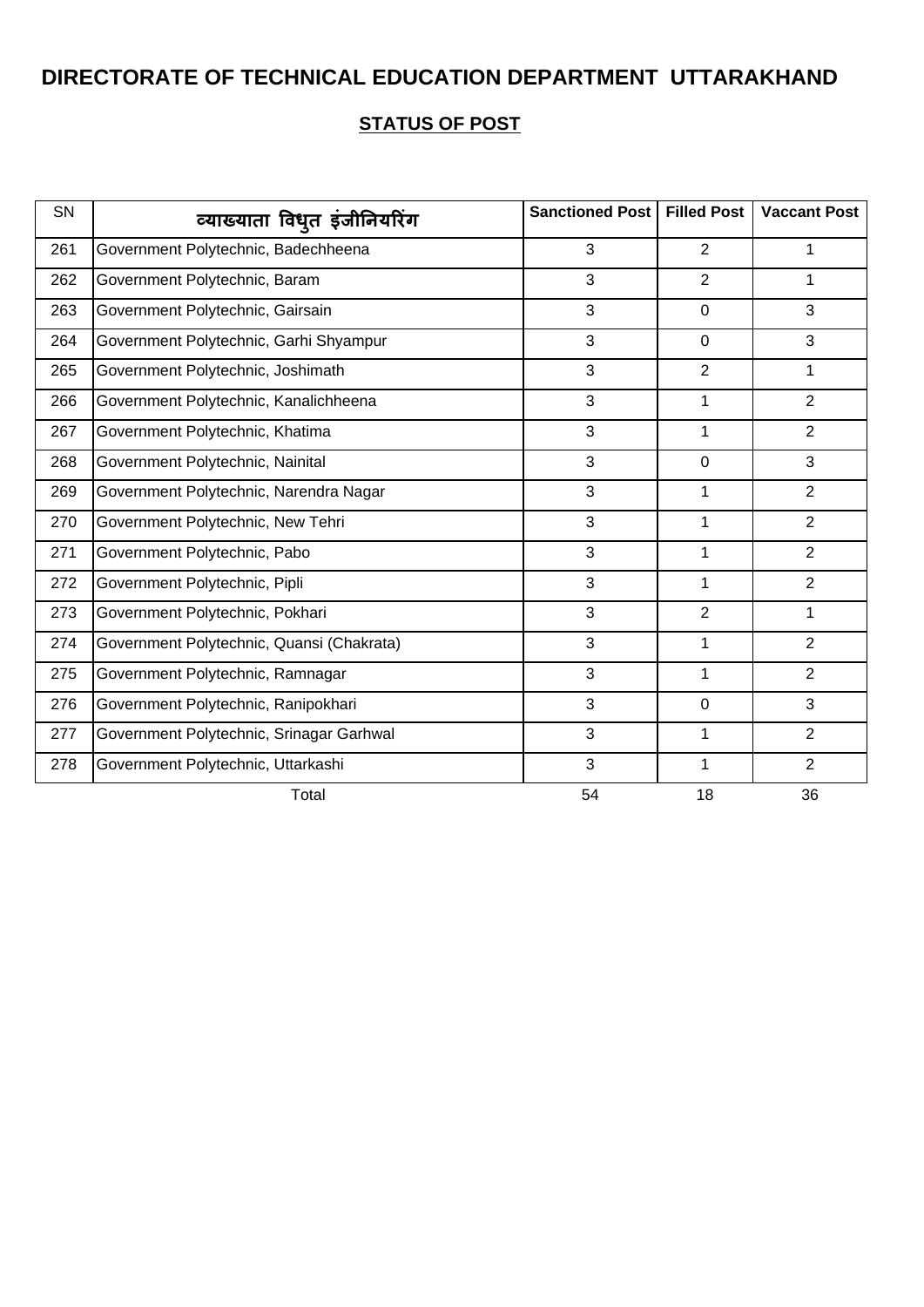| SN  | सहायक व्याख्याता विध् <b>त इंजीनियरिंग</b> | Sanctioned Post   Filled Post   Vaccant Post |  |
|-----|--------------------------------------------|----------------------------------------------|--|
| 279 | Government Polytechnic, Dehradun           |                                              |  |
| 280 | Government Polytechnic, Srinagar Garhwal   |                                              |  |
|     | Total                                      |                                              |  |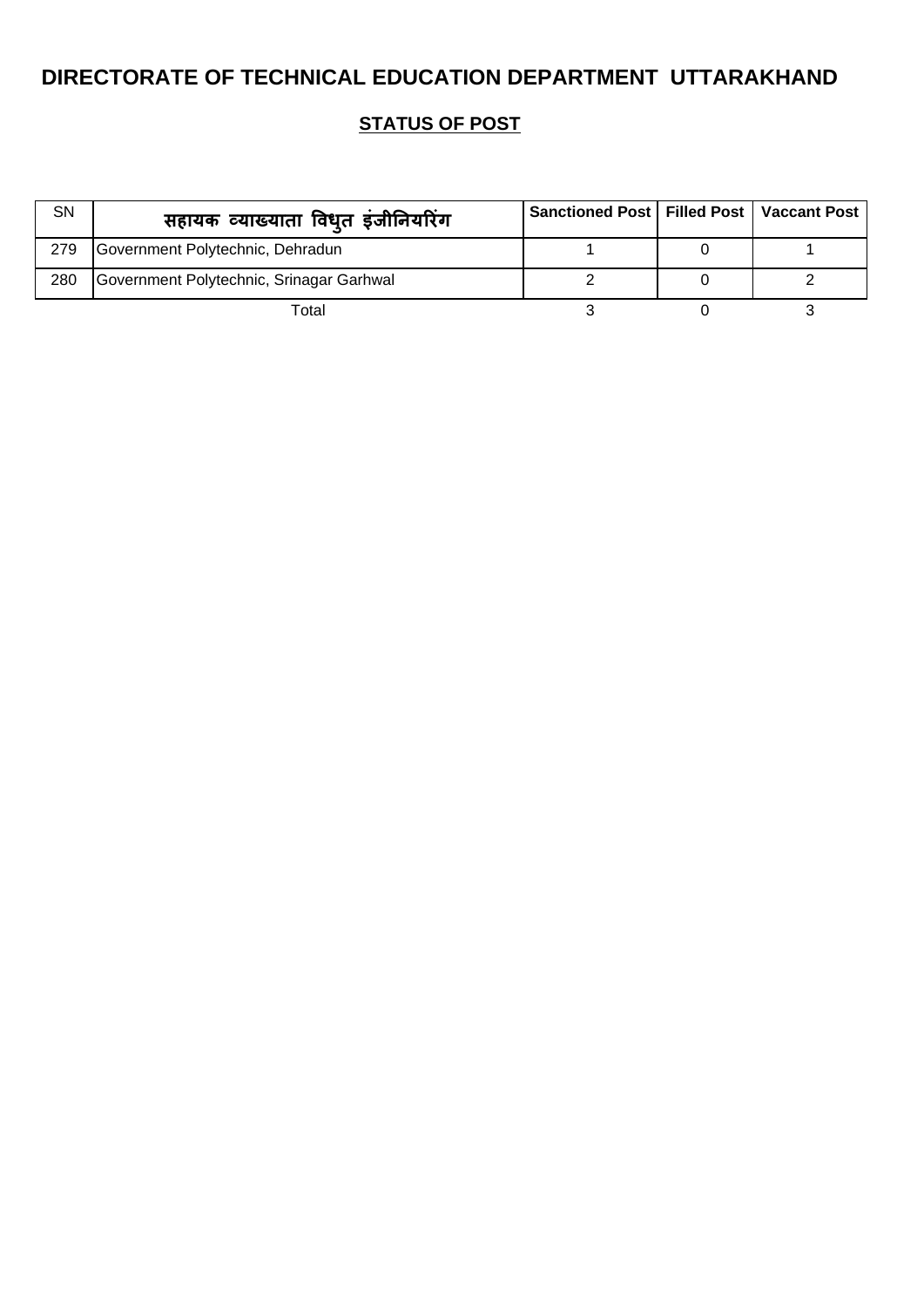| SN  | अध्यक्ष इलेक्ट्रॉनिक्स इंजीनियरिंग       | Sanctioned Post | <b>Filled Post</b> | <b>Vaccant Post</b> |
|-----|------------------------------------------|-----------------|--------------------|---------------------|
| 281 | Government Girls Polytechnic, Almora     | 1               | 1                  | 0                   |
| 282 | Government Girls Polytechnic, Dehradun   | 1               | $\mathbf 0$        | 1                   |
| 283 | Government Polytechnic, Aamwala          | 1               | 1                  | 0                   |
| 284 | Government Polytechnic, Berinag          | 1               | $\mathbf 0$        | 1                   |
| 285 | Government Polytechnic, Bheemtal         | 1               | 1                  | $\mathbf 0$         |
| 286 | Government Polytechnic, Champawat        | 1               | 1                  | $\mathbf 0$         |
| 287 | Government Polytechnic, Dehradun         | 1               | 1                  | 0                   |
| 288 | Government Polytechnic, Dwarahat         | 1               | 1                  | $\mathbf 0$         |
| 289 | Government Polytechnic, Gauchar          | 1               | 1                  | 0                   |
| 290 | Government Polytechnic, Haridwar         | 1               | 1                  | $\mathbf 0$         |
| 291 | Government Polytechnic, Kaladungi        | $\overline{2}$  | $\mathbf{2}$       | $\mathbf 0$         |
| 292 | Government Polytechnic, Kashipur         | 1               | 1                  | 0                   |
| 293 | Government Polytechnic, Kotabag          | 1               | $\pmb{0}$          | 1                   |
| 294 | Government Polytechnic, Kotdwar          | 1               | 1                  | $\mathbf 0$         |
| 295 | Government Polytechnic, Lohaghat         | 1               | 1                  | $\mathbf 0$         |
| 296 | Government Polytechnic, Nainital         | 1               | 1                  | 0                   |
| 297 | Government Polytechnic, Narendra Nagar   | 1               | $\pmb{0}$          | 1                   |
| 298 | Government Polytechnic, Pantnagar        | 1               | 1                  | $\mathbf 0$         |
| 299 | Government Polytechnic, Ranipokhari      | 1               | 1                  | 0                   |
| 300 | Government Polytechnic, Shaktifarm       | 1               | 1                  | 0                   |
| 301 | Government Polytechnic, Srinagar Garhwal | 1               | 1                  | $\pmb{0}$           |
| 302 | Government Polytechnic, Sult             | 1               | 0                  | 1                   |
| 303 | Government Polytechnic, Uttarkashi       | 1               | 1                  | 0                   |
| 304 | Government Polytechnic, Vikasnagar       | $\mathbf{1}$    | 1                  | $\mathbf 0$         |
| 305 | Government Rural Polytechnic, Takula     | 1               | 1                  | $\mathbf 0$         |
| 306 | Government Rural Polytechnic, Thalnadi   | 1               | 1                  | $\mathbf 0$         |
|     | Total                                    | 27              | 22                 | 5                   |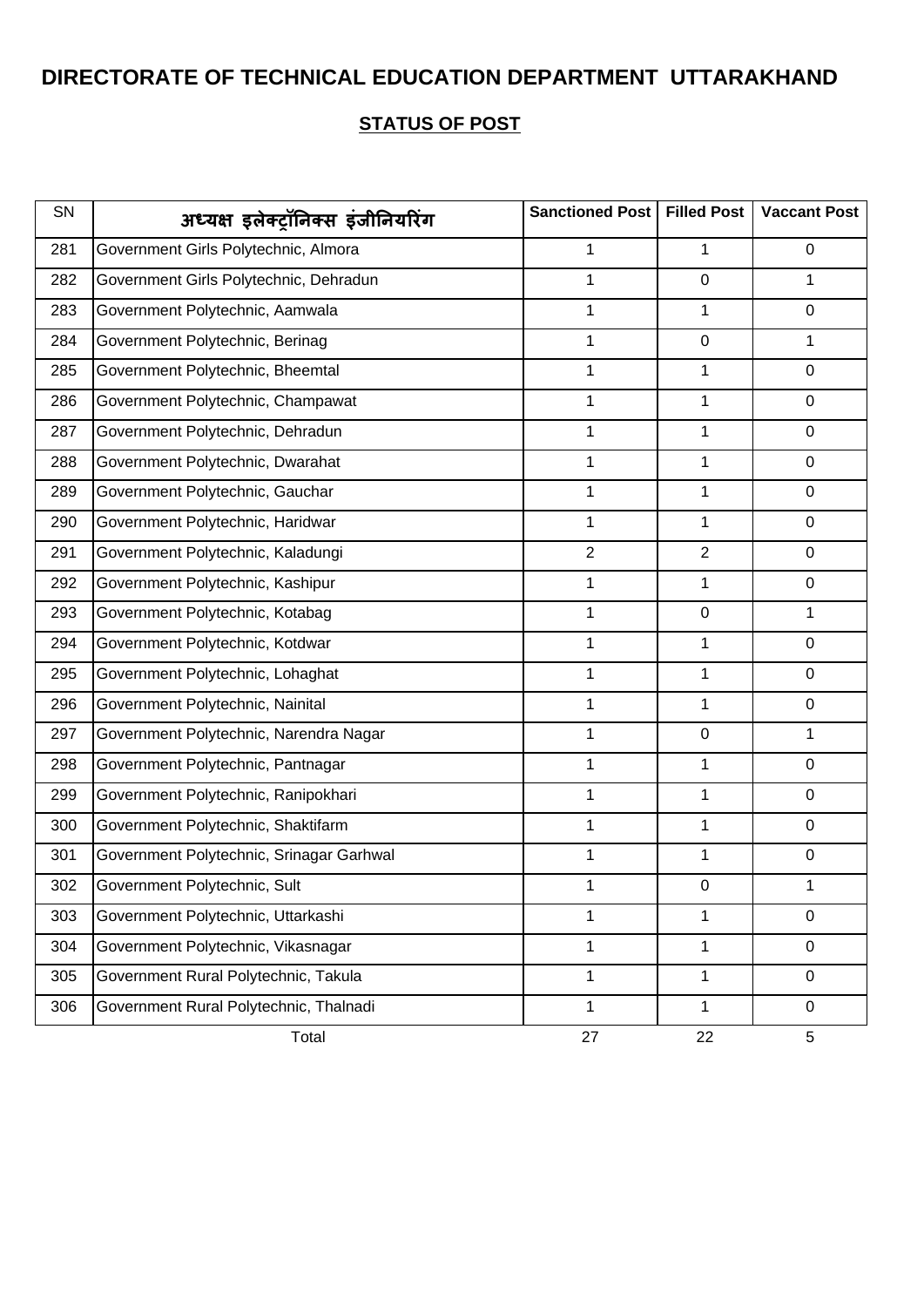| SN  | व्याख्याता इलेक्ट्रॉनिक्स इंजीनियरिंग    | Sanctioned Post         | <b>Filled Post</b> | <b>Vaccant Post</b> |
|-----|------------------------------------------|-------------------------|--------------------|---------------------|
| 307 | Government Girls Polytechnic, Almora     | 3                       | $\overline{2}$     | 1                   |
| 308 | Government Girls Polytechnic, Dehradun   | 3                       | 1                  | $\overline{2}$      |
| 309 | Government Polytechnic, Aamwala          | 3                       | 1                  | $\overline{2}$      |
| 310 | Government Polytechnic, Berinag          | 3                       | 3                  | $\mathbf 0$         |
| 311 | Government Polytechnic, Champawat        | 3                       | $\overline{2}$     | 1                   |
| 312 | Government Polytechnic, Dehradun         | 3                       | 1                  | $\overline{2}$      |
| 313 | Government Polytechnic, Dwarahat         | 3                       | 1                  | $\overline{2}$      |
| 314 | Government Polytechnic, Gauchar          | 3                       | $\overline{2}$     | 1                   |
| 315 | Government Polytechnic, Haridwar         | 3                       | $\mathbf{1}$       | $\overline{2}$      |
| 316 | Government Polytechnic, Kaladungi        | 3                       | $\overline{2}$     | 1                   |
| 317 | Government Polytechnic, Kashipur         | 3                       | $\pmb{0}$          | 3                   |
| 318 | Government Polytechnic, Kotabag          | 3                       | 1                  | $\overline{2}$      |
| 319 | Government Polytechnic, Kotdwar          | $\overline{\mathbf{4}}$ | $\overline{2}$     | $\overline{2}$      |
| 320 | Government Polytechnic, Lohaghat         | 3                       | 1                  | $\overline{2}$      |
| 321 | Government Polytechnic, Nainital         | 3                       | $\mathbf 0$        | 3                   |
| 322 | Government Polytechnic, Narendra Nagar   | 3                       | $\overline{2}$     | 1                   |
| 323 | Government Polytechnic, Pantnagar        | 3                       | $\overline{2}$     | $\mathbf{1}$        |
| 324 | Government Polytechnic, Ranipokhari      | 3                       | $\pmb{0}$          | 3                   |
| 325 | Government Polytechnic, Shaktifarm       | 3                       | 1                  | $\overline{2}$      |
| 326 | Government Polytechnic, Srinagar Garhwal | 3                       | $\overline{2}$     | 1                   |
| 327 | Government Polytechnic, Sult             | 3                       | 3                  | 0                   |
| 328 | Government Polytechnic, Uttarkashi       | 3                       | 1                  | $\overline{2}$      |
| 329 | Government Polytechnic, Vikasnagar       | 3                       | 1                  | $\overline{2}$      |
| 330 | Government Rural Polytechnic, Takula     | 3                       | 3                  | $\mathbf 0$         |
| 331 | Government Rural Polytechnic, Thalnadi   | 3                       | 3                  | $\mathbf 0$         |
|     | Total                                    | 76                      | 38                 | 38                  |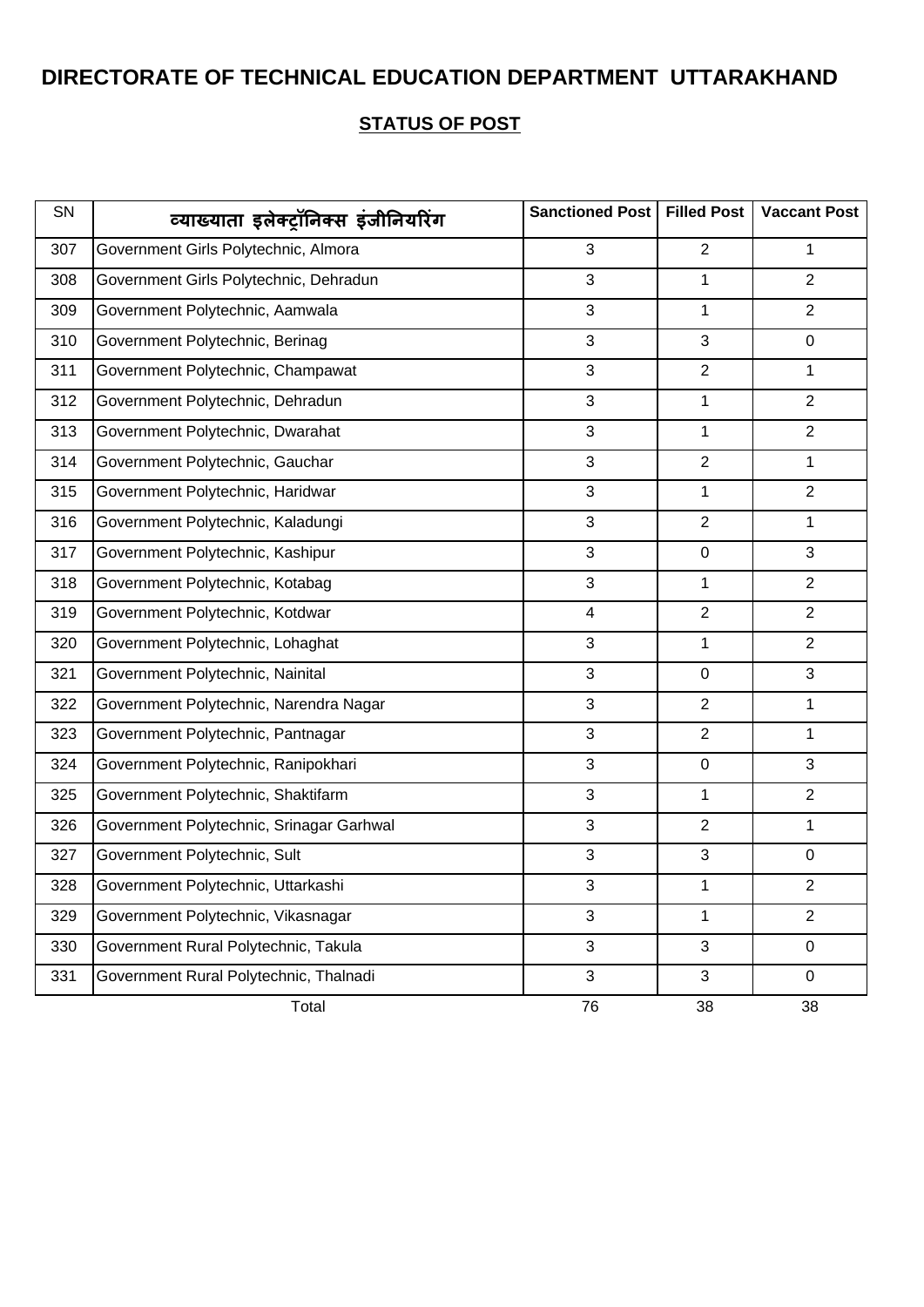| <b>SN</b> | सहायक व्याख्याता इलेक्ट्रॉनिक्स इंजीनियरिंग | Sanctioned Post   Filled Post   Vaccant Post |  |
|-----------|---------------------------------------------|----------------------------------------------|--|
| 332       | Government Girls Polytechnic, Dehradun      |                                              |  |
| 333       | Government Polytechnic, Dehradun            |                                              |  |
| 334       | Government Polytechnic, Srinagar Garhwal    |                                              |  |
| 335       | Government Polytechnic, Sult                |                                              |  |
|           | Total                                       |                                              |  |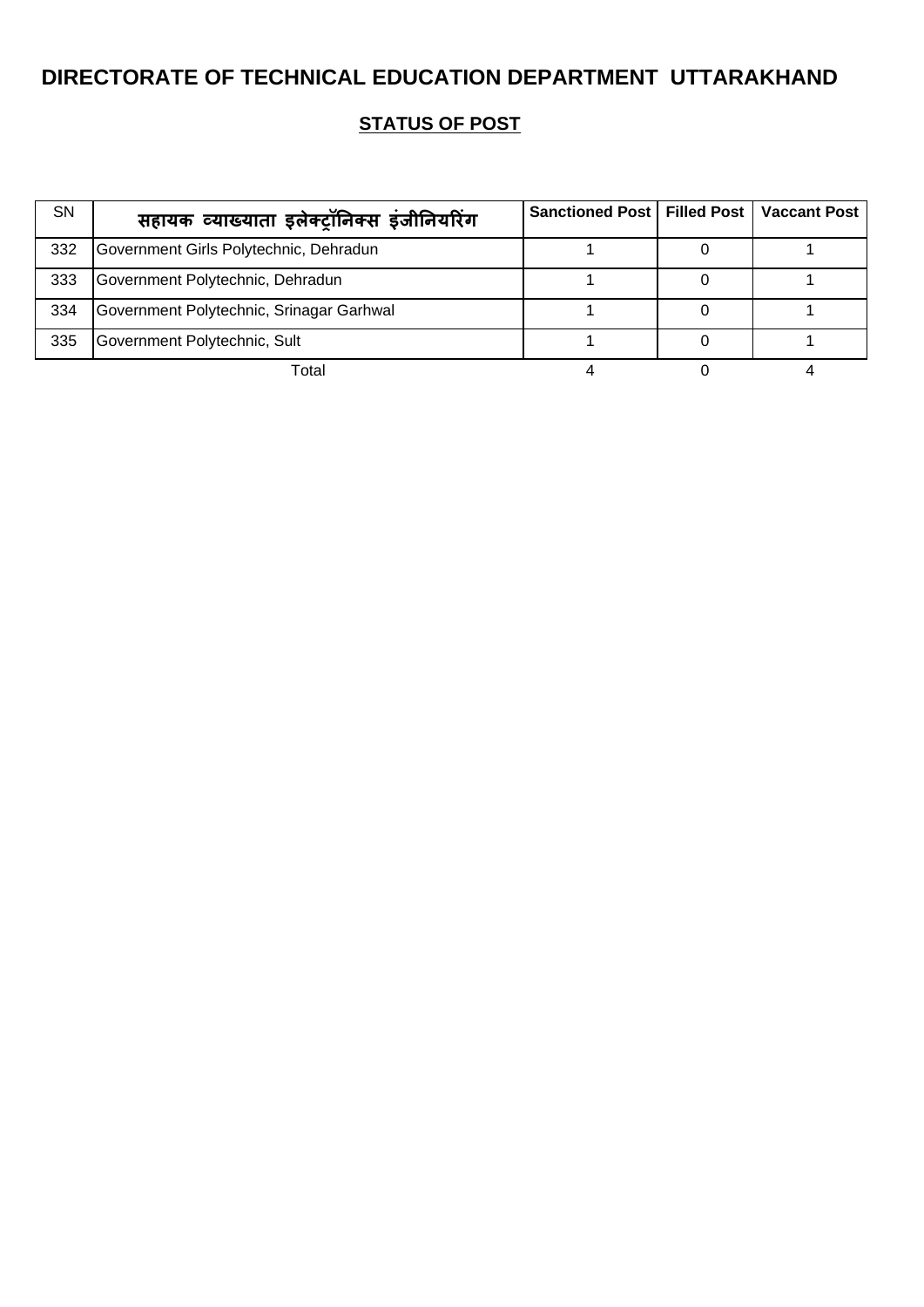| SN  | अध्यक्ष सूचना प्रौदयोगिकी                | Sanctioned Post | <b>Filled Post</b> | <b>Vaccant Post</b> |
|-----|------------------------------------------|-----------------|--------------------|---------------------|
| 336 | Government Girls Polytechnic, Almora     |                 |                    | $\Omega$            |
| 337 | Government Polytechnic, Barkot           |                 |                    | $\Omega$            |
| 338 | Government Polytechnic, Dehradun         |                 |                    | $\Omega$            |
| 339 | Government Polytechnic, Dwarahat         |                 |                    | $\Omega$            |
| 340 | Government Polytechnic, Ganai Gangoli    |                 |                    | 0                   |
| 341 | Government Polytechnic, Gauchar          |                 | 0                  |                     |
| 342 | Government Polytechnic, Gopeshwar        |                 | 0                  |                     |
| 343 | Government Polytechnic, Jakholi          |                 | 0                  |                     |
| 344 | Government Polytechnic, Kashipur         |                 |                    | $\Omega$            |
| 345 | Government Polytechnic, Lohaghat         |                 |                    | 0                   |
| 346 | Government Polytechnic, Nainital         |                 | 0                  |                     |
| 347 | Government Polytechnic, Narendra Nagar   |                 |                    | 0                   |
| 348 | Government Polytechnic, Srinagar Garhwal |                 |                    | 0                   |
|     | Total                                    | 13              | 9                  |                     |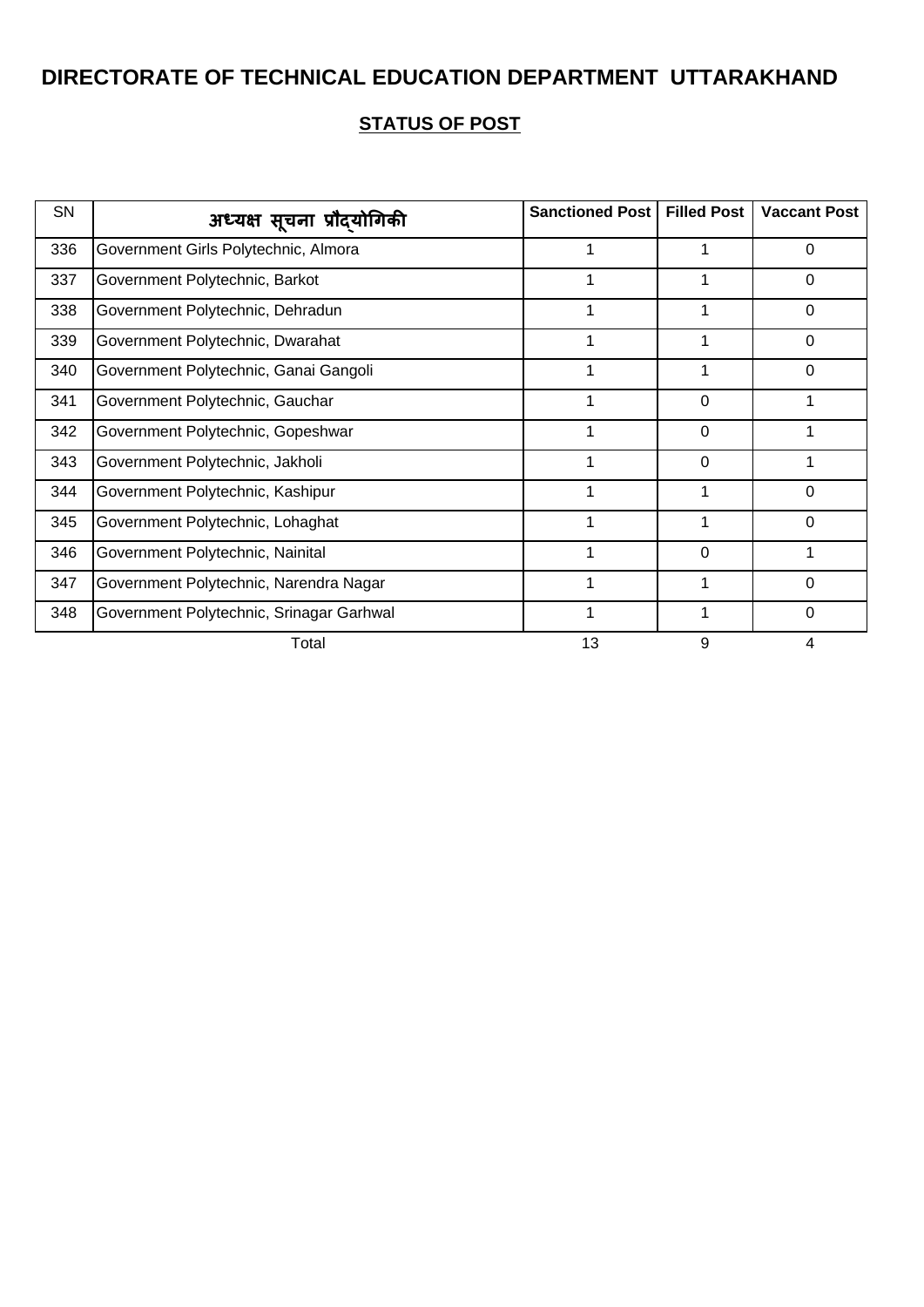| <b>SN</b> | व्याख्याता सूचना प्रौदयोगिकी             | <b>Sanctioned Post</b> | <b>Filled Post</b> | <b>Vaccant Post</b> |
|-----------|------------------------------------------|------------------------|--------------------|---------------------|
| 349       | Government Girls Polytechnic, Almora     | 3                      | 2                  |                     |
| 350       | Government Polytechnic, Barkot           | 3                      | 3                  | $\Omega$            |
| 351       | Government Polytechnic, Dehradun         | 3                      |                    | 2                   |
| 352       | Government Polytechnic, Dwarahat         | 3                      | 3                  | $\Omega$            |
| 353       | Government Polytechnic, Ganai Gangoli    | 3                      |                    | 2                   |
| 354       | Government Polytechnic, Gauchar          | $\overline{2}$         |                    |                     |
| 355       | Government Polytechnic, Gopeshwar        | 3                      |                    | $\overline{2}$      |
| 356       | Government Polytechnic, Jakholi          | 3                      |                    | $\overline{2}$      |
| 357       | Government Polytechnic, Kashipur         | 3                      | $\overline{2}$     |                     |
| 358       | Government Polytechnic, Lohaghat         | 3                      | 2                  |                     |
| 359       | Government Polytechnic, Nainital         | 3                      | $\overline{2}$     |                     |
| 360       | Government Polytechnic, Narendra Nagar   | 3                      |                    | 2                   |
| 361       | Government Polytechnic, Srinagar Garhwal | 3                      | 2                  | 1                   |
|           | Total                                    | 38                     | 22                 | 16                  |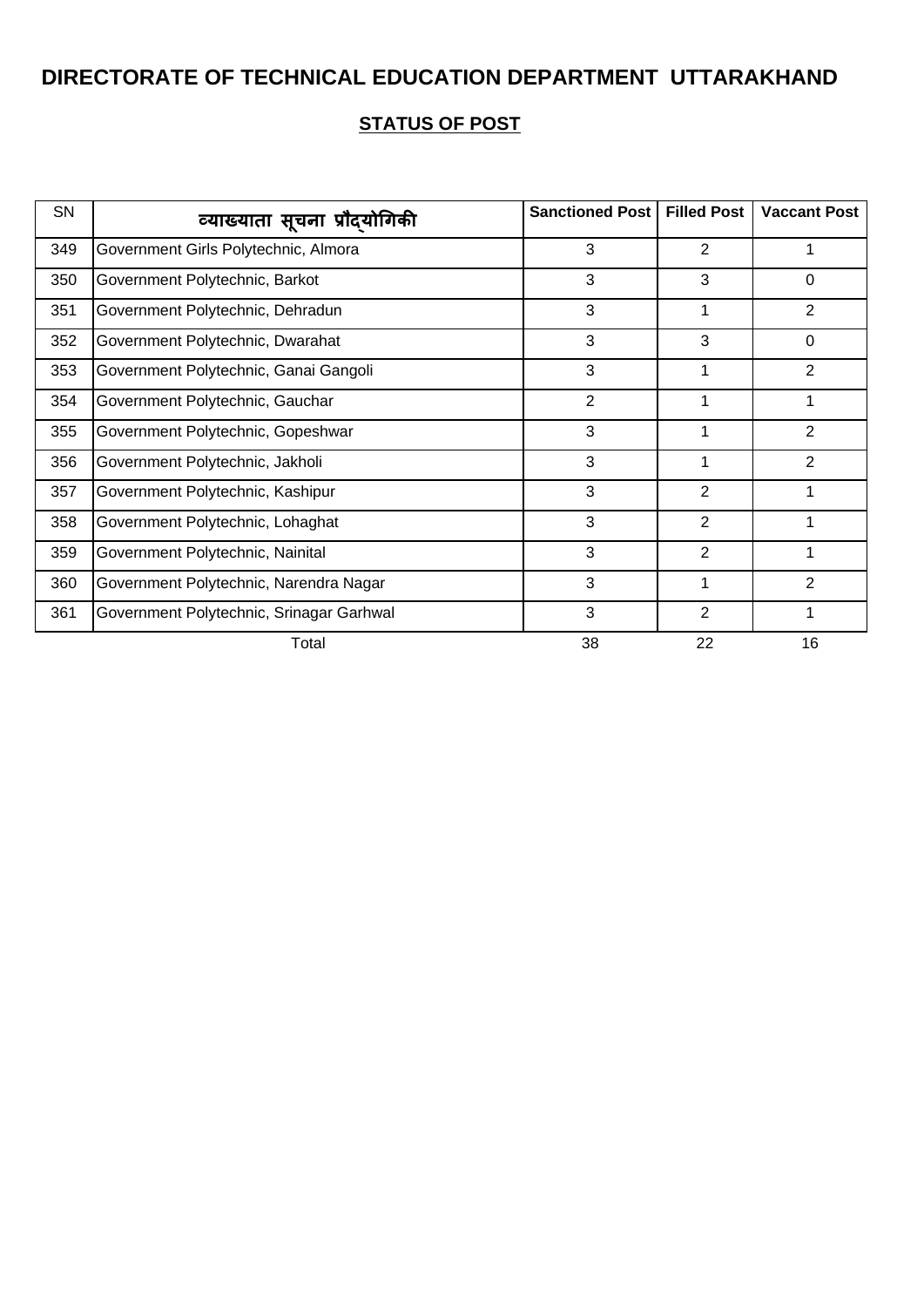| SN  | अध्यक्ष इंटीरियर डेकोरेशन एंड डिजाइनिंग | Sanctioned Post   Filled Post   Vaccant Post |  |
|-----|-----------------------------------------|----------------------------------------------|--|
| 362 | Government Girls Polytechnic, Dehradun  |                                              |  |
|     | Total                                   |                                              |  |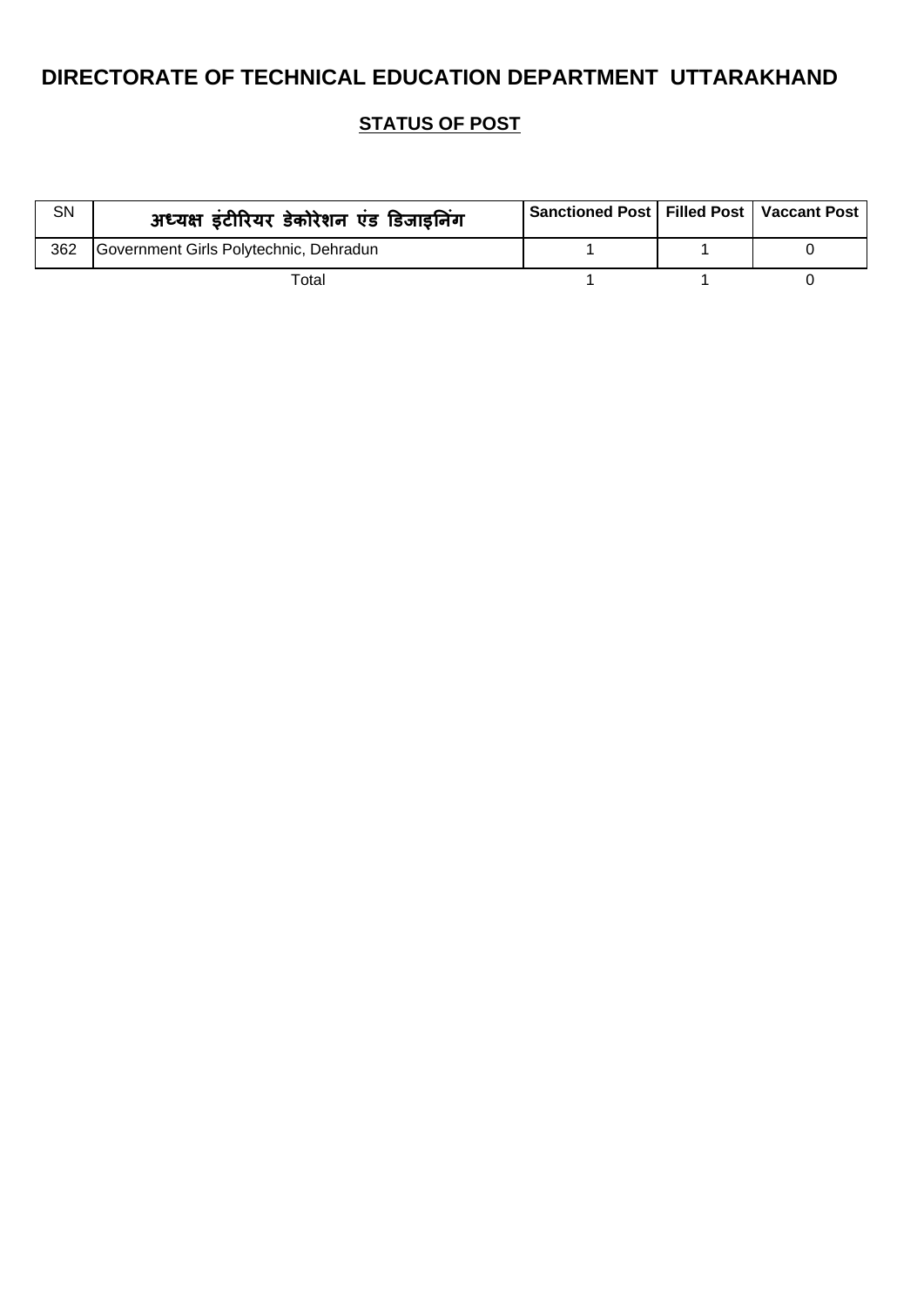| SN  | व्याख्याता इंटीरियर डेकोरेशन एंड डिजाइनिंग | Sanctioned Post   Filled Post   Vaccant Post |  |
|-----|--------------------------------------------|----------------------------------------------|--|
| 363 | Government Girls Polytechnic, Dehradun     |                                              |  |
|     | Total                                      |                                              |  |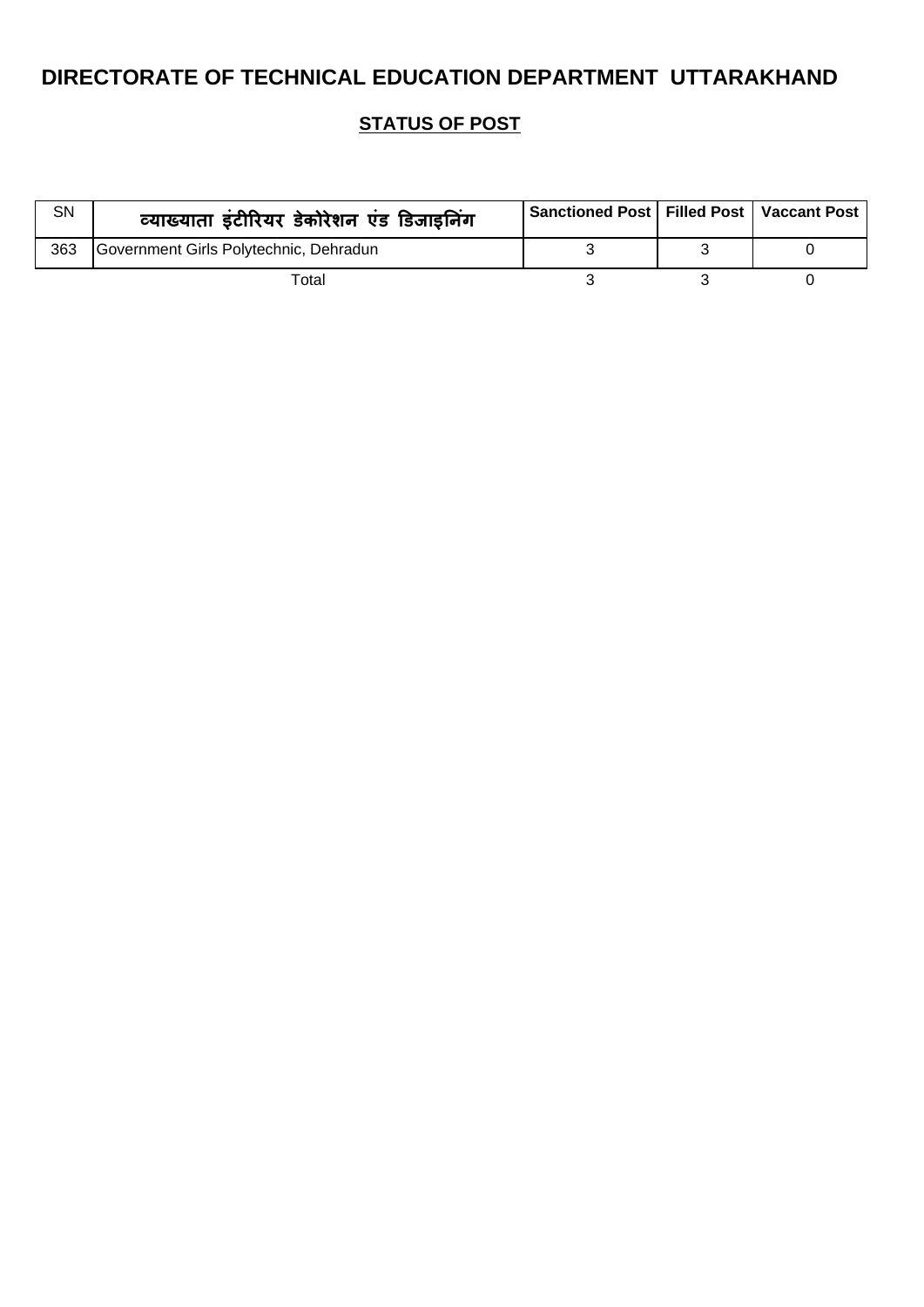| SN  | अध्यक्ष यांत्रिकी इंजीनियरिंग            | Sanctioned Post | <b>Filled Post</b> | <b>Vaccant Post</b> |
|-----|------------------------------------------|-----------------|--------------------|---------------------|
| 364 | Government Polytechnic, Badechheena      |                 | 0                  |                     |
| 365 | Government Polytechnic, Bazpur           |                 | 0                  |                     |
| 366 | Government Polytechnic, Dehradun         |                 | 0                  |                     |
| 367 | Government Polytechnic, Hindolakhal      |                 | $\Omega$           |                     |
| 368 | Government Polytechnic, Kanda            |                 | 0                  |                     |
| 369 | Government Polytechnic, Kashipur         |                 | 0                  |                     |
| 370 | Government Polytechnic, Nainital         |                 | 0                  |                     |
| 371 | Government Polytechnic, Pauri            |                 | 0                  |                     |
| 372 | Government Polytechnic, Pokhari          |                 | 0                  |                     |
| 373 | Government Polytechnic, Ranipokhari      |                 | 0                  |                     |
| 374 | Government Polytechnic, Sahiya           |                 | 0                  |                     |
| 375 | Government Polytechnic, Satpuli          |                 | 0                  |                     |
| 376 | Government Polytechnic, Srinagar Garhwal |                 | 0                  |                     |
|     | Total                                    | 13              | 0                  | 13                  |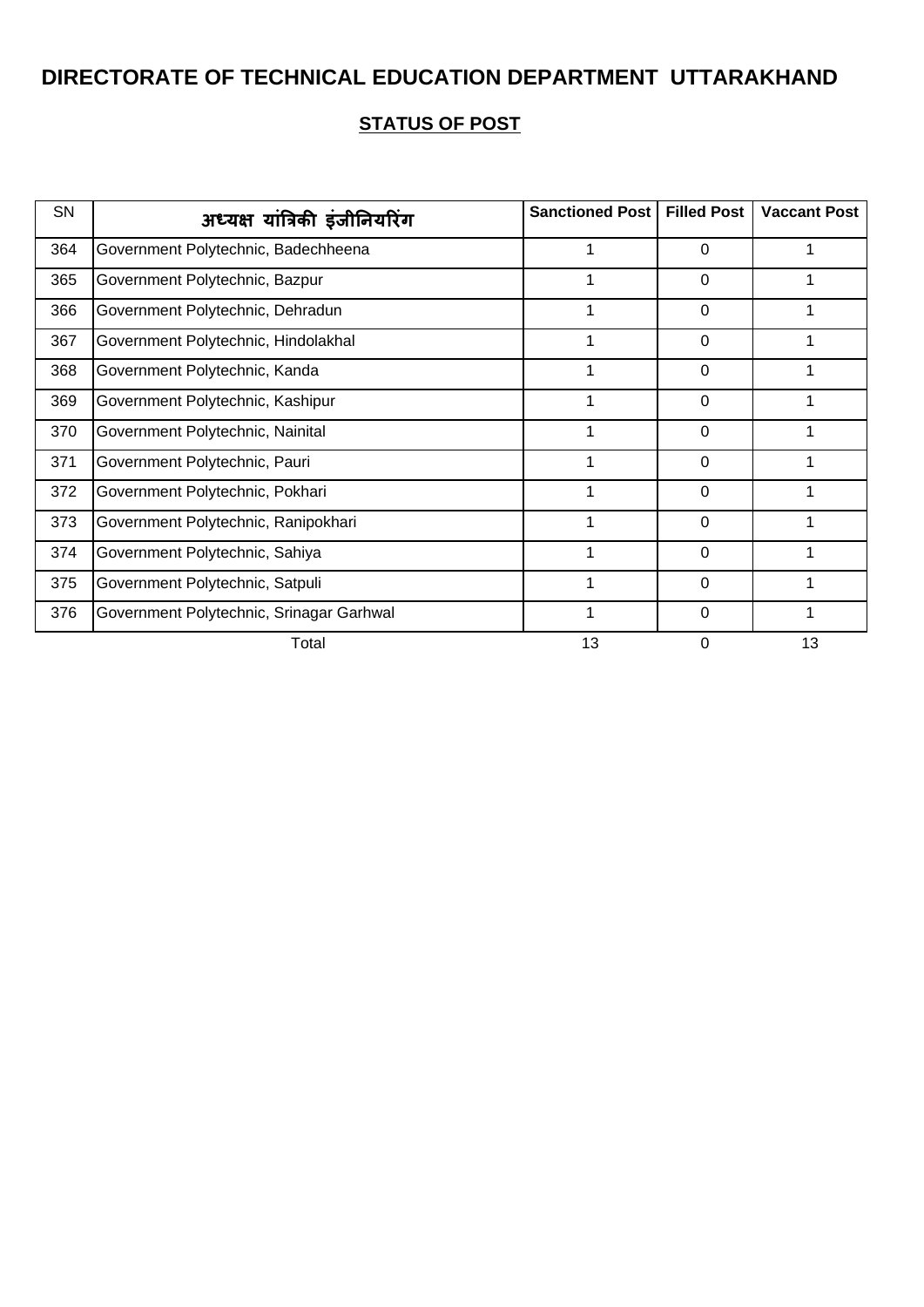| SN  | व्याख्याता यांत्रिकी इंजीनियरिंग         | <b>Sanctioned Post</b> | <b>Filled Post</b> | <b>Vaccant Post</b> |
|-----|------------------------------------------|------------------------|--------------------|---------------------|
| 377 | Government Polytechnic, Badechheena      | 3                      |                    | $\overline{2}$      |
| 378 | Government Polytechnic, Bazpur           | 5                      | $\overline{2}$     | 3                   |
| 379 | Government Polytechnic, Dehradun         | 3                      |                    | $\overline{2}$      |
| 380 | Government Polytechnic, Ganai Gangoli    | 3                      | 1                  | 2                   |
| 381 | Government Polytechnic, Garur            | 3                      |                    | $\overline{2}$      |
| 382 | Government Polytechnic, Hindolakhal      | 3                      |                    | 2                   |
| 383 | Government Polytechnic, Kanda            | 3                      | $\mathbf 0$        | 3                   |
| 384 | Government Polytechnic, Kashipur         | 3                      |                    | $\overline{2}$      |
| 385 | Government Polytechnic, Nainital         | 3                      | 1                  | $\overline{2}$      |
| 386 | Government Polytechnic, Pauri            | 3                      | 3                  | $\mathbf 0$         |
| 387 | Government Polytechnic, Pokhari          | 3                      | $\overline{2}$     | 1                   |
| 388 | Government Polytechnic, Ranipokhari      | 3                      | $\mathbf 0$        | 3                   |
| 389 | Government Polytechnic, Sahiya           | 3                      |                    | $\overline{2}$      |
| 390 | Government Polytechnic, Satpuli          | 3                      | 1                  | $\overline{2}$      |
| 391 | Government Polytechnic, Srinagar Garhwal | 3                      | $\overline{2}$     | 1                   |
|     | Total                                    | 47                     | 18                 | 29                  |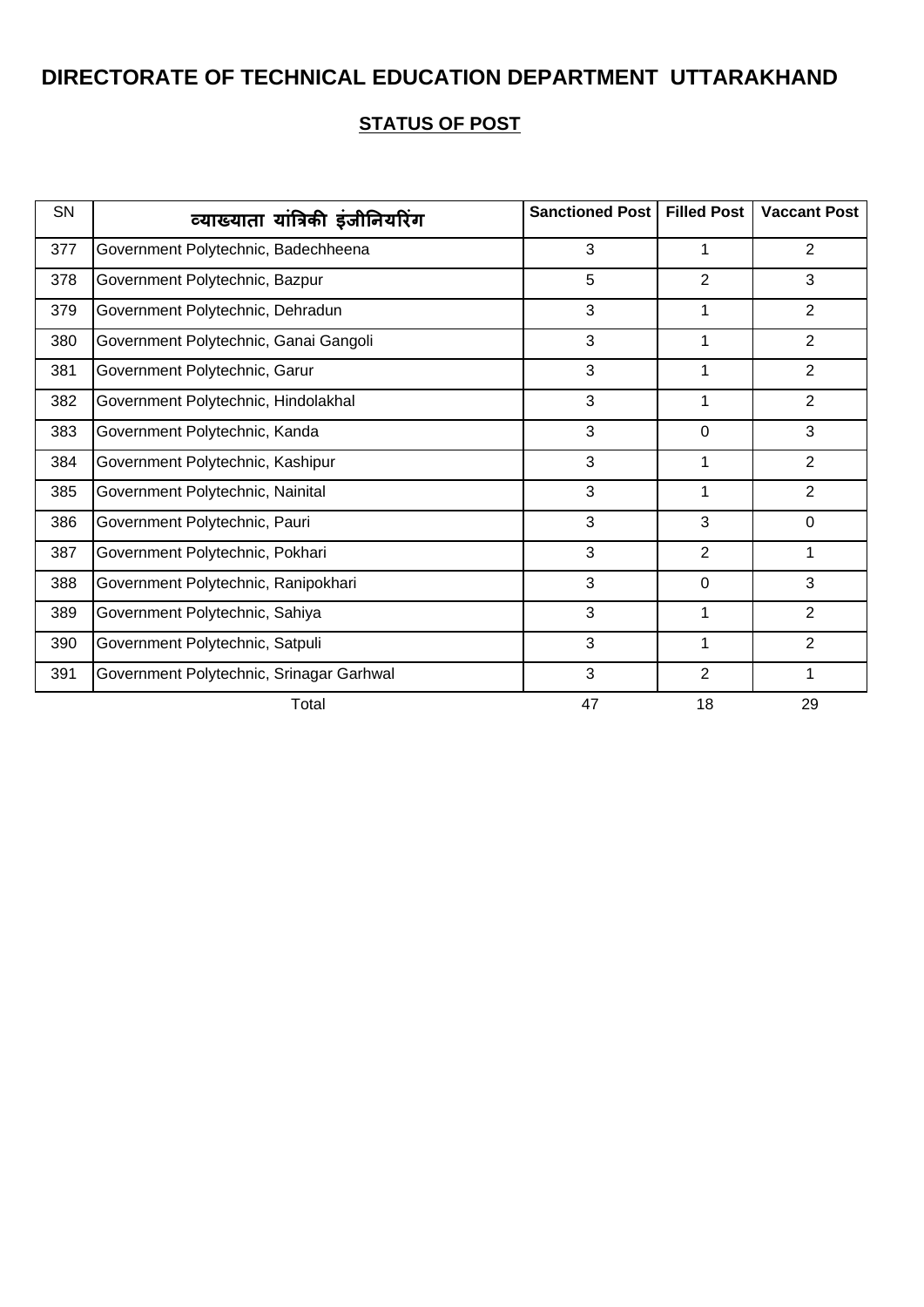| SN  | सहायक व्याख्याता मैकेनिकल इंजीनियरिंग    | Sanctioned Post   Filled Post   Vaccant Post |  |
|-----|------------------------------------------|----------------------------------------------|--|
| 392 | Government Polytechnic, Dehradun         |                                              |  |
| 393 | Government Polytechnic, Srinagar Garhwal |                                              |  |
|     | Total                                    |                                              |  |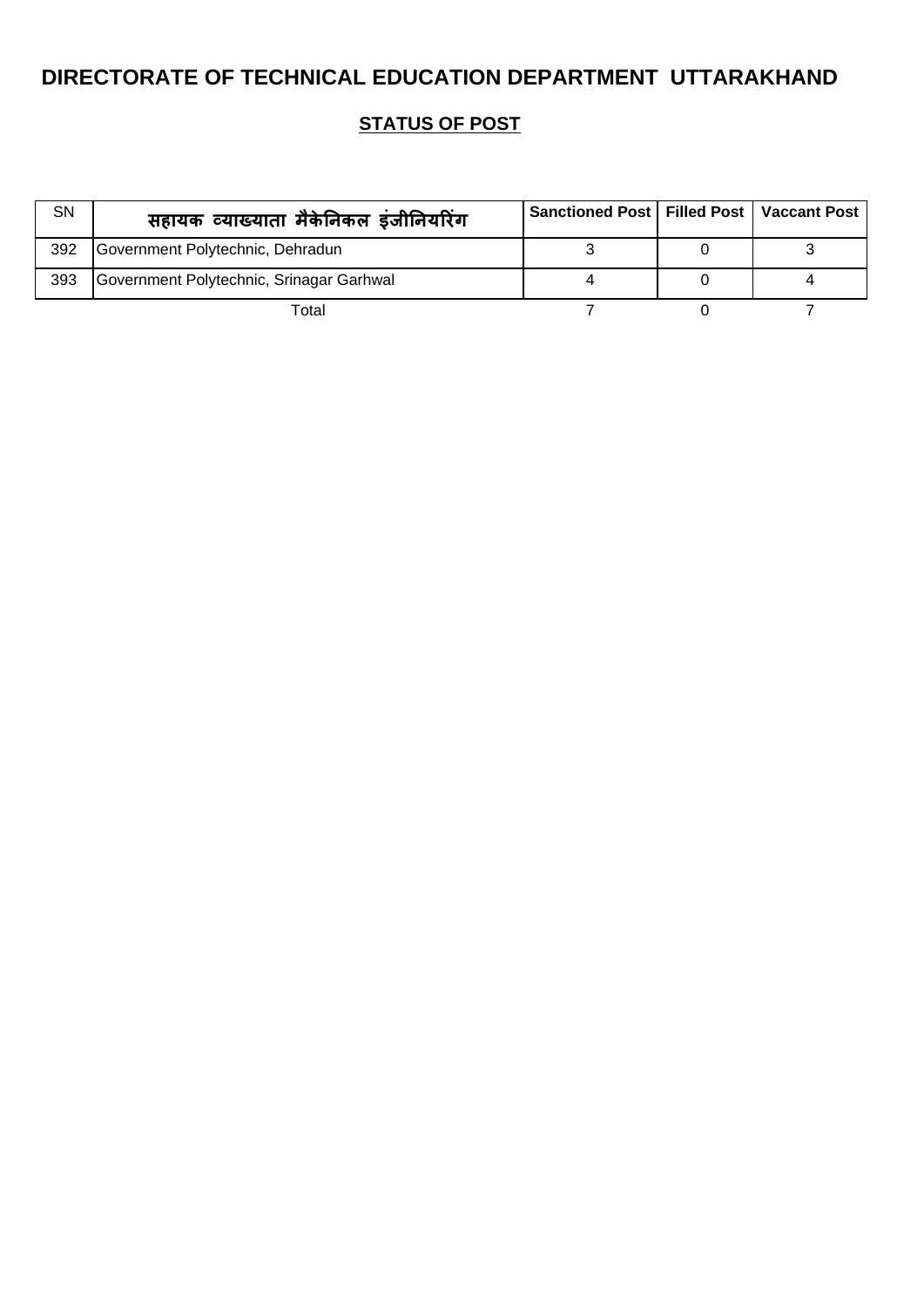| <b>SN</b> | अध्यक्ष MOM&SP                         | <b>Sanctioned Post   Filled Post  </b> |   | <b>Vaccant Post</b> |
|-----------|----------------------------------------|----------------------------------------|---|---------------------|
| 394       | Government Girls Polytechnic, Almora   |                                        |   |                     |
| 395       | Government Girls Polytechnic, Dehradun |                                        |   |                     |
| 396       | Government Polytechnic, Chaunaliya     |                                        |   |                     |
| 397       | Government Polytechnic, Dwarahat       | 2                                      |   |                     |
| 398       | Government Polytechnic, Kapkot         |                                        |   |                     |
| 399       | Government Polytechnic, Nainital       |                                        |   |                     |
| 400       | Government Polytechnic, Uttarkashi     |                                        |   |                     |
|           | Total                                  | 8                                      | 5 |                     |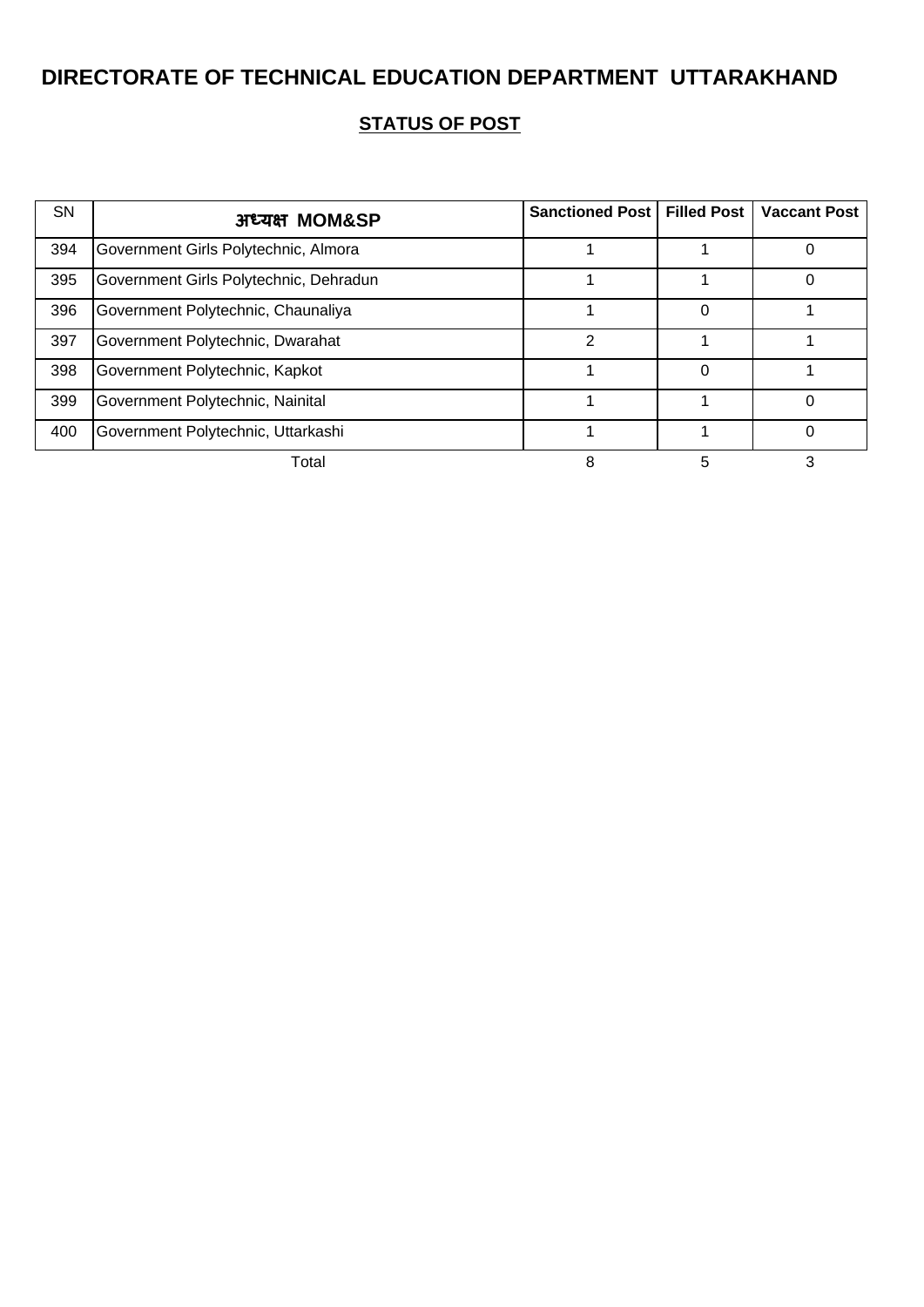| <b>SN</b> | व्याख्याता MOM&SP                      | <b>Sanctioned Post   Filled Post</b> |   | <b>Vaccant Post</b> |
|-----------|----------------------------------------|--------------------------------------|---|---------------------|
| 401       | Government Girls Polytechnic, Almora   | 3                                    |   |                     |
| 402       | Government Girls Polytechnic, Dehradun | 3                                    |   | າ                   |
| 403       | Government Polytechnic, Chaunaliya     | 3                                    | 0 |                     |
| 404       | Government Polytechnic, Dwarahat       | 3                                    | 0 | 3                   |
| 405       | Government Polytechnic, Kapkot         | 3                                    | 0 | 3                   |
| 406       | Government Polytechnic, Nainital       | 2                                    | 0 | 2                   |
| 407       | Government Polytechnic, Uttarkashi     | 3                                    | 0 | З                   |
|           | Total                                  | 20                                   |   | 18                  |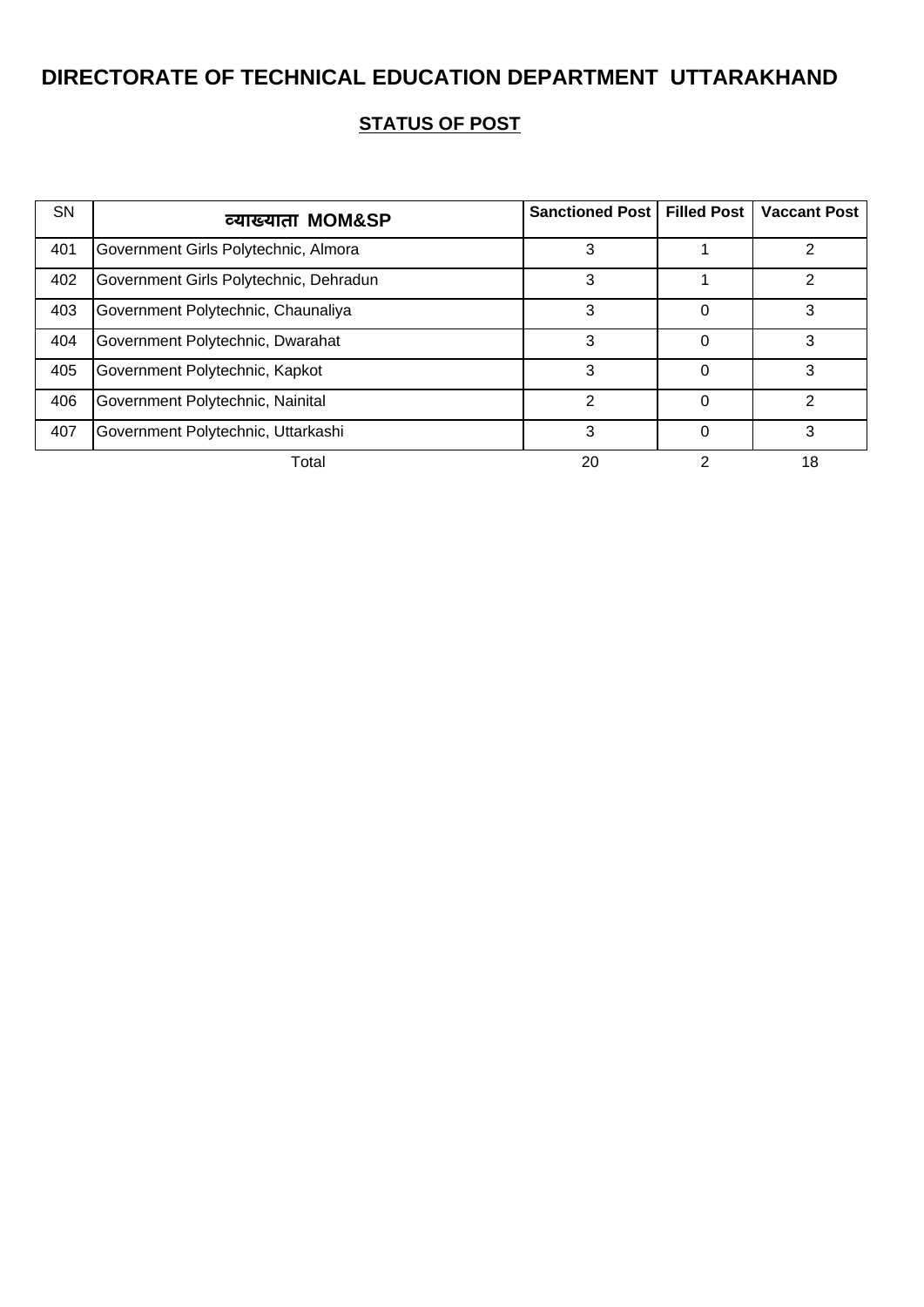| SN  | अन्देशक कमर्शियल प्रक्टिस          | Sanctioned Post   Filled Post   Vaccant Post |  |
|-----|------------------------------------|----------------------------------------------|--|
| 408 | Government Polytechnic, Nainital   |                                              |  |
| 409 | Government Polytechnic, Uttarkashi |                                              |  |
|     | Total                              |                                              |  |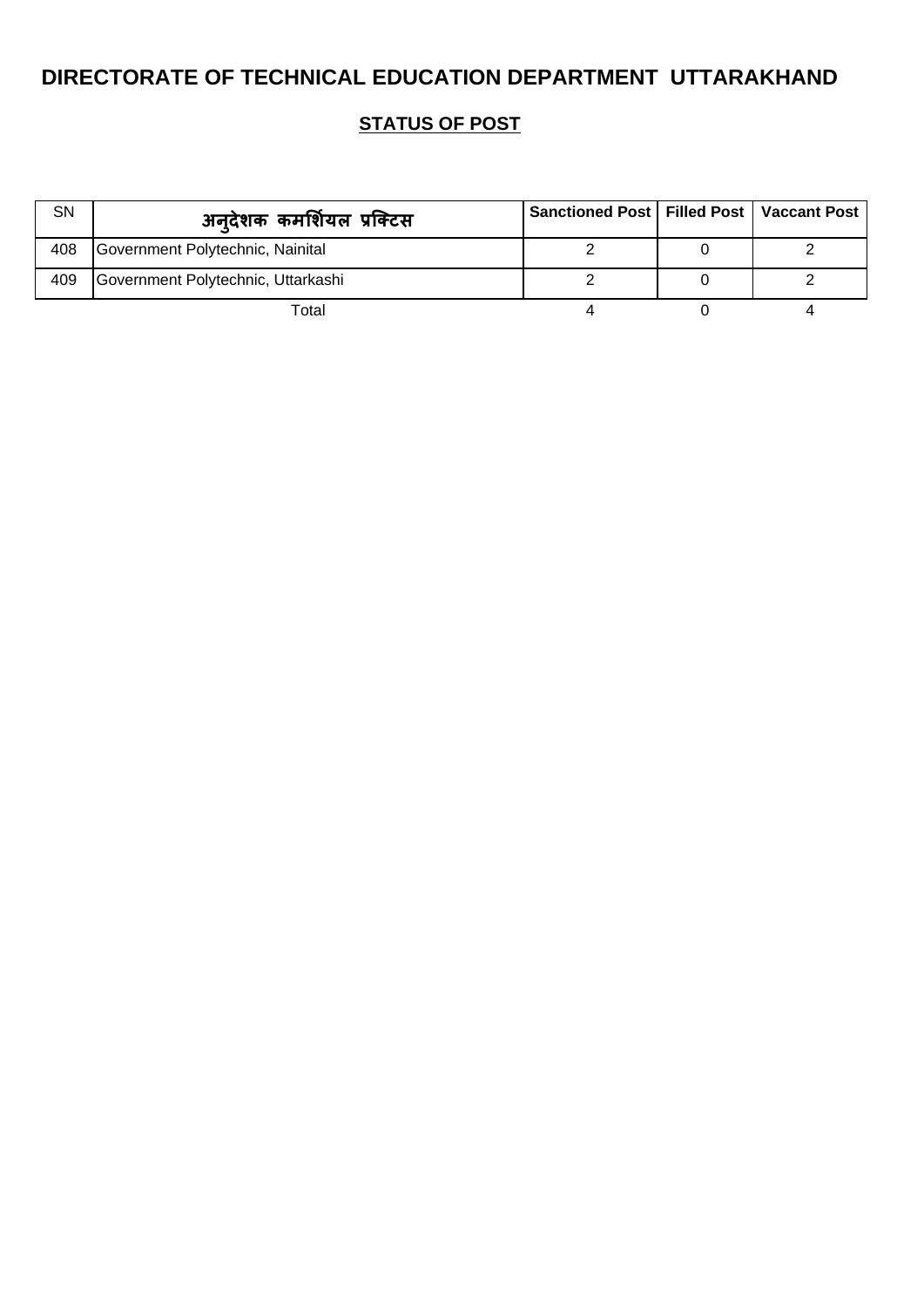| <b>SN</b> | प्रयोगशाला तकनीशियन                      | <b>Sanctioned Post</b> | <b>Filled Post</b> | <b>Vaccant Post</b> |
|-----------|------------------------------------------|------------------------|--------------------|---------------------|
| 410       | Government Polytechnic, Bazpur           | $\overline{2}$         | 0                  | 2                   |
| 411       | Government Polytechnic, Dehradun         | 3                      | 2                  |                     |
| 412       | Government Polytechnic, Dwarahat         | 3                      | 1                  | $\overline{2}$      |
| 413       | Government Polytechnic, Gauchar          | 3                      | $\overline{2}$     |                     |
| 414       | Government Polytechnic, Kashipur         | 2                      | 0                  | 2                   |
| 415       | Government Polytechnic, Lohaghat         | 3                      | 2                  |                     |
| 416       | Government Polytechnic, Nainital         | 1                      | 1                  | 0                   |
| 417       | Government Polytechnic, Narendra Nagar   | $\overline{2}$         | 1                  |                     |
| 418       | Government Polytechnic, Srinagar Garhwal | $\overline{2}$         |                    |                     |
| 419       | Government Polytechnic, Uttarkashi       | 3                      | 1                  | $\overline{2}$      |
|           | Total                                    | 24                     | 11                 | 13                  |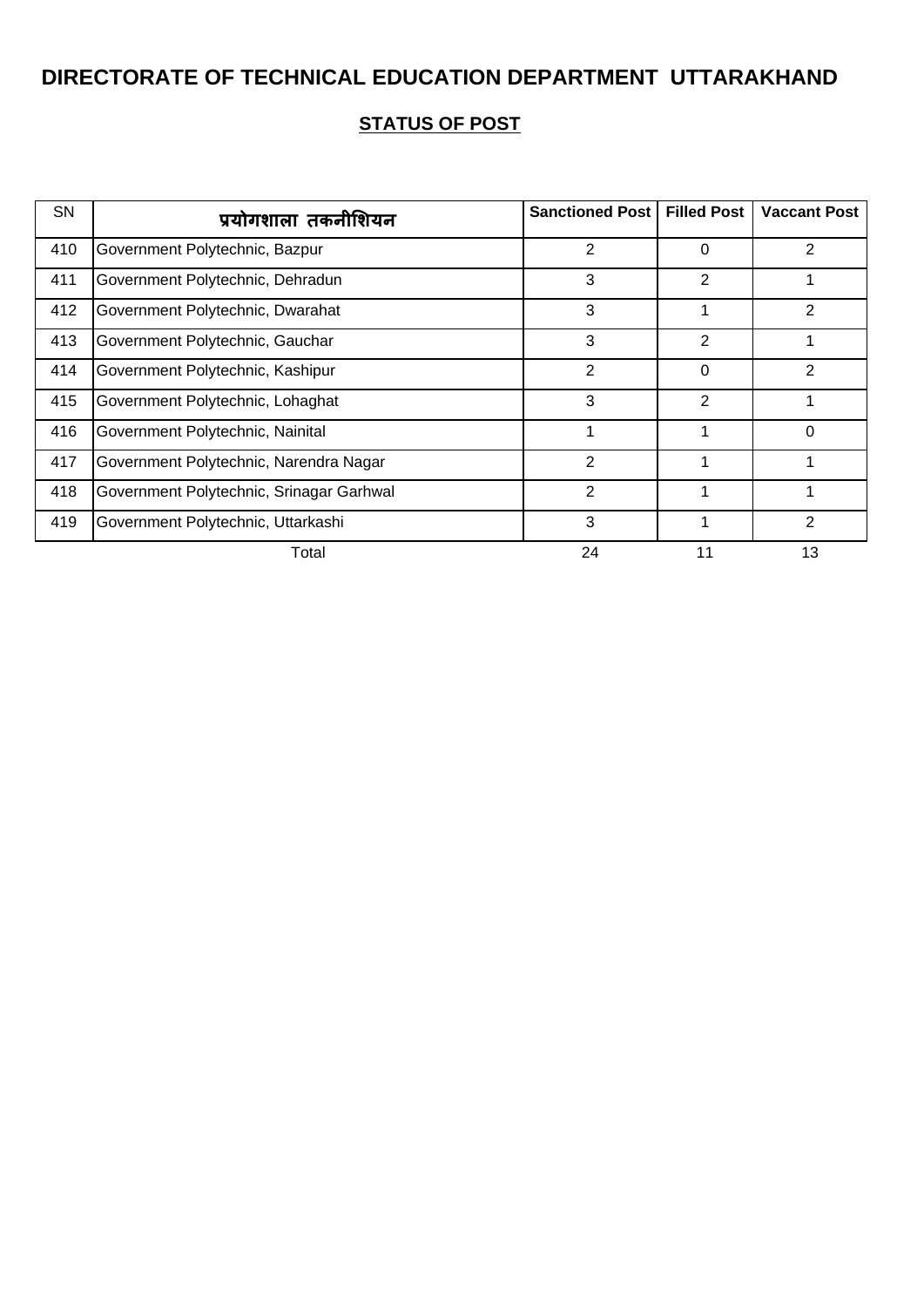| SN  | अध्यक्ष फार्मेसी                         | Sanctioned Post | <b>Filled Post</b> | <b>Vaccant Post</b> |
|-----|------------------------------------------|-----------------|--------------------|---------------------|
| 420 | Government Polytechnic, Dehradun         |                 |                    | 0                   |
| 421 | Government Polytechnic, Dwarahat         |                 |                    | 0                   |
| 422 | Government Polytechnic, Gauchar          |                 | $\Omega$           |                     |
| 423 | Government Polytechnic, Haridwar         | 1               | 1                  | $\Omega$            |
| 424 | Government Polytechnic, Kashipur         |                 |                    | $\Omega$            |
| 425 | Government Polytechnic, Lohaghat         |                 |                    | $\Omega$            |
| 426 | Government Polytechnic, Nainital         |                 |                    | 0                   |
| 427 | Government Polytechnic, Narendra Nagar   |                 |                    | 0                   |
| 428 | Government Polytechnic, Srinagar Garhwal |                 | 0                  |                     |
| 429 | Government Polytechnic, Uttarkashi       |                 | $\Omega$           |                     |
| 430 | Government Polytechnic, Vikasnagar       |                 | 1                  | 0                   |
|     | Total                                    | 11              | 8                  | 3                   |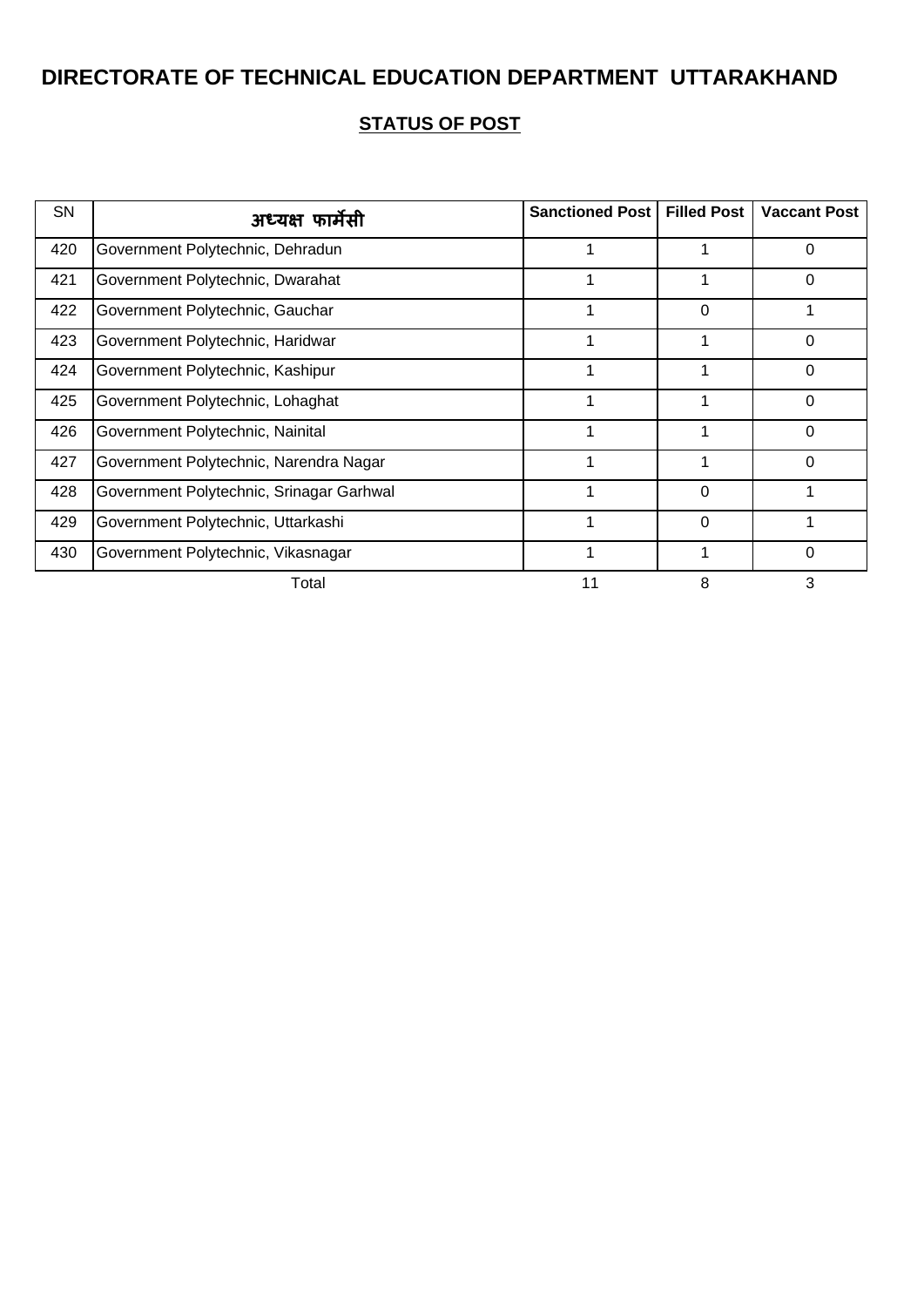| <b>SN</b> | व्याख्याता फार्मेसी                      | <b>Sanctioned Post</b> | <b>Filled Post</b> | <b>Vaccant Post</b> |
|-----------|------------------------------------------|------------------------|--------------------|---------------------|
| 431       | Government Polytechnic, Dehradun         | 4                      | 2                  | 2                   |
| 432       | Government Polytechnic, Dwarahat         | 4                      | 3                  |                     |
| 433       | Government Polytechnic, Gauchar          | 4                      | $\overline{2}$     | $\overline{2}$      |
| 434       | Government Polytechnic, Haridwar         | 5                      | 0                  | 5                   |
| 435       | Government Polytechnic, Kashipur         | 4                      | 3                  |                     |
| 436       | Government Polytechnic, Lohaghat         | 4                      | 4                  | 0                   |
| 437       | Government Polytechnic, Nainital         | 4                      | 4                  | 0                   |
| 438       | Government Polytechnic, Narendra Nagar   | $\overline{4}$         | 3                  |                     |
| 439       | Government Polytechnic, Srinagar Garhwal | 4                      | 3                  |                     |
| 440       | Government Polytechnic, Uttarkashi       | 4                      | 1                  | 3                   |
|           | Total                                    | 41                     | 25                 | 16                  |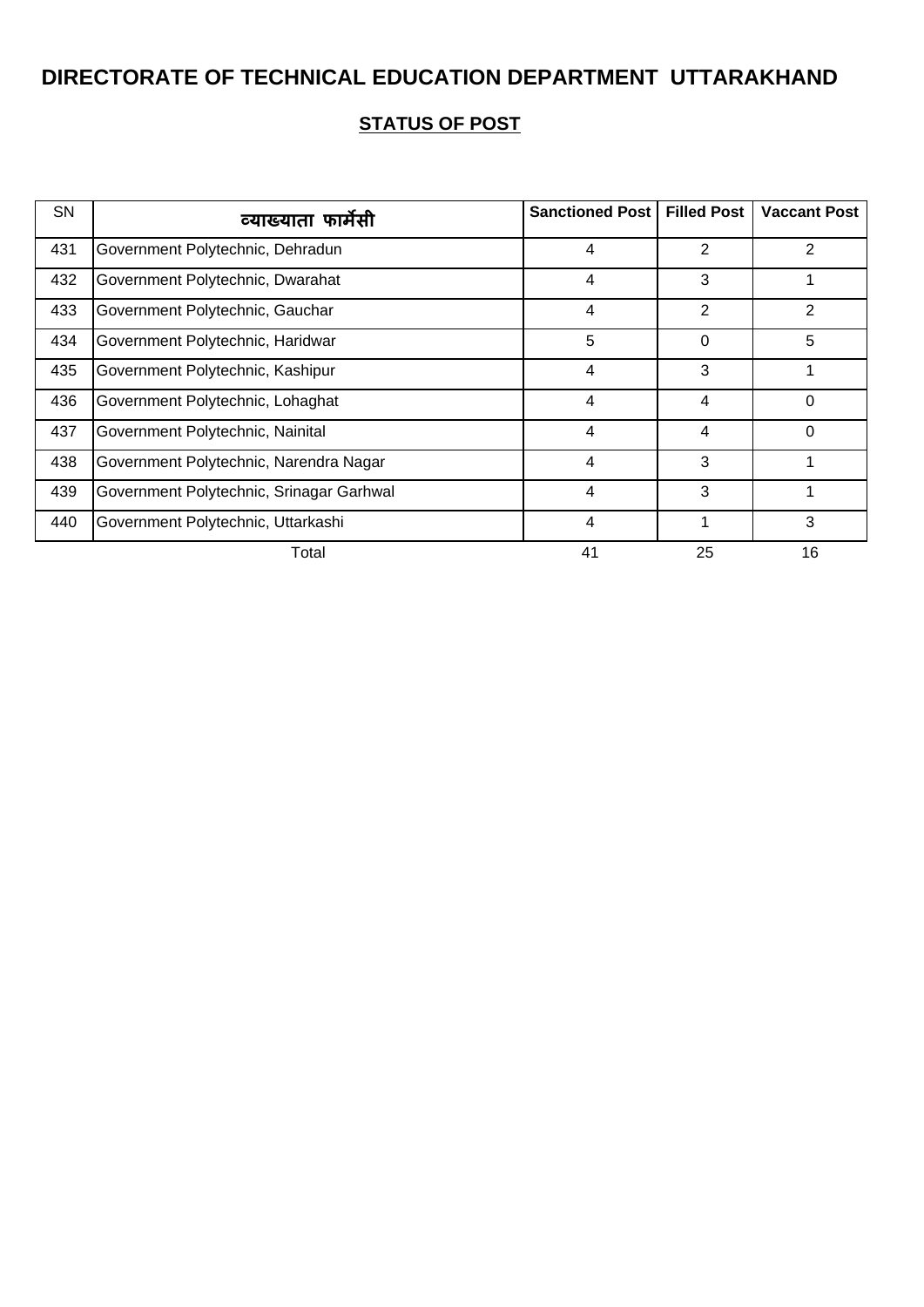| <b>SN</b> | अध्यक्ष कृषि इंजीनियरिंग         | Sanctioned Post   Filled Post   Vaccant Post |  |
|-----------|----------------------------------|----------------------------------------------|--|
| 441       | Government Polytechnic, Kashipur |                                              |  |
|           | Total                            |                                              |  |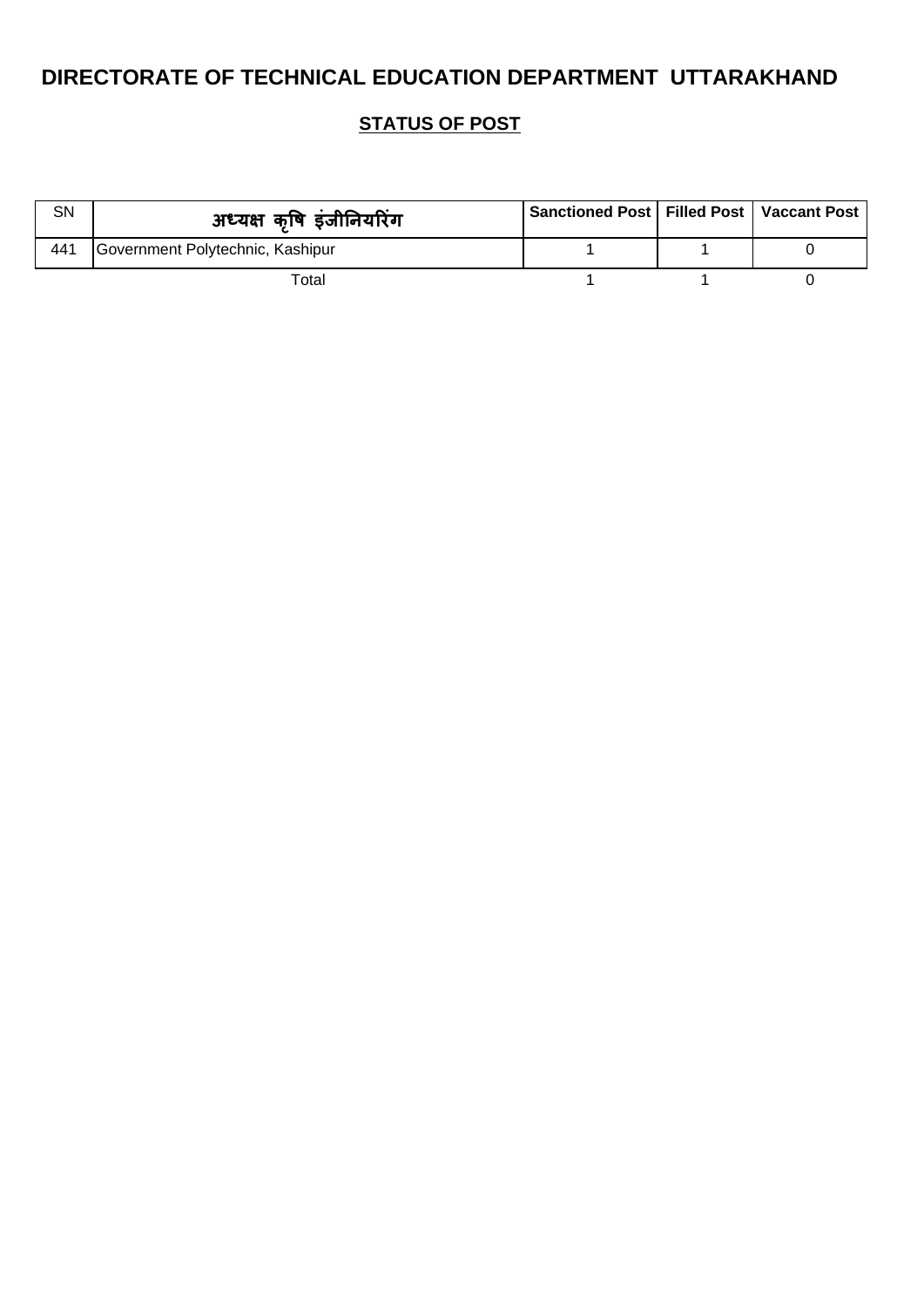| <b>SN</b> | व्याख्याता कृषि इंजीनियरिंग      | Sanctioned Post   Filled Post   Vaccant Post |  |
|-----------|----------------------------------|----------------------------------------------|--|
| 442       | Government Polytechnic, Kashipur |                                              |  |
|           | Total                            |                                              |  |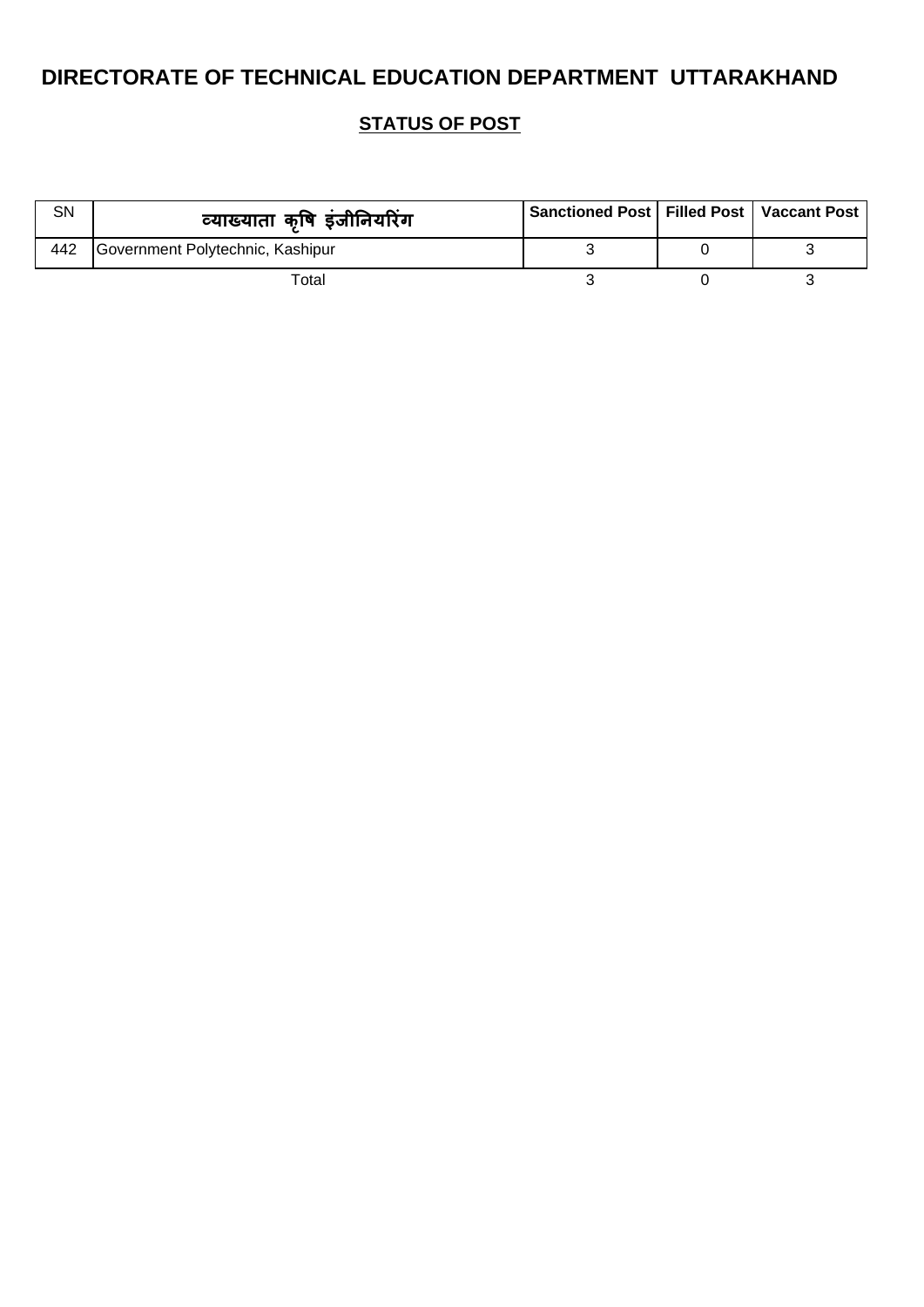| SN  | अध्यक्ष ऑटोमोबाइल इंजीनियरिंग            | Sanctioned Post   Filled Post   Vaccant Post |  |
|-----|------------------------------------------|----------------------------------------------|--|
| 443 | Government Polytechnic, Dehradun         |                                              |  |
| 444 | Government Polytechnic, Didihat          |                                              |  |
| 445 | Government Polytechnic, Srinagar Garhwal |                                              |  |
|     | Total                                    |                                              |  |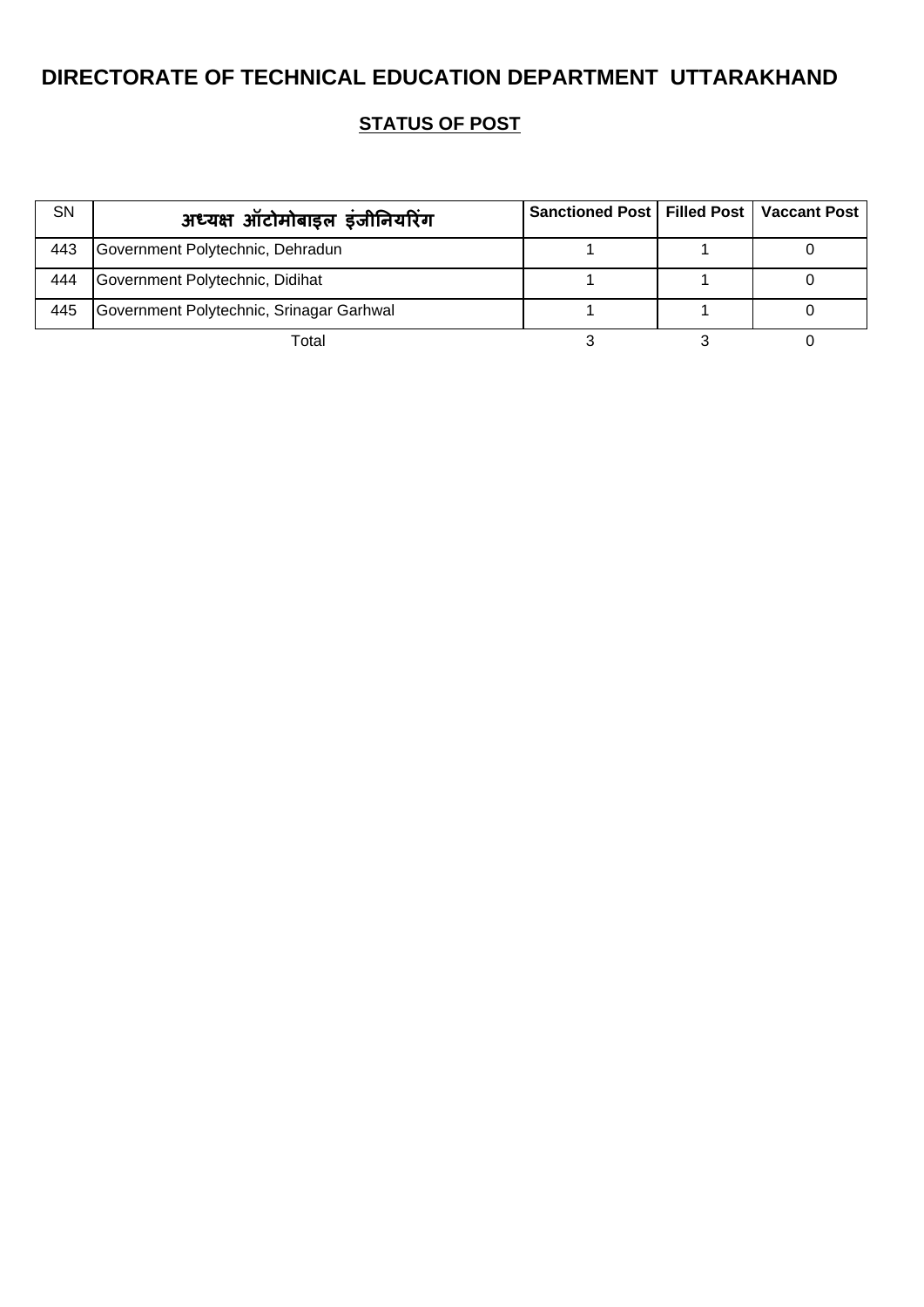| SN  | व्याख्याता ऑटोमोबाइल इंजीनियरिंग         | Sanctioned Post   Filled Post   Vaccant Post |  |
|-----|------------------------------------------|----------------------------------------------|--|
| 446 | Government Polytechnic, Dehradun         |                                              |  |
| 447 | Government Polytechnic, Didihat          |                                              |  |
| 448 | Government Polytechnic, Srinagar Garhwal |                                              |  |
|     | Total                                    |                                              |  |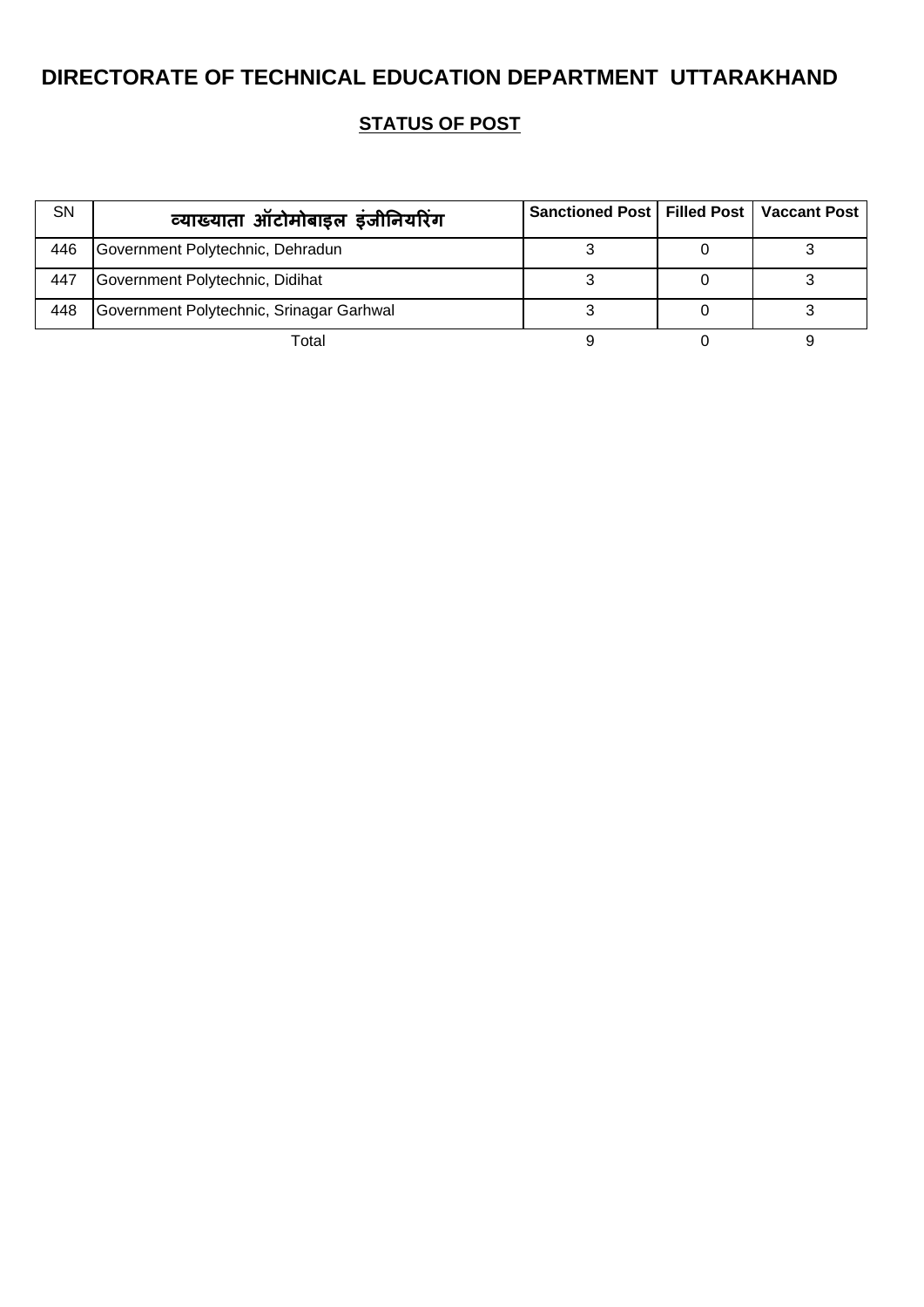| SN  | <sup>।</sup> व्याख्याता रसायनिक प्रौदयोगिकी (रबर और प्लास्टिक) , | Sanctioned Post   Filled Post   Vaccant Post |  |
|-----|------------------------------------------------------------------|----------------------------------------------|--|
| 449 | Government Polytechnic, Shaktifarm                               |                                              |  |
|     | Total                                                            |                                              |  |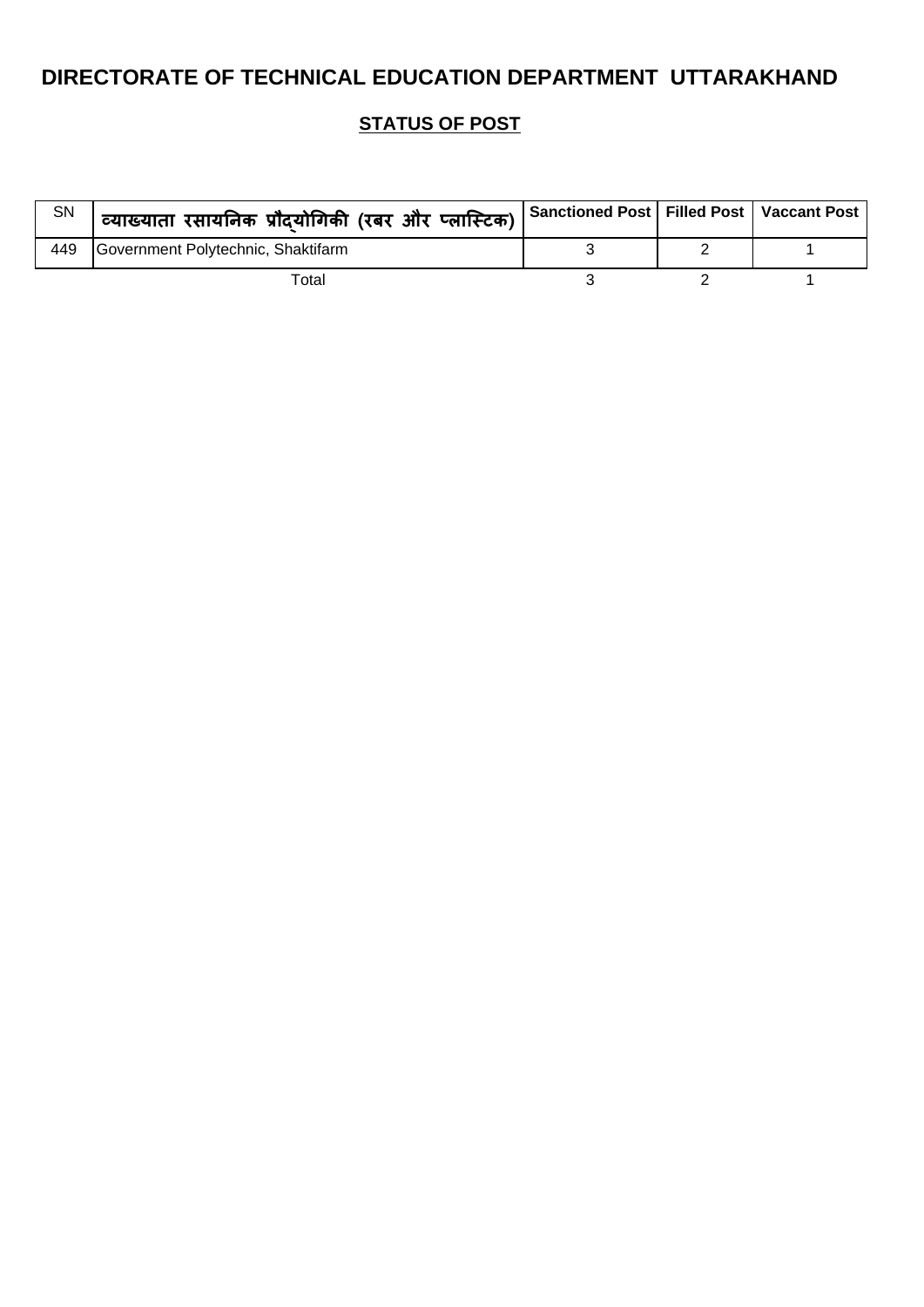| SN  | अध्यक्ष इंस्ट्रमेंटेशन एंड कंट्रोल इंजीनियरिंग | Sanctioned Post   Filled Post   Vaccant Post |  |
|-----|------------------------------------------------|----------------------------------------------|--|
| 450 | Government Polytechnic, Kaladungi              |                                              |  |
|     | Total                                          |                                              |  |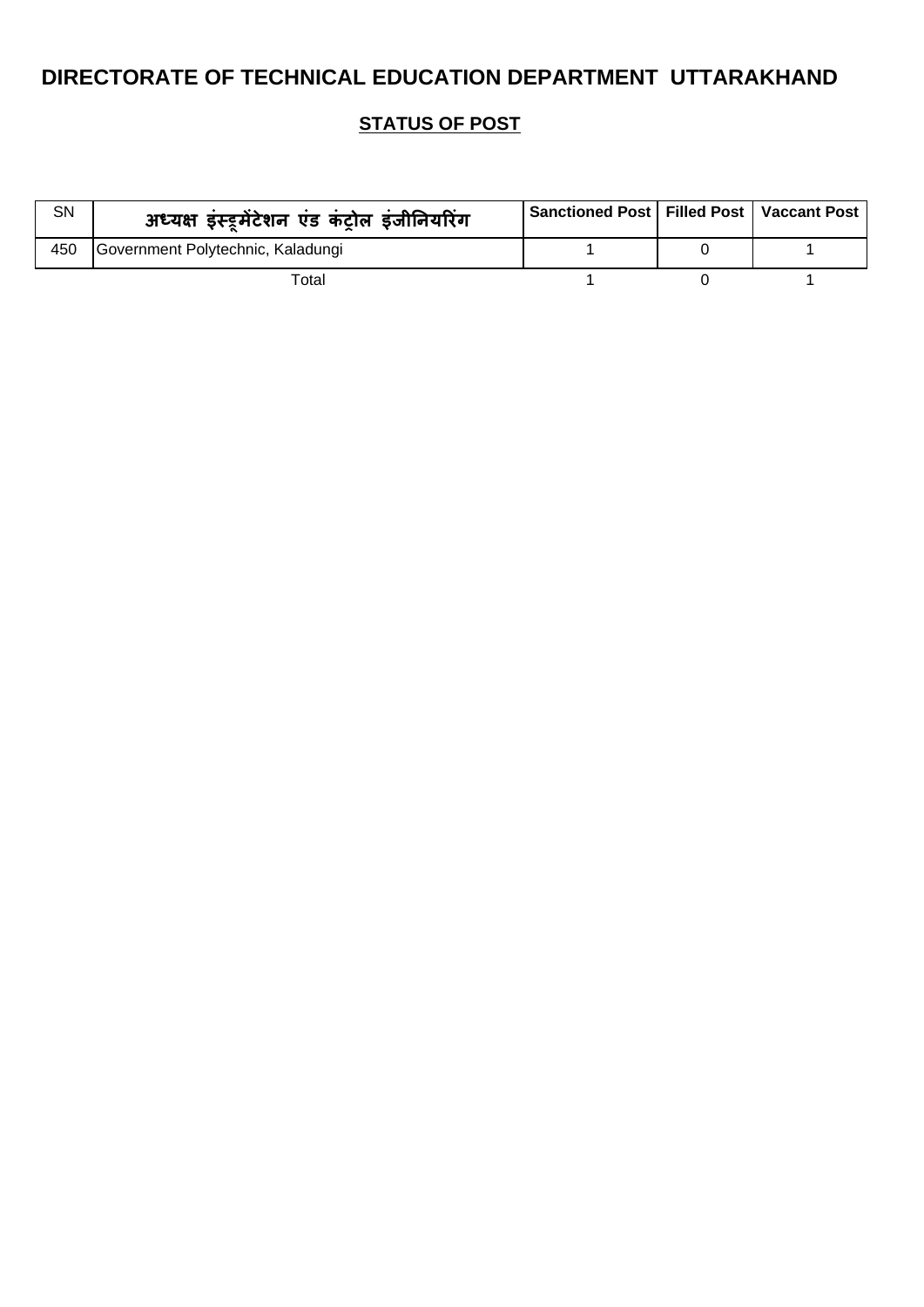| <b>SN</b> | व्याख्याता इंस्ट्रमेंटेशन और कंट्रोल इंजीनियरिंग | Sanctioned Post   Filled Post   Vaccant Post |  |
|-----------|--------------------------------------------------|----------------------------------------------|--|
| 451       | Government Polytechnic, Kaladungi                |                                              |  |
|           | Total                                            |                                              |  |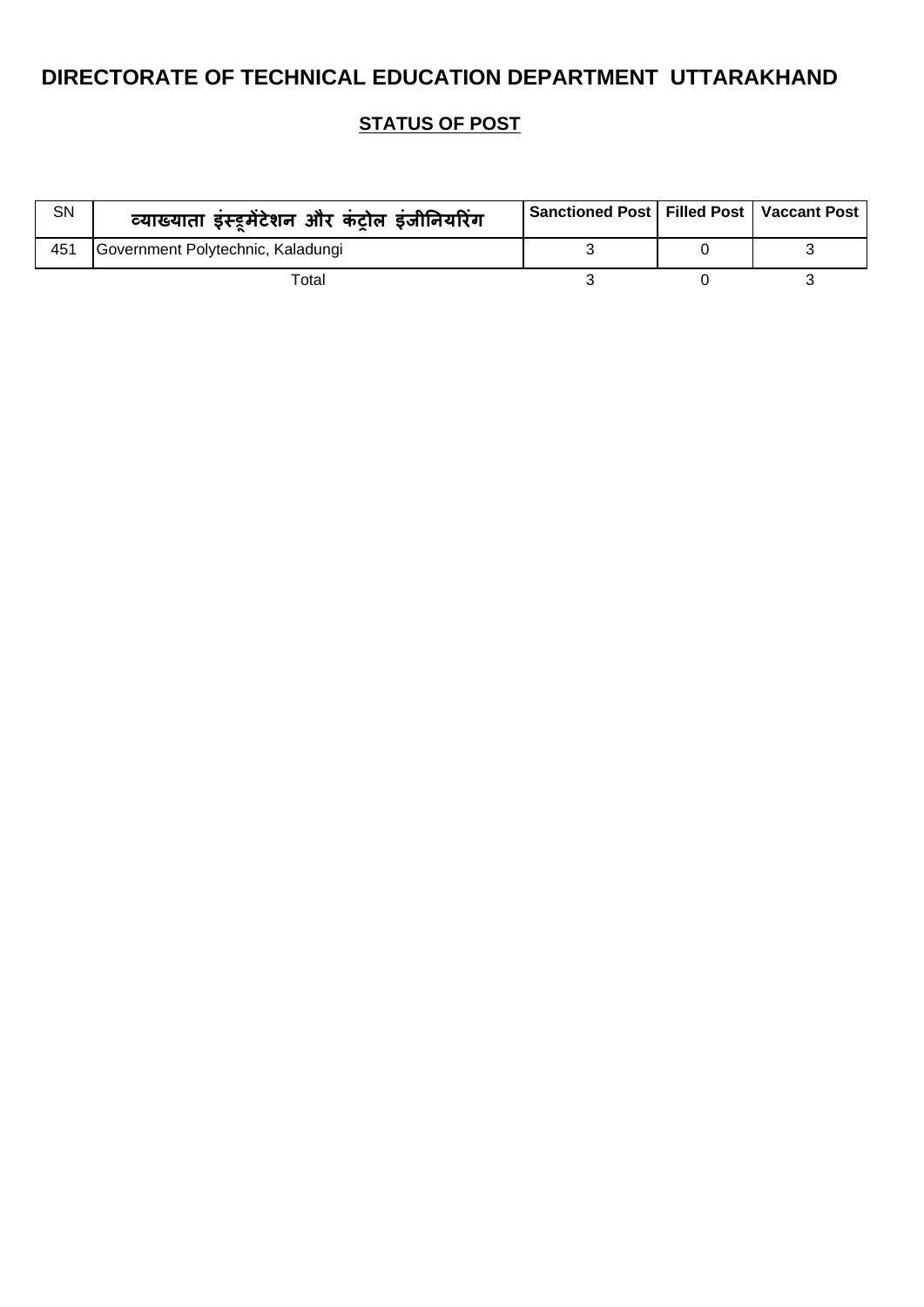| SN  | बेसिक साइंस एण्ड हयूमैनिटिज़           | <b>Sanctioned Post</b> | <b>Filled Post</b> | <b>Vaccant Post</b> |
|-----|----------------------------------------|------------------------|--------------------|---------------------|
| 452 | Government Girls Polytechnic, Almora   | 1                      | 1                  | $\mathbf 0$         |
| 453 | Government Girls Polytechnic, Jainti   | $\mathbf{1}$           | 1                  | $\mathbf 0$         |
| 454 | Government Polytechnic, Aamwala        | 1                      | $\boldsymbol{0}$   | 1                   |
| 455 | Government Polytechnic, Baans          | 1                      | $\boldsymbol{0}$   | 1                   |
| 456 | Government Polytechnic, Bachhelikhal   | 1                      | $\pmb{0}$          | 1                   |
| 457 | Government Polytechnic, Badechheena    | $\mathbf{1}$           | $\pmb{0}$          | 1                   |
| 458 | Government Polytechnic, Bans Bagarh    | 1                      | $\pmb{0}$          | 1                   |
| 459 | Government Polytechnic, Baram          | 1                      | $\pmb{0}$          | 1                   |
| 460 | Government Polytechnic, Barkot         | 1                      | $\pmb{0}$          | 1                   |
| 461 | Government Polytechnic, Bazpur         | $\mathbf{1}$           | $\pmb{0}$          | 1                   |
| 462 | Government Polytechnic, Beeronkhal     | $\overline{2}$         | 1                  | 1                   |
| 463 | Government Polytechnic, Berinag        | 1                      | $\pmb{0}$          | 1                   |
| 464 | Government Polytechnic, Bhalaswagaj    | 1                      | $\pmb{0}$          | 1                   |
| 465 | Government Polytechnic, Bheemtal       | $\mathbf 1$            | $\pmb{0}$          | 1                   |
| 466 | Government Polytechnic, Champawat      | 1                      | $\pmb{0}$          | 1                   |
| 467 | Government Polytechnic, Chaunaliya     | $\mathbf 1$            | $\pmb{0}$          | 1                   |
| 468 | Government Polytechnic, Chiniyalisaur  | $\mathbf 1$            | $\pmb{0}$          | 1                   |
| 469 | Government Polytechnic, Chopta         | 1                      | $\pmb{0}$          | 1                   |
| 470 | Government Polytechnic, Danya          | 1                      | 1                  | $\mathbf 0$         |
| 471 | Government Polytechnic, Dehradun       | 1                      | 1                  | 0                   |
| 472 | Government Polytechnic, Didihat        | 1                      | $\pmb{0}$          | 1                   |
| 473 | Government Polytechnic, Gairsain       | 1                      | $\pmb{0}$          | 1                   |
| 474 | Government Polytechnic, Gaja           | 1                      | $\pmb{0}$          | 1                   |
| 475 | Government Polytechnic, Ganai Gangoli  | 1                      | $\pmb{0}$          | 1                   |
| 476 | Government Polytechnic, Garhi Shyampur | $\mathbf 1$            | $\pmb{0}$          | 1                   |
| 477 | Government Polytechnic, Garur          | $\mathbf{1}$           | $\pmb{0}$          | 1                   |
| 478 | Government Polytechnic, Gopeshwar      | 3                      | $\pmb{0}$          | 3                   |
| 479 | Government Polytechnic, Haridwar       | $\mathbf{1}$           | 1                  | 0                   |
| 480 | Government Polytechnic, Hindolakhal    | $\mathbf{1}$           | $\pmb{0}$          | 1                   |
| 481 | Government Polytechnic, Jakhanidhar    | $\mathbf{1}$           | $\pmb{0}$          | 1                   |
| 482 | Government Polytechnic, Jakholi        | $\mathbf{1}$           | $\pmb{0}$          | 1                   |
| 483 | Government Polytechnic, Joshimath      | 1                      | $\pmb{0}$          | 1                   |
| 484 | Government Polytechnic, Kaladungi      | $\overline{2}$         | 1                  | 1                   |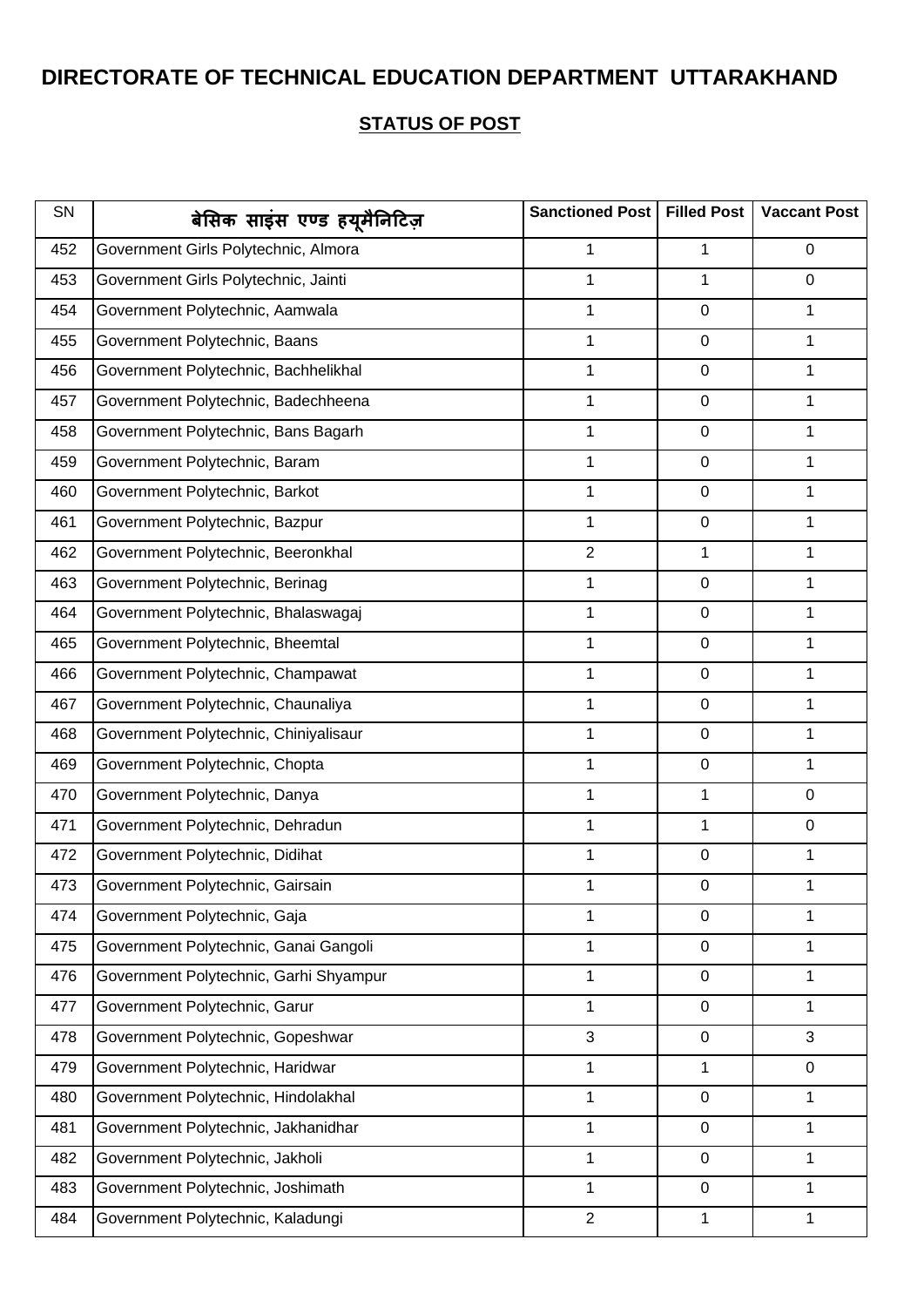| SN  | बेसिक साइंस एण्ड हयूमैनिटिज़              | Sanctioned Post | <b>Filled Post</b> | <b>Vaccant Post</b> |
|-----|-------------------------------------------|-----------------|--------------------|---------------------|
| 485 | Government Polytechnic, Kanalichheena     | 1               | $\mathbf 0$        | 1                   |
| 486 | Government Polytechnic, Kanda             | $\overline{2}$  | 0                  | $\overline{2}$      |
| 487 | Government Polytechnic, Kandikhal         | 1               | $\mathbf 0$        | 1                   |
| 488 | Government Polytechnic, Kashipur          | $\mathbf 1$     | $\mathbf{1}$       | $\mathbf 0$         |
| 489 | Government Polytechnic, Khatima           | 1               | $\pmb{0}$          | 1                   |
| 490 | Government Polytechnic, Kotabag           | 1               | 1                  | $\mathbf 0$         |
| 491 | Government Polytechnic, Kotdwar           | 1               | $\mathbf 0$        | 1                   |
| 492 | Government Polytechnic, Kulsari           | 1               | $\mathbf 0$        | 1                   |
| 493 | Government Polytechnic, Mallasalam        | 1               | $\pmb{0}$          | 1                   |
| 494 | Government Polytechnic, Nainital          | 1               | 1                  | $\mathbf 0$         |
| 495 | Government Polytechnic, New Tehri         | 1               | $\mathbf 0$        | 1                   |
| 496 | Government Polytechnic, Pabo              | 1               | $\mathbf 0$        | 1                   |
| 497 | Government Polytechnic, Pantnagar         | 1               | 1                  | $\mathbf 0$         |
| 498 | Government Polytechnic, Pauri             | 1               | $\mathbf 0$        | 1                   |
| 499 | Government Polytechnic, Pipli             | 1               | $\mathbf 0$        | 1                   |
| 500 | Government Polytechnic, Pokhari           | 1               | 0                  | 1                   |
| 501 | Government Polytechnic, Pratapnagar       | 1               | $\pmb{0}$          | $\mathbf{1}$        |
| 502 | Government Polytechnic, Quansi (Chakrata) | 1               | $\mathbf 1$        | $\mathbf 0$         |
| 503 | Government Polytechnic, Ramnagar          | 1               | $\pmb{0}$          | 1                   |
| 504 | Government Polytechnic, Ranipokhari       | $\mathbf 1$     | 0                  | 1                   |
| 505 | Government Polytechnic, Rudraprayag       | 1               | 1                  | $\mathbf 0$         |
| 506 | Government Polytechnic, Sahiya            | 1               | 0                  | 1                   |
| 507 | Government Polytechnic, Satpuli           | 1               | $\mathbf 0$        | 1                   |
| 508 | Government Polytechnic, Shaktifarm        | 1               | $\mathbf{1}$       | $\mathbf 0$         |
| 509 | Government Polytechnic, Srinagar Garhwal  | $\mathbf{1}$    | $\mathbf 0$        | $\mathbf{1}$        |
| 510 | Government Polytechnic, Sult              | 1               | $\mathbf 0$        | 1                   |
| 511 | Government Polytechnic, Tanakpur          | 1               | $\pmb{0}$          | 1                   |
| 512 | Government Polytechnic, Vikasnagar        | $\mathbf 1$     | $\pmb{0}$          | 1                   |
| 513 | Government Rural Polytechnic, Thalnadi    | $\mathbf{1}$    | $\mathbf{1}$       | $\mathbf 0$         |
|     | Total                                     | 67              | 15                 | 52                  |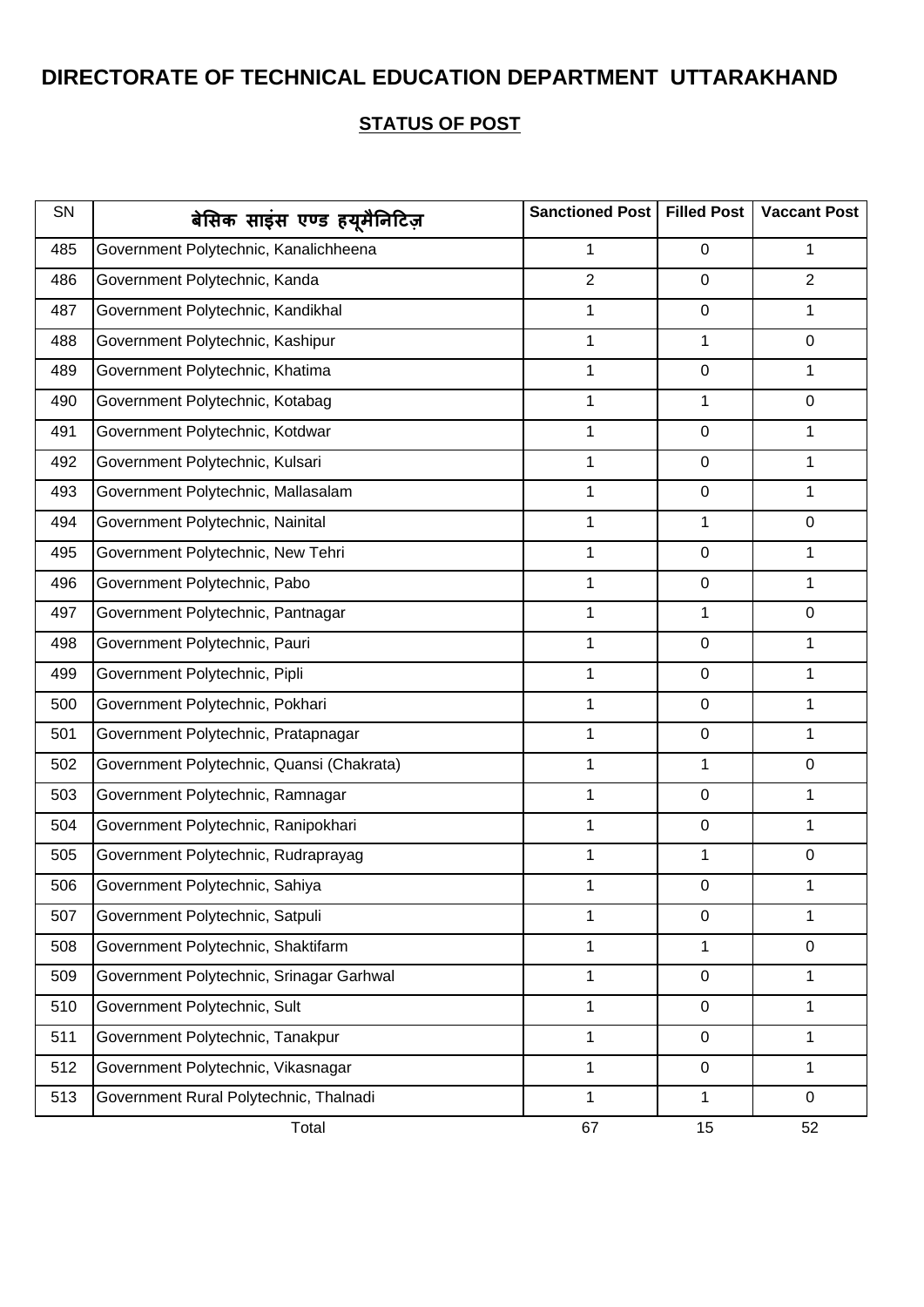| SN  | व्याख्याता गणित                        | Sanctioned Post   Filled Post |   | <b>Vaccant Post</b> |
|-----|----------------------------------------|-------------------------------|---|---------------------|
| 514 | Government Girls Polytechnic, Almora   | 1                             | 0 | 1                   |
| 515 | Government Girls Polytechnic, Dehradun | 1                             | 1 | $\mathbf 0$         |
| 516 | Government Girls Polytechnic, Jainti   | 1                             | 0 | 1                   |
| 517 | Government Polytechnic, Aamwala        | 1                             | 1 | 0                   |
| 518 | Government Polytechnic, Baans          | 1                             | 0 | 1                   |
| 519 | Government Polytechnic, Bachhelikhal   | 1                             | 0 | 1                   |
| 520 | Government Polytechnic, Badechheena    | 1                             | 1 | 0                   |
| 521 | Government Polytechnic, Bans Bagarh    | 1                             | 0 | 1                   |
| 522 | Government Polytechnic, Baram          | 1                             | 0 | 1                   |
| 523 | Government Polytechnic, Barkot         | 1                             | 0 | 1                   |
| 524 | Government Polytechnic, Bazpur         | 1                             | 1 | 0                   |
| 525 | Government Polytechnic, Beeronkhal     | 1                             | 0 | 1                   |
| 526 | Government Polytechnic, Berinag        | 1                             | 0 | 1                   |
| 527 | Government Polytechnic, Bhalaswagaj    | 1                             | 1 | 0                   |
| 528 | Government Polytechnic, Bheemtal       | 1                             | 0 | 1                   |
| 529 | Government Polytechnic, Champawat      | 1                             | 1 | 0                   |
| 530 | Government Polytechnic, Chaunaliya     | 1                             | 0 | 1                   |
| 531 | Government Polytechnic, Chiniyalisaur  | 1                             | 0 | 1                   |
| 532 | Government Polytechnic, Chopta         | 1                             | 0 | 1                   |
| 533 | Government Polytechnic, Danya          | 1                             | 0 | 1                   |
| 534 | Government Polytechnic, Dehradun       | 1                             | 1 | 0                   |
| 535 | Government Polytechnic, Didihat        | 1                             | 0 | 1                   |
| 536 | Government Polytechnic, Dwarahat       | 1                             | 1 | $\mathbf 0$         |
| 537 | Government Polytechnic, Gairsain       | 1                             | 1 | 0                   |
| 538 | Government Polytechnic, Gaja           | 1                             | 0 | 1                   |
| 539 | Government Polytechnic, Ganai Gangoli  | 1                             | 1 | $\mathbf 0$         |
| 540 | Government Polytechnic, Garhi Shyampur | 1                             | 0 | 1                   |
| 541 | Government Polytechnic, Garur          | 1                             | 0 | 1                   |
| 542 | Government Polytechnic, Gauchar        | 1                             | 0 | 1                   |
| 543 | Government Polytechnic, Gopeshwar      | 1                             | 0 | 1                   |
| 544 | Government Polytechnic, Haridwar       | 1                             | 0 | 1                   |
| 545 | Government Polytechnic, Hindolakhal    | 1                             | 0 | 1                   |
| 546 | Government Polytechnic, Jakhanidhar    | 1                             | 1 | 0                   |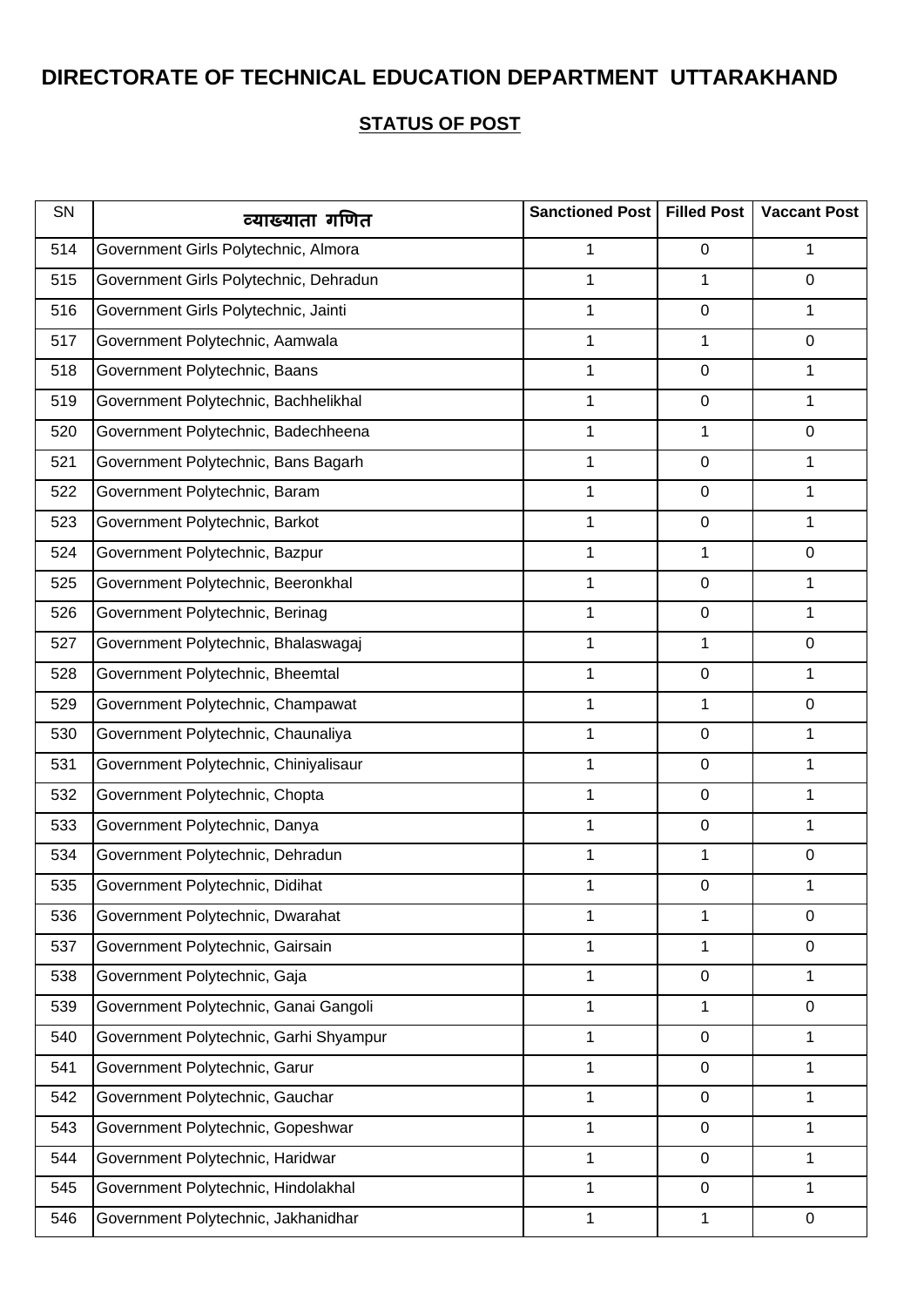| SN  | व्याख्याता गणित                           | Sanctioned Post | <b>Filled Post</b> | <b>Vaccant Post</b> |
|-----|-------------------------------------------|-----------------|--------------------|---------------------|
| 547 | Government Polytechnic, Jakholi           | 1               | 1                  | $\mathbf 0$         |
| 548 | Government Polytechnic, Joshimath         | $\mathbf{1}$    | 0                  | 1                   |
| 549 | Government Polytechnic, Kaladungi         | $\overline{2}$  | 1                  | 1                   |
| 550 | Government Polytechnic, Kanalichheena     | 1               | 0                  | 1                   |
| 551 | Government Polytechnic, Kanda             | 1               | 0                  | 1                   |
| 552 | Government Polytechnic, Kandikhal         | $\mathbf 1$     | 1                  | $\mathbf 0$         |
| 553 | Government Polytechnic, Kapkot            | 1               | $\boldsymbol{0}$   | 1                   |
| 554 | Government Polytechnic, Kashipur          | 1               | 1                  | $\mathsf 0$         |
| 555 | Government Polytechnic, Khatima           | 1               | 1                  | $\mathbf 0$         |
| 556 | Government Polytechnic, Kotabag           | 1               | 0                  | 1                   |
| 557 | Government Polytechnic, Kotdwar           | 1               | 1                  | $\mathbf 0$         |
| 558 | Government Polytechnic, Kulsari           | 1               | 1                  | $\mathsf 0$         |
| 559 | Government Polytechnic, Lohaghat          | 1               | 1                  | $\mathbf 0$         |
| 560 | Government Polytechnic, Mallasalam        | $\mathbf 1$     | $\boldsymbol{0}$   | 1                   |
| 561 | Government Polytechnic, Munakot           | 1               | 1                  | $\mathbf 0$         |
| 562 | Government Polytechnic, Nainital          | 1               | 0                  | 1                   |
| 563 | Government Polytechnic, Narendra Nagar    | 1               | $\boldsymbol{0}$   | 1                   |
| 564 | Government Polytechnic, New Tehri         | 1               | 0                  | 1                   |
| 565 | Government Polytechnic, Pabo              | 1               | 1                  | $\mathbf 0$         |
| 566 | Government Polytechnic, Pantnagar         | 1               | 0                  | 1                   |
| 567 | Government Polytechnic, Pauri             | 1               | 1                  | $\mathbf 0$         |
| 568 | Government Polytechnic, Pipli             | 1               | 1                  | $\boldsymbol{0}$    |
| 569 | Government Polytechnic, Pokhari           | 1               | 1                  | $\mathbf 0$         |
| 570 | Government Polytechnic, Pratapnagar       | 1               | 0                  | 1                   |
| 571 | Government Polytechnic, Quansi (Chakrata) | 1               | 0                  | 1                   |
| 572 | Government Polytechnic, Ramnagar          | 1               | $\boldsymbol{0}$   | 1                   |
| 573 | Government Polytechnic, Ranipokhari       | 1               | $\boldsymbol{0}$   | 1                   |
| 574 | Government Polytechnic, Rudraprayag       | 1               | $\mathbf 1$        | 0                   |
| 575 | Government Polytechnic, Sahiya            | 1               | $\boldsymbol{0}$   | 1                   |
| 576 | Government Polytechnic, Satpuli           | $\mathbf{1}$    | $\boldsymbol{0}$   | 1                   |
| 577 | Government Polytechnic, Shaktifarm        | $\mathbf 1$     | $\mathsf 0$        | 1                   |
| 578 | Government Polytechnic, Srinagar Garhwal  | 1               | 1                  | 0                   |
| 579 | Government Polytechnic, Sult              | 1               | 1                  | $\mathbf 0$         |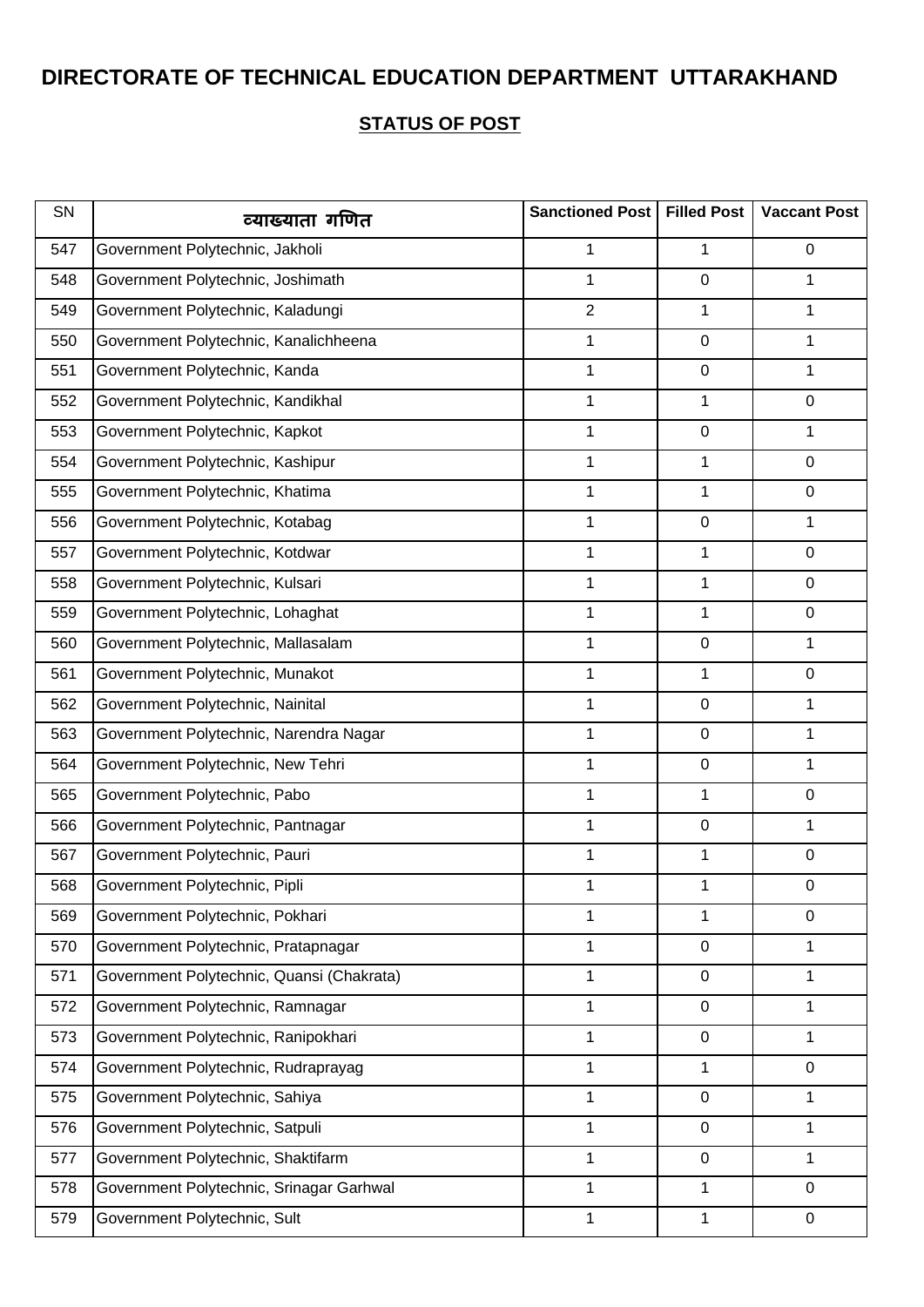| <b>SN</b> | व्याख्याता गणित                        | Sanctioned Post   Filled Post   Vaccant Post |    |    |
|-----------|----------------------------------------|----------------------------------------------|----|----|
| 580       | Government Polytechnic, Tanakpur       |                                              |    |    |
| 581       | Government Polytechnic, Uttarkashi     |                                              |    |    |
| 582       | Government Polytechnic, Vikasnagar     |                                              |    |    |
| 583       | Government Rural Polytechnic, Takula   |                                              |    |    |
| 584       | Government Rural Polytechnic, Thalnadi |                                              |    |    |
|           | Total                                  |                                              | 28 | 44 |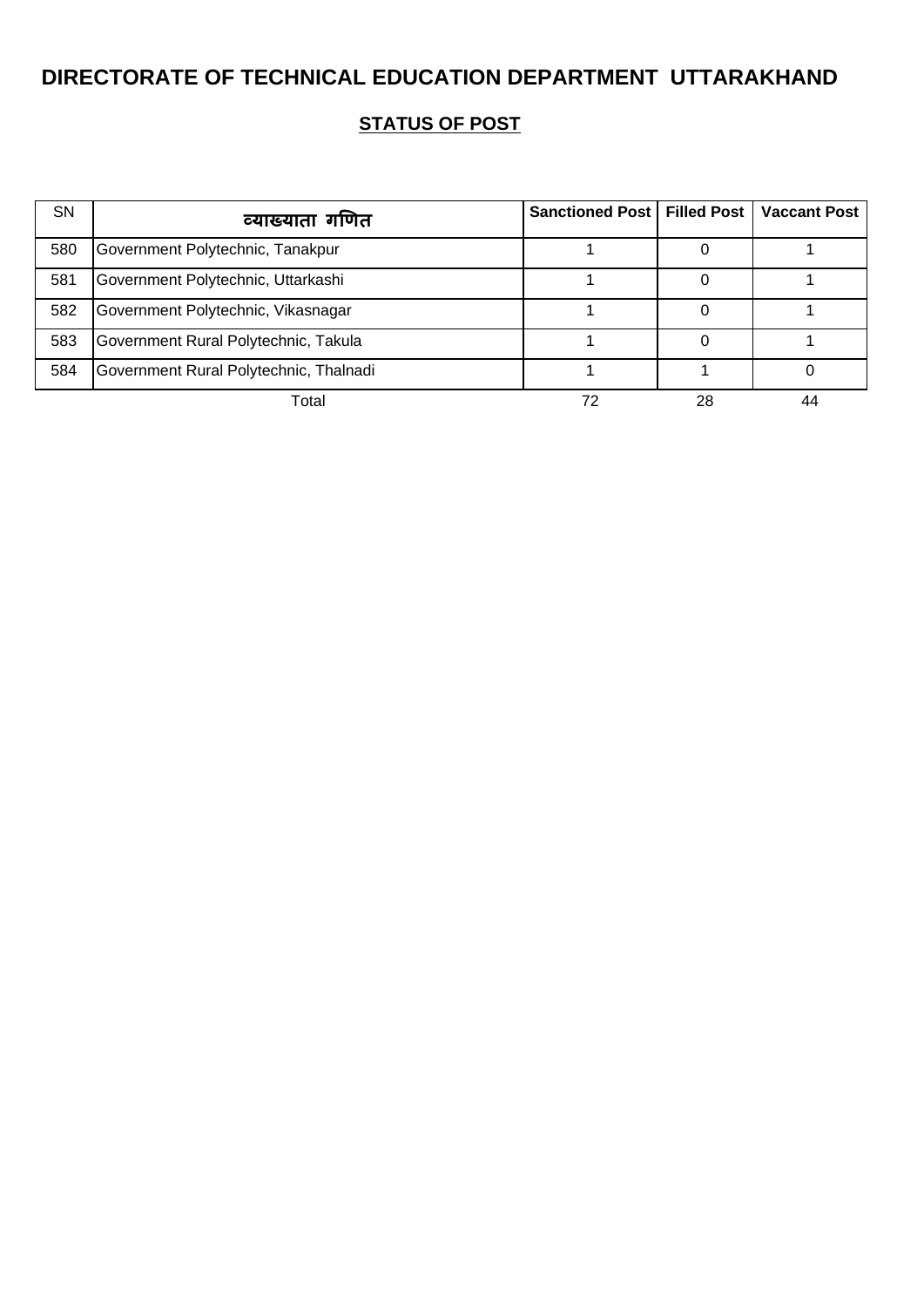| SN  | व्याख्याता रसायन                       | Sanctioned Post   Filled Post |                  | <b>Vaccant Post</b> |
|-----|----------------------------------------|-------------------------------|------------------|---------------------|
| 585 | Government Girls Polytechnic, Almora   | 1                             | 0                | 1                   |
| 586 | Government Girls Polytechnic, Dehradun | 1                             | 1                | $\mathbf 0$         |
| 587 | Government Girls Polytechnic, Jainti   | 1                             | 0                | 1                   |
| 588 | Government Polytechnic, Aamwala        | 1                             | 0                | 1                   |
| 589 | Government Polytechnic, Baans          | 1                             | 0                | 1                   |
| 590 | Government Polytechnic, Bachhelikhal   | 1                             | 0                | 1                   |
| 591 | Government Polytechnic, Badechheena    | 1                             | 0                | 1                   |
| 592 | Government Polytechnic, Bans Bagarh    | 1                             | 0                | 1                   |
| 593 | Government Polytechnic, Baram          | 1                             | $\boldsymbol{0}$ | 1                   |
| 594 | Government Polytechnic, Barkot         | 1                             | 1                | 0                   |
| 595 | Government Polytechnic, Bazpur         | 1                             | 0                | 1                   |
| 596 | Government Polytechnic, Beeronkhal     | 1                             | 0                | 1                   |
| 597 | Government Polytechnic, Berinag        | 1                             | 0                | 1                   |
| 598 | Government Polytechnic, Bhalaswagaj    | 1                             | 0                | 1                   |
| 599 | Government Polytechnic, Bheemtal       | 1                             | 0                | 1                   |
| 600 | Government Polytechnic, Champawat      | 1                             | 1                | 0                   |
| 601 | Government Polytechnic, Chaunaliya     | 1                             | 0                | 1                   |
| 602 | Government Polytechnic, Chiniyalisaur  | 1                             | 0                | 1                   |
| 603 | Government Polytechnic, Chopta         | 1                             | 0                | 1                   |
| 604 | Government Polytechnic, Danya          | 1                             | 0                | 1                   |
| 605 | Government Polytechnic, Dehradun       | 1                             | 0                | 1                   |
| 606 | Government Polytechnic, Didihat        | 1                             | 0                | 1                   |
| 607 | Government Polytechnic, Dwarahat       | 1                             | 1                | $\mathbf 0$         |
| 608 | Government Polytechnic, Gairsain       | 1                             | 0                | 1                   |
| 609 | Government Polytechnic, Gaja           | 1                             | 1                | $\mathbf 0$         |
| 610 | Government Polytechnic, Ganai Gangoli  | 1                             | 1                | $\mathbf 0$         |
| 611 | Government Polytechnic, Garhi Shyampur | 1                             | 1                | 0                   |
| 612 | Government Polytechnic, Garur          | 1                             | 1                | 0                   |
| 613 | Government Polytechnic, Gauchar        | 1                             | 0                | 1                   |
| 614 | Government Polytechnic, Gopeshwar      | 1                             | 0                | 1                   |
| 615 | Government Polytechnic, Haridwar       | 1                             | 0                | 1                   |
| 616 | Government Polytechnic, Hindolakhal    | 1                             | 0                | 1                   |
| 617 | Government Polytechnic, Jakhanidhar    | 1                             | 0                | 1                   |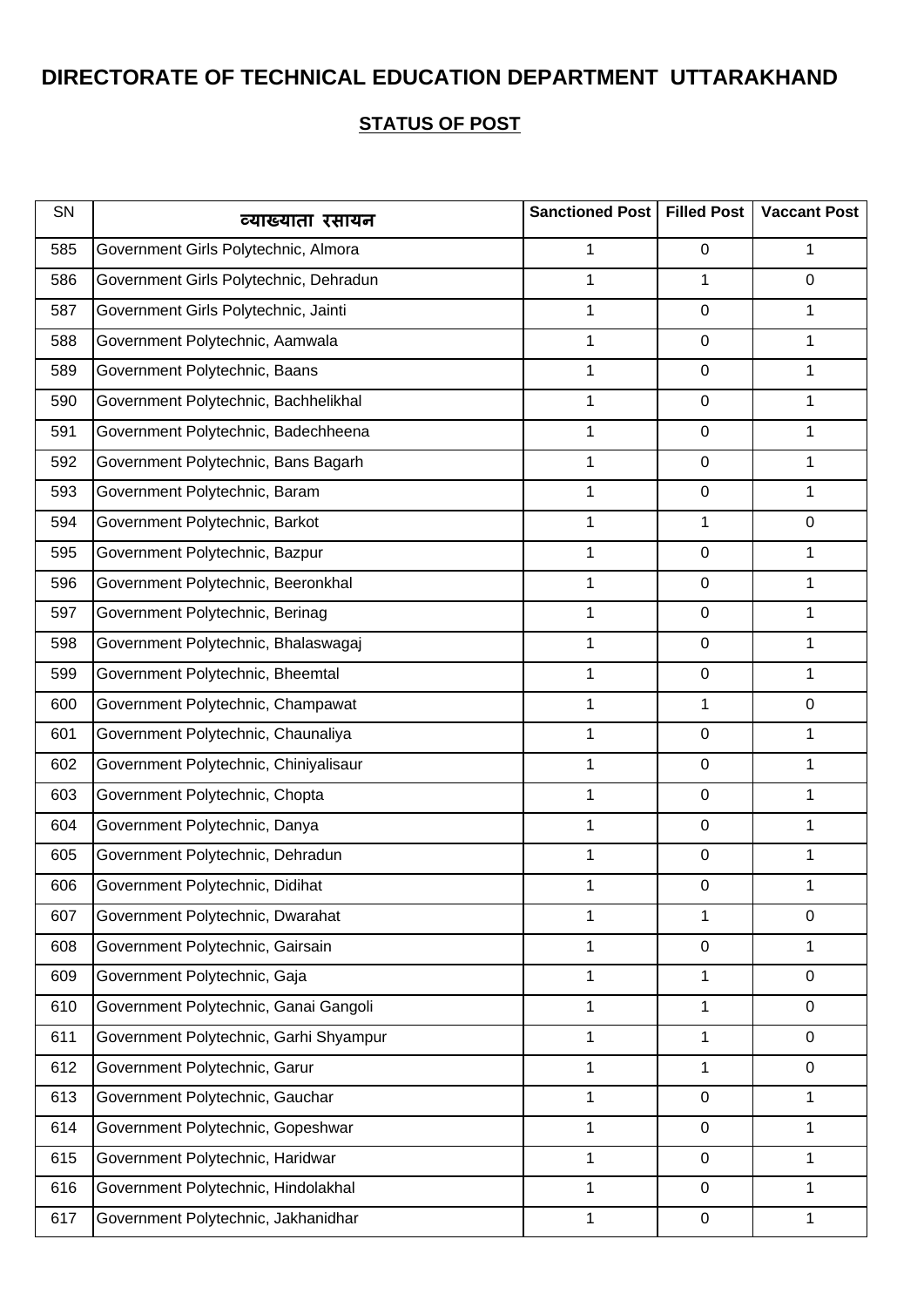| SN  | व्याख्याता रसायन                          | Sanctioned Post | <b>Filled Post</b> | <b>Vaccant Post</b> |
|-----|-------------------------------------------|-----------------|--------------------|---------------------|
| 618 | Government Polytechnic, Jakholi           | 1               | $\mathbf 0$        | 1                   |
| 619 | Government Polytechnic, Joshimath         | $\mathbf{1}$    | $\pmb{0}$          | 1                   |
| 620 | Government Polytechnic, Kaladungi         | 1               | 1                  | 0                   |
| 621 | Government Polytechnic, Kanalichheena     | 1               | $\pmb{0}$          | 1                   |
| 622 | Government Polytechnic, Kanda             | 1               | $\pmb{0}$          | 1                   |
| 623 | Government Polytechnic, Kandikhal         | 1               | 1                  | 0                   |
| 624 | Government Polytechnic, Kapkot            | 1               | $\pmb{0}$          | 1                   |
| 625 | Government Polytechnic, Kashipur          | 1               | $\pmb{0}$          | 1                   |
| 626 | Government Polytechnic, Khatima           | 1               | 1                  | 0                   |
| 627 | Government Polytechnic, Kotabag           | 1               | $\pmb{0}$          | 1                   |
| 628 | Government Polytechnic, Kotdwar           | $\mathbf{1}$    | $\pmb{0}$          | 1                   |
| 629 | Government Polytechnic, Kulsari           | 1               | 1                  | 0                   |
| 630 | Government Polytechnic, Lohaghat          | 1               | $\pmb{0}$          | 1                   |
| 631 | Government Polytechnic, Mallasalam        | 1               | $\pmb{0}$          | 1                   |
| 632 | Government Polytechnic, Munakot           | 1               | 1                  | 0                   |
| 633 | Government Polytechnic, Nainital          | 1               | 1                  | 0                   |
| 634 | Government Polytechnic, Narendra Nagar    | 1               | 1                  | 0                   |
| 635 | Government Polytechnic, New Tehri         | 1               | 1                  | 0                   |
| 636 | Government Polytechnic, Pabo              | $\mathbf{1}$    | $\pmb{0}$          | 1                   |
| 637 | Government Polytechnic, Pantnagar         | 1               | 1                  | 0                   |
| 638 | Government Polytechnic, Pauri             | 1               | 1                  | 0                   |
| 639 | Government Polytechnic, Pipli             | 1               | 0                  | 1                   |
| 640 | Government Polytechnic, Pokhari           | 1               | 1                  | $\mathbf 0$         |
| 641 | Government Polytechnic, Pratapnagar       | 1               | $\pmb{0}$          | 1                   |
| 642 | Government Polytechnic, Quansi (Chakrata) | 1               | $\mathbf 0$        | 1                   |
| 643 | Government Polytechnic, Ramnagar          | $\mathbf{1}$    | $\mathbf 0$        | 1                   |
| 644 | Government Polytechnic, Ranipokhari       | 1               | $\pmb{0}$          | 1                   |
| 645 | Government Polytechnic, Rudraprayag       | $\mathbf{1}$    | 1                  | 0                   |
| 646 | Government Polytechnic, Sahiya            | 1               | 1                  | 0                   |
| 647 | Government Polytechnic, Satpuli           | 1               | 1                  | 0                   |
| 648 | Government Polytechnic, Shaktifarm        | $\overline{2}$  | $\mathbf 0$        | $\overline{2}$      |
| 649 | Government Polytechnic, Srinagar Garhwal  | 1               | 1                  | 0                   |
| 650 | Government Polytechnic, Sult              | 1               | 1                  | $\mathbf 0$         |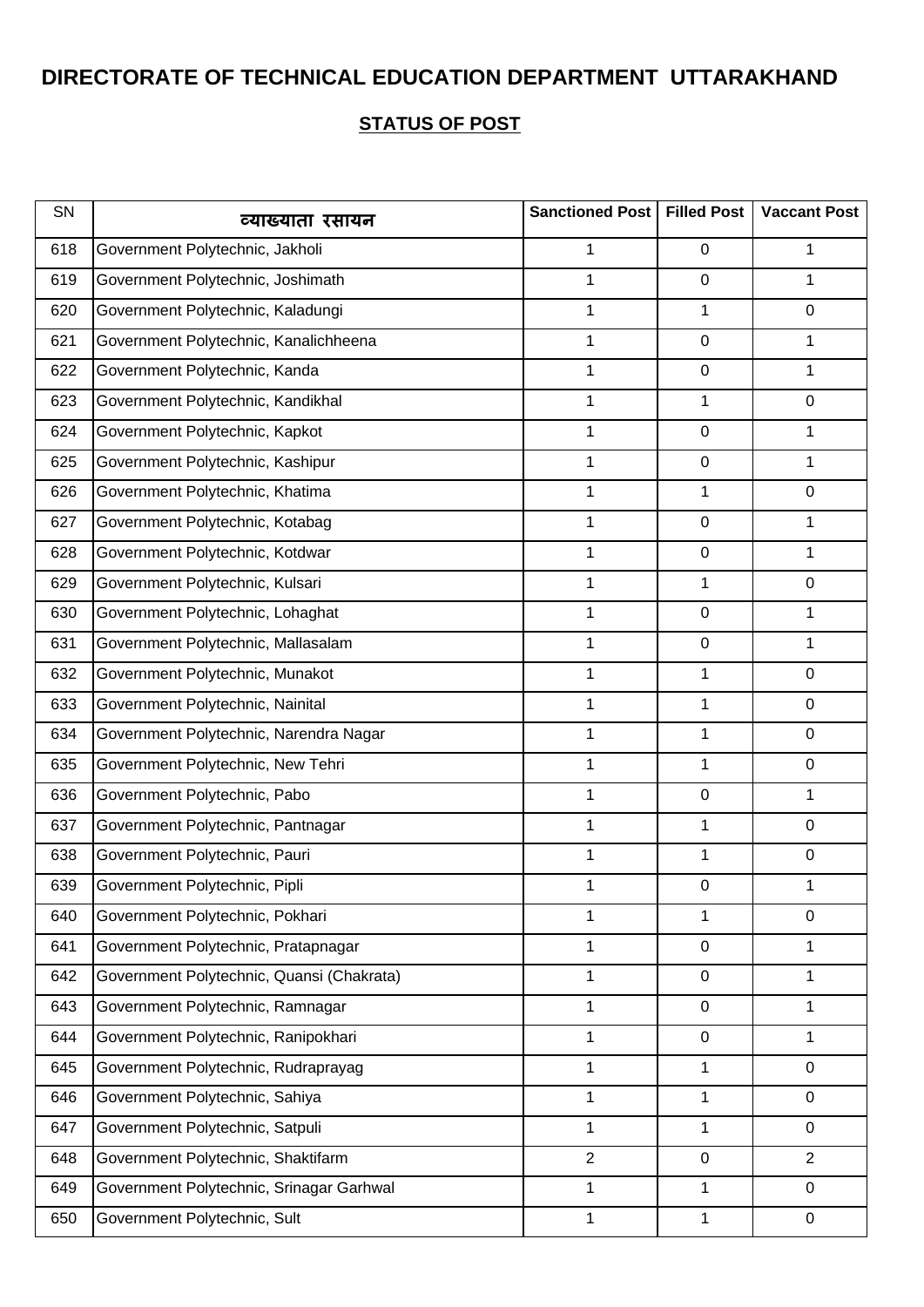| <b>SN</b> | व्याख्याता रसायन                       | Sanctioned Post   Filled Post |    | <b>Vaccant Post</b> |
|-----------|----------------------------------------|-------------------------------|----|---------------------|
| 651       | Government Polytechnic, Tanakpur       |                               |    |                     |
| 652       | Government Polytechnic, Uttarkashi     |                               |    |                     |
| 653       | Government Polytechnic, Vikasnagar     |                               |    |                     |
| 654       | Government Rural Polytechnic, Takula   |                               |    |                     |
| 655       | Government Rural Polytechnic, Thalnadi |                               |    |                     |
|           | Total                                  |                               | 26 | 46                  |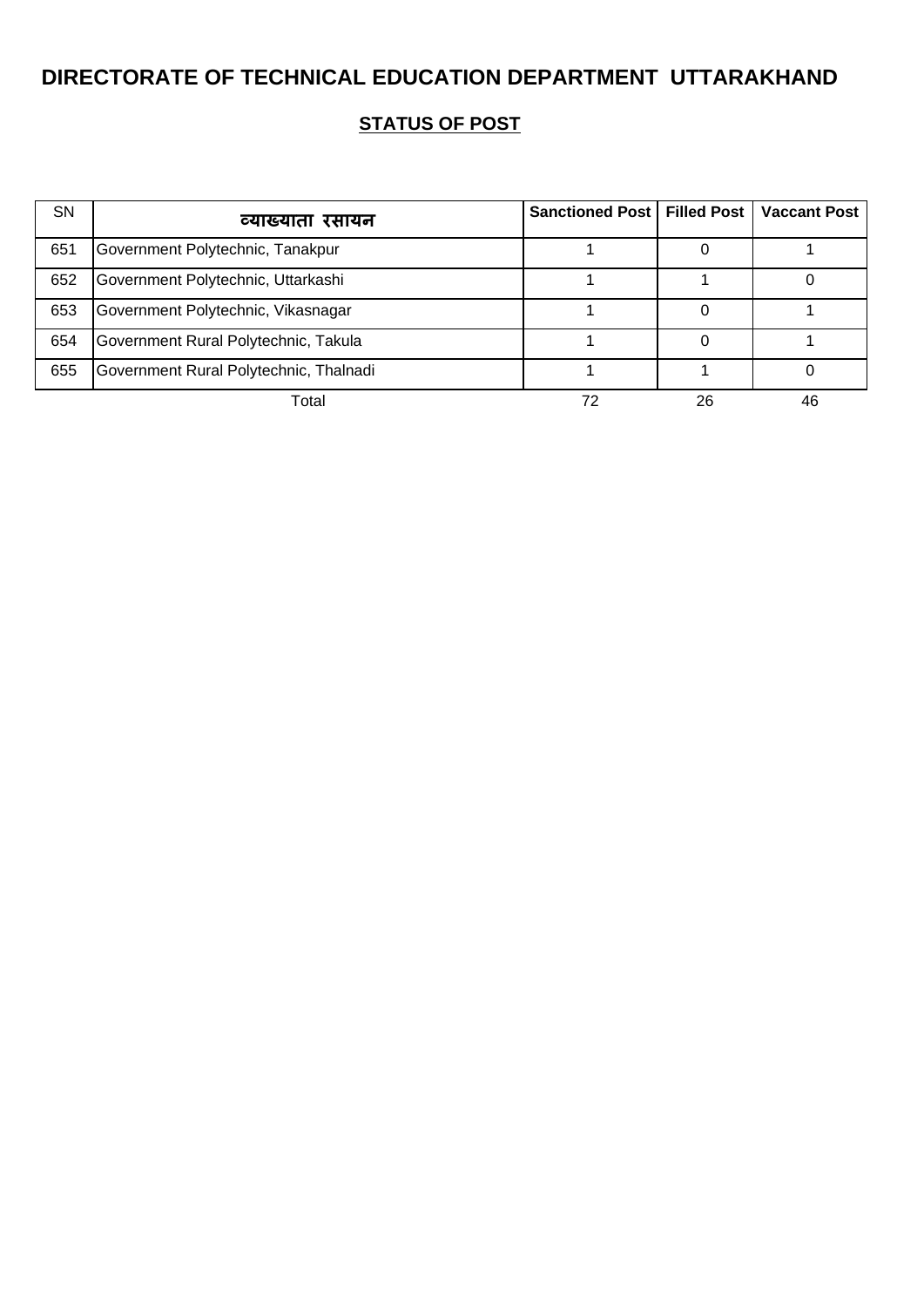| SN  | व्याख्याता भौतिकी                      | Sanctioned Post   Filled Post |                  | <b>Vaccant Post</b> |
|-----|----------------------------------------|-------------------------------|------------------|---------------------|
| 656 | Government Girls Polytechnic, Almora   | 1                             | 0                | 1                   |
| 657 | Government Girls Polytechnic, Dehradun | 1                             | 0                | 1                   |
| 658 | Government Girls Polytechnic, Jainti   | 1                             | $\boldsymbol{0}$ | 1                   |
| 659 | Government Polytechnic, Aamwala        | 1                             | 1                | 0                   |
| 660 | Government Polytechnic, Baans          | 1                             | 0                | 1                   |
| 661 | Government Polytechnic, Bachhelikhal   | 1                             | 1                | 0                   |
| 662 | Government Polytechnic, Badechheena    | 1                             | 0                | 1                   |
| 663 | Government Polytechnic, Bans Bagarh    | 1                             | 0                | 1                   |
| 664 | Government Polytechnic, Baram          | 1                             | 1                | 0                   |
| 665 | Government Polytechnic, Barkot         | 1                             | 1                | 0                   |
| 666 | Government Polytechnic, Bazpur         | 1                             | 1                | 0                   |
| 667 | Government Polytechnic, Beeronkhal     | 1                             | 0                | 1                   |
| 668 | Government Polytechnic, Berinag        | 1                             | 0                | 1                   |
| 669 | Government Polytechnic, Bhalaswagaj    | 1                             | 1                | 0                   |
| 670 | Government Polytechnic, Bheemtal       | 1                             | 0                | 1                   |
| 671 | Government Polytechnic, Champawat      | 1                             | 0                | 1                   |
| 672 | Government Polytechnic, Chaunaliya     | 1                             | 0                | 1                   |
| 673 | Government Polytechnic, Chiniyalisaur  | 1                             | 1                | 0                   |
| 674 | Government Polytechnic, Chopta         | 1                             | 0                | 1                   |
| 675 | Government Polytechnic, Danya          | 1                             | 1                | 0                   |
| 676 | Government Polytechnic, Dehradun       | 1                             | 0                | 1                   |
| 677 | Government Polytechnic, Didihat        | 1                             | 0                | 1                   |
| 678 | Government Polytechnic, Dwarahat       | 1                             | 1                | $\mathbf 0$         |
| 679 | Government Polytechnic, Gairsain       | 1                             | 1                | 0                   |
| 680 | Government Polytechnic, Gaja           | 1                             | 0                | 1                   |
| 681 | Government Polytechnic, Garhi Shyampur | 1                             | 1                | $\mathbf 0$         |
| 682 | Government Polytechnic, Garur          | 1                             | 1                | 0                   |
| 683 | Government Polytechnic, Gauchar        | 1                             | 0                | 1                   |
| 684 | Government Polytechnic, Gopeshwar      | $\mathbf 1$                   | $\boldsymbol{0}$ | 1                   |
| 685 | Government Polytechnic, Haridwar       | 1                             | 1                | $\mathbf 0$         |
| 686 | Government Polytechnic, Hindolakhal    | 1                             | 0                | 1                   |
| 687 | Government Polytechnic, Jakhanidhar    | 1                             | 1                | 0                   |
| 688 | Government Polytechnic, Jakholi        | 1                             | 1                | $\mathbf 0$         |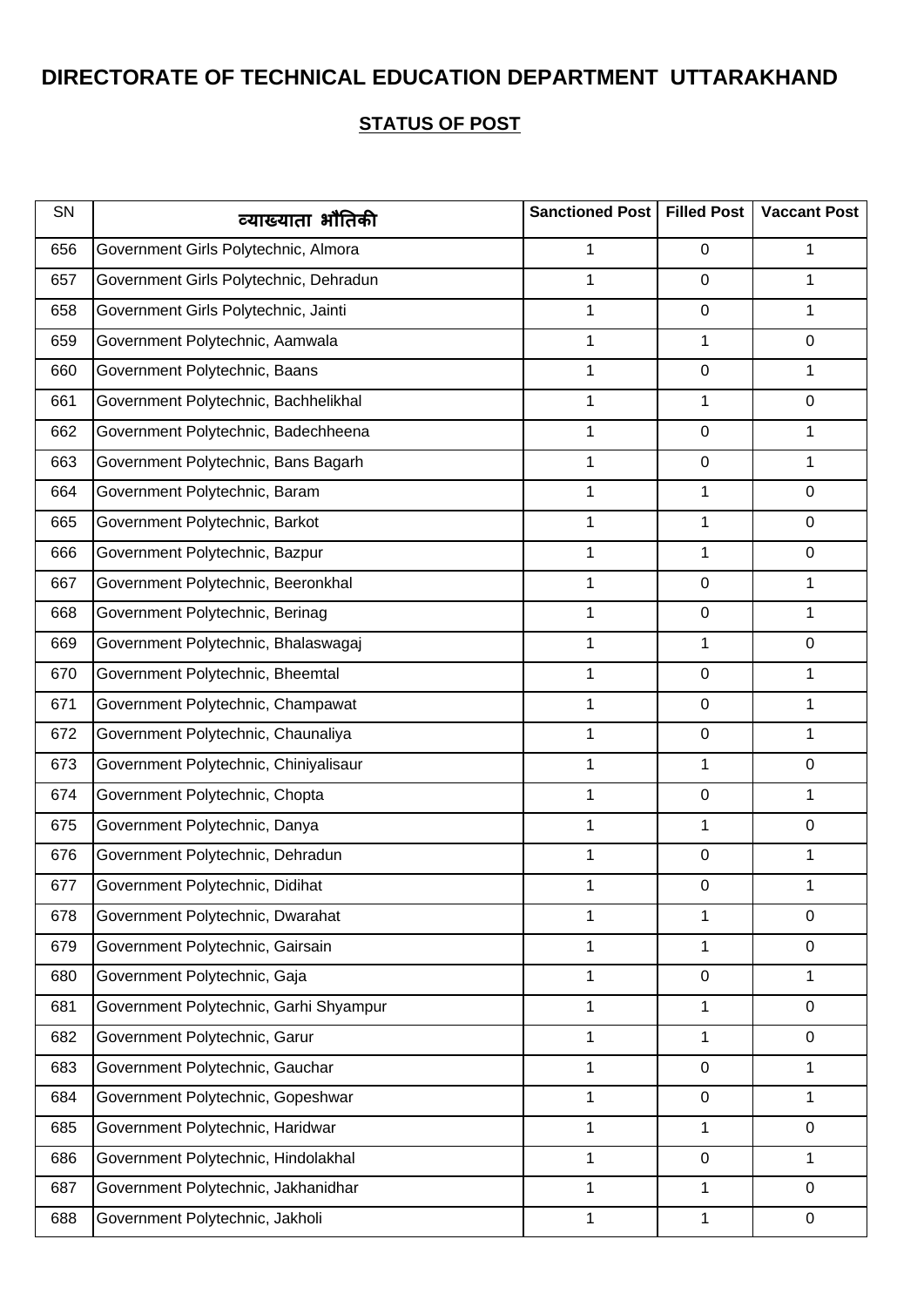| SN  | व्याख्याता भौतिकी                         | Sanctioned Post | <b>Filled Post</b> | <b>Vaccant Post</b> |
|-----|-------------------------------------------|-----------------|--------------------|---------------------|
| 689 | Government Polytechnic, Joshimath         | 1               | 0                  | 1                   |
| 690 | Government Polytechnic, Kaladungi         | $\overline{2}$  | 0                  | $\overline{2}$      |
| 691 | Government Polytechnic, Kanalichheena     | 1               | 0                  | 1                   |
| 692 | Government Polytechnic, Kanda             | 1               | 0                  | 1                   |
| 693 | Government Polytechnic, Kandikhal         | 1               | 0                  | 1                   |
| 694 | Government Polytechnic, Kapkot            | 1               | 0                  | 1                   |
| 695 | Government Polytechnic, Kashipur          | 1               | 0                  | 1                   |
| 696 | Government Polytechnic, Khatima           | 1               | 0                  | 1                   |
| 697 | Government Polytechnic, Kotabag           | 1               | $\boldsymbol{0}$   | 1                   |
| 698 | Government Polytechnic, Kotdwar           | 1               | 0                  | 1                   |
| 699 | Government Polytechnic, Kulsari           | 1               | $\boldsymbol{0}$   | 1                   |
| 700 | Government Polytechnic, Lohaghat          | 1               | 1                  | 0                   |
| 701 | Government Polytechnic, Mallasalam        | 1               | 0                  | 1                   |
| 702 | Government Polytechnic, Munakot           | 1               | 1                  | 0                   |
| 703 | Government Polytechnic, Nainital          | 1               | 0                  | 1                   |
| 704 | Government Polytechnic, Narendra Nagar    | 1               | 1                  | 0                   |
| 705 | Government Polytechnic, New Tehri         | $\overline{2}$  | 1                  | 1                   |
| 706 | Government Polytechnic, Pabo              | 1               | 1                  | 0                   |
| 707 | Government Polytechnic, Pantnagar         | 1               | 0                  | 1                   |
| 708 | Government Polytechnic, Pauri             | 1               | 1                  | 0                   |
| 709 | Government Polytechnic, Pipli             | 1               | 0                  | 1                   |
| 710 | Government Polytechnic, Pokhari           | 1               | 1                  | $\mathbf 0$         |
| 711 | Government Polytechnic, Pratapnagar       | 1               | 1                  | $\mathbf 0$         |
| 712 | Government Polytechnic, Quansi (Chakrata) | 1               | 1                  | 0                   |
| 713 | Government Polytechnic, Ramnagar          | 1               | 0                  | 1                   |
| 714 | Government Polytechnic, Ranipokhari       | 1               | $\boldsymbol{0}$   | 1                   |
| 715 | Government Polytechnic, Rudraprayag       | 1               | 1                  | 0                   |
| 716 | Government Polytechnic, Sahiya            | 1               | 1                  | 0                   |
| 717 | Government Polytechnic, Satpuli           | 1               | 0                  | 1                   |
| 718 | Government Polytechnic, Shaktifarm        | 1               | 1                  | $\mathbf 0$         |
| 719 | Government Polytechnic, Srinagar Garhwal  | 1               | $\boldsymbol{0}$   | 1                   |
| 720 | Government Polytechnic, Sult              | 1               | 1                  | 0                   |
| 721 | Government Polytechnic, Tanakpur          | 1               | 1                  | $\mathbf 0$         |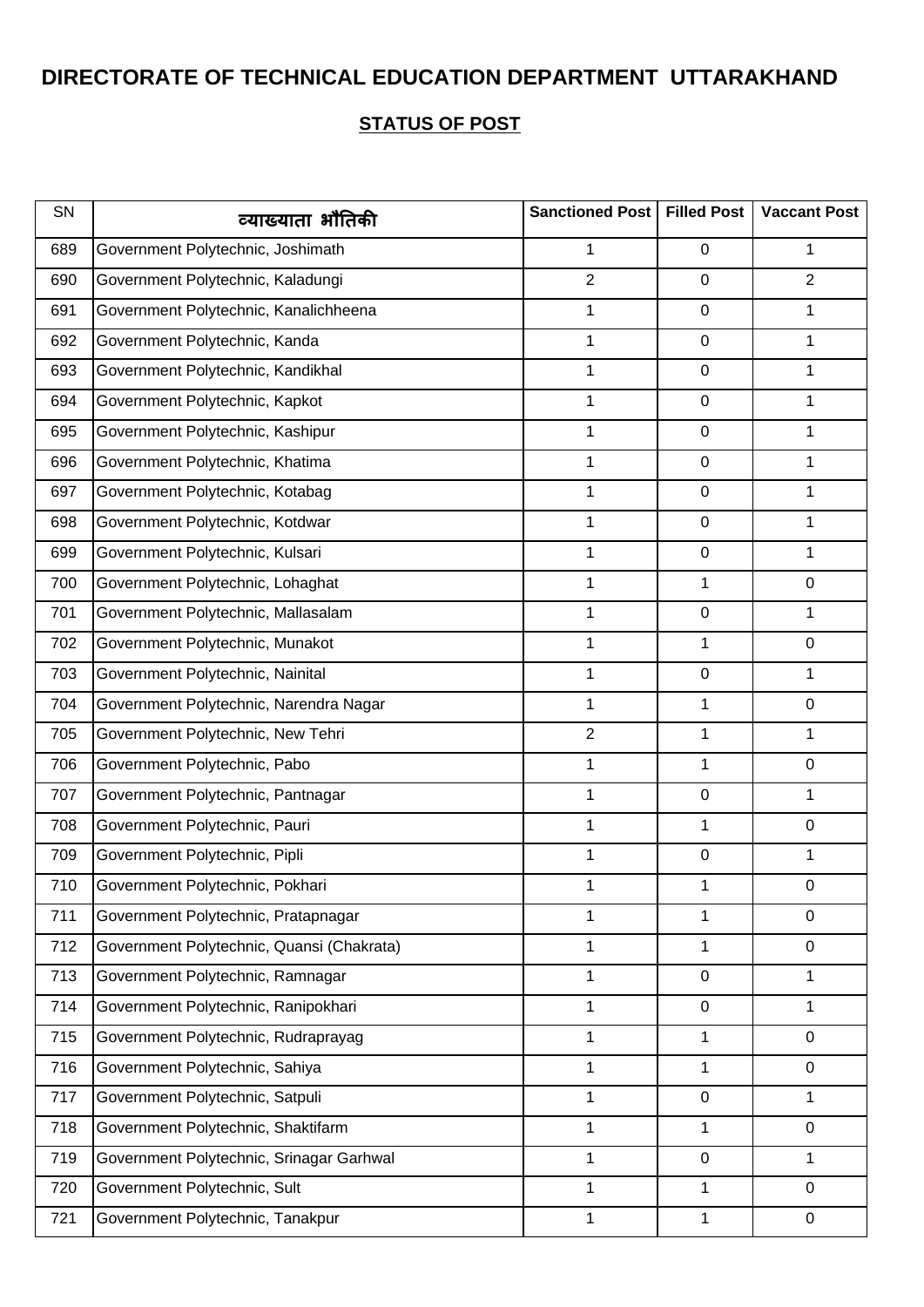| <b>SN</b> | व्याख्याता भौतिकी                      | Sanctioned Post   Filled Post   Vaccant Post |    |  |
|-----------|----------------------------------------|----------------------------------------------|----|--|
| 722       | Government Polytechnic, Uttarkashi     |                                              |    |  |
| 723       | Government Polytechnic, Vikasnagar     |                                              |    |  |
| 724       | Government Rural Polytechnic, Takula   |                                              |    |  |
| 725       | Government Rural Polytechnic, Thalnadi |                                              |    |  |
|           | Total                                  |                                              | 30 |  |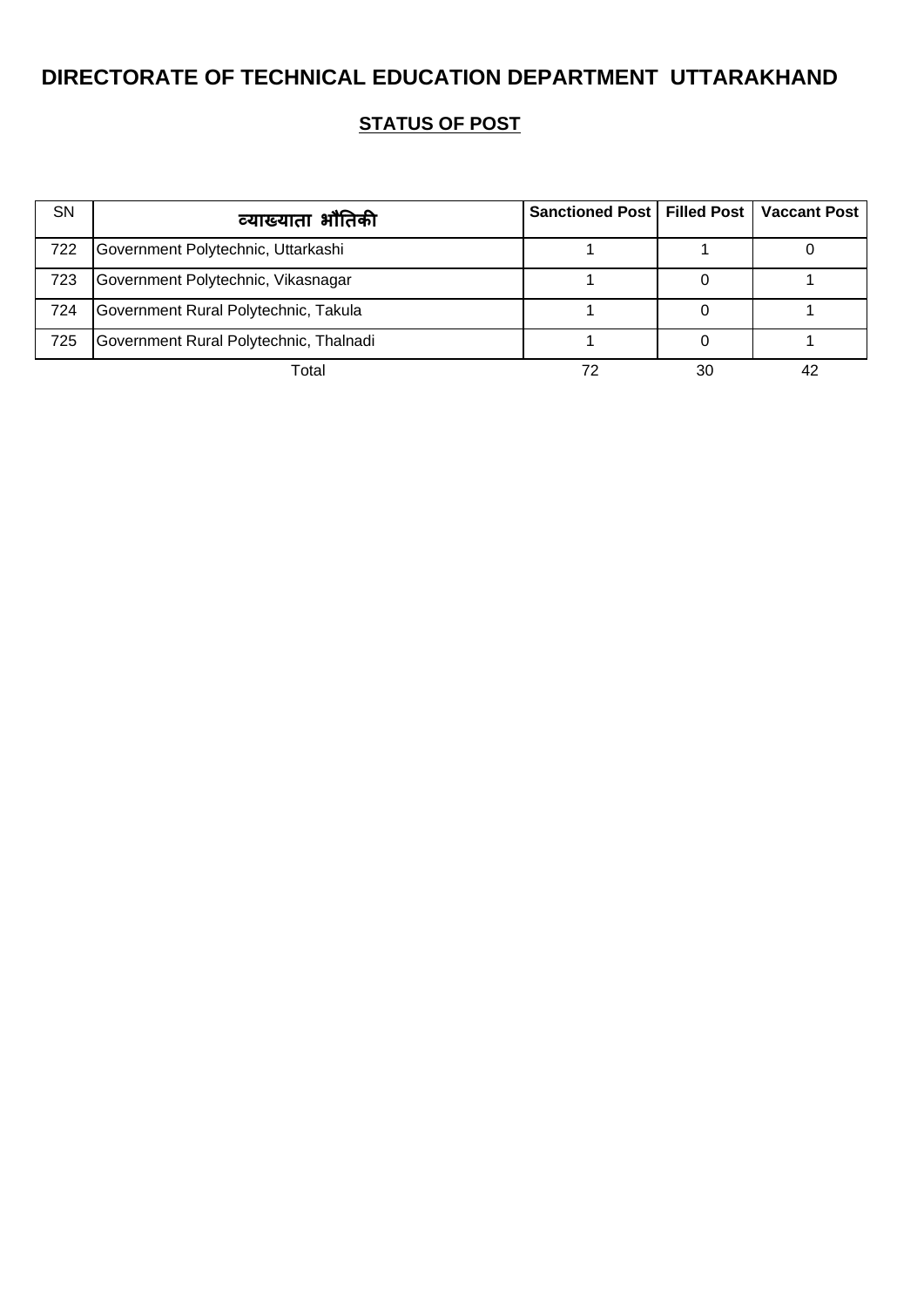| SN  | व्याख्याता अंग्रेजी                    | Sanctioned Post   Filled Post |   | <b>Vaccant Post</b> |
|-----|----------------------------------------|-------------------------------|---|---------------------|
| 726 | Government Girls Polytechnic, Almora   | 1                             | 1 | 0                   |
| 727 | Government Girls Polytechnic, Dehradun | 1                             | 1 | 0                   |
| 728 | Government Girls Polytechnic, Jainti   | 1                             | 0 | 1                   |
| 729 | Government Polytechnic, Aamwala        | 1                             | 0 | 1                   |
| 730 | Government Polytechnic, Baans          | 1                             | 0 | 1                   |
| 731 | Government Polytechnic, Bachhelikhal   | 1                             | 0 | 1                   |
| 732 | Government Polytechnic, Badechheena    | 1                             | 1 | 0                   |
| 733 | Government Polytechnic, Bans Bagarh    | 1                             | 0 | 1                   |
| 734 | Government Polytechnic, Baram          | 1                             | 0 | 1                   |
| 735 | Government Polytechnic, Barkot         | 1                             | 0 | 1                   |
| 736 | Government Polytechnic, Bazpur         | 1                             | 0 | 1                   |
| 737 | Government Polytechnic, Beeronkhal     | 1                             | 0 | 1                   |
| 738 | Government Polytechnic, Berinag        | 1                             | 0 | 1                   |
| 739 | Government Polytechnic, Bhalaswagaj    | 1                             | 0 | 1                   |
| 740 | Government Polytechnic, Bheemtal       | 1                             | 0 | 1                   |
| 741 | Government Polytechnic, Champawat      | 1                             | 0 | 1                   |
| 742 | Government Polytechnic, Chaunaliya     | 1                             | 0 | 1                   |
| 743 | Government Polytechnic, Chiniyalisaur  | 1                             | 1 | 0                   |
| 744 | Government Polytechnic, Chopta         | 1                             | 0 | 1                   |
| 745 | Government Polytechnic, Danya          | 1                             | 0 | 1                   |
| 746 | Government Polytechnic, Dehradun       | 1                             | 1 | 0                   |
| 747 | Government Polytechnic, Didihat        | 1                             | 0 | 1                   |
| 748 | Government Polytechnic, Dwarahat       | 1                             | 0 | 1                   |
| 749 | Government Polytechnic, Gairsain       | 1                             | 0 | 1                   |
| 750 | Government Polytechnic, Gaja           | 1                             | 0 | 1                   |
| 751 | Government Polytechnic, Ganai Gangoli  | $\overline{2}$                | 1 | 1                   |
| 752 | Government Polytechnic, Garur          | 1                             | 0 | 1                   |
| 753 | Government Polytechnic, Gauchar        | 1                             | 1 | 0                   |
| 754 | Government Polytechnic, Gopeshwar      | $\mathbf 1$                   | 1 | $\mathbf 0$         |
| 755 | Government Polytechnic, Haridwar       | 1                             | 0 | 1                   |
| 756 | Government Polytechnic, Hindolakhal    | 1                             | 0 | 1                   |
| 757 | Government Polytechnic, Jakhanidhar    | 1                             | 0 | 1                   |
| 758 | Government Polytechnic, Jakholi        | 1                             | 0 | 1                   |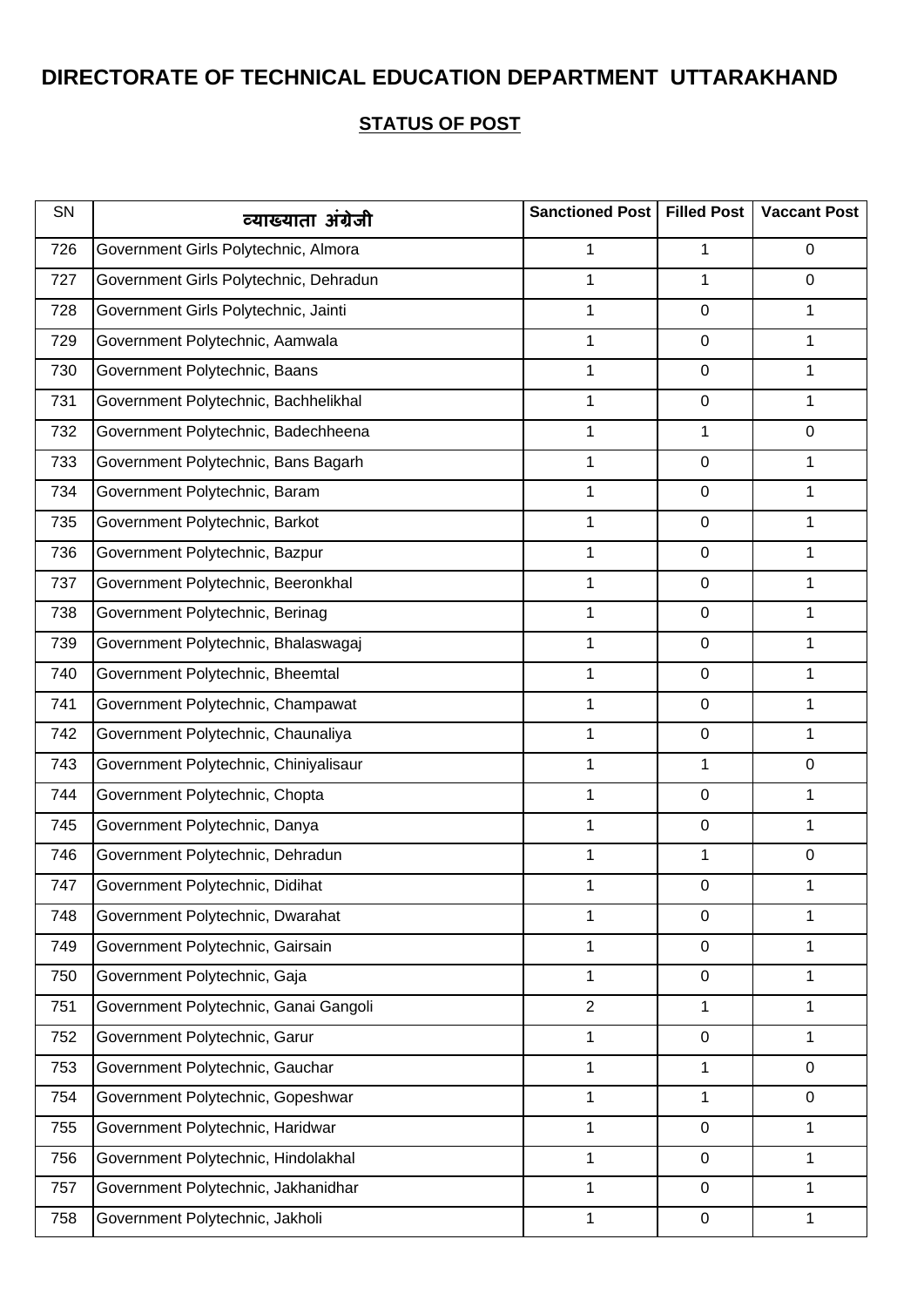| SN  | व्याख्याता अंग्रेजी                       | Sanctioned Post | <b>Filled Post</b> | <b>Vaccant Post</b> |
|-----|-------------------------------------------|-----------------|--------------------|---------------------|
| 759 | Government Polytechnic, Joshimath         | 1               | 0                  | 1                   |
| 760 | Government Polytechnic, Kaladungi         | $\overline{2}$  | 1                  | 1                   |
| 761 | Government Polytechnic, Kanalichheena     | 1               | $\pmb{0}$          | 1                   |
| 762 | Government Polytechnic, Kanda             | 1               | 0                  | 1                   |
| 763 | Government Polytechnic, Kandikhal         | 1               | $\pmb{0}$          | 1                   |
| 764 | Government Polytechnic, Kapkot            | $\mathbf 1$     | $\boldsymbol{0}$   | 1                   |
| 765 | Government Polytechnic, Kashipur          | 1               | $\boldsymbol{0}$   | 1                   |
| 766 | Government Polytechnic, Khatima           | 1               | $\pmb{0}$          | 1                   |
| 767 | Government Polytechnic, Kotabag           | 1               | $\mathbf 1$        | $\mathbf 0$         |
| 768 | Government Polytechnic, Kotdwar           | 1               | $\mathbf 1$        | $\mathbf 0$         |
| 769 | Government Polytechnic, Kulsari           | 1               | 1                  | $\mathbf 0$         |
| 770 | Government Polytechnic, Lohaghat          | 1               | 0                  | 1                   |
| 771 | Government Polytechnic, Mallasalam        | 1               | $\mathbf 1$        | $\mathbf 0$         |
| 772 | Government Polytechnic, Munakot           | $\mathbf 1$     | $\boldsymbol{0}$   | 1                   |
| 773 | Government Polytechnic, Nainital          | 1               | $\boldsymbol{0}$   | 1                   |
| 774 | Government Polytechnic, Narendra Nagar    | 1               | 1                  | $\mathbf 0$         |
| 775 | Government Polytechnic, Pabo              | 1               | $\pmb{0}$          | 1                   |
| 776 | Government Polytechnic, Pantnagar         | 1               | 0                  | 1                   |
| 777 | Government Polytechnic, Pauri             | $\mathbf 1$     | $\pmb{0}$          | 1                   |
| 778 | Government Polytechnic, Pipli             | 1               | $\mathbf 1$        | 0                   |
| 779 | Government Polytechnic, Pokhari           | 1               | $\mathbf 1$        | $\mathbf 0$         |
| 780 | Government Polytechnic, Pratapnagar       | 1               | 1                  | $\boldsymbol{0}$    |
| 781 | Government Polytechnic, Quansi (Chakrata) | $\mathbf 1$     | $\boldsymbol{0}$   | 1                   |
| 782 | Government Polytechnic, Ramnagar          | 1               | 0                  | 1                   |
| 783 | Government Polytechnic, Ranipokhari       | 1               | $\pmb{0}$          | 1                   |
| 784 | Government Polytechnic, Rudraprayag       | $\mathbf 1$     | $\mathbf 1$        | $\mathbf 0$         |
| 785 | Government Polytechnic, Sahiya            | 1               | 1                  | $\mathbf 0$         |
| 786 | Government Polytechnic, Satpuli           | 1               | $\pmb{0}$          | 1                   |
| 787 | Government Polytechnic, Shaktifarm        | 1               | $\mathbf 1$        | $\mathbf 0$         |
| 788 | Government Polytechnic, Srinagar Garhwal  | 1               | $\boldsymbol{0}$   | 1                   |
| 789 | Government Polytechnic, Sult              | 1               | 1                  | $\mathbf 0$         |
| 790 | Government Polytechnic, Tanakpur          | 1               | 0                  | 1                   |
| 791 | Government Polytechnic, Vikasnagar        | $\mathbf 1$     | 1                  | $\mathbf 0$         |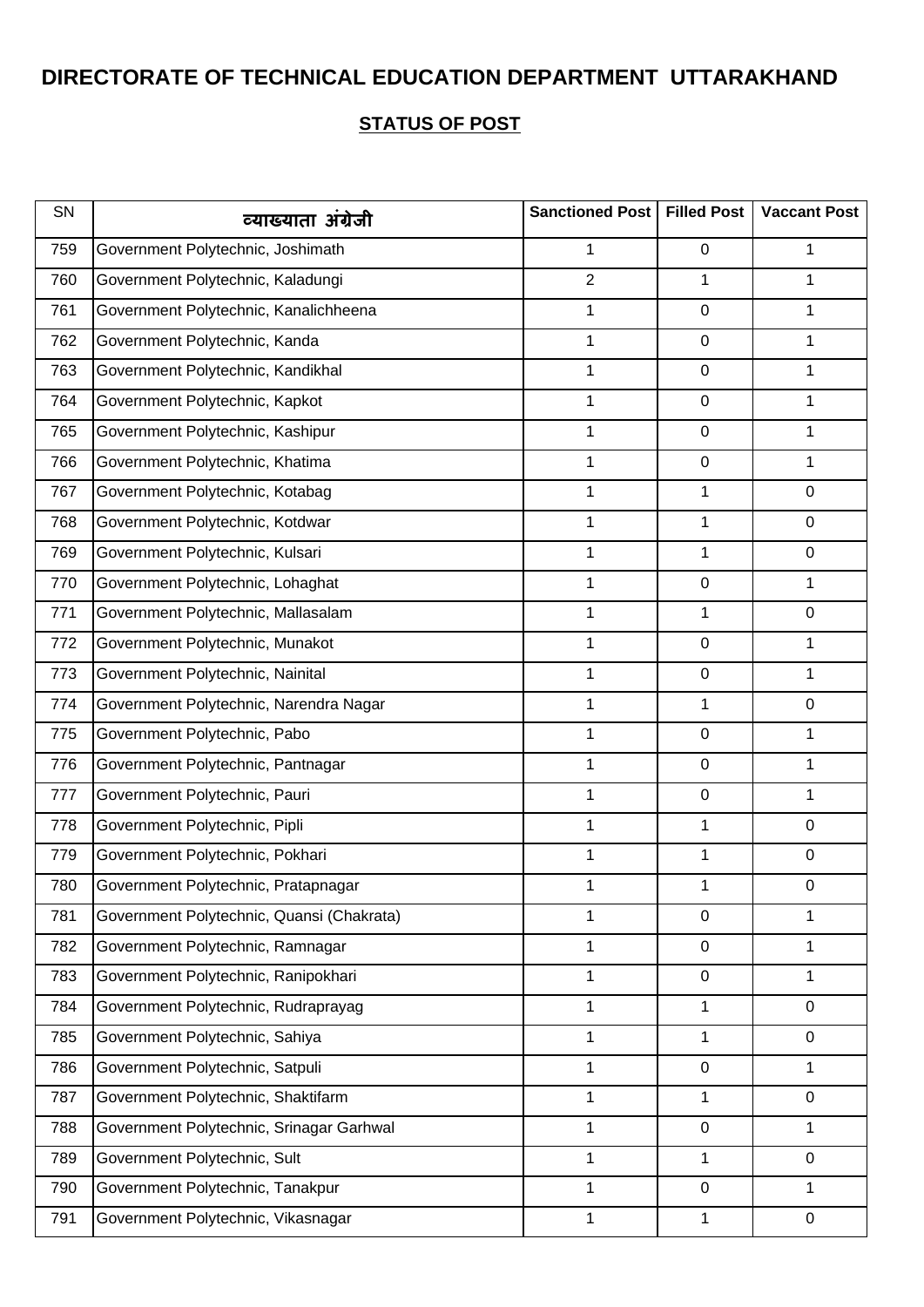| SN  | व्याख्याता अंग्रेजी                    | Sanctioned Post   Filled Post   Vaccant Post |    |
|-----|----------------------------------------|----------------------------------------------|----|
| 792 | Government Rural Polytechnic, Takula   |                                              |    |
| 793 | Government Rural Polytechnic, Thalnadi |                                              |    |
|     | Total                                  | 70                                           | 48 |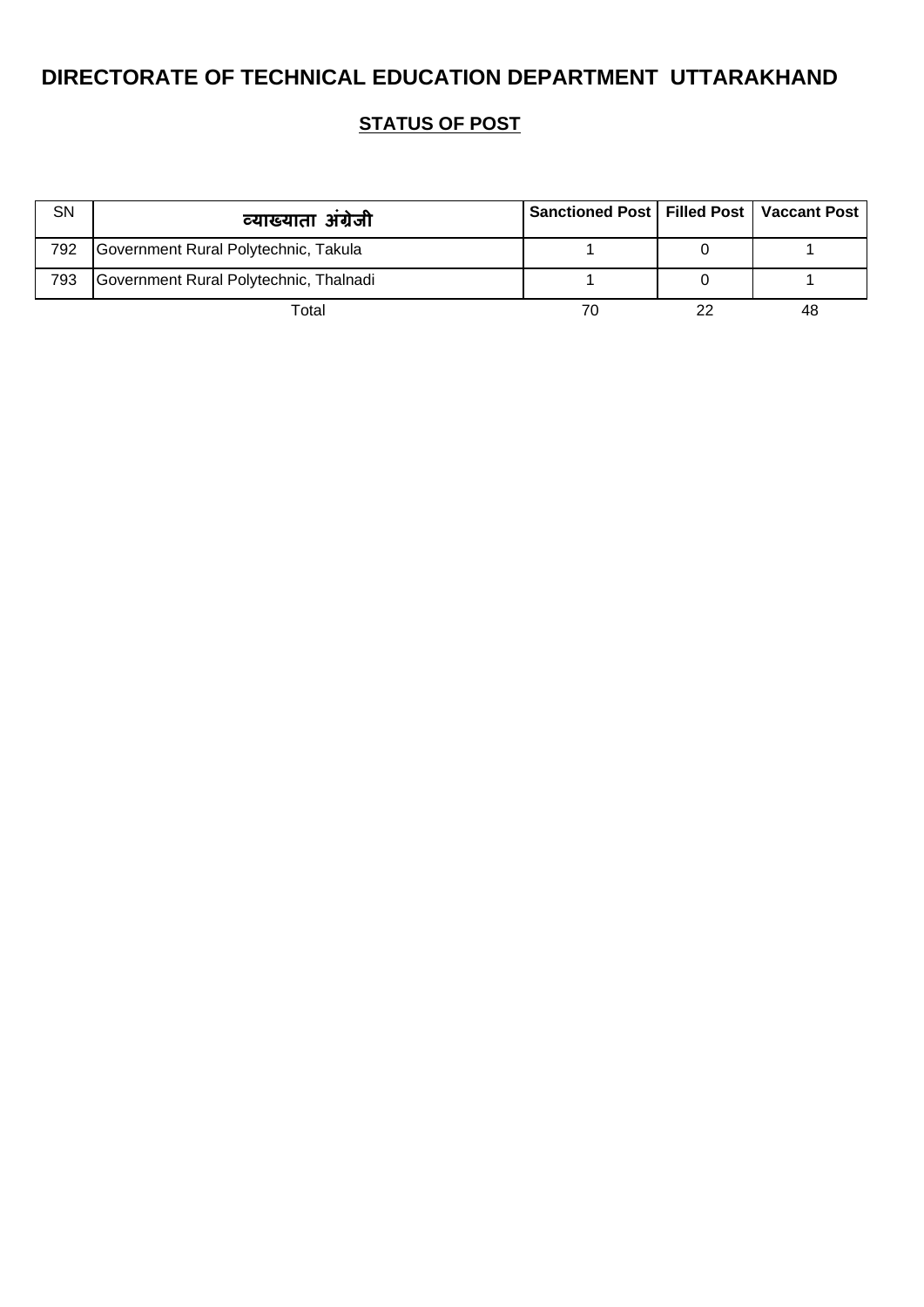| SN  | कार्यशाला अधीक्षक                        | Sanctioned Post | <b>Filled Post</b> | <b>Vaccant Post</b> |
|-----|------------------------------------------|-----------------|--------------------|---------------------|
| 794 | Government Polytechnic, Badechheena      | 1               | 1                  | $\mathbf 0$         |
| 795 | Government Polytechnic, Bazpur           | 1               | $\mathbf 0$        | 1                   |
| 796 | Government Polytechnic, Beeronkhal       | 1               | $\mathbf 0$        | 1                   |
| 797 | Government Polytechnic, Dehradun         | 1               | $\mathbf 0$        | 1                   |
| 798 | Government Polytechnic, Ganai Gangoli    | 1               | $\mathbf 0$        | 1                   |
| 799 | Government Polytechnic, Garur            | 1               | $\mathbf 0$        | 1                   |
| 800 | Government Polytechnic, Gauchar          | 1               | $\mathbf 0$        | 1                   |
| 801 | Government Polytechnic, Gopeshwar        | 1               | $\mathbf 0$        | 1                   |
| 802 | Government Polytechnic, Haridwar         | 1               | $\mathbf 0$        | 1                   |
| 803 | Government Polytechnic, Hindolakhal      | 1               | $\mathbf 0$        | 1                   |
| 804 | Government Polytechnic, Kanda            | 1               | $\mathbf 0$        | $\mathbf 1$         |
| 805 | Government Polytechnic, Kashipur         | 1               | 1                  | $\mathbf 0$         |
| 806 | Government Polytechnic, Lohaghat         | 1               | $\mathbf 0$        | 1                   |
| 807 | Government Polytechnic, Munakot          | 1               | $\mathbf 0$        | 1                   |
| 808 | Government Polytechnic, Nainital         | 1               | $\mathbf 0$        | 1                   |
| 809 | Government Polytechnic, Narendra Nagar   | 1               | $\mathbf 0$        | 1                   |
| 810 | Government Polytechnic, Pauri            | 1               | $\mathbf 0$        | 1                   |
| 811 | Government Polytechnic, Pipli            | 1               | $\mathbf 0$        | 1                   |
| 812 | Government Polytechnic, Pokhari          | 1               | $\mathbf 0$        | $\mathbf 1$         |
| 813 | Government Polytechnic, Ranipokhari      | 1               | $\mathbf 0$        | 1                   |
| 814 | Government Polytechnic, Sahiya           | 1               | 1                  | $\mathbf 0$         |
| 815 | Government Polytechnic, Satpuli          | 1               | $\mathbf 0$        | 1                   |
| 816 | Government Polytechnic, Shaktifarm       | 1               | $\mathbf 0$        | 1                   |
| 817 | Government Polytechnic, Srinagar Garhwal | 1               | $\pmb{0}$          | 1                   |
| 818 | Government Polytechnic, Sult             | 1               | 1                  | $\mathbf 0$         |
| 819 | Government Polytechnic, Uttarkashi       | 1               | $\mathbf 0$        | 1                   |
| 820 | Government Polytechnic, Vikasnagar       | 1               | 0                  | 1                   |
|     | Total                                    | 27              | 4                  | 23                  |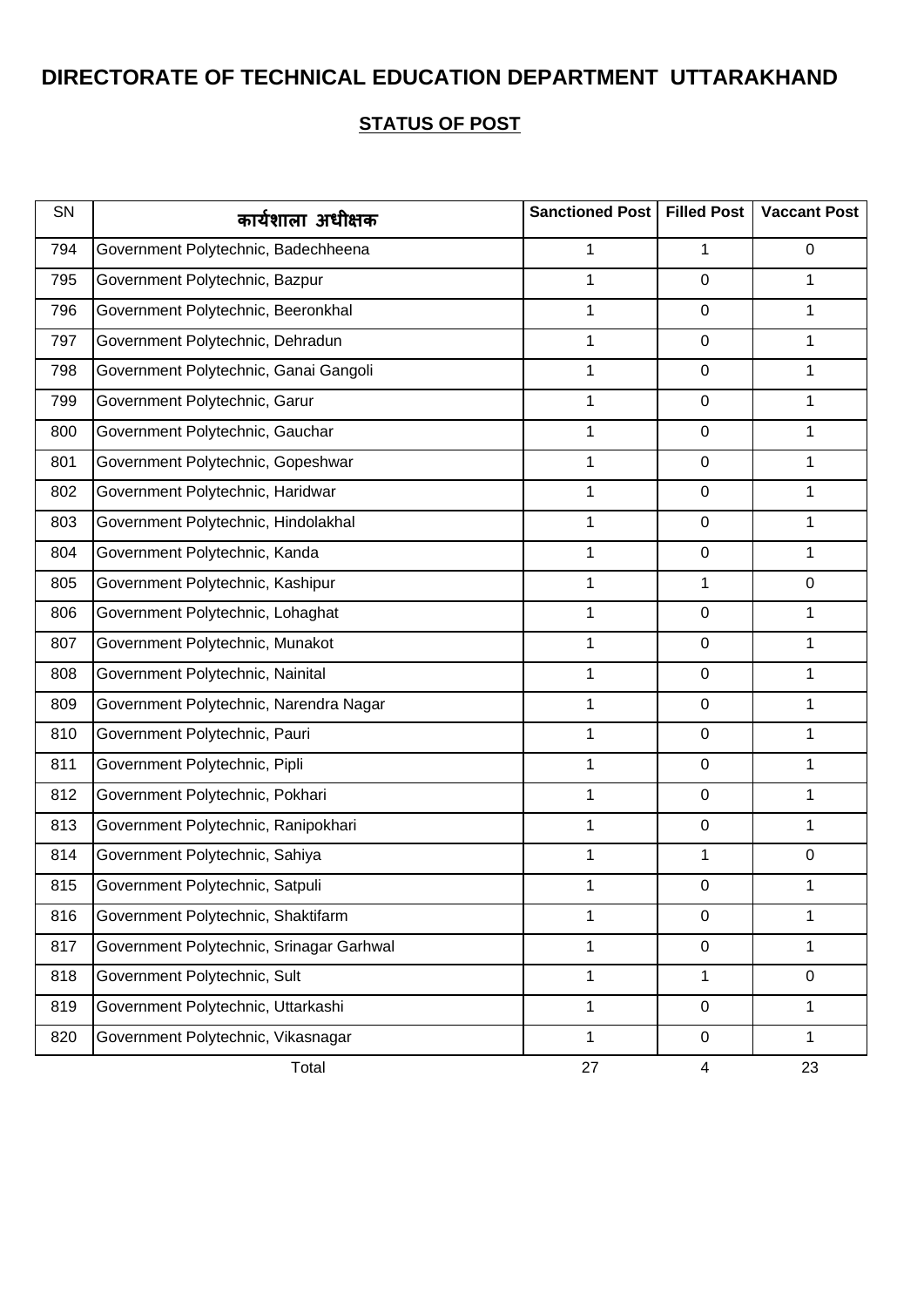| SN  | कला अनदेशक                               | <b>Sanctioned Post</b> | <b>Filled Post</b> | <b>Vaccant Post</b> |
|-----|------------------------------------------|------------------------|--------------------|---------------------|
| 821 | Government Polytechnic, Dehradun         |                        | 0                  |                     |
| 822 | Government Polytechnic, Dwarahat         | 1                      | 0                  |                     |
| 823 | Government Polytechnic, Kashipur         | $\overline{2}$         | 0                  | $\overline{2}$      |
| 824 | Government Polytechnic, Lohaghat         | $\overline{2}$         | $\Omega$           | 2                   |
| 825 | Government Polytechnic, Nainital         |                        | 0                  |                     |
| 826 | Government Polytechnic, Narendra Nagar   | 2                      |                    |                     |
| 827 | Government Polytechnic, Srinagar Garhwal | 5                      | 0                  | 5                   |
| 828 | Government Polytechnic, Uttarkashi       |                        | $\Omega$           |                     |
| 829 | Government Rural Polytechnic, Takula     |                        | $\Omega$           |                     |
| 830 | Government Rural Polytechnic, Thalnadi   |                        | 0                  |                     |
|     | Total                                    | 17                     |                    | 16                  |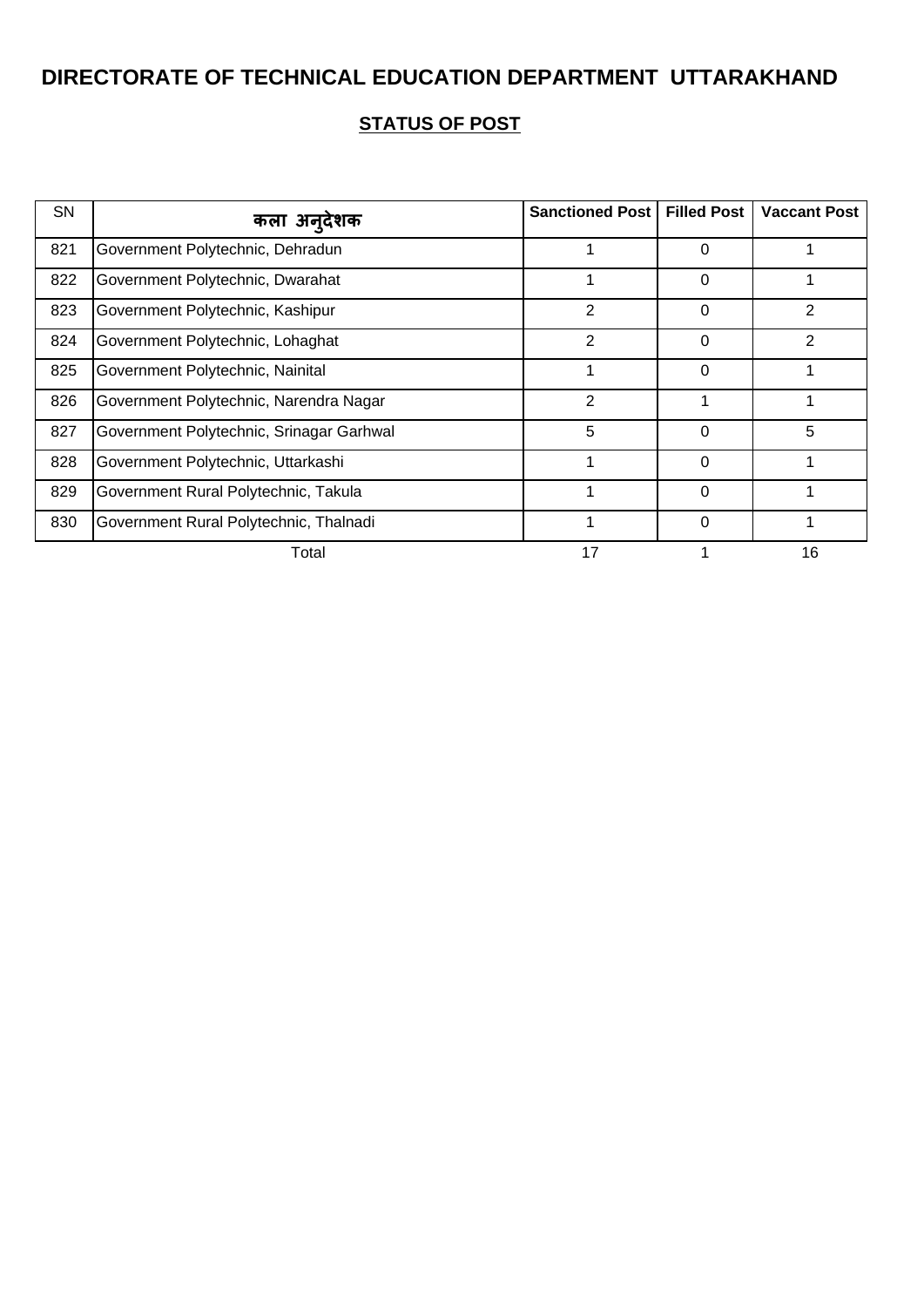| SN  | कर्मशाला अन् <b>देशक</b>               | Sanctioned Post   Filled Post |                | <b>Vaccant Post</b> |
|-----|----------------------------------------|-------------------------------|----------------|---------------------|
| 831 | Government Girls Polytechnic, Almora   | 5                             | $\overline{2}$ | 3                   |
| 832 | Government Girls Polytechnic, Dehradun | 3                             | 3              | 0                   |
| 833 | Government Girls Polytechnic, Jainti   | 3                             | 1              | $\overline{2}$      |
| 834 | Government Polytechnic, Aamwala        | $\overline{\mathbf{4}}$       | $\overline{2}$ | $\overline{2}$      |
| 835 | Government Polytechnic, Baans          | 3                             | $\overline{2}$ | 1                   |
| 836 | Government Polytechnic, Bachhelikhal   | 3                             | $\overline{2}$ | 1                   |
| 837 | Government Polytechnic, Badechheena    | 5                             | $\overline{2}$ | 3                   |
| 838 | Government Polytechnic, Bans Bagarh    | 3                             | 1              | $\overline{2}$      |
| 839 | Government Polytechnic, Baram          | 3                             | $\overline{2}$ | 1                   |
| 840 | Government Polytechnic, Barkot         | $\overline{2}$                | $\overline{2}$ | 0                   |
| 841 | Government Polytechnic, Bazpur         | 8                             | $\overline{2}$ | 6                   |
| 842 | Government Polytechnic, Beeronkhal     | 5                             | 3              | $\overline{2}$      |
| 843 | Government Polytechnic, Berinag        | 3                             | $\pmb{0}$      | 3                   |
| 844 | Government Polytechnic, Bhalaswagaj    | 3                             | 3              | 0                   |
| 845 | Government Polytechnic, Bheemtal       | 3                             | $\overline{2}$ | 1                   |
| 846 | Government Polytechnic, Champawat      | 3                             | 1              | 2                   |
| 847 | Government Polytechnic, Chaunaliya     | $\overline{\mathbf{4}}$       | $\pmb{0}$      | $\overline{4}$      |
| 848 | Government Polytechnic, Chiniyalisaur  | 3                             | 3              | 0                   |
| 849 | Government Polytechnic, Chopta         | 3                             | 1              | $\overline{2}$      |
| 850 | Government Polytechnic, Danya          | 3                             | $\overline{2}$ | 1                   |
| 851 | Government Polytechnic, Dehradun       | 8                             | $\overline{2}$ | 6                   |
| 852 | Government Polytechnic, Dwarahat       | 8                             | $\overline{2}$ | 6                   |
| 853 | Government Polytechnic, Gairsain       | 3                             | 1              | $\overline{2}$      |
| 854 | Government Polytechnic, Gaja           | 3                             | 3              | 0                   |
| 855 | Government Polytechnic, Ganai Gangoli  | 5                             | 1              | $\overline{4}$      |
| 856 | Government Polytechnic, Garhi Shyampur | 3                             | 3              | 0                   |
| 857 | Government Polytechnic, Garur          | 5                             | 1              | $\overline{4}$      |
| 858 | Government Polytechnic, Gauchar        | 3                             | 3              | 0                   |
| 859 | Government Polytechnic, Gopeshwar      | 5                             | $\overline{2}$ | 3                   |
| 860 | Government Polytechnic, Haridwar       | 4                             | 4              | 0                   |
| 861 | Government Polytechnic, Hindolakhal    | $\overline{2}$                | $\overline{2}$ | $\mathbf 0$         |
| 862 | Government Polytechnic, Jakhanidhar    | 3                             | 3              | 0                   |
| 863 | Government Polytechnic, Jakholi        | 3                             | $\mathbf{1}$   | $\overline{2}$      |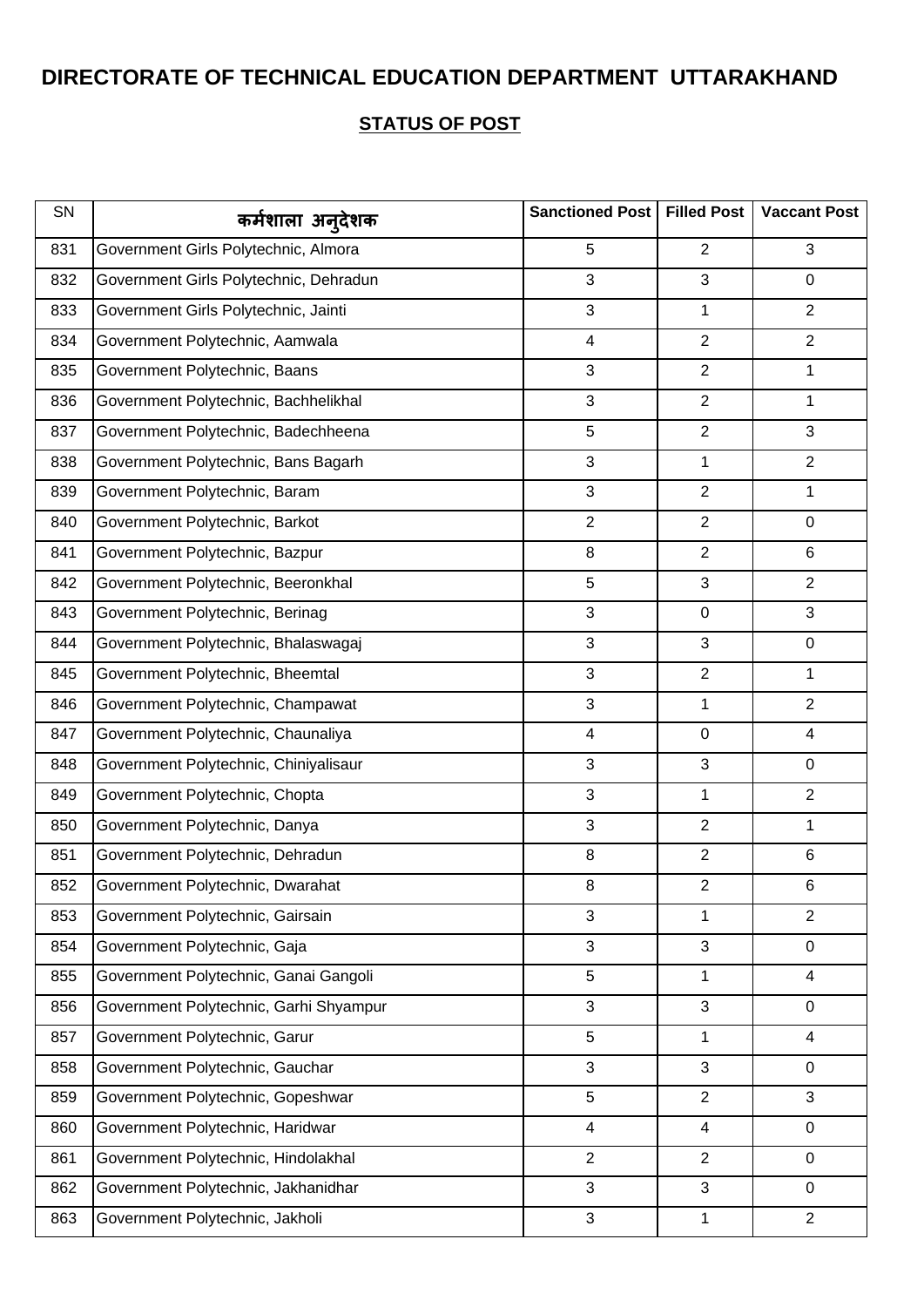| SN  | कर्मशाला अन् <b>देशक</b>                  | Sanctioned Post         | <b>Filled Post</b> | <b>Vaccant Post</b> |
|-----|-------------------------------------------|-------------------------|--------------------|---------------------|
| 864 | Government Polytechnic, Joshimath         | 3                       | 1                  | $\overline{2}$      |
| 865 | Government Polytechnic, Kaladungi         | $\overline{2}$          | $\overline{2}$     | $\mathbf 0$         |
| 866 | Government Polytechnic, Kanalichheena     | $\overline{\mathbf{4}}$ | $\overline{2}$     | $\overline{2}$      |
| 867 | Government Polytechnic, Kanda             | 3                       | $\overline{2}$     | 1                   |
| 868 | Government Polytechnic, Kandikhal         | 3                       | 3                  | $\mathbf 0$         |
| 869 | Government Polytechnic, Kapkot            | 3                       | $\pmb{0}$          | 3                   |
| 870 | Government Polytechnic, Kashipur          | 9                       | 1                  | 8                   |
| 871 | Government Polytechnic, Khatima           | 3                       | 1                  | $\overline{2}$      |
| 872 | Government Polytechnic, Kotabag           | 3                       | 3                  | 0                   |
| 873 | Government Polytechnic, Kotdwar           | 5                       | 4                  | 1                   |
| 874 | Government Polytechnic, Kulsari           | 3                       | $\overline{2}$     | $\mathbf 1$         |
| 875 | Government Polytechnic, Lohaghat          | 6                       | 3                  | 3                   |
| 876 | Government Polytechnic, Mallasalam        | $\overline{\mathbf{4}}$ | 4                  | $\mathsf 0$         |
| 877 | Government Polytechnic, Munakot           | 3                       | $\overline{2}$     | 1                   |
| 878 | Government Polytechnic, Nainital          | 9                       | 1                  | 8                   |
| 879 | Government Polytechnic, Narendra Nagar    | 6                       | 5                  | 1                   |
| 880 | Government Polytechnic, New Tehri         | 5                       | 1                  | 4                   |
| 881 | Government Polytechnic, Pabo              | 3                       | 3                  | 0                   |
| 882 | Government Polytechnic, Pantnagar         | $\overline{\mathbf{4}}$ | 3                  | $\mathbf 1$         |
| 883 | Government Polytechnic, Pauri             | 3                       | $\overline{2}$     | 1                   |
| 884 | Government Polytechnic, Pipli             | $\overline{\mathbf{4}}$ | $\overline{2}$     | $\overline{2}$      |
| 885 | Government Polytechnic, Pokhari           | 5                       | 1                  | 4                   |
| 886 | Government Polytechnic, Pratapnagar       | 3                       | 1                  | $\overline{2}$      |
| 887 | Government Polytechnic, Quansi (Chakrata) | 3                       | $\overline{2}$     | 1                   |
| 888 | Government Polytechnic, Ramnagar          | 3                       | $\overline{2}$     | 1                   |
| 889 | Government Polytechnic, Ranipokhari       | $\overline{\mathbf{4}}$ | $\mathbf{1}$       | 3                   |
| 890 | Government Polytechnic, Rudraprayag       | 5                       | $\overline{4}$     | 1                   |
| 891 | Government Polytechnic, Sahiya            | 3                       | $\overline{2}$     | 1                   |
| 892 | Government Polytechnic, Satpuli           | $\overline{2}$          | 1                  | 1                   |
| 893 | Government Polytechnic, Shaktifarm        | $\overline{2}$          | $\overline{2}$     | 0                   |
| 894 | Government Polytechnic, Srinagar Garhwal  | 10                      | $\overline{7}$     | 3                   |
| 895 | Government Polytechnic, Sult              | 3                       | 1                  | $\overline{2}$      |
| 896 | Government Polytechnic, Tanakpur          | 3                       | 3                  | 0                   |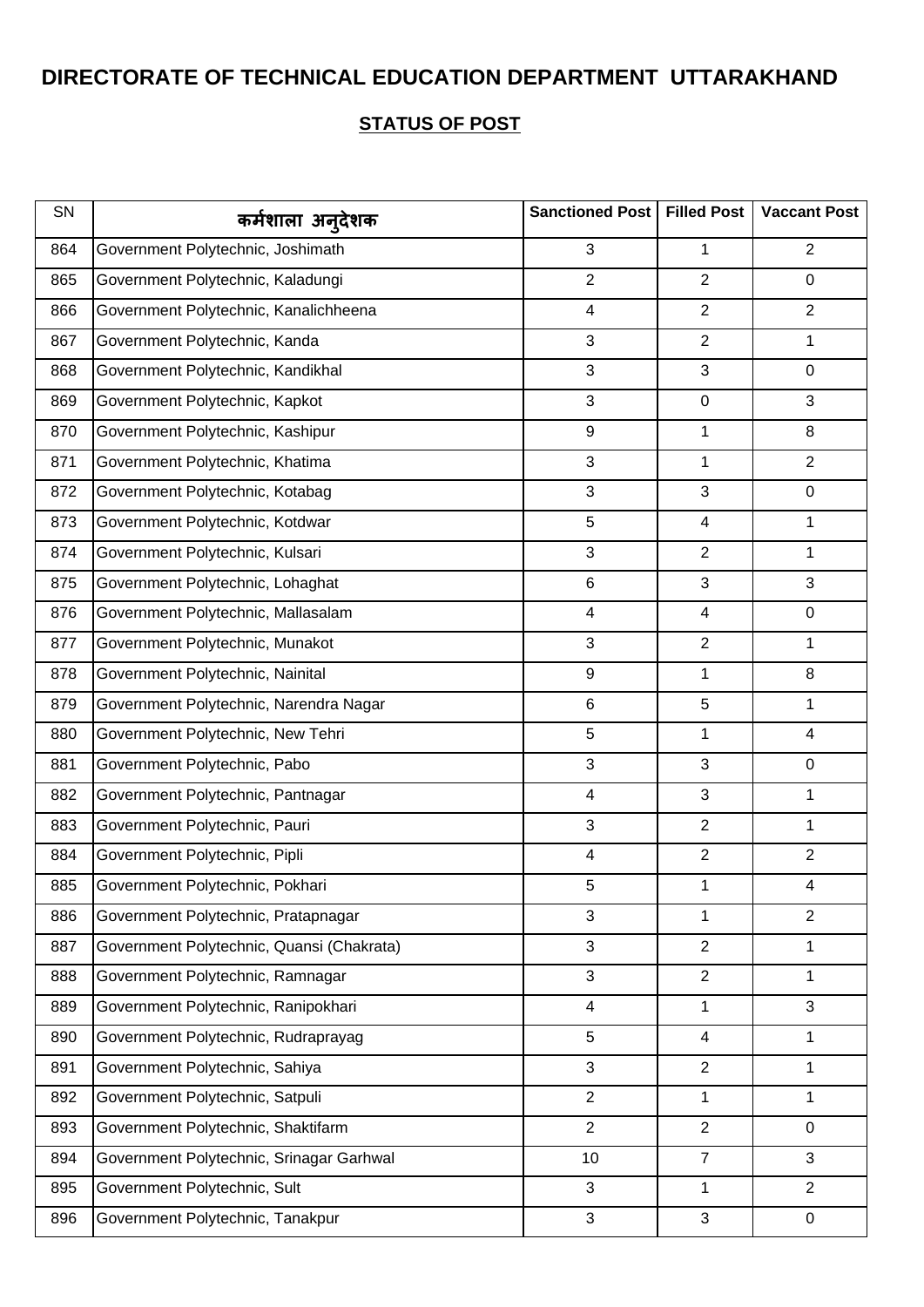| <b>SN</b> | कर्मशाला अन् <b>देशक</b>               | Sanctioned Post   Filled Post   Vaccant Post |     |     |
|-----------|----------------------------------------|----------------------------------------------|-----|-----|
| 897       | Government Polytechnic, Uttarkashi     |                                              |     |     |
| 898       | Government Polytechnic, Vikasnagar     |                                              |     |     |
| 899       | Government Rural Polytechnic, Takula   |                                              |     |     |
| 900       | Government Rural Polytechnic, Thalnadi |                                              |     |     |
|           | Total                                  | 278                                          | 150 | 128 |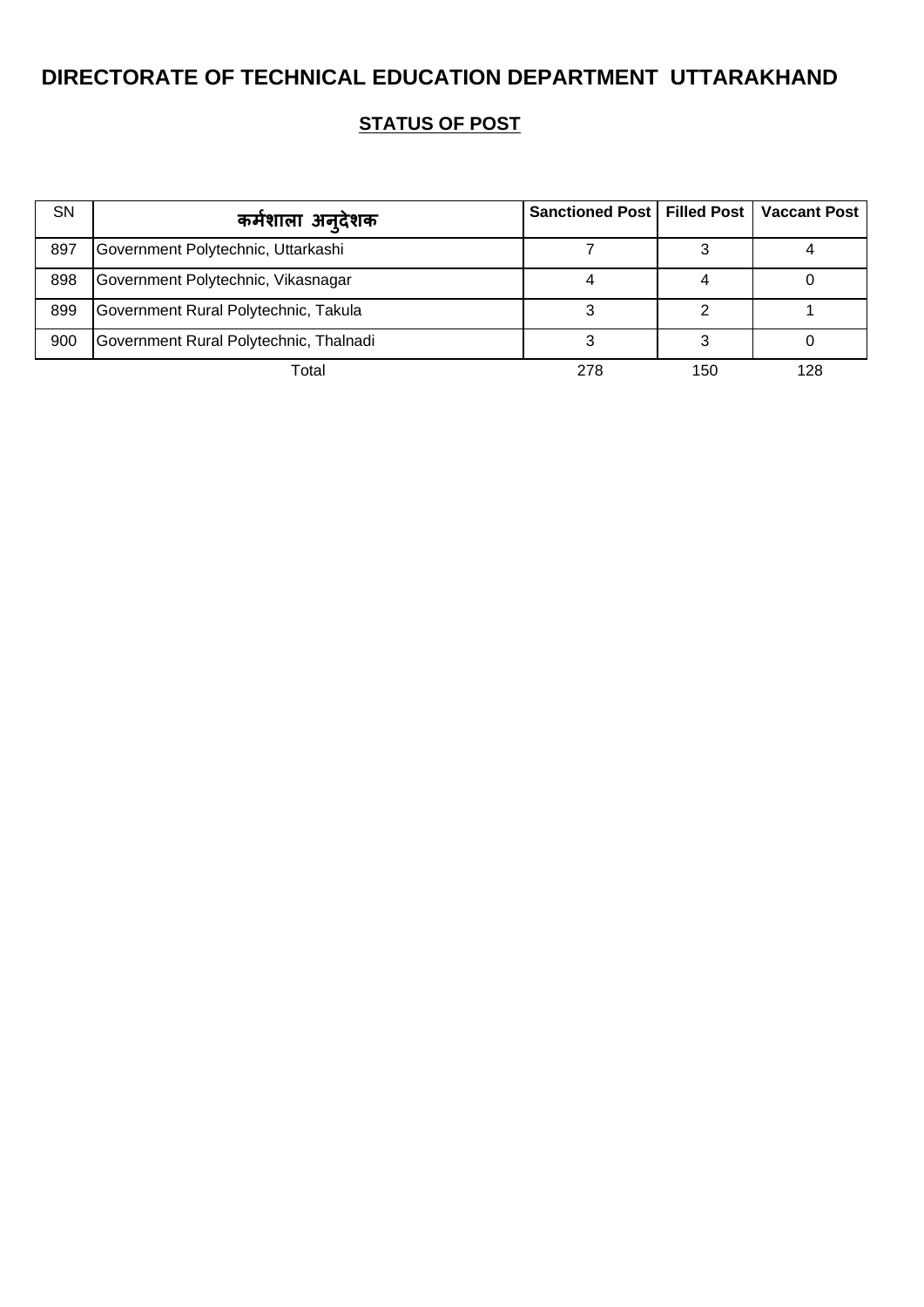| SN  | मुख्य प्रशासनिक अधिकारी                  | Sanctioned Post | <b>Filled Post</b> | <b>Vaccant Post</b> |
|-----|------------------------------------------|-----------------|--------------------|---------------------|
| 901 | Government Girls Polytechnic, Almora     | 1               | $\mathbf 0$        | 1                   |
| 902 | Government Girls Polytechnic, Dehradun   | 1               | $\mathbf 0$        | 1                   |
| 903 | Government Polytechnic, Badechheena      | 1               | $\mathbf 0$        | 1                   |
| 904 | Government Polytechnic, Barkot           | $\mathbf 1$     | $\overline{0}$     | $\mathbf{1}$        |
| 905 | Government Polytechnic, Dehradun         | 1               | 1                  | $\mathbf 0$         |
| 906 | Government Polytechnic, Dwarahat         | 1               | $\mathbf 0$        | $\mathbf{1}$        |
| 907 | Government Polytechnic, Garhi Shyampur   | 1               | $\mathbf 0$        | 1                   |
| 908 | Government Polytechnic, Gauchar          | 1               | $\mathbf 0$        | 1                   |
| 909 | Government Polytechnic, Haridwar         | 1               | $\mathbf 0$        | 1                   |
| 910 | Government Polytechnic, Kaladungi        | 1               | $\mathbf 0$        | 1                   |
| 911 | Government Polytechnic, Kashipur         | 1               | $\mathbf 0$        | 1                   |
| 912 | Government Polytechnic, Kotdwar          | 1               | $\mathbf 0$        | 1                   |
| 913 | Government Polytechnic, Lohaghat         | 1               | $\overline{0}$     | $\mathbf{1}$        |
| 914 | Government Polytechnic, Nainital         | 1               | 1                  | $\mathbf 0$         |
| 915 | Government Polytechnic, Narendra Nagar   | $\mathbf{1}$    | $\mathbf 0$        | $\mathbf{1}$        |
| 916 | Government Polytechnic, Pokhari          | 1               | $\pmb{0}$          | 1                   |
| 917 | Government Polytechnic, Shaktifarm       | 1               | $\mathbf 0$        | 1                   |
| 918 | Government Polytechnic, Srinagar Garhwal | 1               | $\mathbf 0$        | 1                   |
| 919 | Government Polytechnic, Uttarkashi       | 1               | $\mathbf 0$        | 1                   |
|     | Total                                    | 19              | $\overline{2}$     | 17                  |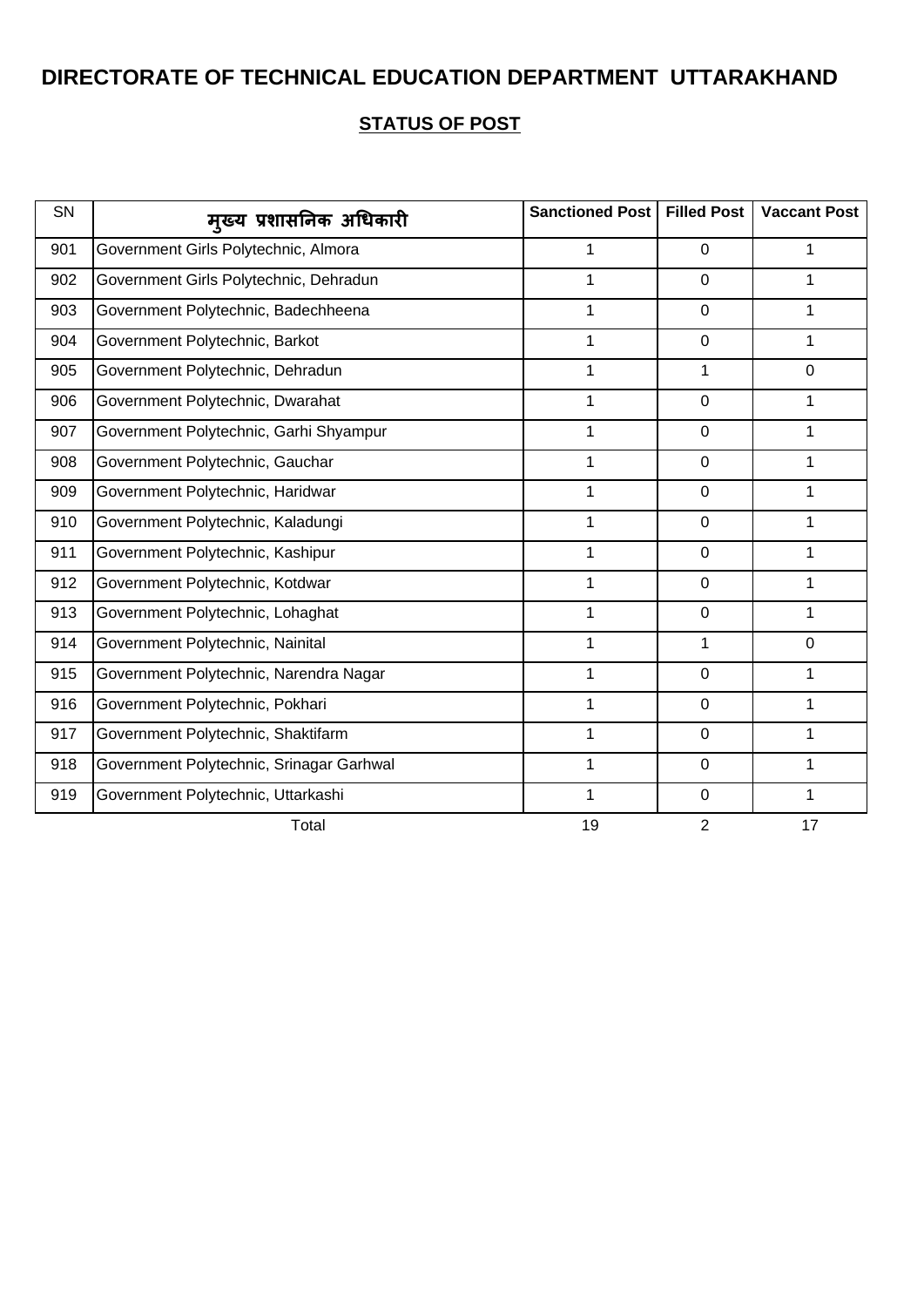| SN  | अन् <b>देशक आश्</b> लिपिक              | Sanctioned Post   Filled Post   Vaccant Post |  |
|-----|----------------------------------------|----------------------------------------------|--|
| 920 | Government Girls Polytechnic, Dehradun |                                              |  |
| 921 | Government Polytechnic, Dwarahat       |                                              |  |
| 922 | Government Polytechnic, Uttarkashi     |                                              |  |
|     | Total                                  |                                              |  |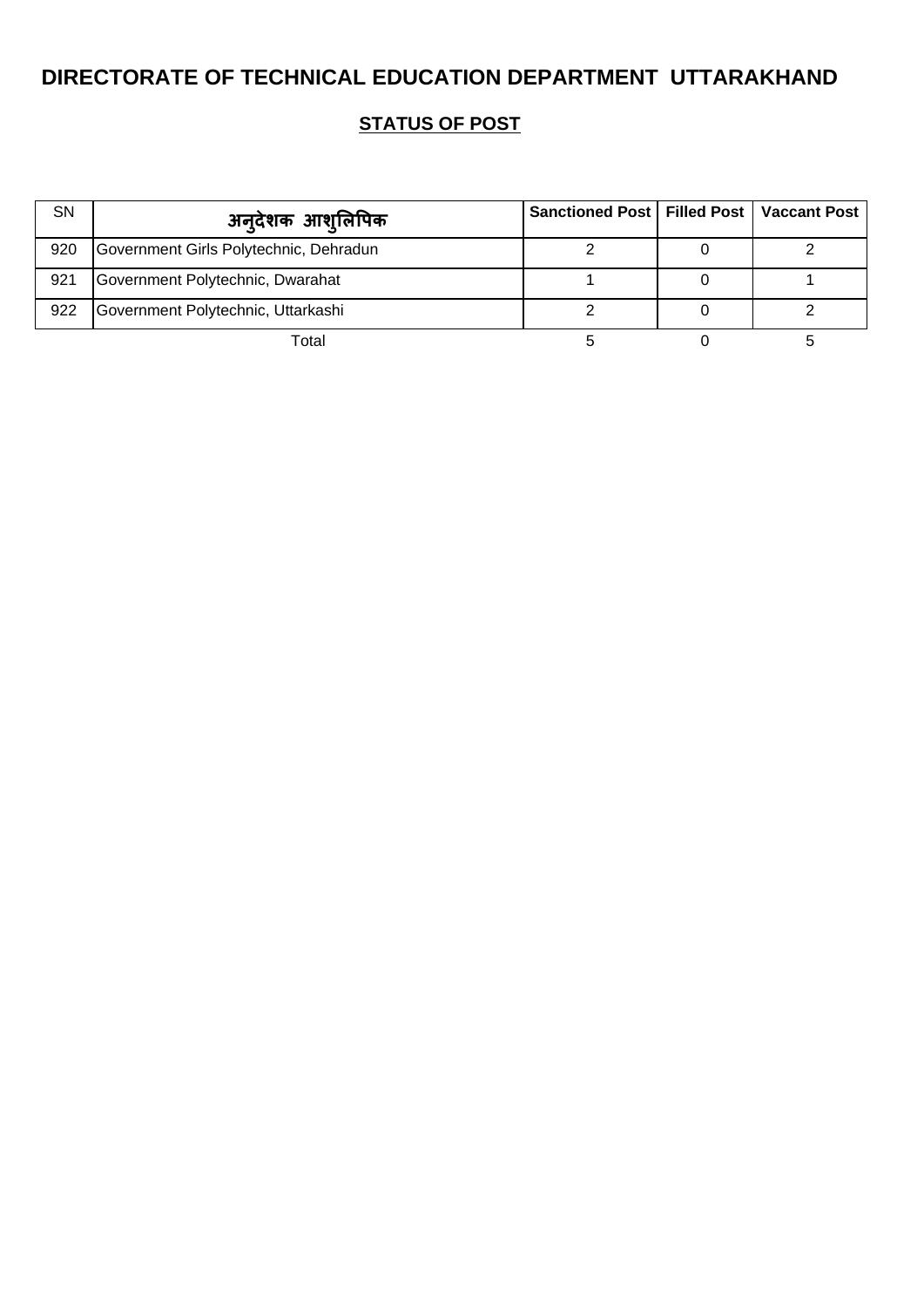| <b>SN</b> | सीएनसी मशीन ऑपरेटर               | Sanctioned Post   Filled Post   Vaccant Post |  |
|-----------|----------------------------------|----------------------------------------------|--|
| 923       | Government Polytechnic, Dehradun |                                              |  |
|           | Total                            |                                              |  |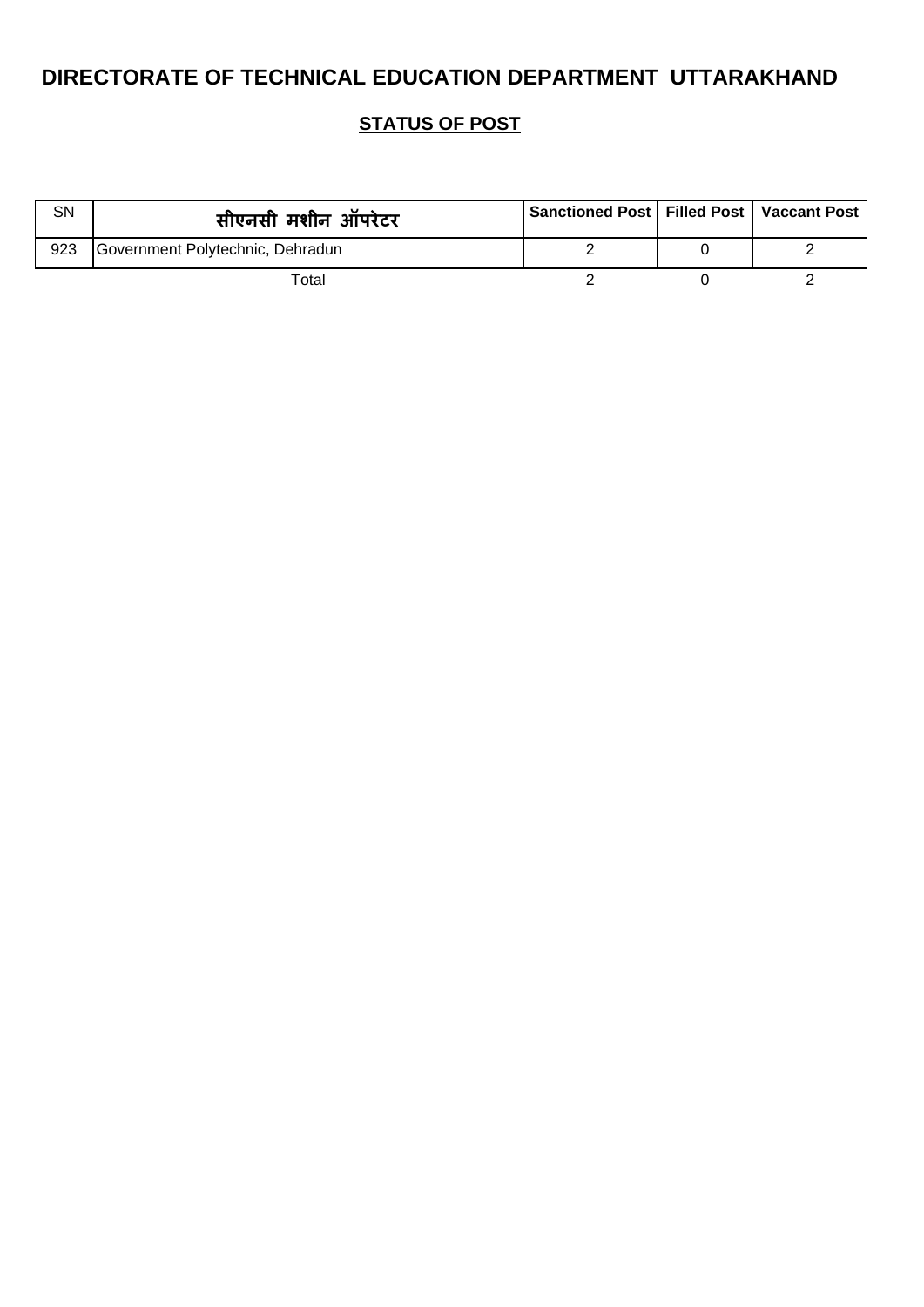| <b>SN</b> | इंस्ट्रुमेंट रिपेयर                    | Sanctioned Post   Filled Post   Vaccant Post |  |
|-----------|----------------------------------------|----------------------------------------------|--|
| 924       | Government Polytechnic, Gauchar        |                                              |  |
| 925       | Government Polytechnic, Kashipur       |                                              |  |
| 926       | Government Polytechnic, Nainital       |                                              |  |
| 927       | Government Polytechnic, Narendra Nagar |                                              |  |
|           | Total                                  |                                              |  |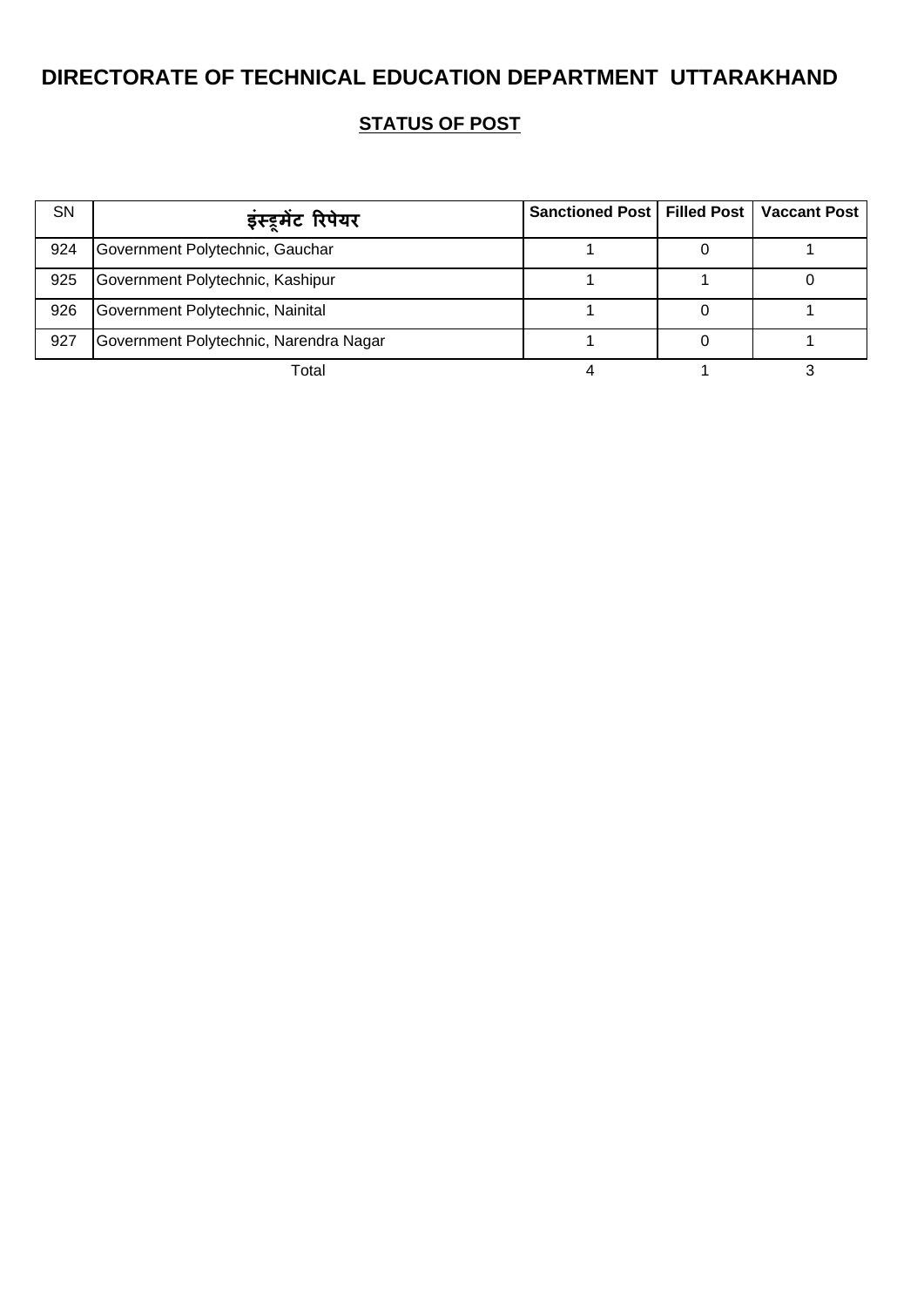| SN  | लाइब्रेरियन                            | Sanctioned Post   Filled Post |                  | <b>Vaccant Post</b> |
|-----|----------------------------------------|-------------------------------|------------------|---------------------|
| 928 | Government Girls Polytechnic, Almora   | 1                             | 0                | 1                   |
| 929 | Government Girls Polytechnic, Dehradun | 1                             | 0                | 1                   |
| 930 | Government Girls Polytechnic, Jainti   | 1                             | $\boldsymbol{0}$ | 1                   |
| 931 | Government Polytechnic, Aamwala        | 1                             | 1                | 0                   |
| 932 | Government Polytechnic, Baans          | 1                             | 0                | 1                   |
| 933 | Government Polytechnic, Bachhelikhal   | 1                             | 0                | 1                   |
| 934 | Government Polytechnic, Badechheena    | 1                             | 0                | 1                   |
| 935 | Government Polytechnic, Bans Bagarh    | 1                             | 0                | 1                   |
| 936 | Government Polytechnic, Baram          | 1                             | 0                | 1                   |
| 937 | Government Polytechnic, Barkot         | 1                             | 0                | 1                   |
| 938 | Government Polytechnic, Bazpur         | 1                             | 1                | 0                   |
| 939 | Government Polytechnic, Beeronkhal     | 1                             | 0                | 1                   |
| 940 | Government Polytechnic, Berinag        | 1                             | 0                | 1                   |
| 941 | Government Polytechnic, Bhalaswagaj    | 1                             | 1                | 0                   |
| 942 | Government Polytechnic, Bheemtal       | 1                             | 0                | 1                   |
| 943 | Government Polytechnic, Champawat      | 1                             | 0                | 1                   |
| 944 | Government Polytechnic, Chaunaliya     | 1                             | 1                | 0                   |
| 945 | Government Polytechnic, Chiniyalisaur  | 1                             | 0                | 1                   |
| 946 | Government Polytechnic, Chopta         | 1                             | 0                | 1                   |
| 947 | Government Polytechnic, Danya          | 1                             | 0                | 1                   |
| 948 | Government Polytechnic, Dehradun       | 1                             | 0                | 1                   |
| 949 | Government Polytechnic, Didihat        | 1                             | 0                | 1                   |
| 950 | Government Polytechnic, Dwarahat       | 1                             | 1                | $\mathbf 0$         |
| 951 | Government Polytechnic, Gairsain       | 1                             | 0                | 1                   |
| 952 | Government Polytechnic, Gaja           | 1                             | 0                | 1                   |
| 953 | Government Polytechnic, Ganai Gangoli  | 1                             | $\boldsymbol{0}$ | 1                   |
| 954 | Government Polytechnic, Garhi Shyampur | 1                             | 1                | 0                   |
| 955 | Government Polytechnic, Garur          | 1                             | 0                | 1                   |
| 956 | Government Polytechnic, Gauchar        | $\mathbf 1$                   | $\boldsymbol{0}$ | 1                   |
| 957 | Government Polytechnic, Haridwar       | 1                             | 1                | $\mathbf 0$         |
| 958 | Government Polytechnic, Jakhanidhar    | 1                             | 0                | 1                   |
| 959 | Government Polytechnic, Jakholi        | 1                             | 0                | 1                   |
| 960 | Government Polytechnic, Joshimath      | 1                             | 0                | 1                   |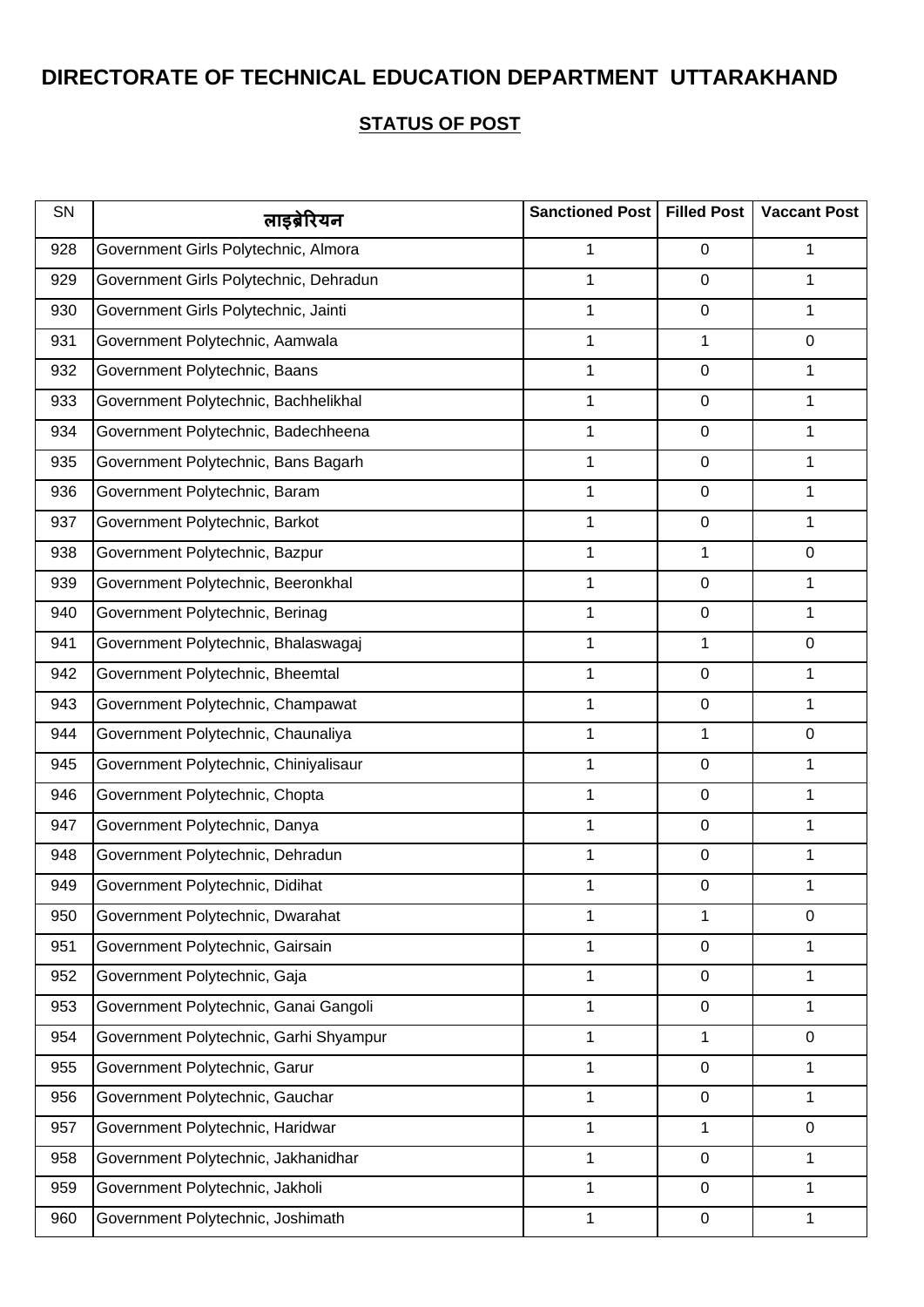| SN  | लाइब्रेरियन                               | Sanctioned Post | <b>Filled Post</b> | <b>Vaccant Post</b> |
|-----|-------------------------------------------|-----------------|--------------------|---------------------|
| 961 | Government Polytechnic, Kaladungi         | 1               | 0                  | 1                   |
| 962 | Government Polytechnic, Kanalichheena     | 1               | 0                  | 1                   |
| 963 | Government Polytechnic, Kanda             | 1               | 0                  | 1                   |
| 964 | Government Polytechnic, Kandikhal         | 1               | 0                  | 1                   |
| 965 | Government Polytechnic, Kapkot            | 1               | 0                  | 1                   |
| 966 | Government Polytechnic, Kashipur          | 1               | 1                  | 0                   |
| 967 | Government Polytechnic, Khatima           | 1               | 1                  | 0                   |
| 968 | Government Polytechnic, Kotabag           | 1               | 1                  | 0                   |
| 969 | Government Polytechnic, Kotdwar           | 1               | 1                  | 0                   |
| 970 | Government Polytechnic, Kulsari           | 1               | 0                  | 1                   |
| 971 | Government Polytechnic, Lohaghat          | 1               | 0                  | 1                   |
| 972 | Government Polytechnic, Mallasalam        | 1               | 0                  | 1                   |
| 973 | Government Polytechnic, Munakot           | 1               | 0                  | 1                   |
| 974 | Government Polytechnic, Nainital          | 1               | 1                  | 0                   |
| 975 | Government Polytechnic, Narendra Nagar    | 1               | 1                  | 0                   |
| 976 | Government Polytechnic, New Tehri         | 1               | 0                  | 1                   |
| 977 | Government Polytechnic, Pabo              | 1               | 0                  | 1                   |
| 978 | Government Polytechnic, Pantnagar         | 1               | 0                  | 1                   |
| 979 | Government Polytechnic, Pauri             | 1               | 0                  | 1                   |
| 980 | Government Polytechnic, Pipli             | 1               | 0                  | 1                   |
| 981 | Government Polytechnic, Pokhari           | 1               | 0                  | 1                   |
| 982 | Government Polytechnic, Pratapnagar       | 1               | 0                  | 1                   |
| 983 | Government Polytechnic, Quansi (Chakrata) | 1               | $\boldsymbol{0}$   | 1                   |
| 984 | Government Polytechnic, Ramnagar          | 1               | 0                  | 1                   |
| 985 | Government Polytechnic, Ranipokhari       | 1               | 0                  | 1                   |
| 986 | Government Polytechnic, Rudraprayag       | 1               | $\boldsymbol{0}$   | 1                   |
| 987 | Government Polytechnic, Sahiya            | 1               | 1                  | 0                   |
| 988 | Government Polytechnic, Satpuli           | 1               | 0                  | 1                   |
| 989 | Government Polytechnic, Shaktifarm        | 1               | 0                  | 1                   |
| 990 | Government Polytechnic, Srinagar Garhwal  | 1               | 1                  | $\mathbf 0$         |
| 991 | Government Polytechnic, Sult              | 1               | 1                  | $\mathbf 0$         |
| 992 | Government Polytechnic, Tanakpur          | 1               | 1                  | 0                   |
| 993 | Government Polytechnic, Uttarkashi        | 1               | 0                  | 1                   |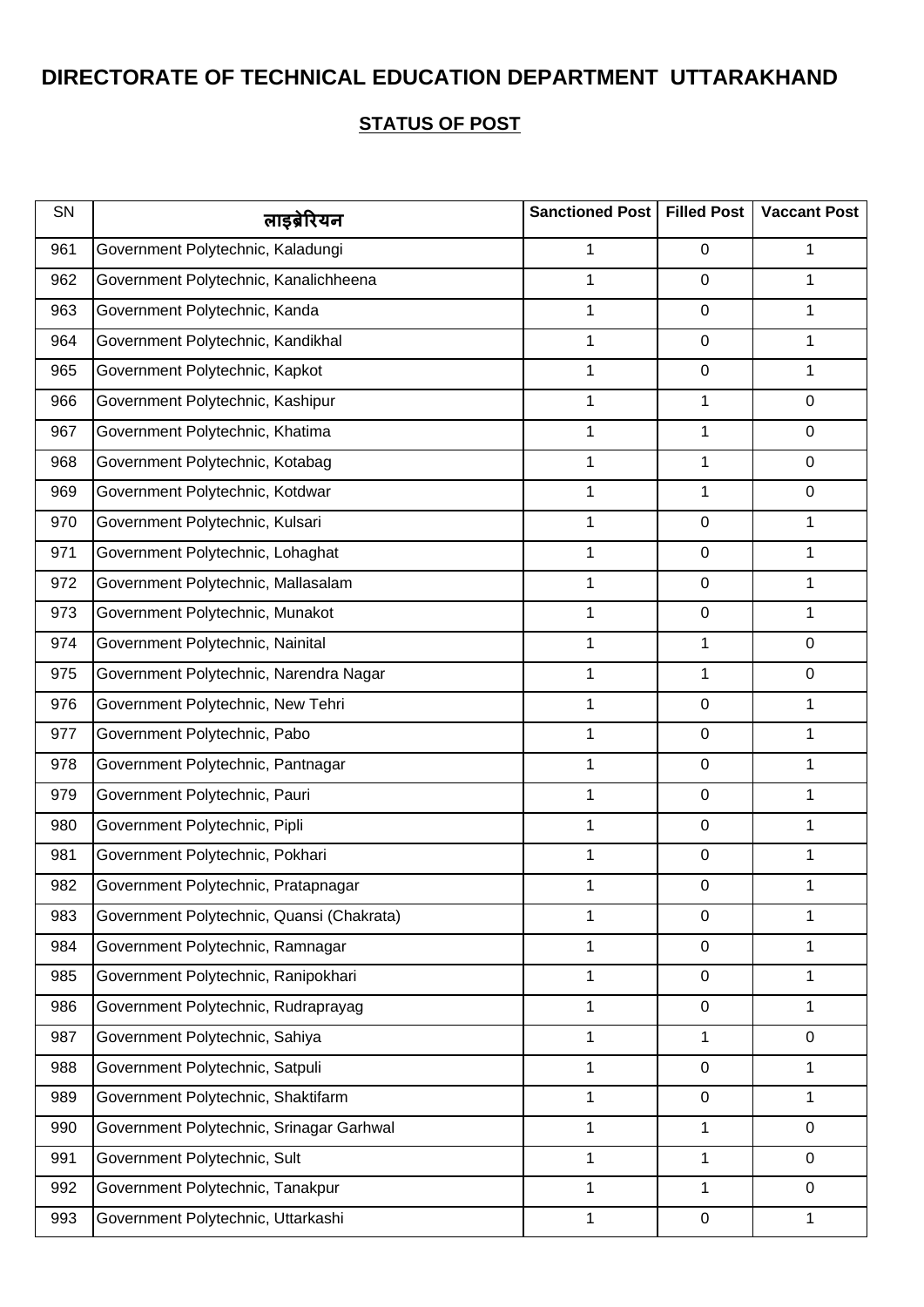| <b>SN</b> | लाइब्रेरियन                            | Sanctioned Post   Filled Post   Vaccant Post |    |    |
|-----------|----------------------------------------|----------------------------------------------|----|----|
| 994       | Government Polytechnic, Vikasnagar     |                                              |    |    |
| 995       | Government Rural Polytechnic, Takula   |                                              |    |    |
| 996       | Government Rural Polytechnic, Thalnadi |                                              |    |    |
|           | Total                                  | 69                                           | 19 | 50 |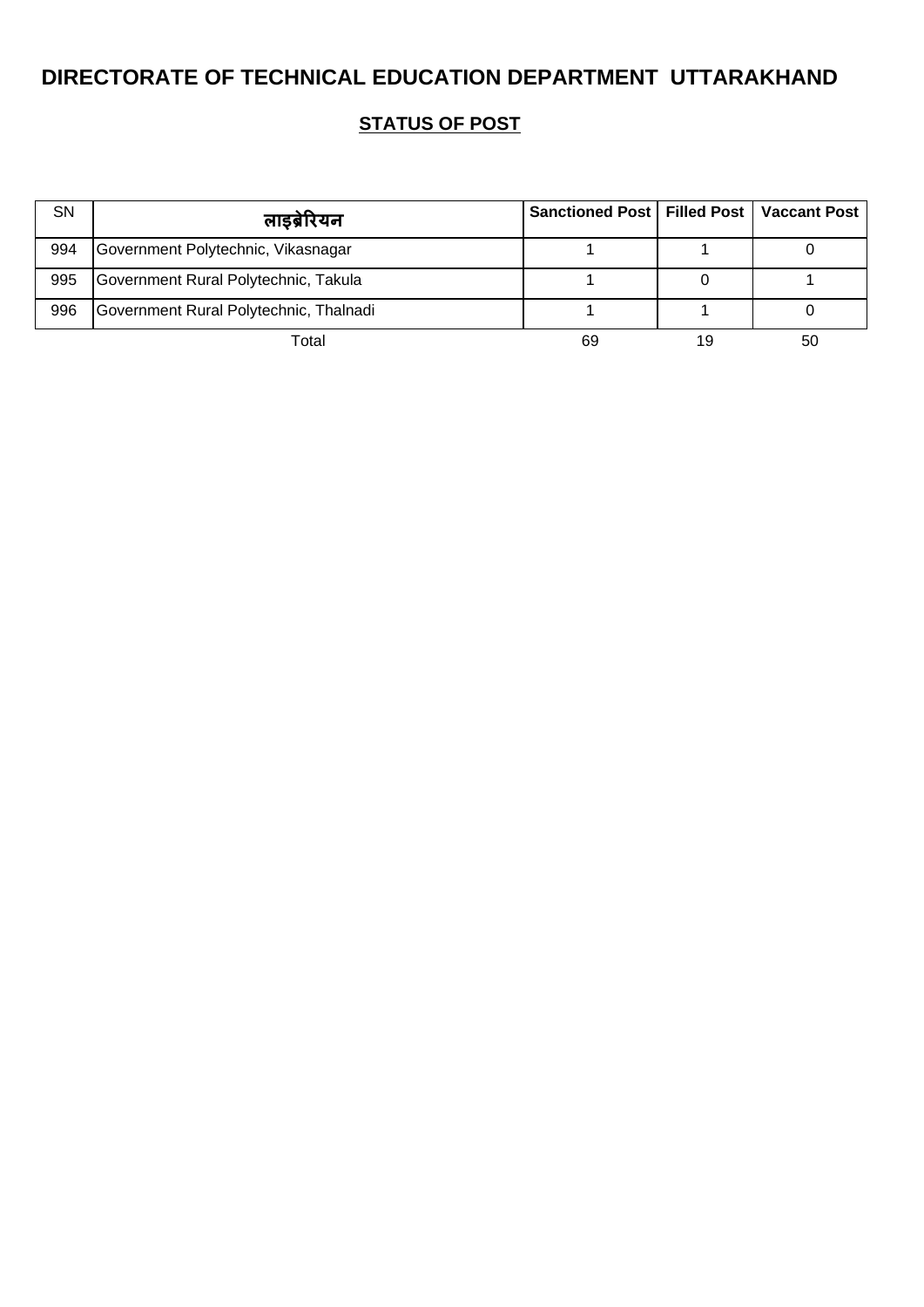| <b>SN</b> | चालक सह मैकेनिक                          | Sanctioned Post   Filled Post   Vaccant Post |  |
|-----------|------------------------------------------|----------------------------------------------|--|
| 997       | Government Polytechnic, Kashipur         |                                              |  |
| 998       | Government Polytechnic, Srinagar Garhwal |                                              |  |
|           | Total                                    |                                              |  |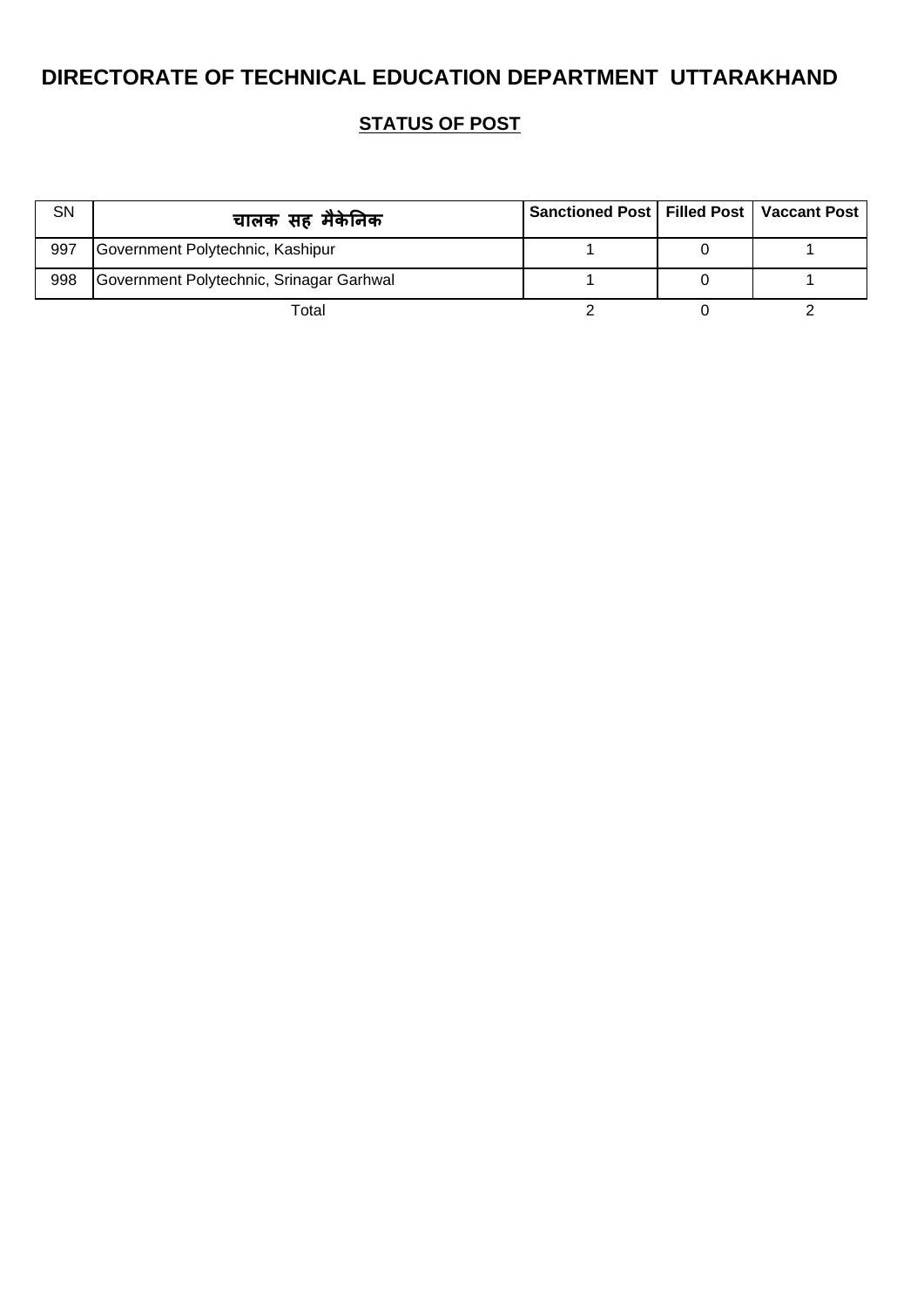| SN   | ड़ाफ्टसमैन                               | Sanctioned Post   Filled Post   Vaccant Post |  |
|------|------------------------------------------|----------------------------------------------|--|
| 999  | Government Polytechnic, Kashipur         |                                              |  |
| 1000 | Government Polytechnic, Srinagar Garhwal |                                              |  |
| 1001 | Government Polytechnic, Uttarkashi       |                                              |  |
|      | Total                                    |                                              |  |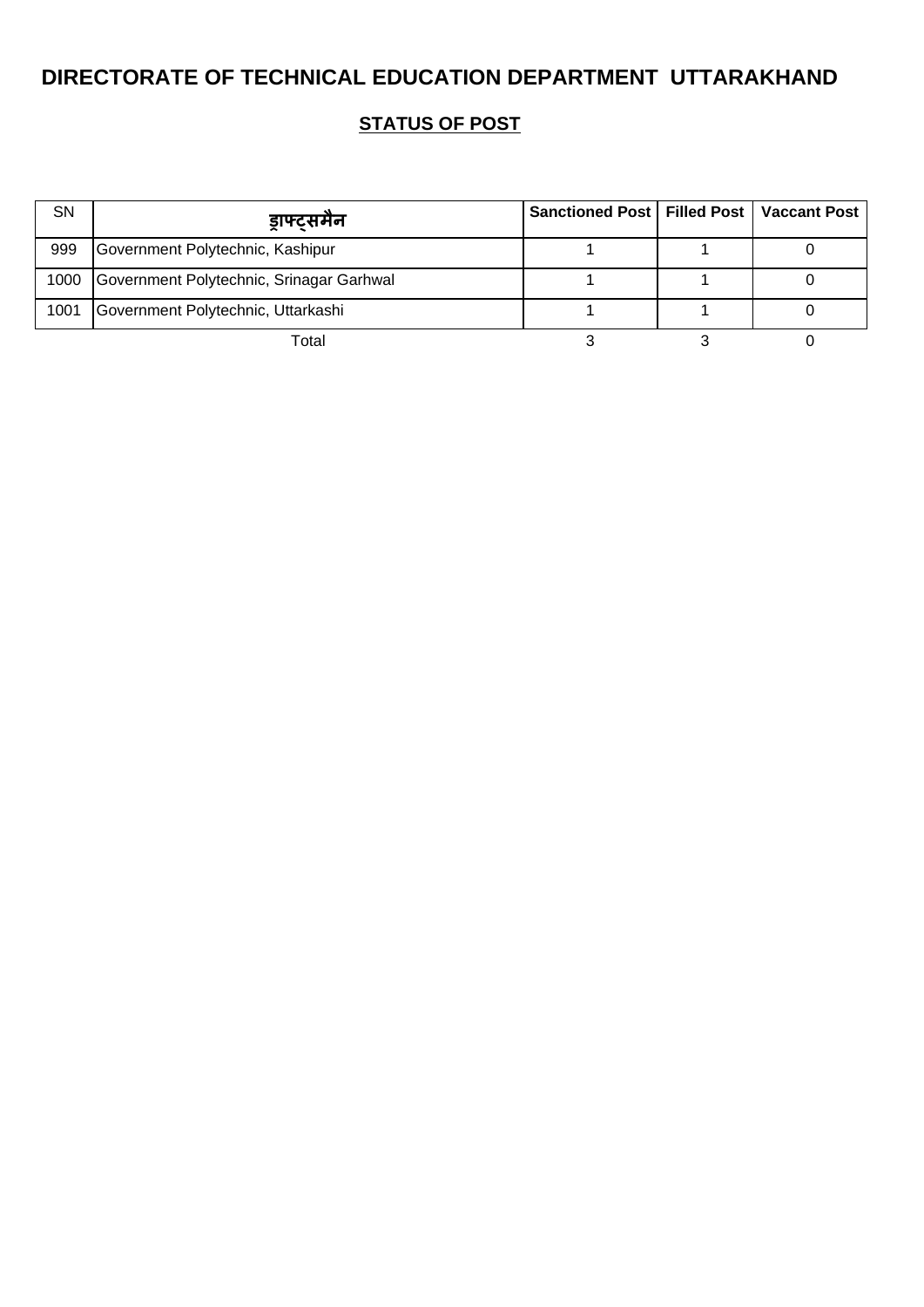#### **STATUS OF POST**

| SN   | प्रशासनिक अधिकारी                        | Sanctioned Post | <b>Filled Post</b> | <b>Vaccant Post</b> |
|------|------------------------------------------|-----------------|--------------------|---------------------|
| 1002 | Government Girls Polytechnic, Almora     | 1               | 0                  | 1                   |
| 1003 | Government Girls Polytechnic, Dehradun   | 1               | 0                  | 1                   |
| 1004 | Government Polytechnic, Badechheena      | 1               | 0                  | 1                   |
| 1005 | Government Polytechnic, Barkot           | 1               | 0                  | 1                   |
| 1006 | Government Polytechnic, Dehradun         | 1               | 0                  | 1                   |
| 1007 | Government Polytechnic, Dwarahat         | 1               | $\boldsymbol{0}$   | 1                   |
| 1008 | Government Polytechnic, Garur            | 1               | 1                  | 0                   |
| 1009 | Government Polytechnic, Gauchar          | 1               | 1                  | 0                   |
| 1010 | Government Polytechnic, Gopeshwar        | 1               | 0                  | 1                   |
| 1011 | Government Polytechnic, Joshimath        | 1               | 0                  | 1                   |
| 1012 | Government Polytechnic, Kaladungi        | 1               | 0                  | 1                   |
| 1013 | Government Polytechnic, Kanalichheena    | $\pmb{0}$       | 1                  | $-1$                |
| 1014 | Government Polytechnic, Kashipur         | 1               | 0                  | 1                   |
| 1015 | Government Polytechnic, Kotdwar          | 1               | 0                  | 1                   |
| 1016 | Government Polytechnic, Lohaghat         | 1               | 0                  | 1                   |
| 1017 | Government Polytechnic, Munakot          | $\mathbf 0$     | 1                  | $-1$                |
| 1018 | Government Polytechnic, Nainital         | 1               | 0                  | 1                   |
| 1019 | Government Polytechnic, Narendra Nagar   | 1               | 0                  | 1                   |
| 1020 | Government Polytechnic, Pantnagar        | $\mathbf 0$     | 1                  | -1                  |
| 1021 | Government Polytechnic, Pokhari          | 1               | 0                  | 1                   |
| 1022 | Government Polytechnic, Ranipokhari      | 1               | 0                  | 1                   |
| 1023 | Government Polytechnic, Sahiya           | 1               | 0                  | 1                   |
| 1024 | Government Polytechnic, Satpuli          | 1               | 0                  | 1                   |
| 1025 | Government Polytechnic, Shaktifarm       | 1               | $\boldsymbol{0}$   | 1                   |
| 1026 | Government Polytechnic, Srinagar Garhwal | 1               | 0                  | 1                   |
| 1027 | Government Polytechnic, Uttarkashi       | $\mathbf 1$     | 0                  | 1                   |
| 1028 | Government Rural Polytechnic, Takula     | 1               | 0                  | 1                   |
| 1029 | Government Rural Polytechnic, Thalnadi   | 1               | 0                  | $\mathbf 1$         |
|      | Total                                    | 25              | 5                  | 20                  |

जिन संस्थाओ मे पद ऋण दिखाए गए हैं| वोह पद सृजित नहीं हैं| यदी ऋण पदों के विरुद्ध कार्मिक कार्यरत है तो कार्मिक उसके संवर्ग मैं सृजित अन्य रिक्त पदों के सापेक्ष कार्यरत है|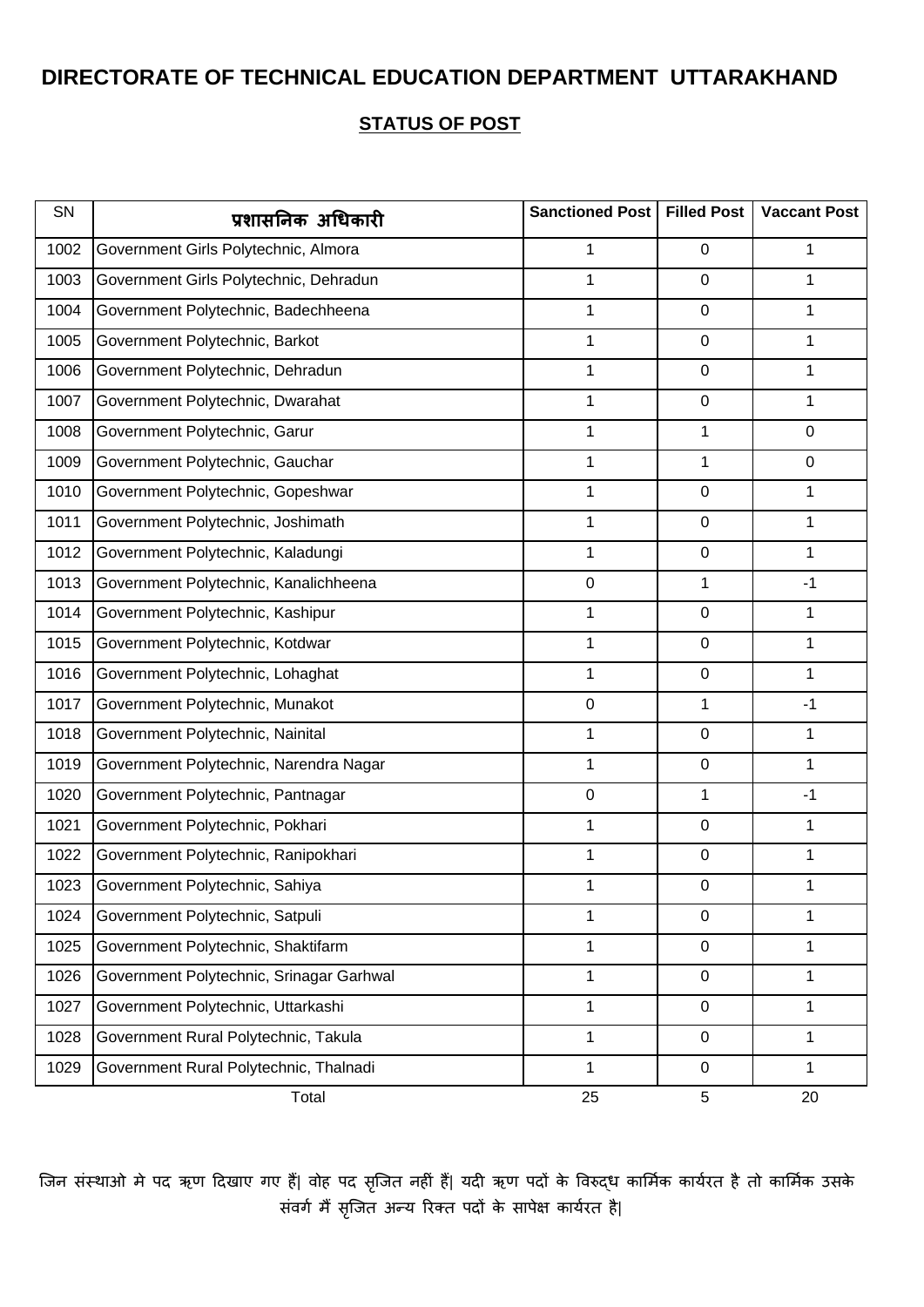| SN   | प्रधान सहायक                           | Sanctioned Post | <b>Filled Post</b> | <b>Vaccant Post</b> |
|------|----------------------------------------|-----------------|--------------------|---------------------|
| 1030 | Government Girls Polytechnic, Almora   | 1               | $\mathbf 0$        | 1                   |
| 1031 | Government Girls Polytechnic, Dehradun | 1               | $\pmb{0}$          | 1                   |
| 1032 | Government Girls Polytechnic, Jainti   | 1               | $\pmb{0}$          | 1                   |
| 1033 | Government Polytechnic, Aamwala        | 1               | $\pmb{0}$          | 1                   |
| 1034 | Government Polytechnic, Baans          | 1               | $\pmb{0}$          | 1                   |
| 1035 | Government Polytechnic, Bachhelikhal   | 1               | $\pmb{0}$          | 1                   |
| 1036 | Government Polytechnic, Bans Bagarh    | 1               | $\pmb{0}$          | 1                   |
| 1037 | Government Polytechnic, Baram          | 1               | 0                  | 1                   |
| 1038 | Government Polytechnic, Barkot         | 1               | $\pmb{0}$          | 1                   |
| 1039 | Government Polytechnic, Beeronkhal     | 1               | 1                  | 0                   |
| 1040 | Government Polytechnic, Berinag        | $\mathbf{1}$    | $\pmb{0}$          | 1                   |
| 1041 | Government Polytechnic, Bheemtal       | 1               | $\pmb{0}$          | 1                   |
| 1042 | Government Polytechnic, Champawat      | 1               | $\pmb{0}$          | 1                   |
| 1043 | Government Polytechnic, Chaunaliya     | 1               | $\pmb{0}$          | 1                   |
| 1044 | Government Polytechnic, Chiniyalisaur  | 1               | $\pmb{0}$          | 1                   |
| 1045 | Government Polytechnic, Chopta         | 1               | $\pmb{0}$          | 1                   |
| 1046 | Government Polytechnic, Danya          | 1               | $\pmb{0}$          | 1                   |
| 1047 | Government Polytechnic, Dehradun       | 1               | $\pmb{0}$          | 1                   |
| 1048 | Government Polytechnic, Didihat        | 1               | $\mathbf 0$        | 1                   |
| 1049 | Government Polytechnic, Dwarahat       | 1               | $\pmb{0}$          | 1                   |
| 1050 | Government Polytechnic, Gairsain       | 1               | $\pmb{0}$          | 1                   |
| 1051 | Government Polytechnic, Gaja           | 1               | 0                  | 1                   |
| 1052 | Government Polytechnic, Ganai Gangoli  | 1               | $\pmb{0}$          | 1                   |
| 1053 | Government Polytechnic, Garhi Shyampur | 1               | $\pmb{0}$          | 1                   |
| 1054 | Government Polytechnic, Gauchar        | 1               | 1                  | 0                   |
| 1055 | Government Polytechnic, Haridwar       | $\mathbf{1}$    | $\pmb{0}$          | 1                   |
| 1056 | Government Polytechnic, Hindolakhal    | 1               | 1                  | 0                   |
| 1057 | Government Polytechnic, Jakhanidhar    | 1               | $\pmb{0}$          | 1                   |
| 1058 | Government Polytechnic, Jakholi        | 1               | $\pmb{0}$          | 1                   |
| 1059 | Government Polytechnic, Kaladungi      | 1               | $\pmb{0}$          | 1                   |
| 1060 | Government Polytechnic, Kanalichheena  | $\mathbf{1}$    | $\pmb{0}$          | 1                   |
| 1061 | Government Polytechnic, Kanda          | 1               | $\pmb{0}$          | 1                   |
| 1062 | Government Polytechnic, Kandikhal      | 1               | $\mathbf 0$        | 1                   |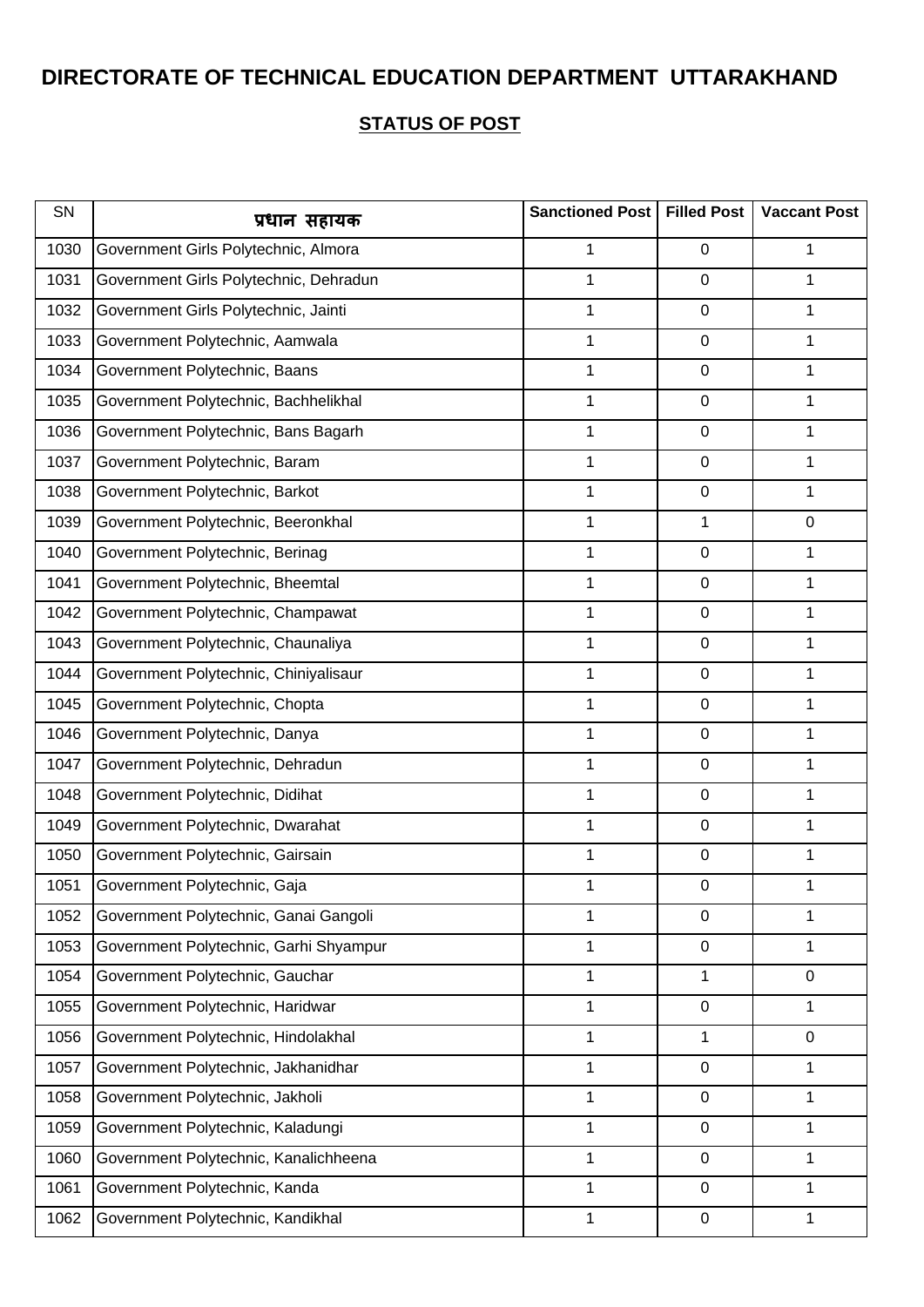| SN   | प्रधान सहायक                              | Sanctioned Post  | <b>Filled Post</b> | <b>Vaccant Post</b> |
|------|-------------------------------------------|------------------|--------------------|---------------------|
| 1063 | Government Polytechnic, Kashipur          | $\mathbf{1}$     | $\mathbf{1}$       | $\mathbf 0$         |
| 1064 | Government Polytechnic, Khatima           | 0                | 1                  | -1                  |
| 1065 | Government Polytechnic, Kotabag           | $\mathbf{1}$     | 0                  | $\mathbf{1}$        |
| 1066 | Government Polytechnic, Kotdwar           | $\mathbf 1$      | $\mathbf 0$        | $\mathbf{1}$        |
| 1067 | Government Polytechnic, Kulsari           | 1                | $\boldsymbol{0}$   | 1                   |
| 1068 | Government Polytechnic, Lohaghat          | 1                | $\mathbf 0$        | $\mathbf 1$         |
| 1069 | Government Polytechnic, Mallasalam        | $\mathbf{1}$     | $\pmb{0}$          | $\mathbf 1$         |
| 1070 | Government Polytechnic, Munakot           | 1                | $\mathbf 0$        | $\mathbf{1}$        |
| 1071 | Government Polytechnic, Nainital          | $\mathbf 1$      | $\pmb{0}$          | $\mathbf 1$         |
| 1072 | Government Polytechnic, Narendra Nagar    | 1                | 0                  | $\mathbf{1}$        |
| 1073 | Government Polytechnic, Pabo              | $\mathbf 1$      | $\pmb{0}$          | $\mathbf 1$         |
| 1074 | Government Polytechnic, Pantnagar         | 1                | $\mathsf 0$        | $\mathbf{1}$        |
| 1075 | Government Polytechnic, Pauri             | 1                | $\mathbf{1}$       | $\mathbf 0$         |
| 1076 | Government Polytechnic, Pipli             | $\mathbf 1$      | $\pmb{0}$          | $\mathbf 1$         |
| 1077 | Government Polytechnic, Pratapnagar       | $\mathbf{1}$     | $\pmb{0}$          | $\mathbf{1}$        |
| 1078 | Government Polytechnic, Quansi (Chakrata) | $\mathbf{1}$     | $\mathbf 0$        | $\mathbf{1}$        |
| 1079 | Government Polytechnic, Ramnagar          | $\mathbf{1}$     | $\overline{0}$     | $\mathbf{1}$        |
| 1080 | Government Polytechnic, Ranipokhari       | $\mathbf 1$      | $\pmb{0}$          | $\mathbf 1$         |
| 1081 | Government Polytechnic, Sahiya            | $\boldsymbol{0}$ | $\mathbf{1}$       | $-1$                |
| 1082 | Government Polytechnic, Shaktifarm        | $\mathbf 1$      | $\mathbf 1$        | $\pmb{0}$           |
| 1083 | Government Polytechnic, Srinagar Garhwal  | 1                | 1                  | $\pmb{0}$           |
| 1084 | Government Polytechnic, Sult              | $\mathbf 1$      | $\pmb{0}$          | $\mathbf{1}$        |
| 1085 | Government Polytechnic, Tanakpur          | $\mathbf 1$      | $\mathbf{1}$       | $\pmb{0}$           |
| 1086 | Government Polytechnic, Uttarkashi        | $\mathbf{1}$     | 0                  | $\mathbf 1$         |
|      | Total                                     | 55               | 10                 | 45                  |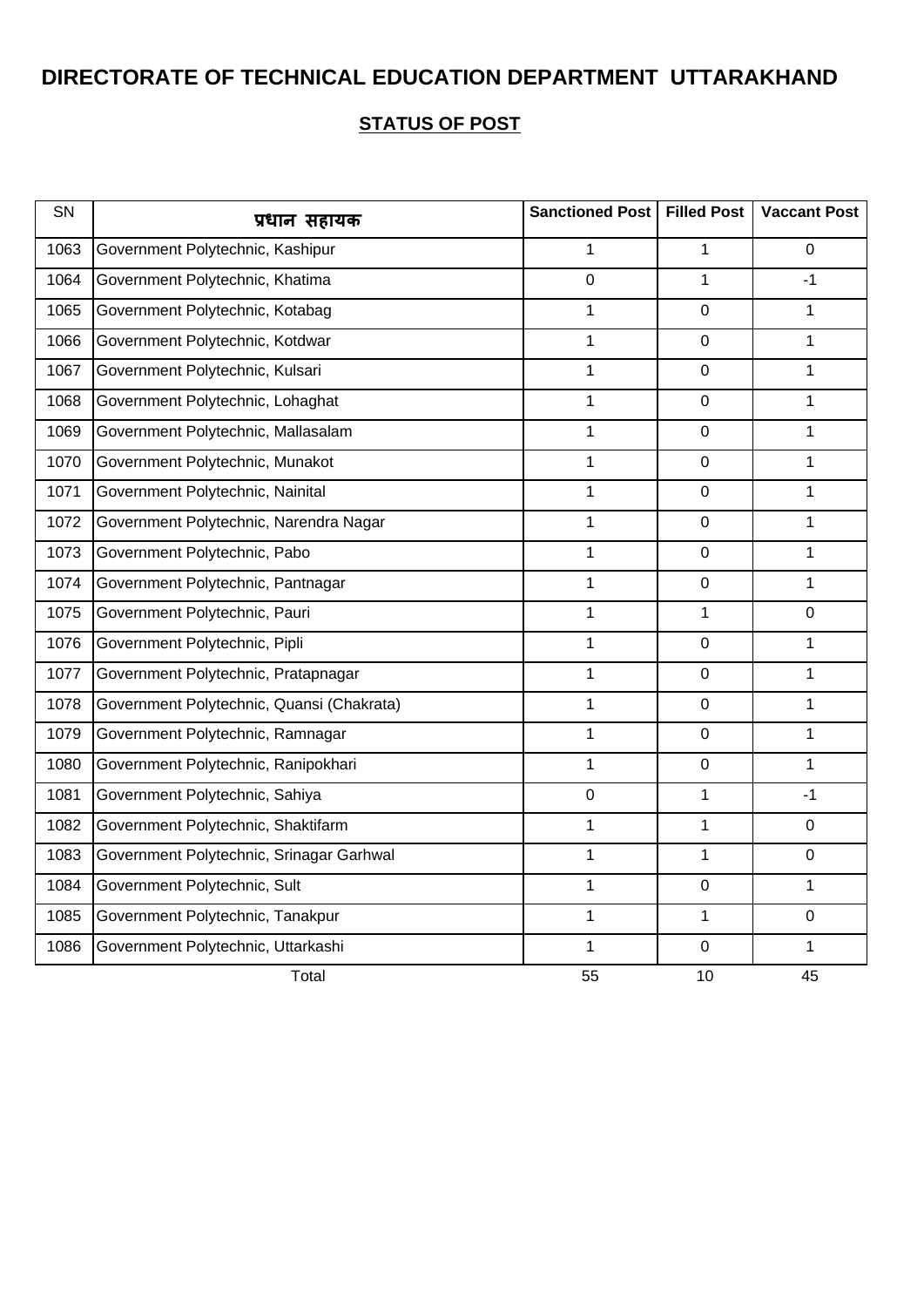| SN   | वरिष्ठ सहायक                           | Sanctioned Post   Filled Post |                | <b>Vaccant Post</b> |
|------|----------------------------------------|-------------------------------|----------------|---------------------|
| 1087 | Government Girls Polytechnic, Almora   | $\overline{2}$                | 0              | $\overline{2}$      |
| 1088 | Government Girls Polytechnic, Dehradun | $\overline{2}$                | 0              | $\overline{2}$      |
| 1089 | Government Girls Polytechnic, Jainti   | 1                             | 1              | 0                   |
| 1090 | Government Polytechnic, Aamwala        | 1                             | 1              | 0                   |
| 1091 | Government Polytechnic, Baans          | 1                             | 0              | 1                   |
| 1092 | Government Polytechnic, Bachhelikhal   | 1                             | 1              | 0                   |
| 1093 | Government Polytechnic, Badechheena    | 1                             | 1              | 0                   |
| 1094 | Government Polytechnic, Bans Bagarh    | 1                             | 0              | 1                   |
| 1095 | Government Polytechnic, Baram          | 1                             | 0              | 1                   |
| 1096 | Government Polytechnic, Barkot         | 1                             | 0              | 1                   |
| 1097 | Government Polytechnic, Bazpur         | 1                             | 0              | 1                   |
| 1098 | Government Polytechnic, Beeronkhal     | 1                             | 0              | 1                   |
| 1099 | Government Polytechnic, Berinag        | 1                             | 0              | 1                   |
| 1100 | Government Polytechnic, Bhalaswagaj    | 1                             | 0              | 1                   |
| 1101 | Government Polytechnic, Bheemtal       | 1                             | 1              | 0                   |
| 1102 | Government Polytechnic, Champawat      | 1                             | 1              | 0                   |
| 1103 | Government Polytechnic, Chaunaliya     | 1                             | 0              | 1                   |
| 1104 | Government Polytechnic, Chiniyalisaur  | 1                             | 0              | 1                   |
| 1105 | Government Polytechnic, Chopta         | 1                             | 0              | 1                   |
| 1106 | Government Polytechnic, Danya          | 1                             | 0              | 1                   |
| 1107 | Government Polytechnic, Dehradun       | $\overline{2}$                | 0              | $\overline{2}$      |
| 1108 | Government Polytechnic, Didihat        | 1                             | 1              | $\mathbf 0$         |
| 1109 | Government Polytechnic, Dwarahat       | $\overline{2}$                | $\overline{2}$ | $\mathbf 0$         |
| 1110 | Government Polytechnic, Gairsain       | 1                             | 0              | 1                   |
| 1111 | Government Polytechnic, Gaja           | 1                             | 1              | 0                   |
| 1112 | Government Polytechnic, Ganai Gangoli  | 1                             | 0              | 1                   |
| 1113 | Government Polytechnic, Garhi Shyampur | 1                             | 0              | 1                   |
| 1114 | Government Polytechnic, Garur          | 1                             | 1              | 0                   |
| 1115 | Government Polytechnic, Gauchar        | $\overline{2}$                | 0              | $\overline{2}$      |
| 1116 | Government Polytechnic, Gopeshwar      | 1                             | 0              | 1                   |
| 1117 | Government Polytechnic, Haridwar       | $\mathbf 1$                   | 1              | $\mathbf 0$         |
| 1118 | Government Polytechnic, Hindolakhal    | 1                             | 0              | 1                   |
| 1119 | Government Polytechnic, Jakhanidhar    | 1                             | 0              | $\mathbf{1}$        |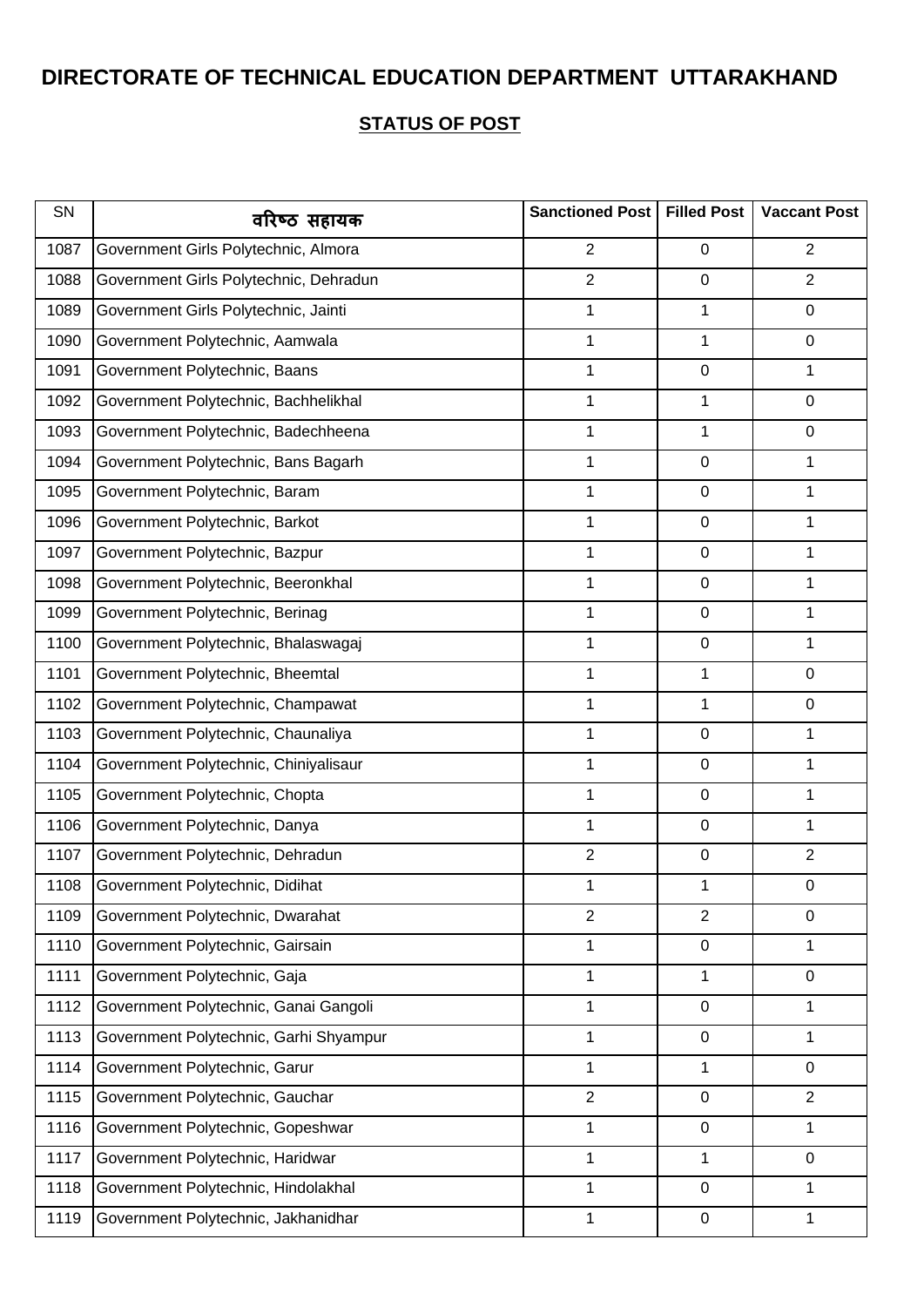| SN   | वरिष्ठ सहायक                              | Sanctioned Post | <b>Filled Post</b> | <b>Vaccant Post</b> |
|------|-------------------------------------------|-----------------|--------------------|---------------------|
| 1120 | Government Polytechnic, Jakholi           | 1               | 0                  | 1                   |
| 1121 | Government Polytechnic, Joshimath         | 1               | 0                  | 1                   |
| 1122 | Government Polytechnic, Kaladungi         | 1               | 0                  | 1                   |
| 1123 | Government Polytechnic, Kanalichheena     | 1               | 0                  | 1                   |
| 1124 | Government Polytechnic, Kanda             | 1               | 1                  | 0                   |
| 1125 | Government Polytechnic, Kandikhal         | 1               | 1                  | 0                   |
| 1126 | Government Polytechnic, Kapkot            | 1               | 0                  | 1                   |
| 1127 | Government Polytechnic, Kashipur          | $\overline{2}$  | 1                  | 1                   |
| 1128 | Government Polytechnic, Khatima           | 1               | 0                  | 1                   |
| 1129 | Government Polytechnic, Kotabag           | $\overline{2}$  | 0                  | $\overline{2}$      |
| 1130 | Government Polytechnic, Kotdwar           | 1               | 0                  | 1                   |
| 1131 | Government Polytechnic, Kulsari           | 1               | 0                  | 1                   |
| 1132 | Government Polytechnic, Lohaghat          | 1               | 0                  | 1                   |
| 1133 | Government Polytechnic, Mallasalam        | 1               | 1                  | 0                   |
| 1134 | Government Polytechnic, Munakot           | 1               | 1                  | 0                   |
| 1135 | Government Polytechnic, Nainital          | $\overline{2}$  | 0                  | $\overline{2}$      |
| 1136 | Government Polytechnic, Narendra Nagar    | $\overline{2}$  | 0                  | $\overline{2}$      |
| 1137 | Government Polytechnic, New Tehri         | 1               | 0                  | 1                   |
| 1138 | Government Polytechnic, Pabo              | 1               | 1                  | 0                   |
| 1139 | Government Polytechnic, Pantnagar         | 1               | 0                  | 1                   |
| 1140 | Government Polytechnic, Pauri             | 1               | 0                  | 1                   |
| 1141 | Government Polytechnic, Pipli             | 1               | 0                  | 1                   |
| 1142 | Government Polytechnic, Pokhari           | 1               | 1                  | $\mathbf 0$         |
| 1143 | Government Polytechnic, Pratapnagar       | 1               | 0                  | 1                   |
| 1144 | Government Polytechnic, Quansi (Chakrata) | 1               | 1                  | 0                   |
| 1145 | Government Polytechnic, Ramnagar          | 1               | 0                  | 1                   |
| 1146 | Government Polytechnic, Ranipokhari       | 1               | 0                  | 1                   |
| 1147 | Government Polytechnic, Rudraprayag       | 1               | 1                  | 0                   |
| 1148 | Government Polytechnic, Sahiya            | $\mathbf 1$     | $\boldsymbol{0}$   | 1                   |
| 1149 | Government Polytechnic, Satpuli           | 1               | 1                  | 0                   |
| 1150 | Government Polytechnic, Shaktifarm        | 1               | 0                  | 1                   |
| 1151 | Government Polytechnic, Srinagar Garhwal  | $\overline{2}$  | 0                  | $\overline{2}$      |
| 1152 | Government Polytechnic, Sult              | 1               | 0                  | 1                   |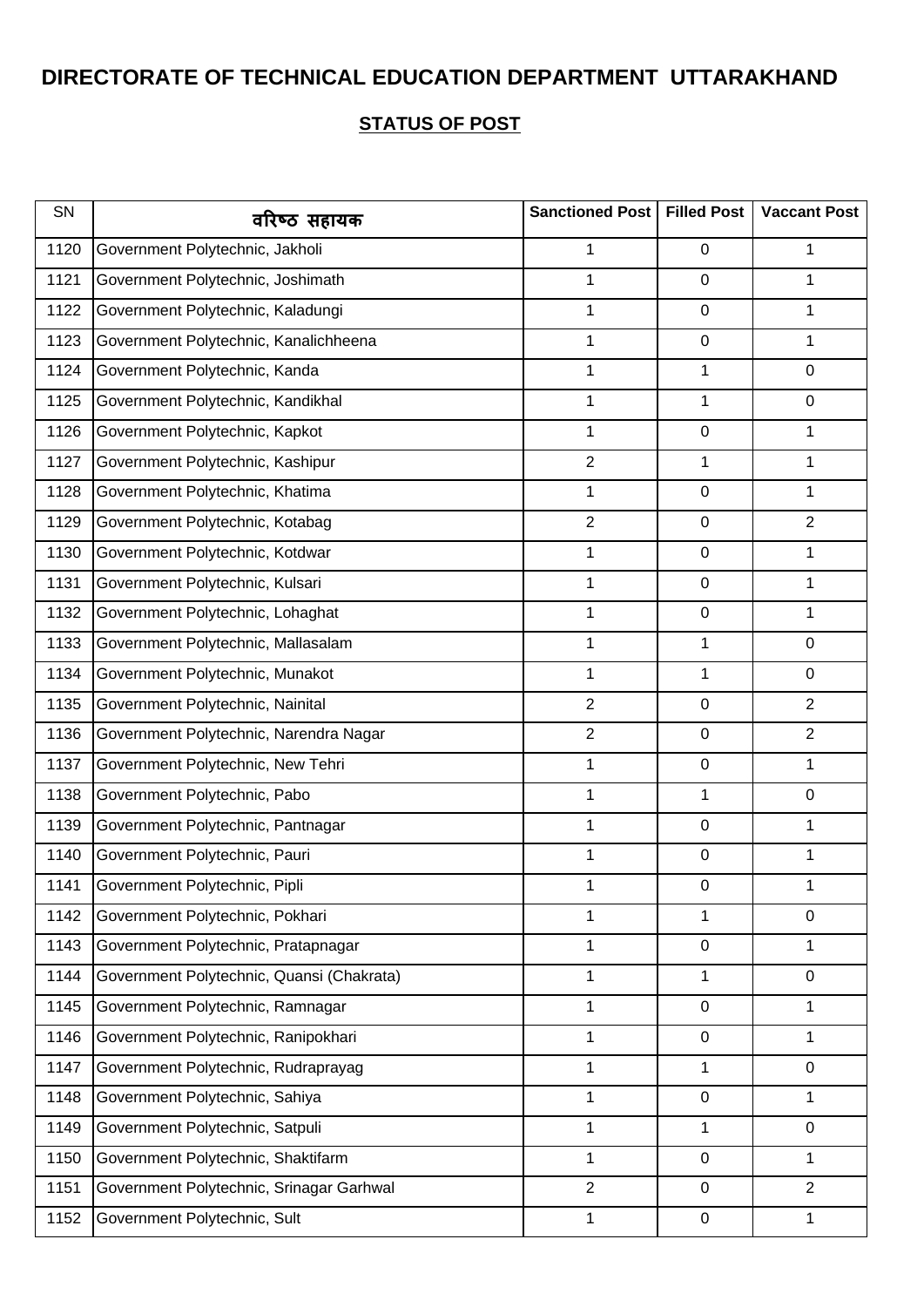| <b>SN</b> | वरिष्ठ सहायक                           | Sanctioned Post   Filled Post   Vaccant Post |    |    |
|-----------|----------------------------------------|----------------------------------------------|----|----|
| 1153      | Government Polytechnic, Tanakpur       |                                              |    |    |
| 1154      | Government Polytechnic, Uttarkashi     |                                              | າ  |    |
| 1155      | Government Polytechnic, Vikasnagar     |                                              |    |    |
| 1156      | Government Rural Polytechnic, Takula   |                                              |    |    |
| 1157      | Government Rural Polytechnic, Thalnadi |                                              |    |    |
|           | Total                                  | 82                                           | 26 | 56 |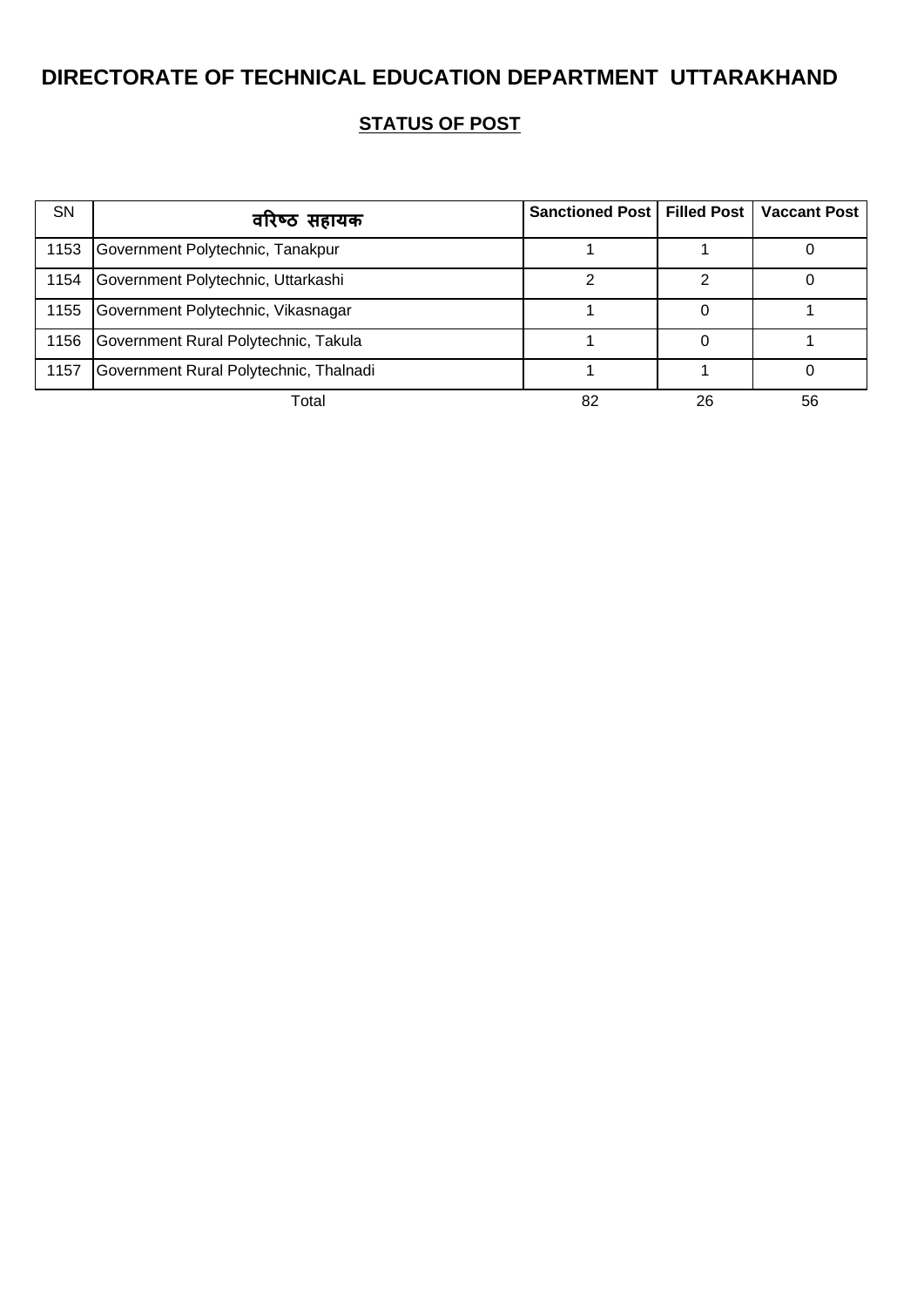| <b>SN</b> | लेखाकार                                | Sanctioned Post   Filled Post |   | <b>Vaccant Post</b> |
|-----------|----------------------------------------|-------------------------------|---|---------------------|
| 1158      | Government Girls Polytechnic, Almora   |                               |   |                     |
| 1159      | Government Girls Polytechnic, Dehradun |                               |   |                     |
| 1160      | Government Polytechnic, Chaunaliya     |                               |   |                     |
| 1161      | Government Polytechnic, Nainital       |                               |   |                     |
| 1162      | Government Polytechnic, Sult           |                               |   |                     |
| 1163      | Government Rural Polytechnic, Takula   |                               | ი |                     |
| 1164      | <b>UBTER</b>                           | ∩                             |   |                     |
|           | Total                                  |                               |   |                     |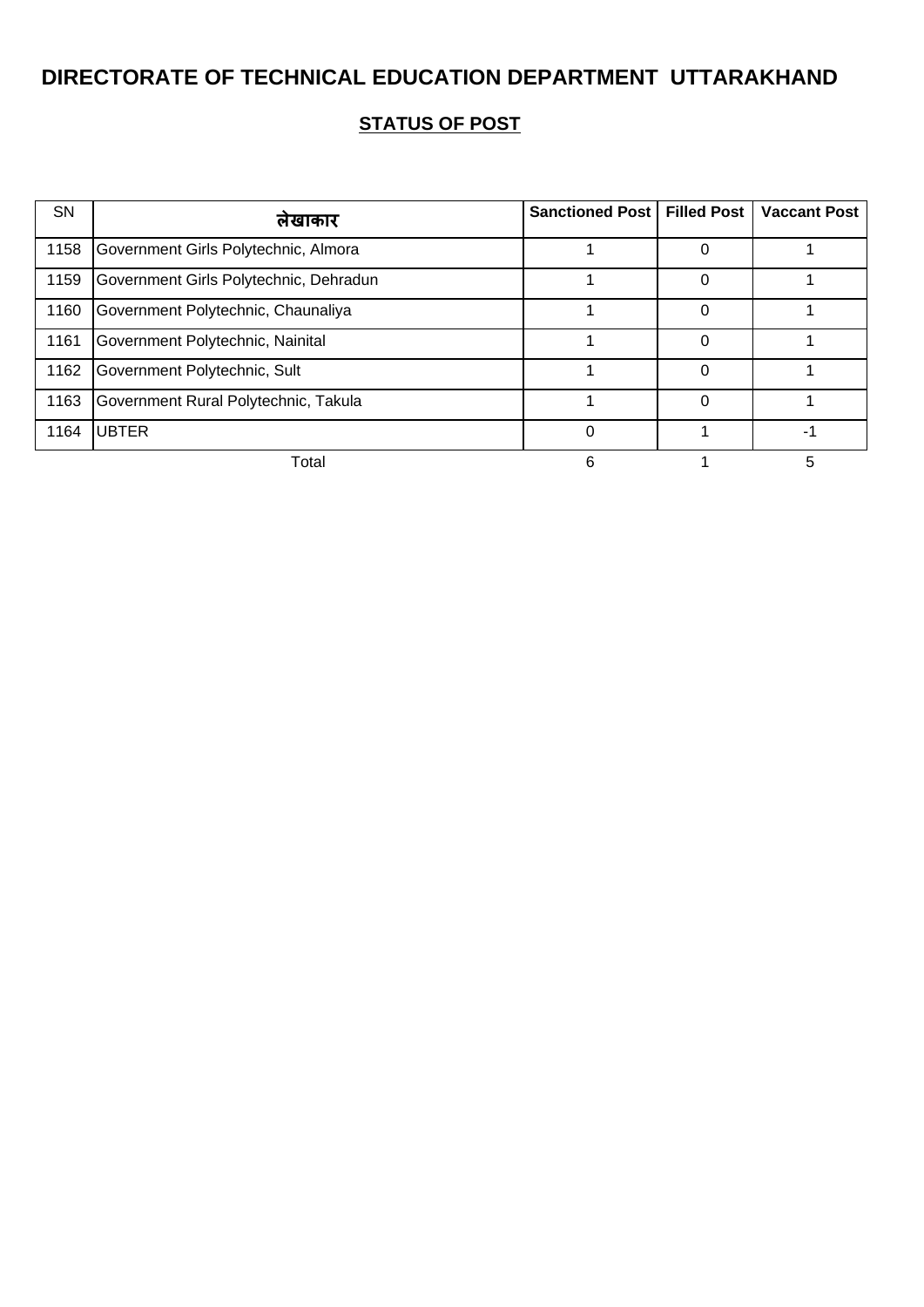| SN   | सहायक लेखाकार                          | Sanctioned Post | <b>Filled Post</b> | <b>Vaccant Post</b> |
|------|----------------------------------------|-----------------|--------------------|---------------------|
| 1165 | Government Polytechnic, Aamwala        | 1               | 0                  | 1                   |
| 1166 | Government Polytechnic, Barkot         | 1               | 0                  | 1                   |
| 1167 | Government Polytechnic, Bazpur         | 1               | 0                  | 1                   |
| 1168 | Government Polytechnic, Bhalaswagaj    | 1               | 0                  | 1                   |
| 1169 | Government Polytechnic, Bheemtal       | 1               | 0                  | 1                   |
| 1170 | Government Polytechnic, Chaunaliya     | 1               | 0                  | 1                   |
| 1171 | Government Polytechnic, Chiniyalisaur  | 1               | 0                  | 1                   |
| 1172 | Government Polytechnic, Chopta         | 1               | 0                  | 1                   |
| 1173 | Government Polytechnic, Danya          | 1               | $\boldsymbol{0}$   | 1                   |
| 1174 | Government Polytechnic, Dehradun       | 1               | 1                  | 0                   |
| 1175 | Government Polytechnic, Didihat        | 1               | 0                  | 1                   |
| 1176 | Government Polytechnic, Dwarahat       | 1               | 0                  | 1                   |
| 1177 | Government Polytechnic, Gairsain       | 1               | 0                  | 1                   |
| 1178 | Government Polytechnic, Gaja           | 1               | 0                  | 1                   |
| 1179 | Government Polytechnic, Garhi Shyampur | 1               | 1                  | 0                   |
| 1180 | Government Polytechnic, Gauchar        | 1               | 1                  | 0                   |
| 1181 | Government Polytechnic, Gopeshwar      | 1               | 0                  | 1                   |
| 1182 | Government Polytechnic, Haridwar       | 1               | 0                  | 1                   |
| 1183 | Government Polytechnic, Hindolakhal    | 1               | 0                  | 1                   |
| 1184 | Government Polytechnic, Jakhanidhar    | 1               | 0                  | 1                   |
| 1185 | Government Polytechnic, Jakholi        | 1               | 0                  | 1                   |
| 1186 | Government Polytechnic, Joshimath      | 1               | 0                  | 1                   |
| 1187 | Government Polytechnic, Kanalichheena  | 1               | 0                  | 1                   |
| 1188 | Government Polytechnic, Kanda          | 1               | 0                  | 1                   |
| 1189 | Government Polytechnic, Kapkot         | 1               | 0                  | 1                   |
| 1190 | Government Polytechnic, Kashipur       | 1               | 0                  | 1                   |
| 1191 | Government Polytechnic, Khatima        | 1               | 0                  | 1                   |
| 1192 | Government Polytechnic, Kulsari        | 1               | 0                  | 1                   |
| 1193 | Government Polytechnic, Lohaghat       | $\mathbf 1$     | $\boldsymbol{0}$   | 1                   |
| 1194 | Government Polytechnic, Mallasalam     | 1               | 1                  | 0                   |
| 1195 | Government Polytechnic, Munakot        | 1               | $\boldsymbol{0}$   | 1                   |
| 1196 | Government Polytechnic, Narendra Nagar | 1               | 0                  | 1                   |
| 1197 | Government Polytechnic, Pantnagar      | 1               | 0                  | 1                   |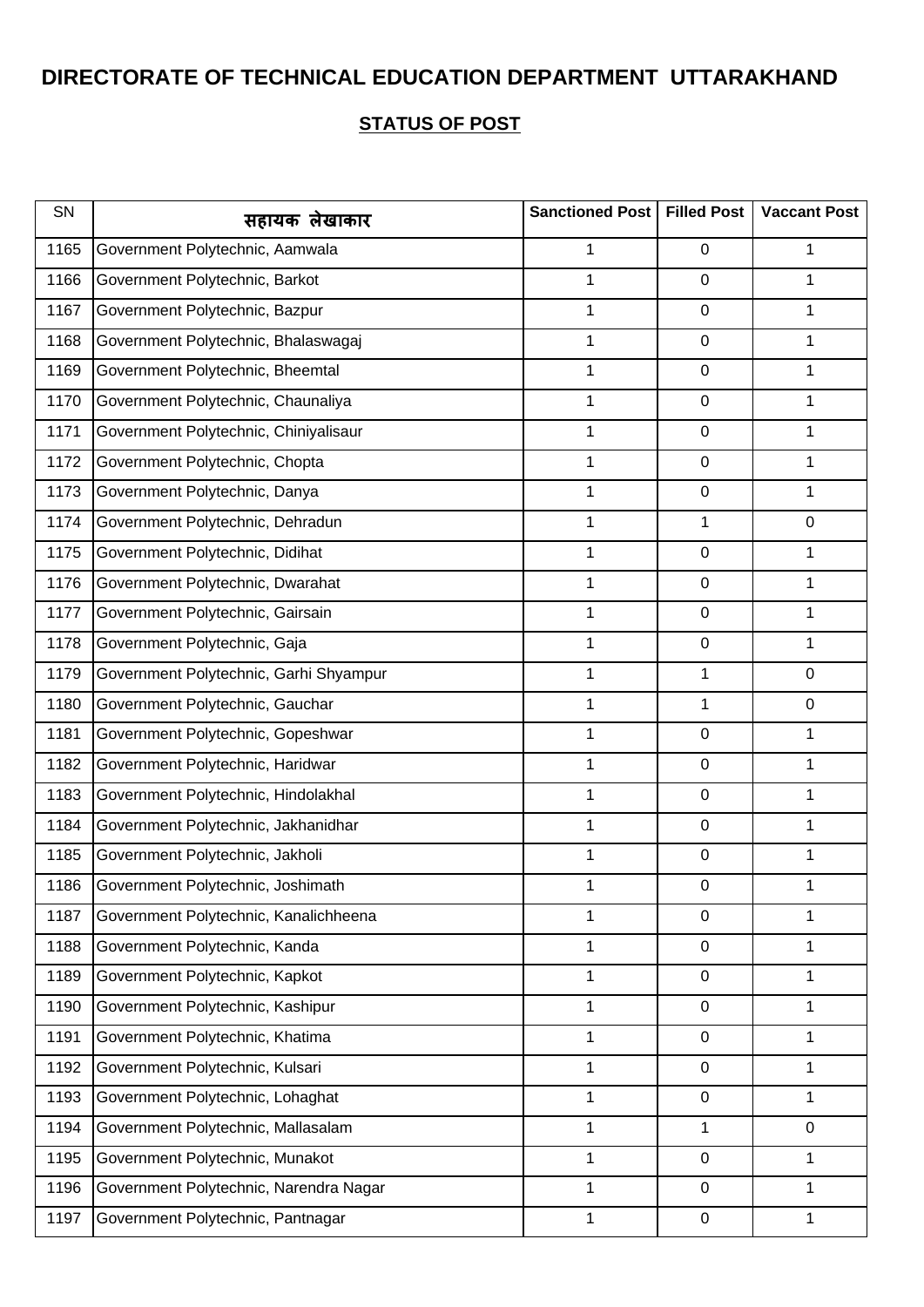| SN   | सहायक लेखाकार                             | <b>Sanctioned Post</b> | <b>Filled Post</b> | <b>Vaccant Post</b> |
|------|-------------------------------------------|------------------------|--------------------|---------------------|
| 1198 | Government Polytechnic, Pauri             |                        | $\Omega$           |                     |
| 1199 | Government Polytechnic, Pipli             | 1                      | 0                  |                     |
| 1200 | Government Polytechnic, Pokhari           |                        | $\Omega$           |                     |
| 1201 | Government Polytechnic, Pratapnagar       |                        | $\mathbf 0$        |                     |
| 1202 | Government Polytechnic, Quansi (Chakrata) | 1                      | 0                  |                     |
| 1203 | Government Polytechnic, Ramnagar          |                        | $\Omega$           |                     |
| 1204 | Government Polytechnic, Ranipokhari       | 1                      | $\mathbf 0$        |                     |
| 1205 | Government Polytechnic, Sahiya            | 1                      | 0                  |                     |
| 1206 | Government Polytechnic, Satpuli           |                        | 0                  |                     |
| 1207 | Government Polytechnic, Shaktifarm        | $\overline{2}$         | $\mathbf 0$        | $\overline{2}$      |
| 1208 | Government Polytechnic, Srinagar Garhwal  | 1                      | 0                  |                     |
| 1209 | Government Polytechnic, Tanakpur          |                        | $\Omega$           |                     |
| 1210 | Government Polytechnic, Uttarkashi        | 1                      | 1                  | 0                   |
| 1211 | Government Polytechnic, Vikasnagar        | 1                      | 0                  |                     |
|      | Total                                     | 48                     | 5                  | 43                  |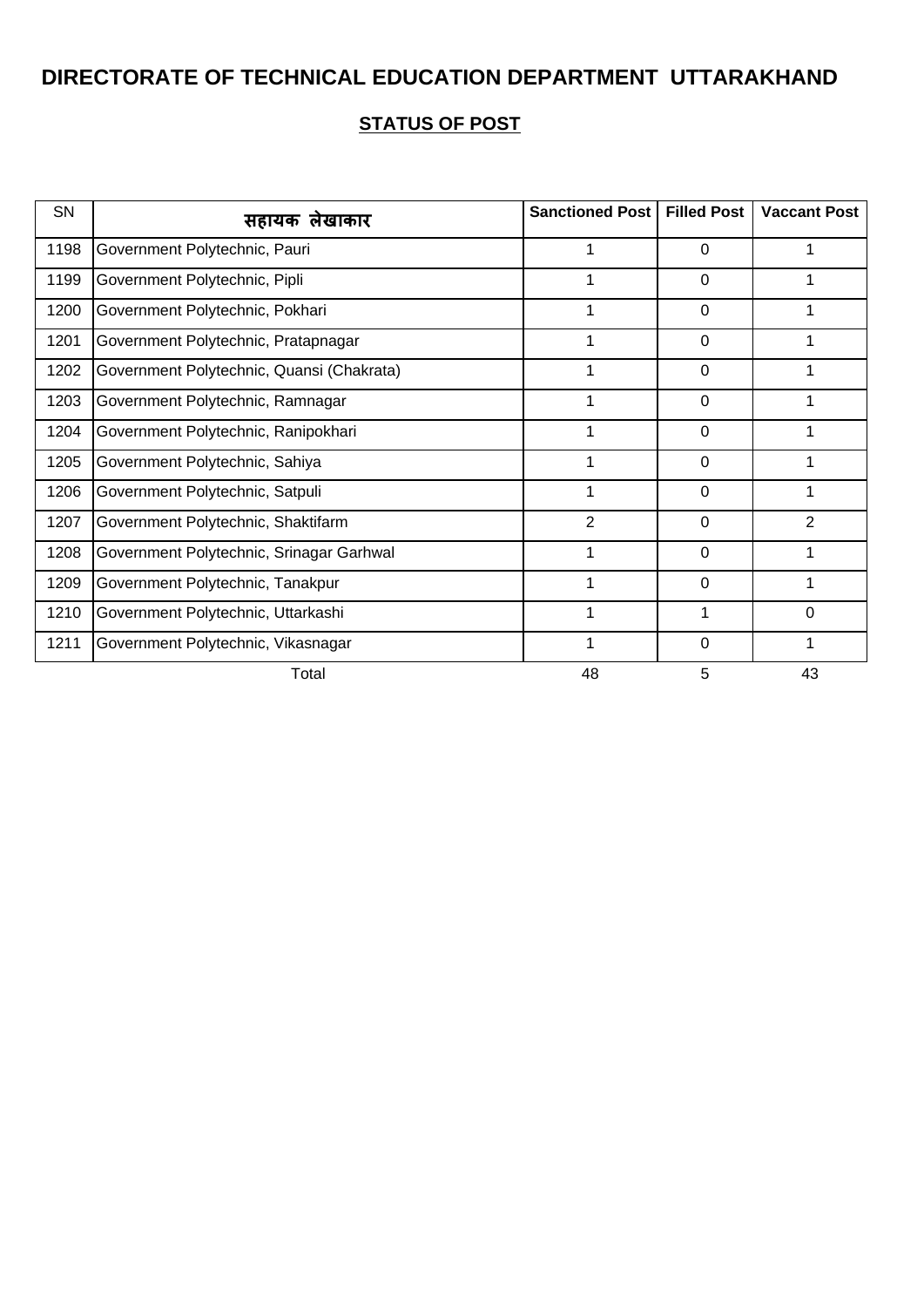| SN   | कनिष्ट सहायक                           | Sanctioned Post | <b>Filled Post</b> | <b>Vaccant Post</b> |
|------|----------------------------------------|-----------------|--------------------|---------------------|
| 1212 | Government Girls Polytechnic, Almora   | 1               | 1                  | $\mathbf 0$         |
| 1213 | Government Girls Polytechnic, Jainti   | 1               | $\overline{2}$     | $-1$                |
| 1214 | Government Polytechnic, Aamwala        | 1               | $\mathsf 0$        | 1                   |
| 1215 | Government Polytechnic, Baans          | 1               | $\overline{2}$     | $-1$                |
| 1216 | Government Polytechnic, Bachhelikhal   | $\overline{2}$  | $\mathbf 1$        | 1                   |
| 1217 | Government Polytechnic, Bans Bagarh    | $\mathbf 1$     | $\overline{2}$     | $-1$                |
| 1218 | Government Polytechnic, Baram          | 1               | 1                  | $\mathbf 0$         |
| 1219 | Government Polytechnic, Barkot         | $\pmb{0}$       | 1                  | $-1$                |
| 1220 | Government Polytechnic, Bazpur         | 1               | $\overline{2}$     | $-1$                |
| 1221 | Government Polytechnic, Beeronkhal     | $\overline{2}$  | 1                  | 1                   |
| 1222 | Government Polytechnic, Berinag        | $\mathbf 1$     | $\overline{2}$     | $-1$                |
| 1223 | Government Polytechnic, Bhalaswagaj    | 1               | $\mathbf 1$        | 0                   |
| 1224 | Government Polytechnic, Bheemtal       | 1               | 1                  | $\mathbf 0$         |
| 1225 | Government Polytechnic, Champawat      | $\mathbf 1$     | $\boldsymbol{0}$   | 1                   |
| 1226 | Government Polytechnic, Chaunaliya     | 1               | $\boldsymbol{0}$   | 1                   |
| 1227 | Government Polytechnic, Chiniyalisaur  | $\overline{2}$  | $\overline{2}$     | 0                   |
| 1228 | Government Polytechnic, Chopta         | $\overline{2}$  | $\overline{2}$     | $\mathbf 0$         |
| 1229 | Government Polytechnic, Danya          | 1               | 1                  | $\mathbf 0$         |
| 1230 | Government Polytechnic, Dehradun       | $\overline{2}$  | $\mathbf 1$        | 1                   |
| 1231 | Government Polytechnic, Didihat        | $\mathbf 1$     | 0                  | 1                   |
| 1232 | Government Polytechnic, Dwarahat       | 1               | $\mathbf 1$        | $\mathbf 0$         |
| 1233 | Government Polytechnic, Gairsain       | 1               | 1                  | $\pmb{0}$           |
| 1234 | Government Polytechnic, Gaja           | $\overline{2}$  | $\boldsymbol{0}$   | $\overline{2}$      |
| 1235 | Government Polytechnic, Ganai Gangoli  | 1               | 1                  | $\mathbf 0$         |
| 1236 | Government Polytechnic, Garhi Shyampur | 1               | 0                  | 1                   |
| 1237 | Government Polytechnic, Garur          | 1               | $\boldsymbol{0}$   | 1                   |
| 1238 | Government Polytechnic, Gauchar        | 1               | 1                  | $\mathbf 0$         |
| 1239 | Government Polytechnic, Gopeshwar      | 1               | 1                  | 0                   |
| 1240 | Government Polytechnic, Haridwar       | 1               | 1                  | $\mathbf 0$         |
| 1241 | Government Polytechnic, Hindolakhal    | $\overline{2}$  | $\boldsymbol{0}$   | $\overline{2}$      |
| 1242 | Government Polytechnic, Jakhanidhar    | $\mathbf 1$     | $\mathbf{1}$       | $\mathbf 0$         |
| 1243 | Government Polytechnic, Jakholi        | 1               | 0                  | 1                   |
| 1244 | Government Polytechnic, Joshimath      | $\overline{2}$  | $\pmb{0}$          | $\overline{2}$      |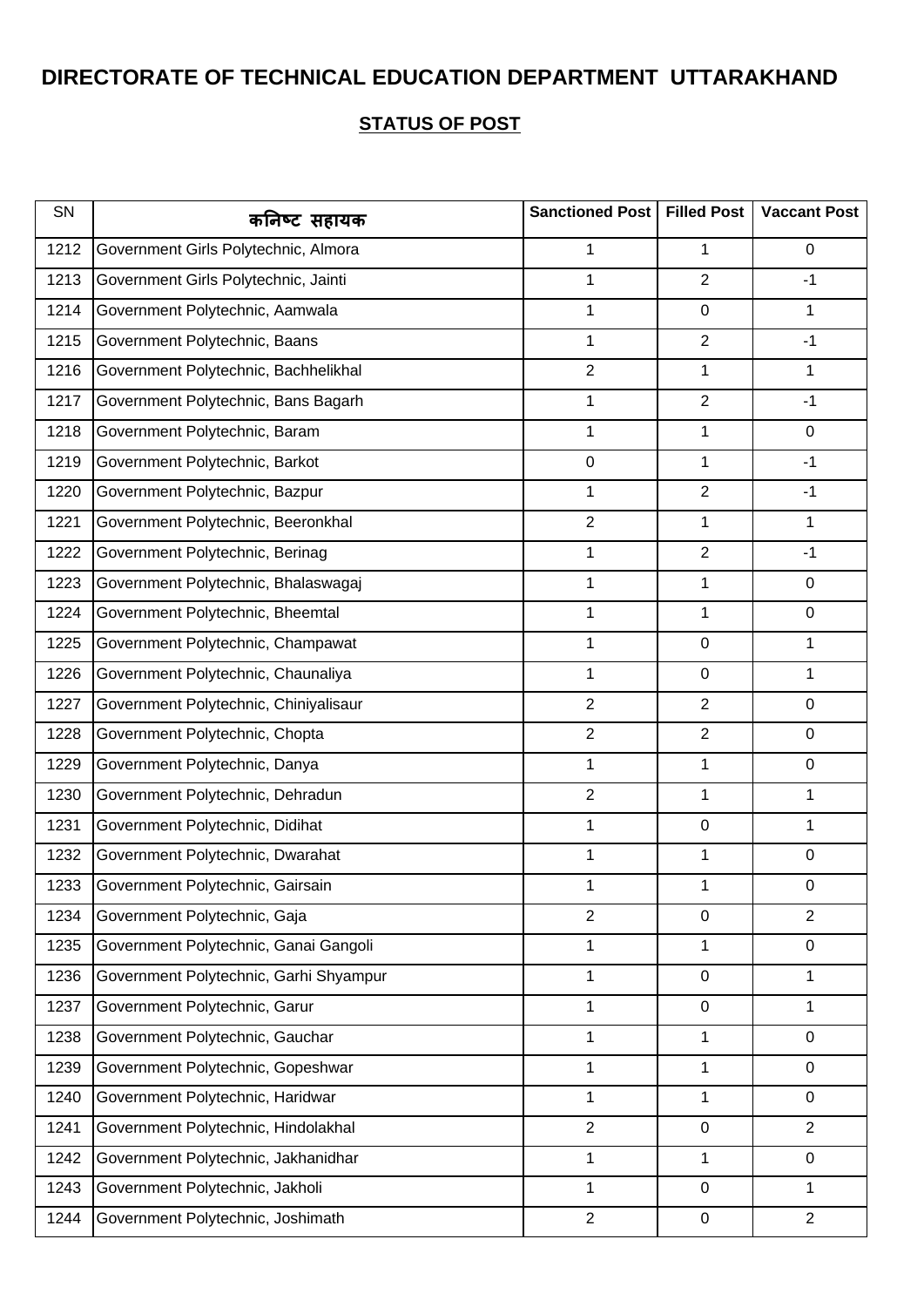| SN   | कनिष्ट सहायक                              | Sanctioned Post | <b>Filled Post</b> | <b>Vaccant Post</b> |
|------|-------------------------------------------|-----------------|--------------------|---------------------|
| 1245 | Government Polytechnic, Kaladungi         | 1               | $\overline{2}$     | $-1$                |
| 1246 | Government Polytechnic, Kanalichheena     | 1               | 1                  | 0                   |
| 1247 | Government Polytechnic, Kanda             | 1               | 1                  | 0                   |
| 1248 | Government Polytechnic, Kandikhal         | 1               | 1                  | 0                   |
| 1249 | Government Polytechnic, Kapkot            | 1               | 1                  | 0                   |
| 1250 | Government Polytechnic, Kashipur          | $\overline{2}$  | 1                  | 1                   |
| 1251 | Government Polytechnic, Khatima           | 1               | 1                  | 0                   |
| 1252 | Government Polytechnic, Kotabag           | 1               | 1                  | 0                   |
| 1253 | Government Polytechnic, Kotdwar           | 1               | 0                  | 1                   |
| 1254 | Government Polytechnic, Kulsari           | 1               | 1                  | 0                   |
| 1255 | Government Polytechnic, Lohaghat          | 1               | 0                  | 1                   |
| 1256 | Government Polytechnic, Mallasalam        | 1               | 1                  | 0                   |
| 1257 | Government Polytechnic, Munakot           | 1               | 1                  | 0                   |
| 1258 | Government Polytechnic, Nainital          | 1               | 1                  | 0                   |
| 1259 | Government Polytechnic, Narendra Nagar    | 1               | 1                  | 0                   |
| 1260 | Government Polytechnic, New Tehri         | $\overline{2}$  | 0                  | $\overline{2}$      |
| 1261 | Government Polytechnic, Pabo              | $\overline{2}$  | 1                  | 1                   |
| 1262 | Government Polytechnic, Pantnagar         | 1               | 0                  | 1                   |
| 1263 | Government Polytechnic, Pauri             | $\overline{2}$  | 1                  | 1                   |
| 1264 | Government Polytechnic, Pipli             | $\overline{2}$  | $\overline{2}$     | 0                   |
| 1265 | Government Polytechnic, Pokhari           | 1               | 1                  | 0                   |
| 1266 | Government Polytechnic, Pratapnagar       | $\overline{2}$  | 1                  | 1                   |
| 1267 | Government Polytechnic, Quansi (Chakrata) | 1               | 1                  | $\mathbf 0$         |
| 1268 | Government Polytechnic, Ramnagar          | 1               | 1                  | 0                   |
| 1269 | Government Polytechnic, Ranipokhari       | 1               | 0                  | 1                   |
| 1270 | Government Polytechnic, Rudraprayag       | 1               | 1                  | 0                   |
| 1271 | Government Polytechnic, Sahiya            | 1               | 0                  | 1                   |
| 1272 | Government Polytechnic, Satpuli           | 1               | 0                  | 1                   |
| 1273 | Government Polytechnic, Shaktifarm        | 1               | $\boldsymbol{0}$   | 1                   |
| 1274 | Government Polytechnic, Srinagar Garhwal  | 1               | 1                  | 0                   |
| 1275 | Government Polytechnic, Sult              | 1               | 1                  | 0                   |
| 1276 | Government Polytechnic, Tanakpur          | 1               | 0                  | 1                   |
| 1277 | Government Polytechnic, Uttarkashi        | $\overline{2}$  | 0                  | $\overline{2}$      |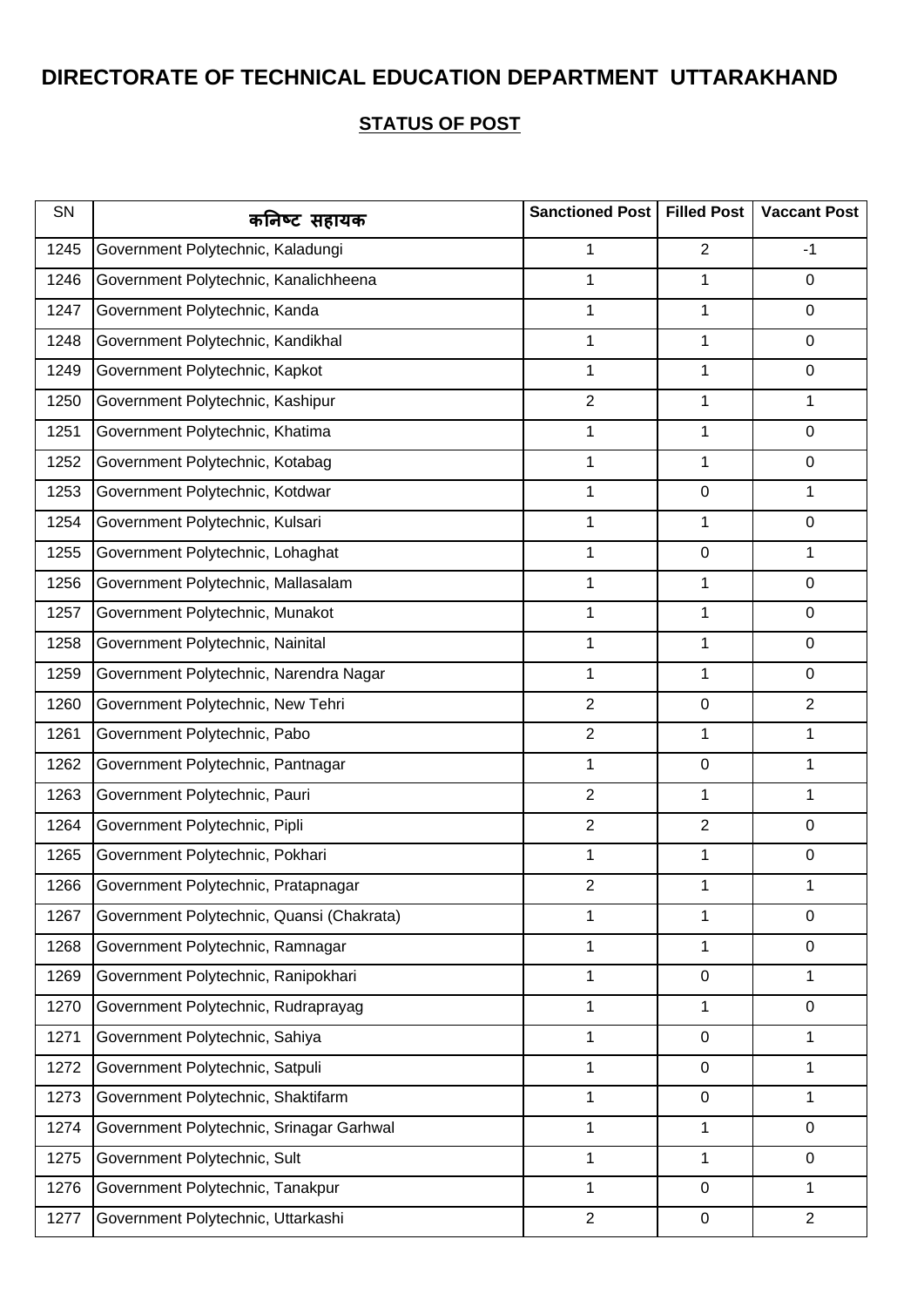**STATUS OF POST**

| <b>SN</b> | कनिष्ट सहायक                            | Sanctioned Post   Filled Post   Vaccant Post |    |
|-----------|-----------------------------------------|----------------------------------------------|----|
|           | 1278 Government Polytechnic, Vikasnagar |                                              |    |
| 1279      | Government Rural Polytechnic, Takula    |                                              |    |
| 1280      | Government Rural Polytechnic, Thalnadi  |                                              |    |
|           | Total                                   |                                              | 30 |

जिन संस्थाओ मे पद ऋण दिखाए गए हैं| वोह पद सृजित नहीं हैं| यदी ऋण पदों के विरुद्ध कार्मिक कार्यरत है तो कार्मिक उसके संवर्ग मैं सृजित अन्य उचतर रिक्त पदों के सापेक्ष कार्यरत है| आउट सौर्सिंग के पदों को सम्लित नहीं किया गया है|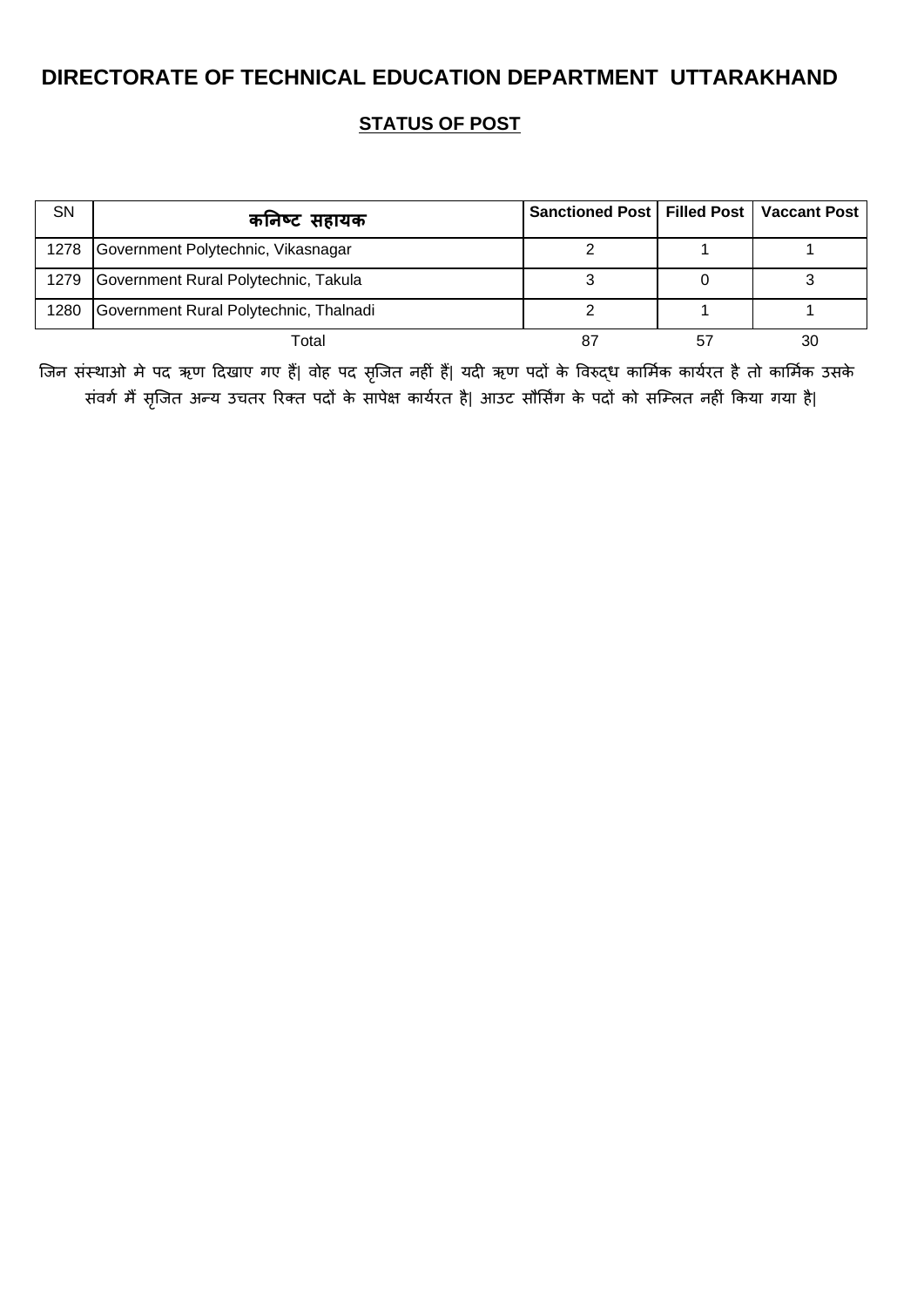#### **STATUS OF POST**

| SN   | कनिष्ट सहायक / कंप्यूटर ऑपरेटर           | Sanctioned Post | <b>Filled Post</b> | <b>Vaccant Post</b> |
|------|------------------------------------------|-----------------|--------------------|---------------------|
| 1281 | Government Polytechnic, Barkot           | 1               | 1                  | 0                   |
| 1282 | Government Polytechnic, Bazpur           | $\mathbf{1}$    | $\mathbf{1}$       | $\overline{0}$      |
| 1283 | Government Polytechnic, Bhalaswagaj      | $\mathbf 0$     | $\mathbf{1}$       | $-1$                |
| 1284 | Government Polytechnic, Danya            | $\overline{0}$  | $\mathbf{1}$       | $-1$                |
| 1285 | Government Polytechnic, Gairsain         | $\mathbf{1}$    | 1                  | 0                   |
| 1286 | Government Polytechnic, Gaja             | $\mathbf 0$     | 1                  | $-1$                |
| 1287 | Government Polytechnic, Hindolakhal      | $\mathbf 0$     | $\mathbf{1}$       | $-1$                |
| 1288 | Government Polytechnic, Jakholi          | $\mathbf{1}$    | $\mathbf{1}$       | $\mathbf 0$         |
| 1289 | Government Polytechnic, Kanda            | $\mathbf{1}$    | $\mathbf{1}$       | $\mathbf 0$         |
| 1290 | Government Polytechnic, Kapkot           | $\pmb{0}$       | 1                  | $-1$                |
| 1291 | Government Polytechnic, Khatima          | $\mathbf{1}$    | $\mathbf{1}$       | $\mathbf 0$         |
| 1292 | Government Polytechnic, Kulsari          | $\mathbf 1$     | 1                  | $\mathbf 0$         |
| 1293 | Government Polytechnic, Lohaghat         | $\mathbf{1}$    | $\mathbf 0$        | 1                   |
| 1294 | Government Polytechnic, Munakot          | $\mathbf{1}$    | $\mathbf{1}$       | $\overline{0}$      |
| 1295 | Government Polytechnic, Nainital         | $\mathbf{1}$    | $\pmb{0}$          | 1                   |
| 1296 | Government Polytechnic, Pantnagar        | $\mathbf 1$     | $\mathbf{1}$       | $\mathbf 0$         |
| 1297 | Government Polytechnic, Ramnagar         | $\pmb{0}$       | 1                  | $-1$                |
| 1298 | Government Polytechnic, Rudraprayag      | $\mathbf{1}$    | $\mathbf 0$        | 1                   |
| 1299 | Government Polytechnic, Sahiya           | $\pmb{0}$       | $\mathbf 1$        | $-1$                |
| 1300 | Government Polytechnic, Satpuli          | 1               | 1                  | $\mathbf 0$         |
| 1301 | Government Polytechnic, Srinagar Garhwal | $\mathbf 1$     | $\pmb{0}$          | 1                   |
| 1302 | Government Polytechnic, Tanakpur         | $\mathbf{1}$    | 1                  | $\mathbf 0$         |
|      | Total                                    | 15              | 18                 | $-3$                |

जिन संस्थाओ मे पद ऋण दिखाए गए हैं| वोह पद सृजित नहीं हैं| यदी ऋण पदों के विरुद्ध कार्मिक कार्यरत है तो कार्मिक उसके संवर्ग मैं सृजित अन्य उचतर रिक्त पदों के सापेक्ष कार्यरत है| आउट सौर्सिंग के पदों को सम्लित नहीं किया गया है|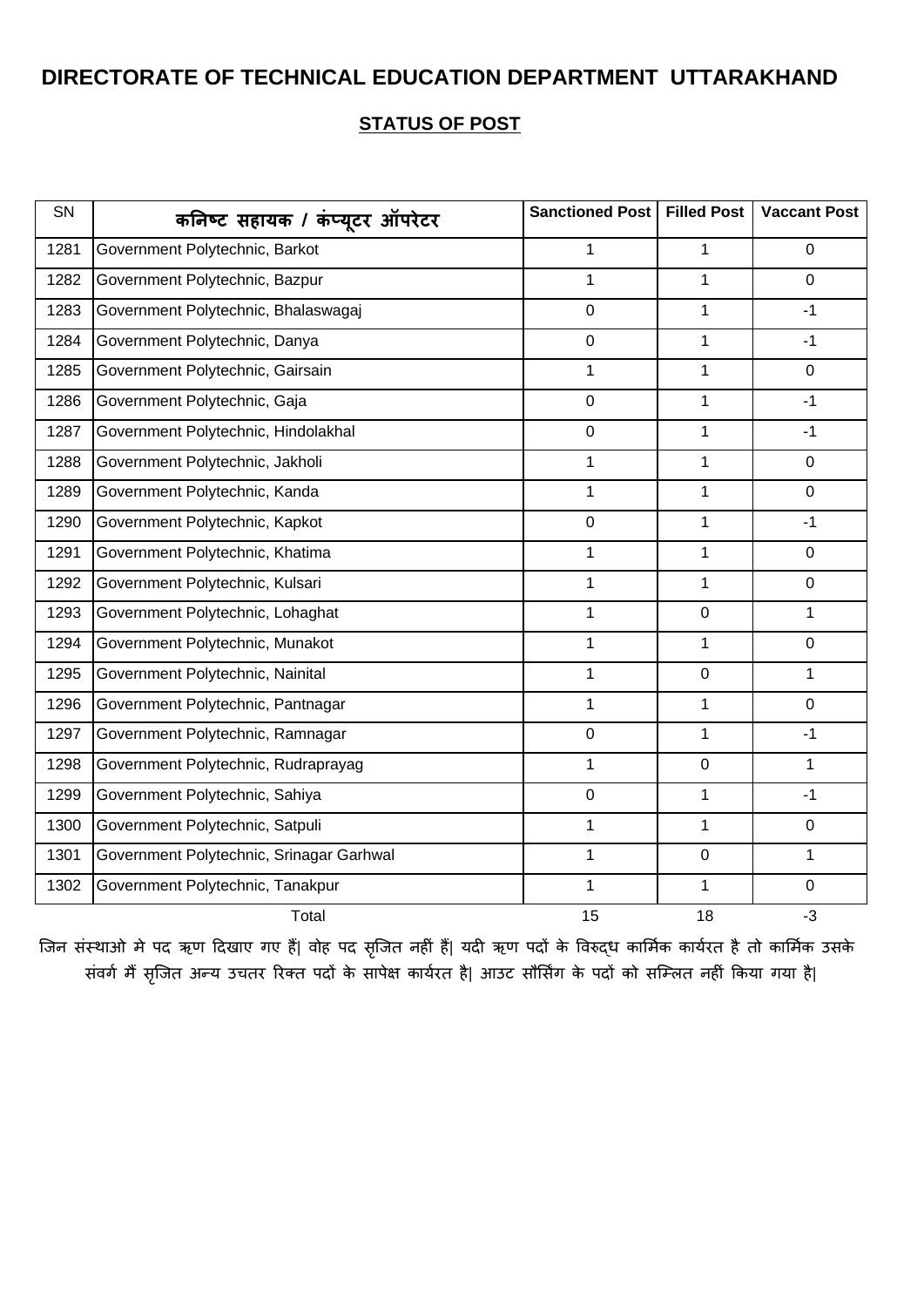| SN   | वैक्तिक सहायक                             | Sanctioned Post   Filled Post |                  | <b>Vaccant Post</b> |
|------|-------------------------------------------|-------------------------------|------------------|---------------------|
| 1303 | <b>DTE</b>                                | 1                             | 0                | 1                   |
| 1304 | Government Girls Polytechnic, Jainti      | 1                             | 0                | 1                   |
| 1305 | Government Polytechnic, Baans             | 1                             | 0                | 1                   |
| 1306 | Government Polytechnic, Bans Bagarh       | 1                             | 1                | $\mathbf 0$         |
| 1307 | Government Polytechnic, Baram             | 1                             | $\mathbf{1}$     | $\mathbf 0$         |
| 1308 | Government Polytechnic, Barkot            | 1                             | $\boldsymbol{0}$ | 1                   |
| 1309 | Government Polytechnic, Beeronkhal        | 1                             | $\mathbf{1}$     | $\mathbf 0$         |
| 1310 | Government Polytechnic, Berinag           | 1                             | 0                | 1                   |
| 1311 | Government Polytechnic, Bhalaswagaj       | $\mathbf 1$                   | 0                | 1                   |
| 1312 | Government Polytechnic, Bheemtal          | 1                             | 0                | 1                   |
| 1313 | Government Polytechnic, Champawat         | 1                             | 0                | 1                   |
| 1314 | Government Polytechnic, Chaunaliya        | 1                             | 1                | $\mathbf 0$         |
| 1315 | Government Polytechnic, Chopta            | 1                             | $\boldsymbol{0}$ | 1                   |
| 1316 | Government Polytechnic, Danya             | 1                             | 1                | $\mathbf 0$         |
| 1317 | Government Polytechnic, Ganai Gangoli     | 1                             | $\boldsymbol{0}$ | 1                   |
| 1318 | Government Polytechnic, Garhi Shyampur    | 1                             | 1                | $\mathbf 0$         |
| 1319 | Government Polytechnic, Hindolakhal       | $\mathbf 1$                   | 0                | 1                   |
| 1320 | Government Polytechnic, Jakhanidhar       | 1                             | 1                | 0                   |
| 1321 | Government Polytechnic, Jakholi           | 1                             | 0                | 1                   |
| 1322 | Government Polytechnic, Joshimath         | 1                             | 0                | 1                   |
| 1323 | Government Polytechnic, Kanda             | 1                             | $\boldsymbol{0}$ | 1                   |
| 1324 | Government Polytechnic, Kandikhal         | 1                             | 1                | $\mathbf 0$         |
| 1325 | Government Polytechnic, Khatima           | 1                             | 0                | 1                   |
| 1326 | Government Polytechnic, Kotabag           | 1                             | $\boldsymbol{0}$ | 1                   |
| 1327 | Government Polytechnic, Mallasalam        | $\mathbf 1$                   | 0                | 1                   |
| 1328 | Government Polytechnic, Munakot           | 1                             | 0                | 1                   |
| 1329 | Government Polytechnic, Nainital          | $\mathbf 0$                   | $\mathbf{1}$     | $-1$                |
| 1330 | Government Polytechnic, Pabo              | 1                             | $\boldsymbol{0}$ | 1                   |
| 1331 | Government Polytechnic, Pipli             | $\mathbf 1$                   | 0                | 1                   |
| 1332 | Government Polytechnic, Pokhari           | 1                             | 0                | 1                   |
| 1333 | Government Polytechnic, Quansi (Chakrata) | 1                             | 0                | 1                   |
| 1334 | Government Polytechnic, Sahiya            | 1                             | $\boldsymbol{0}$ | 1                   |
| 1335 | Government Polytechnic, Shaktifarm        | $\mathbf 1$                   | 0                | 1                   |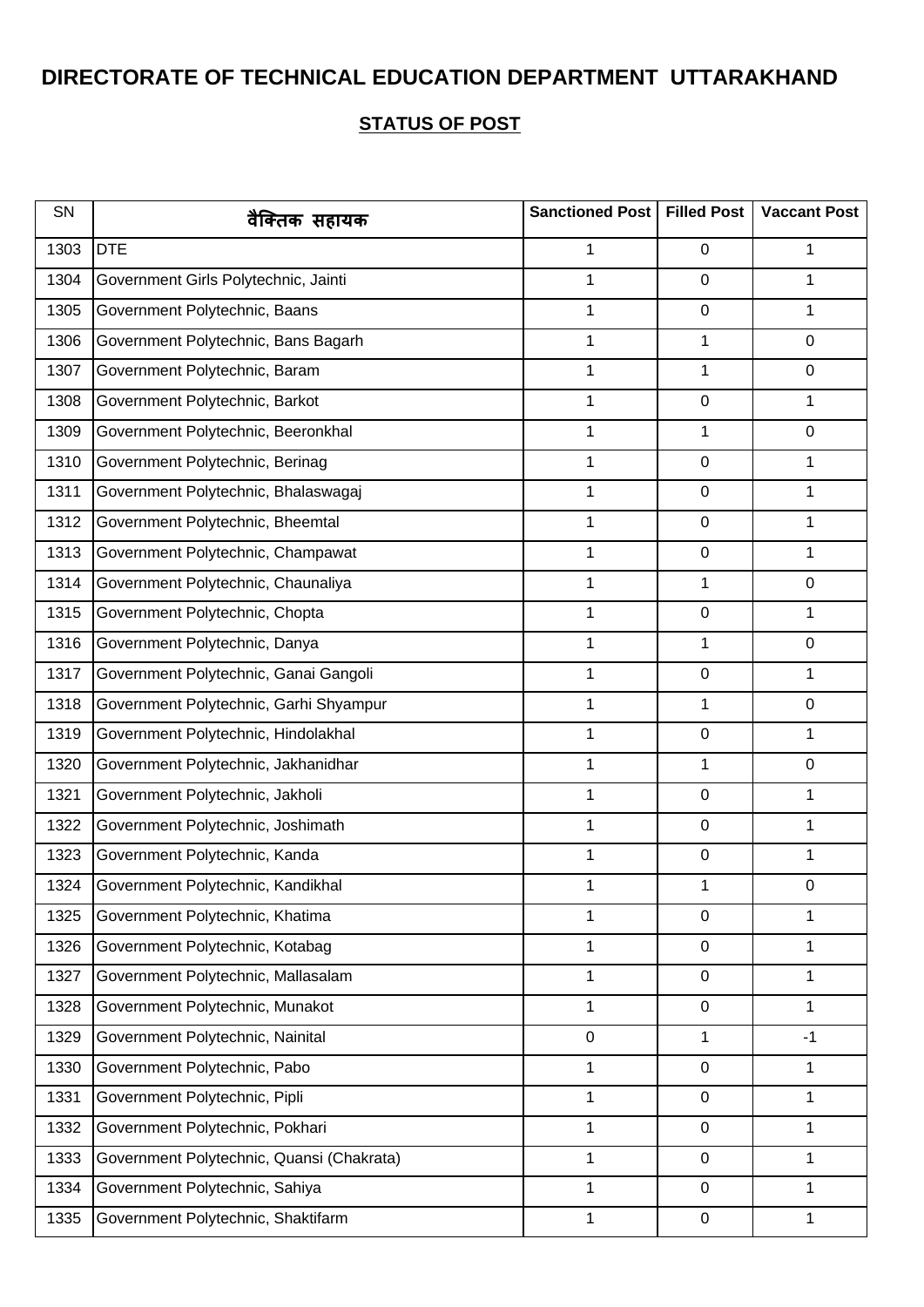**STATUS OF POST**

| SN   | वैक्तिक सहायक                          | Sanctioned Post   Filled Post   Vaccant Post |  |
|------|----------------------------------------|----------------------------------------------|--|
|      | 1336 Government Polytechnic, Sult      |                                              |  |
| 1337 | Government Rural Polytechnic, Thalnadi |                                              |  |
|      | Total                                  | 34                                           |  |

जिन संस्थाओ मे पद ऋण दिखाए गए हैं| वोह पद सृजित नहीं हैं| यदी ऋण पदों के विरुद्ध कार्मिक कार्यरत है तो कार्मिक उसके संवर्ग मैं सृजित अन्य उचतर रिक्त पदों के सापेक्ष कार्यरत है|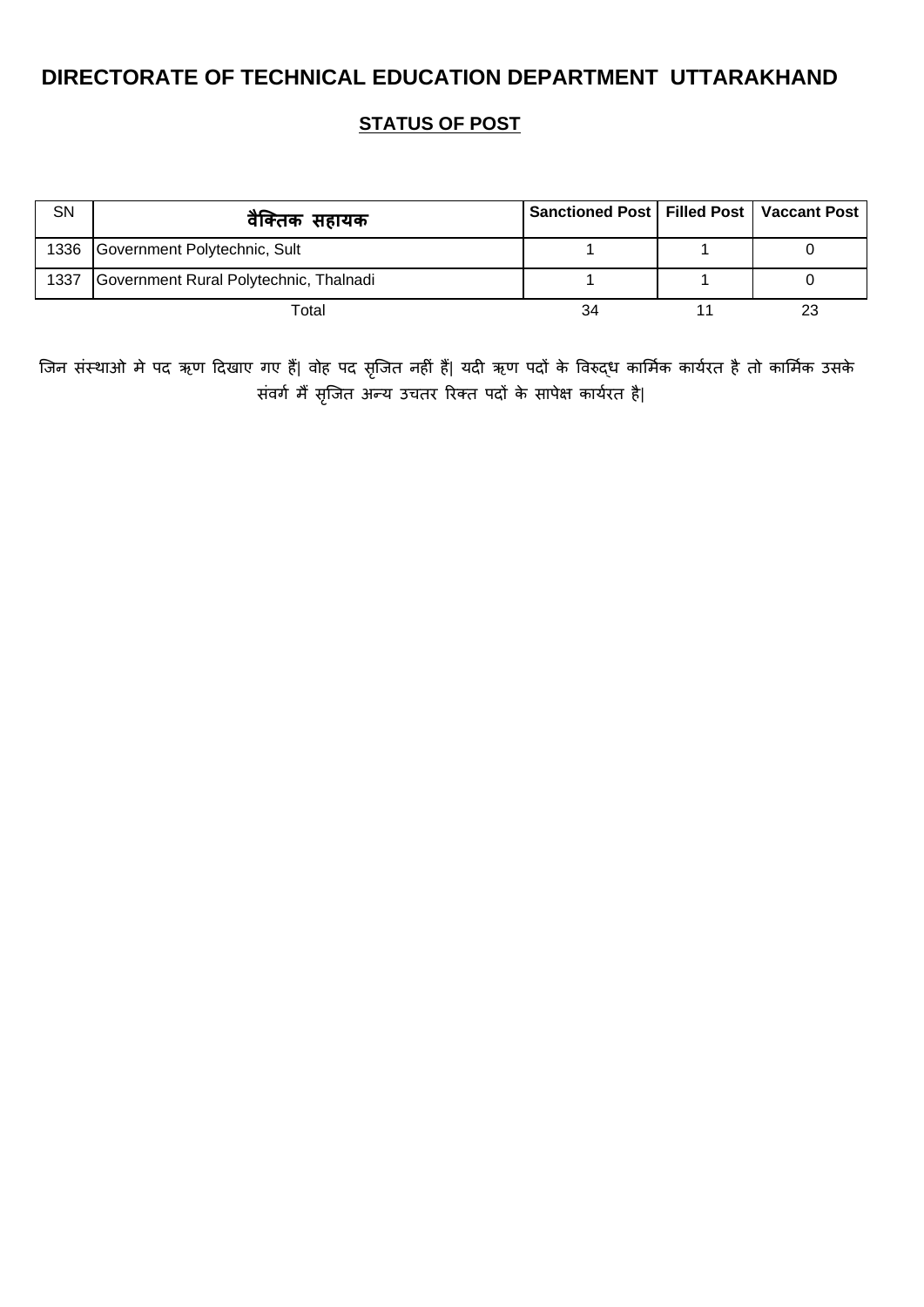| SN   | टाइपराइटर मैकेनिक                     | Sanctioned Post   Filled Post   Vaccant Post |  |
|------|---------------------------------------|----------------------------------------------|--|
|      | 1338 Government Polytechnic, Dwarahat |                                              |  |
| 1339 | Government Polytechnic, Lohaghat      |                                              |  |
| 1340 | Government Polytechnic, Uttarkashi    |                                              |  |
|      | Total                                 |                                              |  |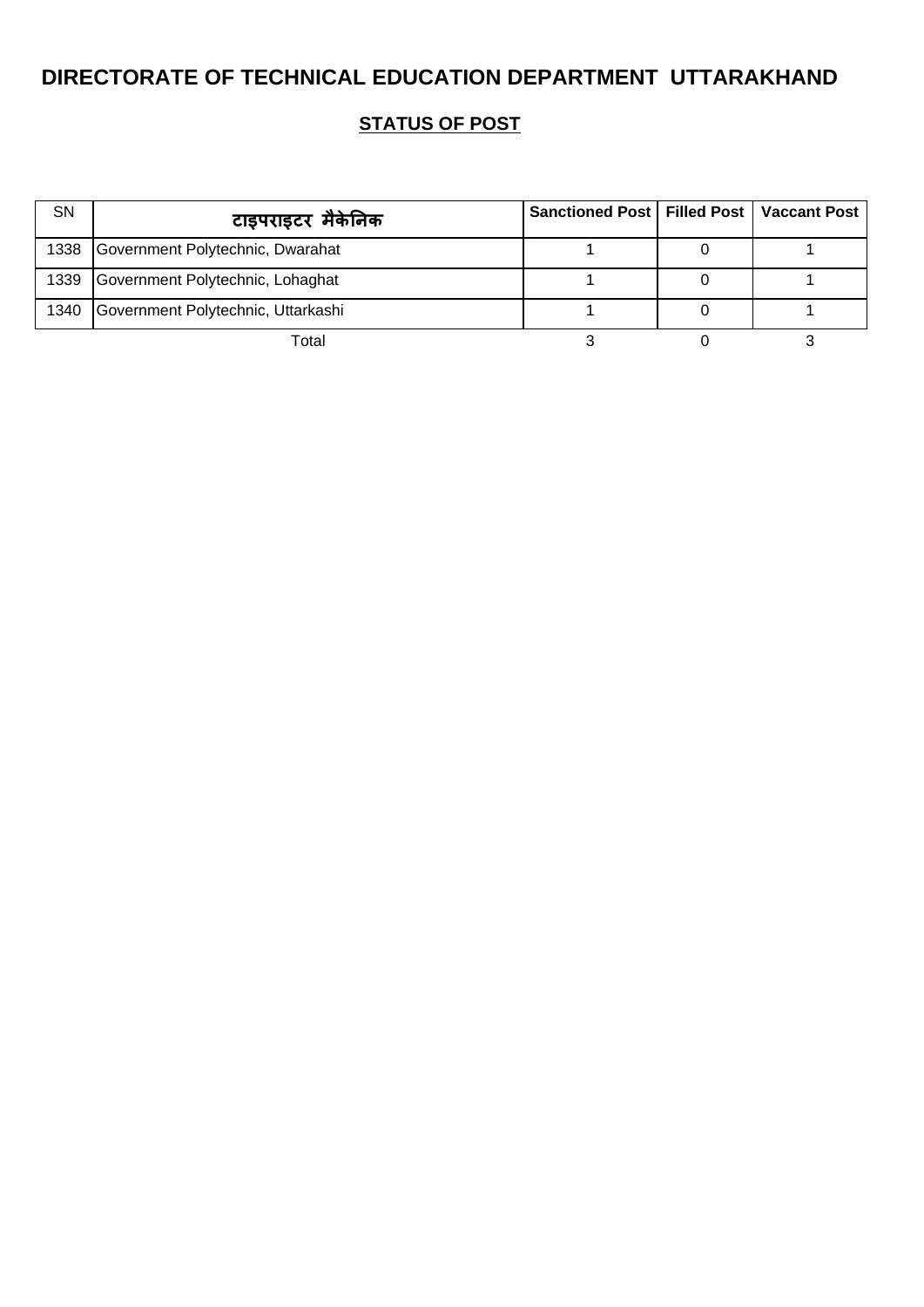| SN   | वरिष्ठ व्यक्तिक सहायक                  | Sanctioned Post | <b>Filled Post</b> | <b>Vaccant Post</b> |
|------|----------------------------------------|-----------------|--------------------|---------------------|
| 1341 | <b>DTE</b>                             | 1               | 1                  | 0                   |
| 1342 | Government Girls Polytechnic, Almora   | 1               | 1                  | 0                   |
| 1343 | Government Girls Polytechnic, Dehradun | 1               | 1                  | 0                   |
| 1344 | Government Polytechnic, Aamwala        | 1               | 0                  | 1                   |
| 1345 | Government Polytechnic, Bachhelikhal   | 1               | $\pmb{0}$          | 1                   |
| 1346 | Government Polytechnic, Badechheena    | $\mathbf 1$     | 1                  | 0                   |
| 1347 | Government Polytechnic, Bazpur         | 1               | $\pmb{0}$          | 1                   |
| 1348 | Government Polytechnic, Chiniyalisaur  | 1               | 0                  | 1                   |
| 1349 | Government Polytechnic, Gairsain       | $\mathbf 1$     | 1                  | 0                   |
| 1350 | Government Polytechnic, Gaja           | 1               | $\pmb{0}$          | 1                   |
| 1351 | Government Polytechnic, Garur          | $\mathbf 1$     | 1                  | $\mathbf 0$         |
| 1352 | Government Polytechnic, Gopeshwar      | 1               | $\pmb{0}$          | 1                   |
| 1353 | Government Polytechnic, Kaladungi      | 1               | 1                  | 0                   |
| 1354 | Government Polytechnic, Kanalichheena  | $\mathbf 1$     | $\pmb{0}$          | 1                   |
| 1355 | Government Polytechnic, Kapkot         | 1               | $\pmb{0}$          | 1                   |
| 1356 | Government Polytechnic, Kotdwar        | 1               | 0                  | 1                   |
| 1357 | Government Polytechnic, Kulsari        | $\mathbf 1$     | $\pmb{0}$          | 1                   |
| 1358 | Government Polytechnic, New Tehri      | 1               | $\boldsymbol{0}$   | 1                   |
| 1359 | Government Polytechnic, Pantnagar      | 1               | 1                  | 0                   |
| 1360 | Government Polytechnic, Pauri          | 1               | 1                  | 0                   |
| 1361 | Government Polytechnic, Pratapnagar    | 1               | 1                  | 0                   |
| 1362 | Government Polytechnic, Ramnagar       | 1               | 0                  | 1                   |
| 1363 | Government Polytechnic, Ranipokhari    | $\mathbf 1$     | $\pmb{0}$          | 1                   |
| 1364 | Government Polytechnic, Rudraprayag    | 1               | $\boldsymbol{0}$   | 1                   |
| 1365 | Government Polytechnic, Satpuli        | 1               | $\pmb{0}$          | 1                   |
| 1366 | Government Polytechnic, Tanakpur       | $\mathbf{1}$    | $\pmb{0}$          | 1                   |
| 1367 | Government Polytechnic, Vikasnagar     | $\mathbf 1$     | $\pmb{0}$          | 1                   |
| 1368 | Government Rural Polytechnic, Takula   | $\mathbf 1$     | 0                  | 1                   |
|      | Total                                  | 28              | 10                 | 18                  |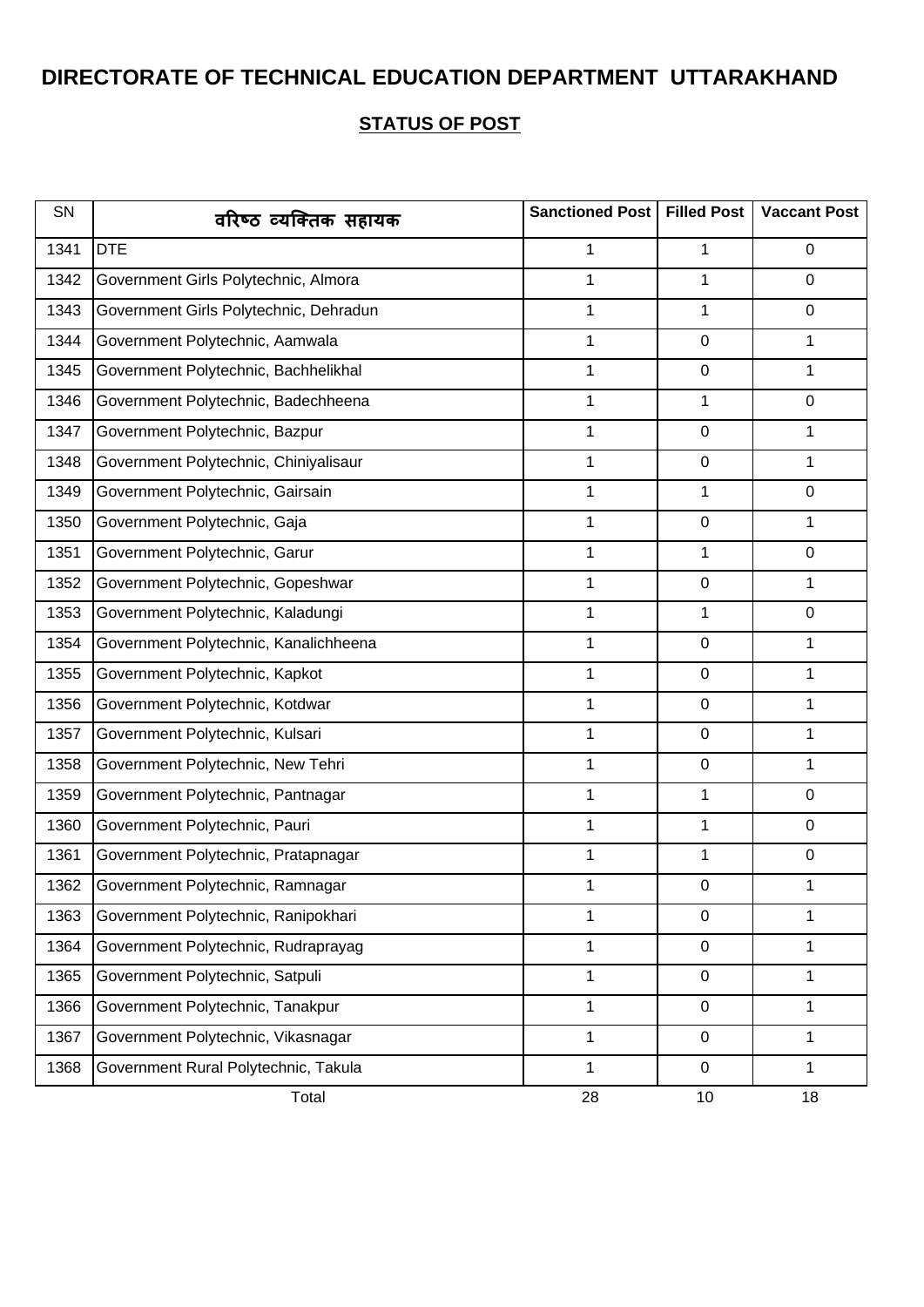| SN   | वरिष्ठ प्रशासनिक अधिकारी                 | Sanctioned Post | <b>Filled Post</b> | <b>Vaccant Post</b> |
|------|------------------------------------------|-----------------|--------------------|---------------------|
| 1369 | Government Girls Polytechnic, Almora     | 1               | $\mathbf 0$        | 1                   |
| 1370 | Government Girls Polytechnic, Dehradun   | 1               | $\mathbf 0$        | 1                   |
| 1371 | Government Polytechnic, Aamwala          | 1               | $\mathbf 0$        | 1                   |
| 1372 | Government Polytechnic, Bachhelikhal     | $\mathbf 0$     | 1                  | $-1$                |
| 1373 | Government Polytechnic, Badechheena      | 1               | $\pmb{0}$          | 1                   |
| 1374 | Government Polytechnic, Barkot           | 1               | $\pmb{0}$          | 1                   |
| 1375 | Government Polytechnic, Bazpur           | 1               | $\boldsymbol{0}$   | 1                   |
| 1376 | Government Polytechnic, Bhalaswagaj      | 1               | 1                  | $\mathbf 0$         |
| 1377 | Government Polytechnic, Dehradun         | 1               | $\pmb{0}$          | 1                   |
| 1378 | Government Polytechnic, Dwarahat         | 1               | $\pmb{0}$          | $\mathbf{1}$        |
| 1379 | Government Polytechnic, Garhi Shyampur   | $\pmb{0}$       | 1                  | $-1$                |
| 1380 | Government Polytechnic, Gauchar          | 1               | $\mathbf 0$        | 1                   |
| 1381 | Government Polytechnic, Gopeshwar        | 1               | $\pmb{0}$          | 1                   |
| 1382 | Government Polytechnic, Haridwar         | 1               | $\mathbf 0$        | $\mathbf{1}$        |
| 1383 | Government Polytechnic, Kaladungi        | 1               | $\pmb{0}$          | 1                   |
| 1384 | Government Polytechnic, Kashipur         | 1               | 1                  | 0                   |
| 1385 | Government Polytechnic, Khatima          | 1               | $\pmb{0}$          | 1                   |
| 1386 | Government Polytechnic, Kotdwar          | 1               | 1                  | $\mathbf 0$         |
| 1387 | Government Polytechnic, Lohaghat         | 1               | $\boldsymbol{0}$   | 1                   |
| 1388 | Government Polytechnic, Nainital         | 1               | 1                  | 0                   |
| 1389 | Government Polytechnic, Narendra Nagar   | 1               | 1                  | 0                   |
| 1390 | Government Polytechnic, New Tehri        | 1               | 0                  | 1                   |
| 1391 | Government Polytechnic, Pokhari          | 1               | $\pmb{0}$          | 1                   |
| 1392 | Government Polytechnic, Shaktifarm       | 1               | $\pmb{0}$          | 1                   |
| 1393 | Government Polytechnic, Srinagar Garhwal | 1               | 1                  | 0                   |
| 1394 | Government Polytechnic, Uttarkashi       | $\mathbf 1$     | $\pmb{0}$          | 1                   |
| 1395 | Government Polytechnic, Vikasnagar       | 1               | $\pmb{0}$          | 1                   |
|      | Total                                    | 25              | 8                  | 17                  |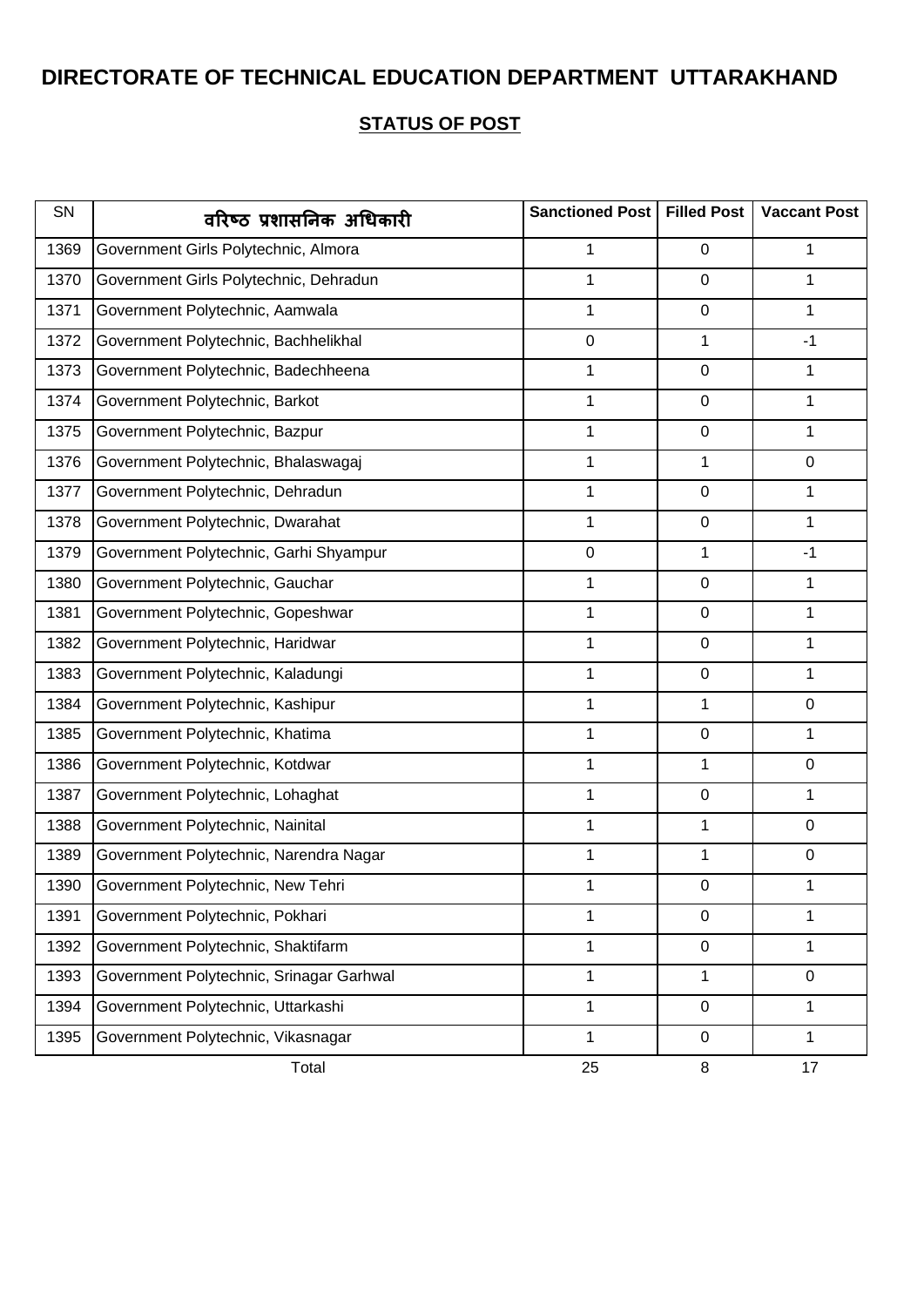| SN   | वैक्तिक अधिकारी                          | <b>Sanctioned Post</b> | <b>Filled Post</b> | <b>Vaccant Post</b> |
|------|------------------------------------------|------------------------|--------------------|---------------------|
| 1396 | <b>DTE</b>                               | 1                      | 1                  | $\Omega$            |
| 1397 | Government Polytechnic, Dehradun         | 1                      |                    | 0                   |
| 1398 | Government Polytechnic, Didihat          |                        | 0                  |                     |
| 1399 | Government Polytechnic, Dwarahat         |                        |                    | 0                   |
| 1400 | Government Polytechnic, Gauchar          |                        | 0                  |                     |
| 1401 | Government Polytechnic, Haridwar         |                        | 0                  |                     |
| 1402 | Government Polytechnic, Kashipur         |                        | 0                  |                     |
| 1403 | Government Polytechnic, Lohaghat         |                        | 0                  |                     |
| 1404 | Government Polytechnic, Nainital         |                        | $\Omega$           |                     |
| 1405 | Government Polytechnic, Narendra Nagar   |                        | 0                  |                     |
| 1406 | Government Polytechnic, Srinagar Garhwal |                        | 0                  |                     |
| 1407 | Government Polytechnic, Uttarkashi       |                        | 0                  |                     |
|      | Total                                    | 12                     | 3                  | 9                   |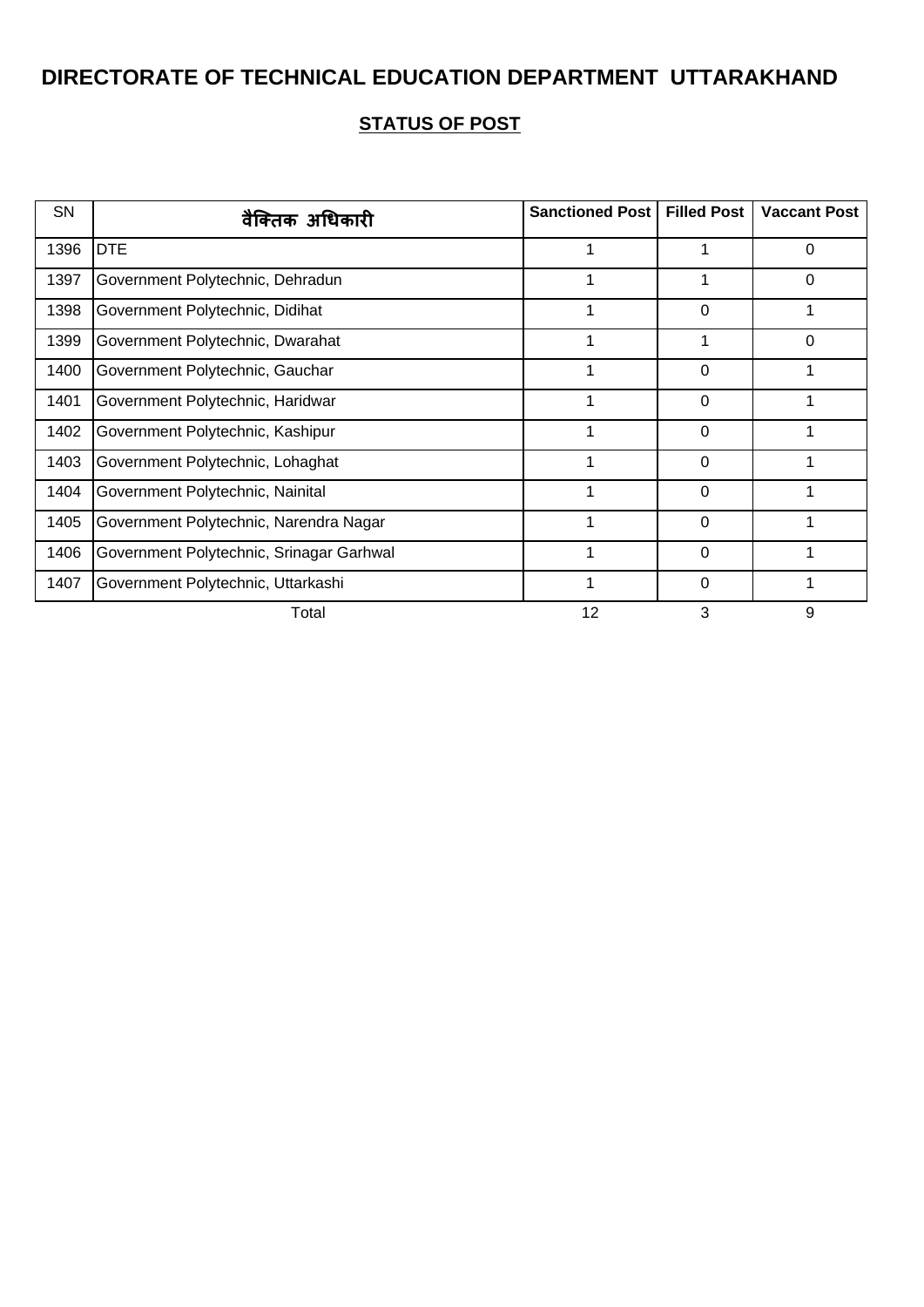| <b>SN</b> | डाईवर                                     | Sanctioned Post   Filled Post   Vaccant Post |  |
|-----------|-------------------------------------------|----------------------------------------------|--|
|           | 1408 Government Girls Polytechnic, Almora |                                              |  |
| 1409      | Government Girls Polytechnic, Dehradun    |                                              |  |
|           | Total                                     |                                              |  |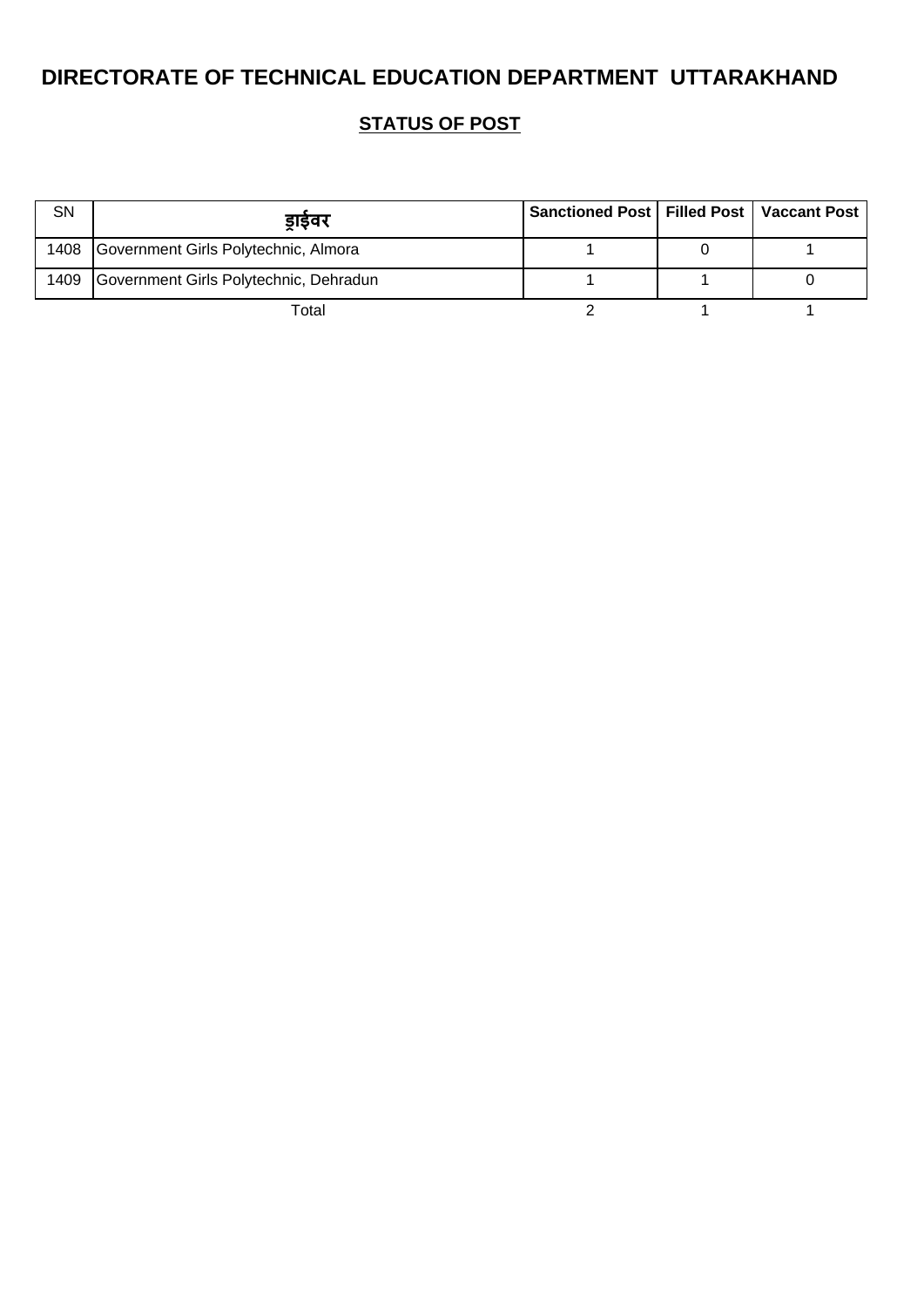| SN   | चतुर्थ श्रेणी                            | Sanctioned Post         | <b>Filled Post</b>      | <b>Vaccant Post</b> |
|------|------------------------------------------|-------------------------|-------------------------|---------------------|
| 1410 | Government Girls Polytechnic, Almora     | $\overline{2}$          | $\overline{2}$          | $\mathbf 0$         |
| 1411 | Government Girls Polytechnic, Dehradun   | $\overline{2}$          | 1                       | $\mathbf 1$         |
| 1412 | Government Polytechnic, Aamwala          | $\overline{\mathbf{4}}$ | 3                       | $\mathbf 1$         |
| 1413 | Government Polytechnic, Beeronkhal       | 10                      | 1                       | 9                   |
| 1414 | Government Polytechnic, Chaunaliya       | $\overline{\mathbf{4}}$ | $\mathbf{1}$            | 3                   |
| 1415 | Government Polytechnic, Dehradun         | 20                      | 3                       | 17                  |
| 1416 | Government Polytechnic, Dwarahat         | 13                      | 1                       | 12                  |
| 1417 | Government Polytechnic, Ganai Gangoli    | 9                       | $\pmb{0}$               | 9                   |
| 1418 | Government Polytechnic, Garhi Shyampur   | $\overline{2}$          | $\pmb{0}$               | $\overline{2}$      |
| 1419 | Government Polytechnic, Garur            | 11                      | $\overline{2}$          | 9                   |
| 1420 | Government Polytechnic, Gauchar          | 21                      | $\overline{\mathbf{4}}$ | 17                  |
| 1421 | Government Polytechnic, Gopeshwar        | 10                      | 1                       | 9                   |
| 1422 | Government Polytechnic, Haridwar         | $\overline{\mathbf{4}}$ | $\mathbf{1}$            | 3                   |
| 1423 | Government Polytechnic, Kaladungi        | 3                       | 3                       | 0                   |
| 1424 | Government Polytechnic, Kanalichheena    | $\overline{\mathbf{4}}$ | $\pmb{0}$               | $\overline{4}$      |
| 1425 | Government Polytechnic, Kanda            | $\overline{2}$          | $\pmb{0}$               | 2                   |
| 1426 | Government Polytechnic, Kashipur         | 19                      | $\pmb{0}$               | 19                  |
| 1427 | Government Polytechnic, Kotabag          | $\overline{2}$          | 1                       | $\mathbf 1$         |
| 1428 | Government Polytechnic, Kotdwar          | 10                      | $\overline{2}$          | 8                   |
| 1429 | Government Polytechnic, Lohaghat         | 12                      | 4                       | 8                   |
| 1430 | Government Polytechnic, Mallasalam       | $\overline{\mathbf{4}}$ | $\pmb{0}$               | $\overline{4}$      |
| 1431 | Government Polytechnic, Nainital         | 34                      | 8                       | 26                  |
| 1432 | Government Polytechnic, Narendra Nagar   | 17                      | $\overline{c}$          | 15                  |
| 1433 | Government Polytechnic, New Tehri        | 8                       | 1                       | $\overline{7}$      |
| 1434 | Government Polytechnic, Pantnagar        | $\overline{\mathbf{4}}$ | 1                       | 3                   |
| 1435 | Government Polytechnic, Rudraprayag      | 10                      | $\overline{2}$          | 8                   |
| 1436 | Government Polytechnic, Sahiya           | $\overline{2}$          | $\pmb{0}$               | $\overline{2}$      |
| 1437 | Government Polytechnic, Satpuli          | $\overline{2}$          | $\overline{2}$          | 0                   |
| 1438 | Government Polytechnic, Shaktifarm       | 5                       | $\pmb{0}$               | 5                   |
| 1439 | Government Polytechnic, Srinagar Garhwal | 31                      | 8                       | 23                  |
| 1440 | Government Polytechnic, Sult             | 10                      | $\mathbf{1}$            | 9                   |
| 1441 | Government Polytechnic, Uttarkashi       | 21                      | 5                       | 16                  |
| 1442 | Government Polytechnic, Vikasnagar       | 4                       | $\pmb{0}$               | $\overline{4}$      |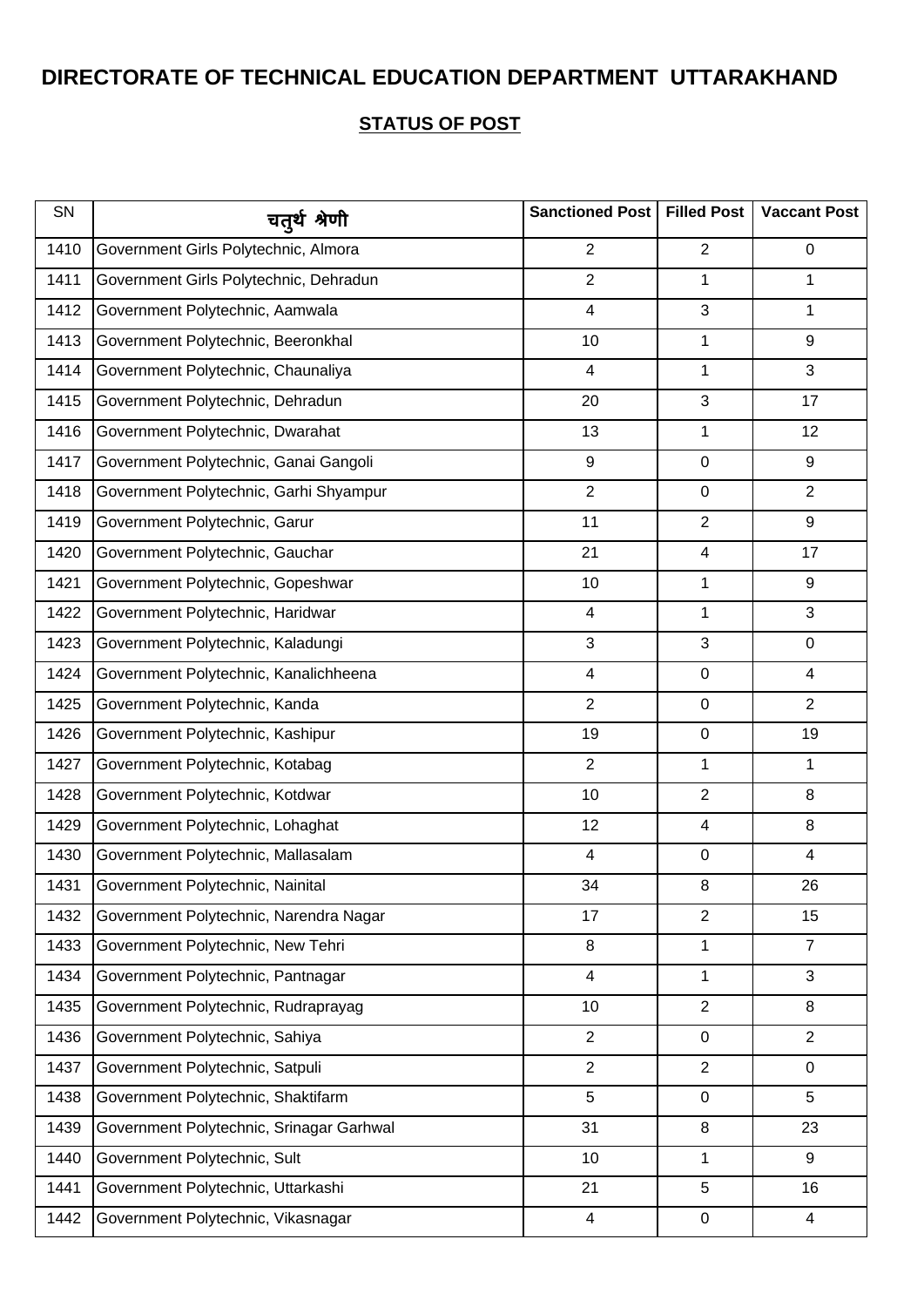| SN   | चतर्थ श्रेणी                              | Sanctioned Post   Filled Post   Vaccant Post |    |     |
|------|-------------------------------------------|----------------------------------------------|----|-----|
|      | 1443 Government Rural Polytechnic, Takula |                                              |    |     |
| 1444 | Government Rural Polytechnic, Thalnadi    |                                              |    |     |
|      | Total                                     | 328                                          | 65 | 263 |